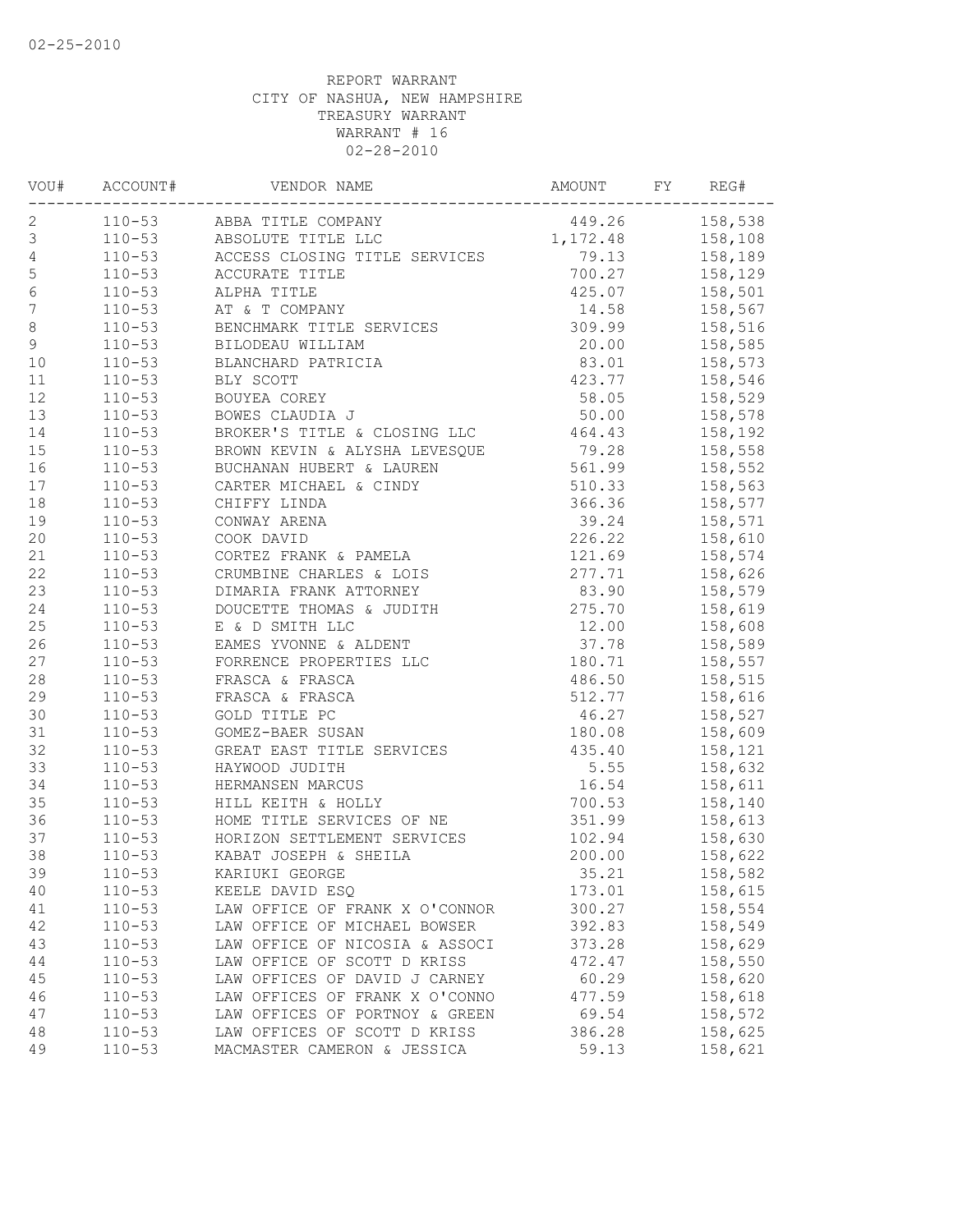| VOU# | ACCOUNT#       | VENDOR NAME                                                  | AMOUNT   | FY | REG#             |
|------|----------------|--------------------------------------------------------------|----------|----|------------------|
| 50   | $110 - 53$     | MALONEY MARY                                                 | 142.82   |    | 158,628          |
| 51   | $110 - 53$     | MARKET STREET SETTLEMENT                                     | 202.47   |    | 158,502          |
| 52   | $110 - 53$     | MCGRATH CHARLOTTE                                            | 154.89   |    | 158,623          |
| 53   | $110 - 53$     | MITCHELL SARAH & ROBERT                                      | 113.86   |    | 158,631          |
| 54   | $110 - 53$     | MONARCH TITLE SERVICES LLC                                   | 161.23   |    | 158,555          |
| 55   | $110 - 53$     | MORIN THOMAS                                                 | 9.36     |    | 158,617          |
| 56   | $110 - 53$     | NARO KAREN & LINDA ROSA                                      | 20.00    |    | 158,576          |
| 57   | $110 - 53$     | PHENIX TITLE SERVICES                                        | 579.87   |    | 158,155          |
| 58   | $110 - 53$     | PORTER MARIE ANN                                             | 54.33    |    | 158,561          |
| 59   | $110 - 53$     | RANKINS FREDERIC & LOUISE                                    | 67.53    |    | 158,566          |
| 60   | $110 - 53$     | RESIDENTIAL TITLE                                            | 326.15   |    | 158,614          |
| 61   | $110 - 53$     | RHEAUME STEVE & JULIE MAHEUX 90.69                           |          |    | 158,588          |
| 62   | $110 - 53$     | RHODES MICHAEL & DEBRA                                       | 15.42    |    | 158,587          |
| 63   | $110 - 53$     | RIVERA-RONDON JOSUE & ABEL                                   | 251.02   |    | 158,591          |
| 64   | $110 - 53$     | ROGARIS LAW OFFICE                                           | 40.88    |    | 158,569          |
| 65   | $110 - 53$     | RSHMBO LLC                                                   | 134.47   |    | 158,548          |
| 66   | $110 - 53$     | SCHNEPPER JOSHUA                                             | 496.96   |    | 158,624          |
| 67   | $110 - 53$     | SCHULTZ ANDREW J PC                                          | 123.56   |    | 158,509          |
| 68   | $110 - 53$     | SCHULZ EDWARD & NANCY                                        | 12.00    |    | 158,627          |
| 69   | $110 - 53$     | SERVICE LINK                                                 | 839.44   |    | 158,583          |
| 70   | $110 - 53$     | SIERGIEWICZ JOHN                                             | 486.62   |    | 158,575          |
| 71   | $110 - 53$     | SKM TITLE & CLOSING SERVICES                                 | 372.18   |    | 158,559          |
| 72   | $110 - 53$     | SMITH HEATHER                                                | 471.49   |    | 158,560          |
| 73   | $110 - 53$     | SUMMIT TITLE SERVICES                                        | 2,711.29 |    | 158,534          |
| 74   | $110 - 53$     | SUNSET SETTLEMENT COMPANY                                    | 470.06   |    | 158,551          |
| 75   | $110 - 53$     | SWEENEY CLOSING                                              | 549.89   |    | 158,119          |
| 76   | $110 - 53$     | THOMPSON TITLE & SETTLEMENT 2,169.37                         |          |    | 158,513          |
| 77   | $110 - 53$     | TICZON RENATO & YERINA MUGICA                                | 561.13   |    | 158,532          |
| 78   | $110 - 53$     | TRG SETTLEMENT SERVICES                                      | 314.10   |    | 158,612          |
| 79   | $110 - 53$     | TRIPODI LINDA                                                | 24.69    |    | 158,565          |
| 80   | $110 - 53$     | VALUAMERICA                                                  | 374.96   |    | 158,564          |
| 81   | $110 - 53$     | WEBB DORIS                                                   | 8.00     |    | 158,607          |
| 82   | $110 - 53$     | WHITWORTH EVAN H                                             | 128.47   |    | 158,547          |
| 83   | $110 - 53$     | YOUNG PRISCILLA                                              | 247.47   |    | 158,584          |
| 84   |                | 110-53 ZABALA JAMES R<br>----------------------------------- | 7.00     |    | 158,586          |
|      |                | TOTAL 110-53 PROPERTY TAX RECEIVABLE 2009                    |          |    | 25,595.09        |
| 85   |                | 151-15 ROOT DARRIN                                           |          |    | 30.00    158,531 |
|      | TOTAL 151-15   | A/R LEASED PARKING SPACES                                    |          |    | 30.00            |
| 86   | 151-17 COMCAST |                                                              | 112.35   |    | 158,735          |
|      |                | TOTAL 151-17 A/R - STATE BUREAU OF VITAL ST                  |          |    | 112.35           |
|      |                |                                                              |          |    |                  |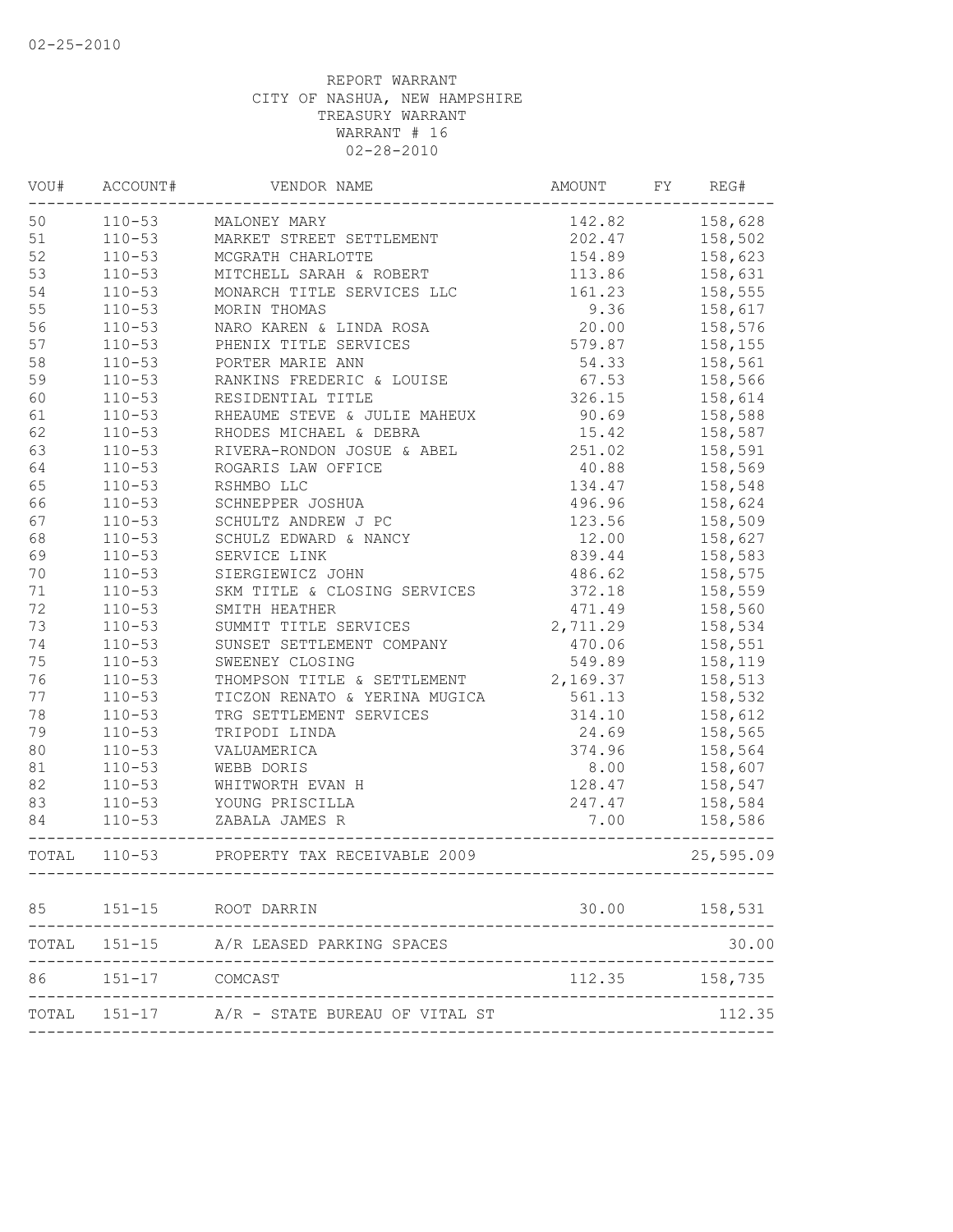| VOU#                                                 | ACCOUNT#                                                                                                             | VENDOR NAME                                                                                                                                                              | AMOUNT                                                                                 | FΥ | REG#                                                                                            |
|------------------------------------------------------|----------------------------------------------------------------------------------------------------------------------|--------------------------------------------------------------------------------------------------------------------------------------------------------------------------|----------------------------------------------------------------------------------------|----|-------------------------------------------------------------------------------------------------|
| 87<br>88                                             | $170 - 00$<br>$170 - 00$                                                                                             | REXEL CLS<br>RIS PAPER COMPANY INC                                                                                                                                       | 47.38<br>345.01                                                                        |    | 158,420<br>158,053                                                                              |
| TOTAL                                                | $170 - 00$                                                                                                           | INVENTORY OF SUPPLIES                                                                                                                                                    |                                                                                        |    | 392.39                                                                                          |
| 89                                                   | $176 - 06$                                                                                                           | PURCHASE POWER                                                                                                                                                           | 9,000.00                                                                               |    | 158,659                                                                                         |
| TOTAL                                                | $176 - 06$                                                                                                           | POSTAGE METER                                                                                                                                                            |                                                                                        |    | 9,000.00                                                                                        |
| 90                                                   | $214 - 1$                                                                                                            | NH RETIREMENT SYSTEM                                                                                                                                                     | 227,864.15                                                                             |    | 438                                                                                             |
| TOTAL                                                | $214 - 1$                                                                                                            | PENSION 1                                                                                                                                                                |                                                                                        |    | 227,864.15                                                                                      |
| 90                                                   | $214 - 2$                                                                                                            | NH RETIREMENT SYSTEM                                                                                                                                                     | 99,800.63                                                                              |    | 438                                                                                             |
| TOTAL                                                | $214 - 2$                                                                                                            | PENSION 2                                                                                                                                                                |                                                                                        |    | 99,800.63                                                                                       |
| 90                                                   | $214 - 4$                                                                                                            | NH RETIREMENT SYSTEM                                                                                                                                                     | 108,632.45                                                                             |    | 438                                                                                             |
| TOTAL                                                | $214 - 4$                                                                                                            | PENSION 4 - POLICE                                                                                                                                                       |                                                                                        |    | 108,632.45                                                                                      |
| 90                                                   | $214 - 5$                                                                                                            | NH RETIREMENT SYSTEM                                                                                                                                                     | 90,891.15                                                                              |    | 438                                                                                             |
| TOTAL                                                | $214 - 5$                                                                                                            | PENSION 4 - FIRE                                                                                                                                                         |                                                                                        |    | 90,891.15                                                                                       |
| 90                                                   | $214 - 8$                                                                                                            | NH RETIREMENT SYSTEM                                                                                                                                                     | 1,345.08                                                                               |    | 438                                                                                             |
| TOTAL                                                | $214 - 8$                                                                                                            | PENSION 8                                                                                                                                                                |                                                                                        |    | 1,345.08                                                                                        |
| 91<br>92                                             | $214 - BD$<br>$214 - BD$                                                                                             | FEDERAL RESERVE BANK OF CLEVEL<br>FEDERAL RESERVE BANK OF CLEVEL                                                                                                         | 300.00<br>150.00                                                                       |    | 157,948<br>157,950                                                                              |
| TOTAL                                                | $214 - BD$                                                                                                           | BONDS DEDUCTION                                                                                                                                                          |                                                                                        |    | 450.00                                                                                          |
| 93<br>94<br>95<br>96<br>97<br>98<br>99<br>100<br>101 | $214-DC$<br>$214 - DC$<br>$214-DC$<br>$214 - DC$<br>$214 - DC$<br>$214 - DC$<br>$214 - DC$<br>$214 - DC$<br>$214-DC$ | ALLEN STACEY L<br>BARRETT LORI<br>BATTISTELLI ERIC C<br>BUCACCI MICHELLE<br>DAVIDSON PATRICIA<br>DEHAYOS JERALYN M<br>GRACE ROBERT<br>HAMILTON DENNIS L<br>HAMILTON TINA | 384.62<br>192.00<br>192.32<br>192.31<br>300.00<br>500.00<br>192.31<br>440.00<br>400.00 |    | 158,285<br>158,286<br>158,519<br>158,474<br>158,185<br>158,288<br>158,524<br>158,290<br>158,291 |
| 102<br>103<br>104                                    | $214-DC$<br>$214 - DC$<br>$214-DC$                                                                                   | MENARD PAUL<br>OZOG STEPHANIE<br>PEIGH PILAR R                                                                                                                           | 192.31<br>769.24<br>744.00                                                             |    | 158,156<br>158,520<br>158,522                                                                   |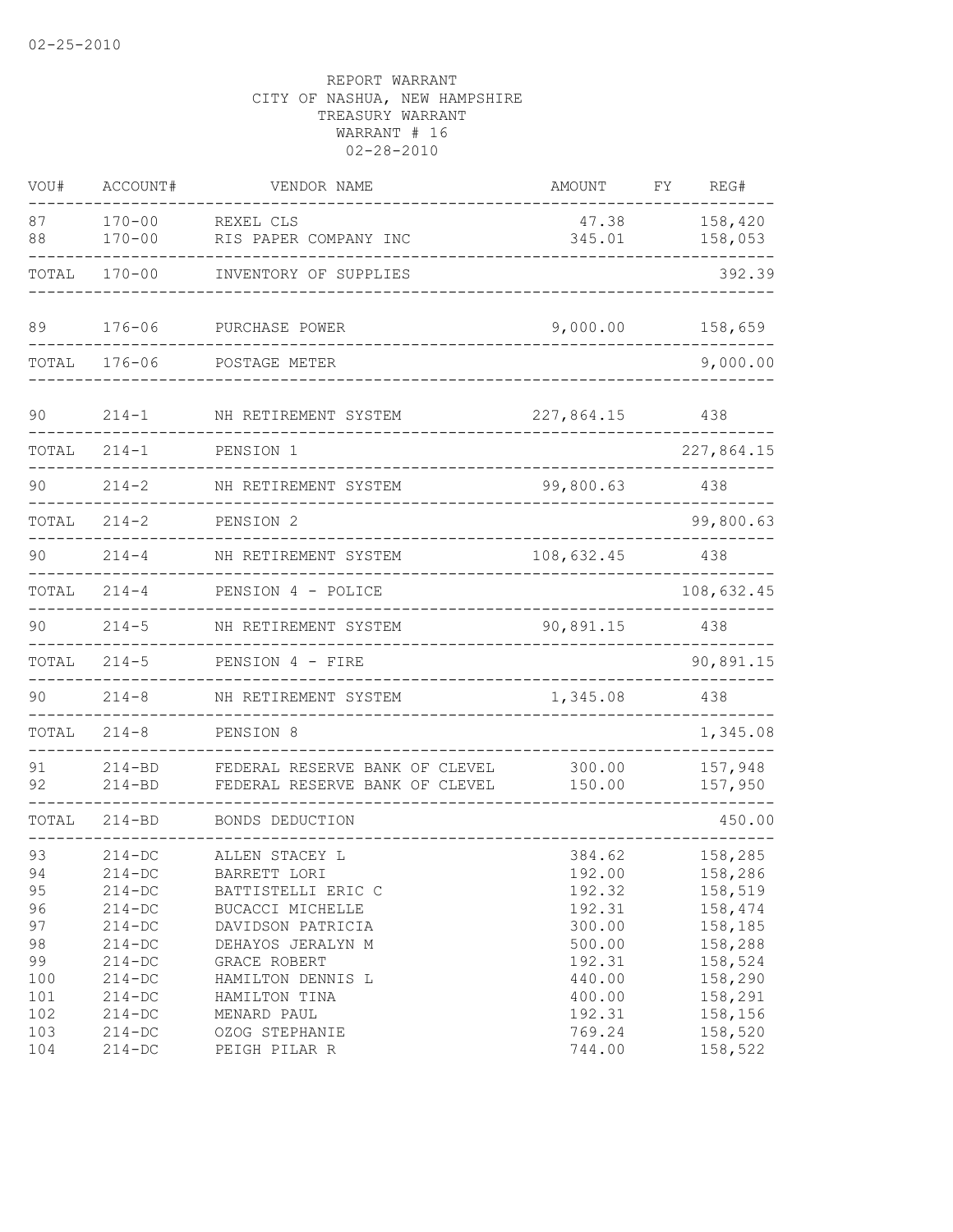|                                                                                         | VOU# ACCOUNT#                                                                                                                                                                      | VENDOR NAME                                                                                                                                                                                                                                                                                                                      | AMOUNT                                                                                                                                                            | FY REG#                                                                                                 |
|-----------------------------------------------------------------------------------------|------------------------------------------------------------------------------------------------------------------------------------------------------------------------------------|----------------------------------------------------------------------------------------------------------------------------------------------------------------------------------------------------------------------------------------------------------------------------------------------------------------------------------|-------------------------------------------------------------------------------------------------------------------------------------------------------------------|---------------------------------------------------------------------------------------------------------|
|                                                                                         |                                                                                                                                                                                    | 105 214-DC SAAD KATHLEEN<br>---------------------------------                                                                                                                                                                                                                                                                    | 200.00 158,523                                                                                                                                                    |                                                                                                         |
|                                                                                         |                                                                                                                                                                                    | TOTAL 214-DC DEPENDENT CARE DEDUCTION                                                                                                                                                                                                                                                                                            |                                                                                                                                                                   | 4,699.11                                                                                                |
|                                                                                         |                                                                                                                                                                                    | 217,76 214-DI RELIANCE STANDARD LIFE INSURAN 2,067.60                                                                                                                                                                                                                                                                            |                                                                                                                                                                   | 158,639                                                                                                 |
| TOTAL                                                                                   | $214 - DI$                                                                                                                                                                         | SCHOOL DISABILITY                                                                                                                                                                                                                                                                                                                | ________________________________                                                                                                                                  | 2,067.60                                                                                                |
|                                                                                         |                                                                                                                                                                                    | 106 214-FS BENEFIT STRATEGIES INC<br>-------------------------------------                                                                                                                                                                                                                                                       | 27,830.15 444                                                                                                                                                     |                                                                                                         |
|                                                                                         | ______________________                                                                                                                                                             | TOTAL 214-FS FLEXIBLE SPENDING ACCOUNT -                                                                                                                                                                                                                                                                                         |                                                                                                                                                                   | 27,830.15                                                                                               |
|                                                                                         |                                                                                                                                                                                    | 107 214-K PROTECTIVE LIFE INSURANCE COMP 82.76 437                                                                                                                                                                                                                                                                               |                                                                                                                                                                   |                                                                                                         |
|                                                                                         |                                                                                                                                                                                    | TOTAL 214-K KEMPER TERM LIFE INSURANCE                                                                                                                                                                                                                                                                                           |                                                                                                                                                                   | 82.76                                                                                                   |
|                                                                                         |                                                                                                                                                                                    | 108  214-W BOSTON MUTUAL LIFE INSURANCE  13,127.64  435<br>--------------------------------                                                                                                                                                                                                                                      |                                                                                                                                                                   | _________________                                                                                       |
|                                                                                         |                                                                                                                                                                                    | TOTAL 214-W WHOLE LIFE DEDUCTION                                                                                                                                                                                                                                                                                                 |                                                                                                                                                                   | 13, 127.64                                                                                              |
| 109<br>110<br>111<br>112<br>113<br>114<br>115<br>116<br>117<br>118<br>119<br>120<br>121 | $255 - 00$<br>$255 - 00$<br>$255 - 00$<br>$255 - 00$<br>$255 - 00$<br>$255 - 00$<br>$255 - 00$<br>$255 - 00$<br>$255 - 00$<br>$257 - 00$<br>$257 - 00$<br>$257 - 00$<br>$257 - 00$ | STATE OF NH-MV<br>STATE OF NH-MV<br>STATE OF NH-MV<br>STATE OF NH-MV<br>STATE OF NH-MV<br>STATE OF NH-MV<br>STATE OF NH-MV<br>STATE OF NH-MV<br>STATE OF NH-MV<br>____________________________<br>TOTAL 255-00 STATE MVR<br><u> 2000 - Alexandria Alexandria e</u><br>BURTON ELLEN<br>CHOATE STANLEY<br>ESP ERIK<br>PARKER KAREN | 23,408.18<br>22,890.26<br>15,754.25<br>26,107.84<br>25,850.68<br>50,179.93<br>39,527.92<br>30, 122.56 454<br>35,938.33 455<br>146.20<br>192.40<br>35.00<br>122.20 | 434<br>439<br>445<br>447<br>448<br>451<br>453<br>269,779.95<br>158,595<br>158,592<br>158,594<br>158,590 |
|                                                                                         |                                                                                                                                                                                    | TOTAL 257-00 MV REFUND PENDING                                                                                                                                                                                                                                                                                                   |                                                                                                                                                                   | 495.80                                                                                                  |
|                                                                                         | -----------------                                                                                                                                                                  |                                                                                                                                                                                                                                                                                                                                  |                                                                                                                                                                   |                                                                                                         |
| 122                                                                                     |                                                                                                                                                                                    | 292-13 BROX INDUSTRIES INC                                                                                                                                                                                                                                                                                                       | 41,337.00 432                                                                                                                                                     |                                                                                                         |
|                                                                                         | --------------                                                                                                                                                                     | TOTAL 292-13 RETAINAGE PAYABLE-BROX INDUS.                                                                                                                                                                                                                                                                                       |                                                                                                                                                                   | 41,337.00                                                                                               |
|                                                                                         |                                                                                                                                                                                    | 122 292-14 BROX INDUSTRIES INC                                                                                                                                                                                                                                                                                                   | 95.91 432                                                                                                                                                         |                                                                                                         |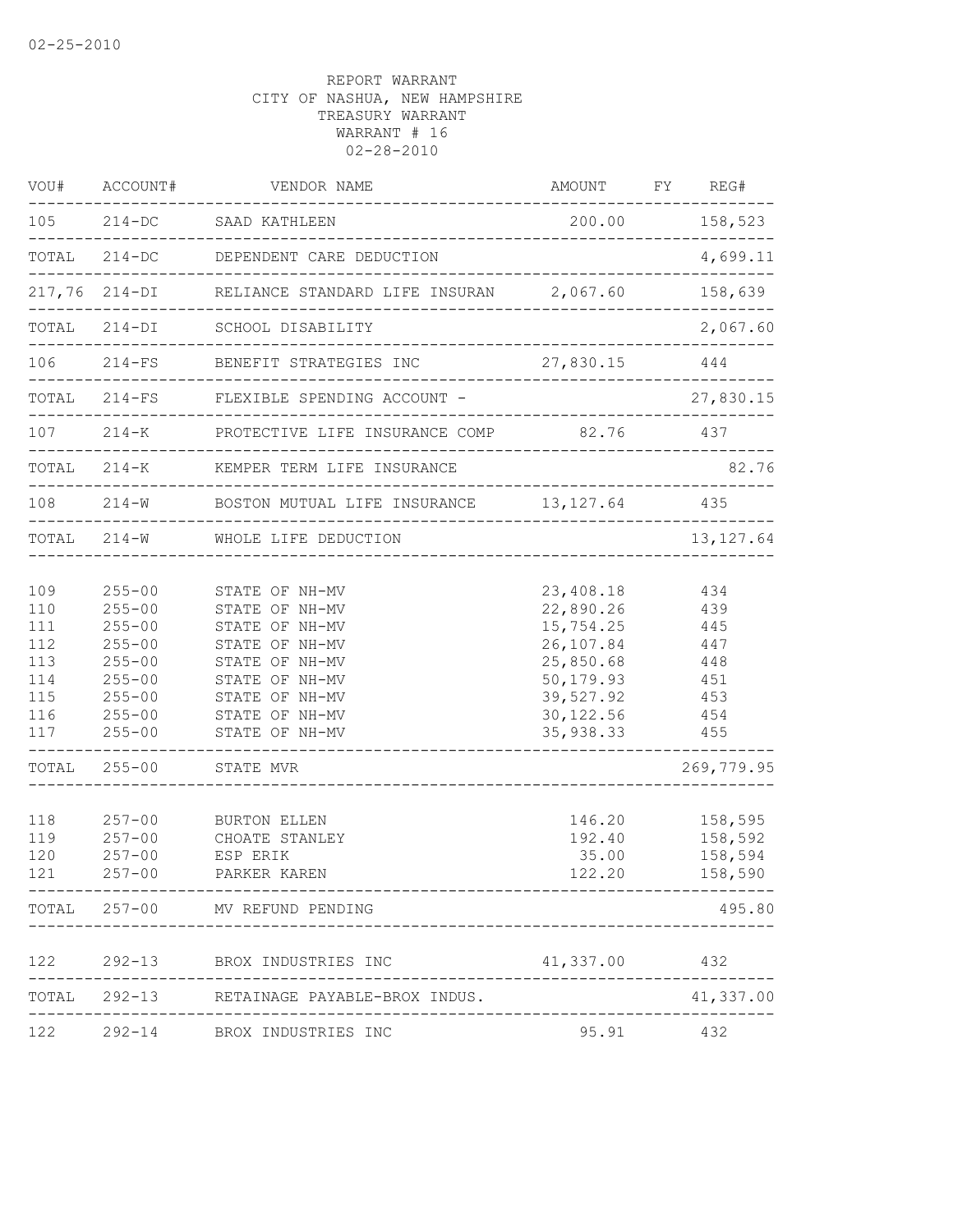| VOU#          | ACCOUNT# | VENDOR NAME                    | AMOUNT | <b>FY</b> | REG#  |
|---------------|----------|--------------------------------|--------|-----------|-------|
|               |          |                                |        |           |       |
| ТОТАІ, 292-14 |          | INTEREST RETAINAGE-BROX INDUS. |        |           | 95.91 |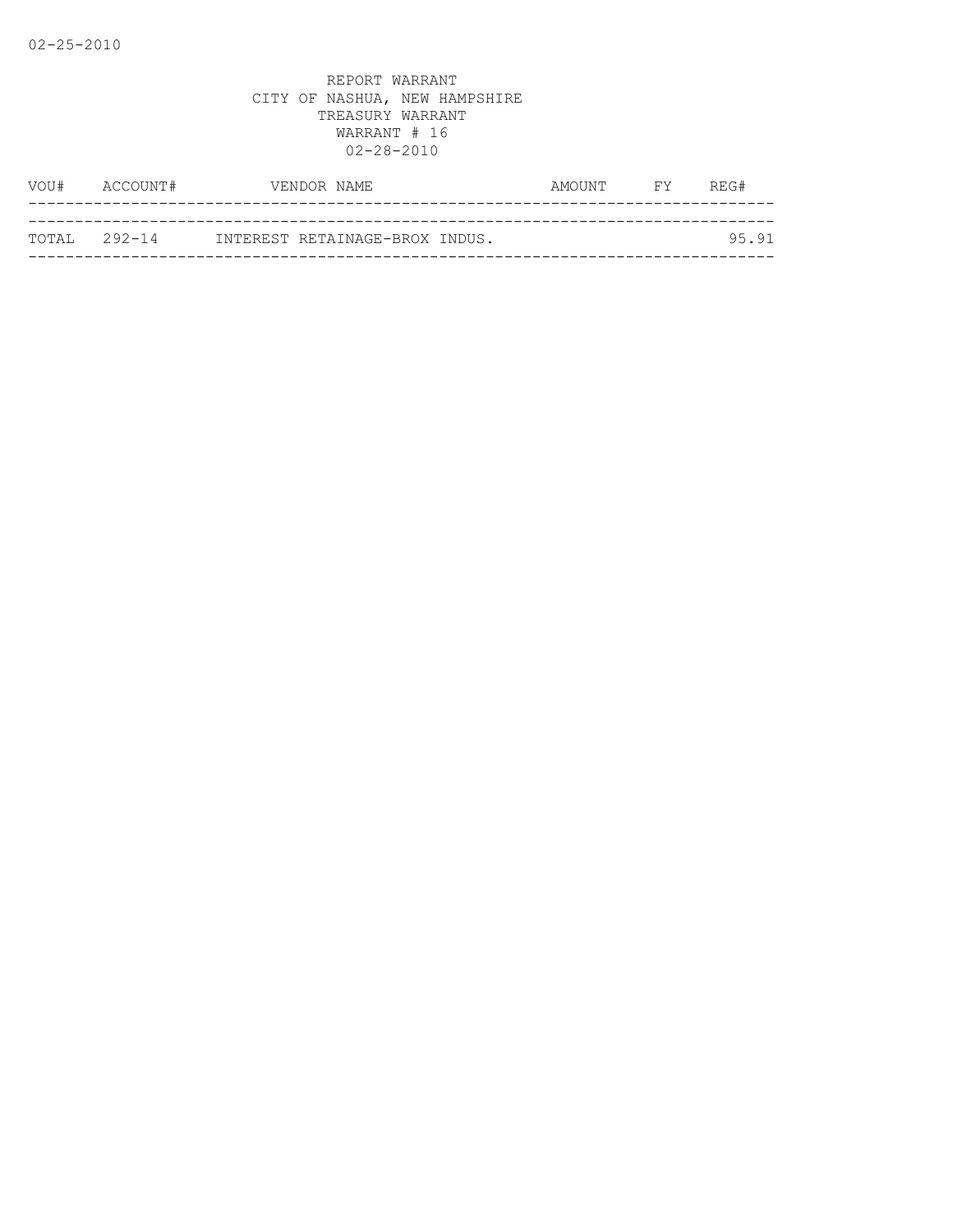| VOU#  | ACCOUNT#               | VENDOR NAME                                       | AMOUNT        | FY<br>REG#    |
|-------|------------------------|---------------------------------------------------|---------------|---------------|
| 123   | 305-18061              | GRAHAM DONNA                                      | 318.75        | 158,508       |
| 124   | 305-33005              | PENNICHUCK WATER<br>METROMEDIA ENERGY INC         |               | 25.37 158,720 |
| 125   | 305-34015              |                                                   |               | 96.61 158,756 |
| 126   | 305-34015              | NATIONAL GRID                                     | 28.40         | 158,748       |
| 127   | 305-59100              | ANDERSON CECIL                                    | 50.00         | 158,182       |
| 128   | 305-59100              | COLLINS JOHN                                      | 125.00        | 158,191       |
| 129   | 305-59100              | GUGLIELMINO DEREK                                 | 100.00        | 158,521       |
| 130   | 305-59100              | JEYNES MIKE                                       | 100.00        | 158,298       |
| 131   | 305-59100              | KING TOM                                          | 275.00        | 158,271       |
| 132   | 305-59100              | MCLEAN JIM                                        | 362.50        | 158,161       |
| 133   | 305-59100              | O'NEIL TIM                                        | 325.00        | 158,163       |
| 134   | 305-59100              | WALLENT FRANK J                                   | 300.00        | 158,027       |
| 135   |                        | 305-59100 WEATHERS JOHN                           | 75.00         | 158,195       |
| TOTAL | 305                    |                                                   |               | 2,181.63      |
|       |                        |                                                   |               |               |
| 136   |                        | 308-59400 ANTHEM BLUE CROSS BLUE SHIELD 74,324.70 |               | 429           |
| 137   | 308-59400              | HARVARD PILGRIM HEALTH CARE                       | 13,806.20 430 |               |
| 138   | 308-59400              | NORTHEAST DELTA                                   | 6, 311.91     | 433           |
| 139   | 308-59402              | ANTHEM BLUE CROSS BLUE SHIELD 54,762.66           |               | 429           |
| 140   | 308-59402              | HARVARD PILGRIM HEALTH CARE                       | 17,841.21     | 430           |
| 141   | 308-59402              | NORTHEAST DELTA                                   | 3, 412.01     | 433           |
| 142   | 308-74035              | CSC FINANCIAL SERVICES GROUP                      | 18,917.20     | 157,988       |
| 143   | 308-83010              | ANTHEM BLUE CROSS BLUE SHIELD                     | 48,419.40     | 429           |
| 144   | 308-83010              | ANTHEM BLUE CROSS BLUE SHIELD                     | 34,586.24     | 441           |
| 145   | 308-83011              | ANTHEM BLUE CROSS BLUE SHIELD                     | 662.32        | 429           |
| 146   | 308-83011              | ANTHEM BLUE CROSS BLUE SHIELD                     | 579.51        | 441           |
| 147   | 308-83012              | ANTHEM BLUE CROSS BLUE SHIELD                     | 214,941.07    | 429           |
| 148   | 308-83012              | ANTHEM BLUE CROSS BLUE SHIELD                     | 231, 265.65   | 441           |
| 149   | 308-83013              | ANTHEM BLUE CROSS BLUE SHIELD                     | 147,790.34    | 429           |
| 150   | 308-83013              | ANTHEM BLUE CROSS BLUE SHIELD                     | 138, 144. 43  | 441           |
| 151   | 308-83016              | HARVARD PILGRIM HEALTH CARE                       | 58,081.80     | 430           |
| 152   | 308-83016              | HARVARD PILGRIM HEALTH CARE                       | 47,119.28     | 443           |
| 153   | 308-83017              | HARVARD PILGRIM HEALTH CARE                       | 44, 138.33    | 430           |
| 154   | 308-83017              | HARVARD PILGRIM HEALTH CARE                       | 36,890.19     | 443           |
| 155   | 308-83018              | ANTHEM BLUE CROSS BLUE SHIELD 50,687.43           |               | 429           |
| 156   |                        | 308-83018 ANTHEM BLUE CROSS BLUE SHIELD           | 43,766.19     | 441           |
| 157   | 308-83019              | ANTHEM BLUE CROSS BLUE SHIELD                     | 60,851.60     | 429           |
| 158   | 308-83019              | ANTHEM BLUE CROSS BLUE SHIELD                     | 64, 425.64    | 441           |
| 159   | 308-83020              | BOULEY RICHARD                                    | 182.80        | 158,535       |
| 160   | 308-83020              | NORTHEAST DELTA                                   | 10,776.43     | 433           |
| 161   |                        |                                                   | 23,303.16     |               |
| 162   | 308-83020              | NORTHEAST DELTA                                   | 4,396.76      | 442           |
|       | 308-83021<br>308-83021 | NORTHEAST DELTA                                   |               | 433<br>442    |
| 163   |                        | NORTHEAST DELTA                                   | 7,182.94      |               |
| 164   | 308-83022              | DANIELS JOHN                                      | 902.38        | 158,606       |
| 165   | 308-83022              | NORTHEAST DELTA                                   | 156,705.23    | 442           |
| 166   | 308-83023              | WELLNESS REIMBURSEMENT                            | 123.24        | 158,533       |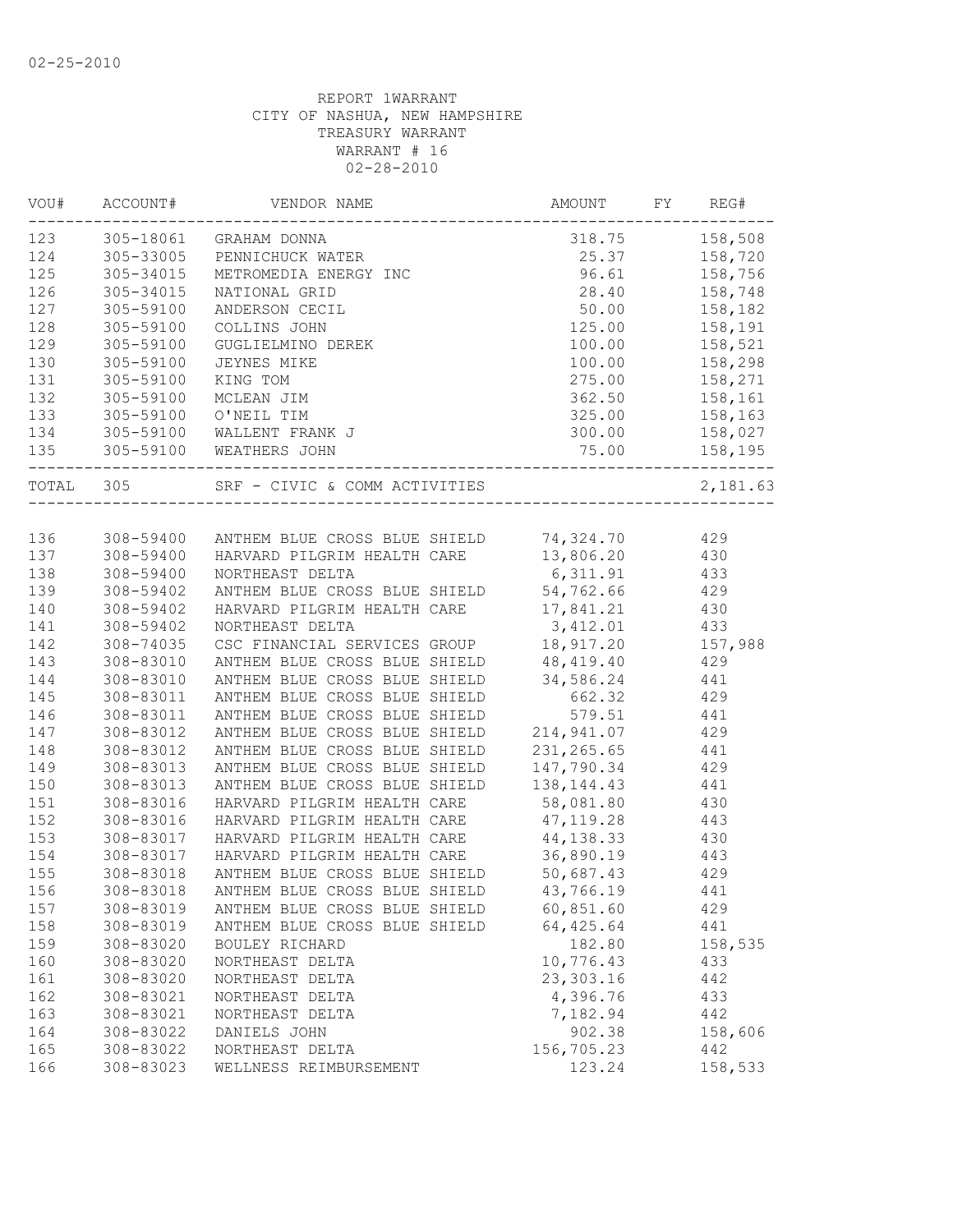| VOU#  | ACCOUNT#           | VENDOR NAME                            | AMOUNT     | FY | REG#         |
|-------|--------------------|----------------------------------------|------------|----|--------------|
| 167   | 308-83053          | APPLE SERVICES NASHUA                  | 1,233.00   |    | 158,013      |
| 168   | 308-83053          | EAR NOSE & THROAT PHYSICIANS           | 113.00     |    | 157,996      |
| 169   | 308-83053          | FOUR SEASONS ORTHOPAEDIC CTR           | 2,181.00   |    | 158,214      |
| 170   | 308-83053          | LAROCHE PETER                          | 126.00     |    | 158,510      |
| 171   | 308-83053          | RHODES BRIAN                           | 431.00     |    | 158,543      |
| 172   | 308-83053          | RS MEDICAL                             | 80.00      |    | 157,965      |
| 173   | 308-83053          | SO NH REGIONAL MEDICAL CENTER          | 902.38     |    | 158,194      |
| 174   | 308-83053          | ST JOSEPH'S HOSPITAL                   | 1,387.25   |    | 158,008      |
| 175   | 308-83053          | STONERIVER PHARMACY SOLUTIONS          | 85.68      |    | 158,210      |
| 176   | 308-83054          | APPLE SERVICES NASHUA                  | 422.00     |    | 158,013      |
| 177   | 308-83054          | ELLIOT HOSPITAL                        | 529.01     |    | 158,199      |
| 178   | 308-83054          | RS MEDICAL                             | 80.00      |    | 157,965      |
| 179   | 308-83054          | STONERIVER PHARMACY SOLUTIONS          | 678.27     |    | 158,210      |
| 180   | 308-83054          | WOLF RALPH R MD W/C                    | 375.00     |    | 158,201      |
| 181   | 308-83055          | LAW OFFICES OF SHAWN J SULLIVA         | 2,800.00   |    | 158,526      |
| 182   | 308-83064          | MAC MULKIN CHEVROLET INC               | 500.00     |    | 158,480      |
| 183   | 308-83070          | TREASURER STATE OF NH                  | 200.00     |    | 158,783      |
| 184   | 308-83075          | JACKSON ANN                            | 741.63     |    | 158,602      |
| 185   | 308-83077          | AMERICAN STOP LOSS                     | 69,222.62  |    | 431          |
| TOTAL | 308                | SRF - INSURANCE                        |            |    | 1,697,386.09 |
|       |                    |                                        |            |    |              |
|       |                    | 217,763 3097-41015 B & S LOCKSMITH INC | 36.00      |    | 158,170      |
|       | 217,764 3097-41015 | STAPLES BUSINESS ADVANTAGE             | 157.63     |    | 158,244      |
|       | 217,765 3097-44005 | ACE PRINTING COMPANY                   | 455.00     |    | 158,211      |
|       | 217,766 3097-49075 | CLEAN SOURCE                           | 2,173.25   |    | 158,438      |
|       | 217,767 3097-49075 | MANSFIELD PAPER CO INC                 | 7,968.82   |    | 158,483      |
|       | 217,768 3097-49085 | BIMBO FOODS BAKERIES INC               | 4,379.02   |    | 158,482      |
|       | 217,769 3097-49085 | BOSTON PIE INC                         | 520.00     |    | 158,496      |
|       | 217,770 3097-49085 | COCA-COLA BOTTLING COMPANY             | 2,861.00   |    | 158,322      |
|       | 217,771 3097-49085 | COSTA FRUIT & PRODUCE CO INC           | 22,518.70  |    | 158,634      |
|       | 217,771 3097-49085 | COSTA FRUIT & PRODUCE CO INC           | 15, 138.84 |    | 158,635      |
|       | 217,771 3097-49085 | COSTA FRUIT & PRODUCE CO INC           | 31,532.30  |    | 158,636      |
|       | 217,772 3097-49085 | DOMINO'S PIZZA                         | 572.00     |    | 158,495      |
|       | 217,773 3097-49085 | GARELICK FARMS-LYNN                    | 24,396.96  |    | 158,183      |
|       | 217,774 3097-49085 | GILL'S PIZZA CO.                       | 6,545.00   |    | 158,381      |
|       | 217,775 3097-49085 | GREAT STATE BEVERAGES INC              | 1,126.20   |    | 158,353      |
|       | 217,776 3097-49085 | M SAUNDERS INC                         | 5,651.28   |    | 158,367      |
|       | 217,776 3097-49085 | M SAUNDERS INC                         | 1,215.08   |    | 158,368      |
|       | 217,777 3097-49085 | MCKEE FOODS CORP                       | 1,402.56   |    | 158,101      |
|       | 217,778 3097-49085 | NEW ENGLAND ICE CREAM                  | 1,974.24   |    | 158,387      |
|       | 217,779 3097-49085 | ORIGINAL CRISPY PIZZA CRUST CO         | 556.16     |    | 158,138      |
|       | 217,780 3097-49085 | OTIS SPUNKMEYER INC                    | 737.41     |    | 158,313      |
|       | 217,781 3097-49085 | RICH PRODUCTS                          | 1,512.00   |    | 158,651      |
|       | 217,782 3097-49085 | SURPLUS DISTRIBUTION SECTION           | 2,992.00   |    | 158,169      |
|       | 217,783 3097-64045 | PCS REVENUE CONTROL SYSTEMS IN         | 123.00     |    | 158,075      |
|       | 217,784 3097-64330 | NORTHEAST FOOD SVC EQUIPMENT &         | 4,087.00   |    | 157,999      |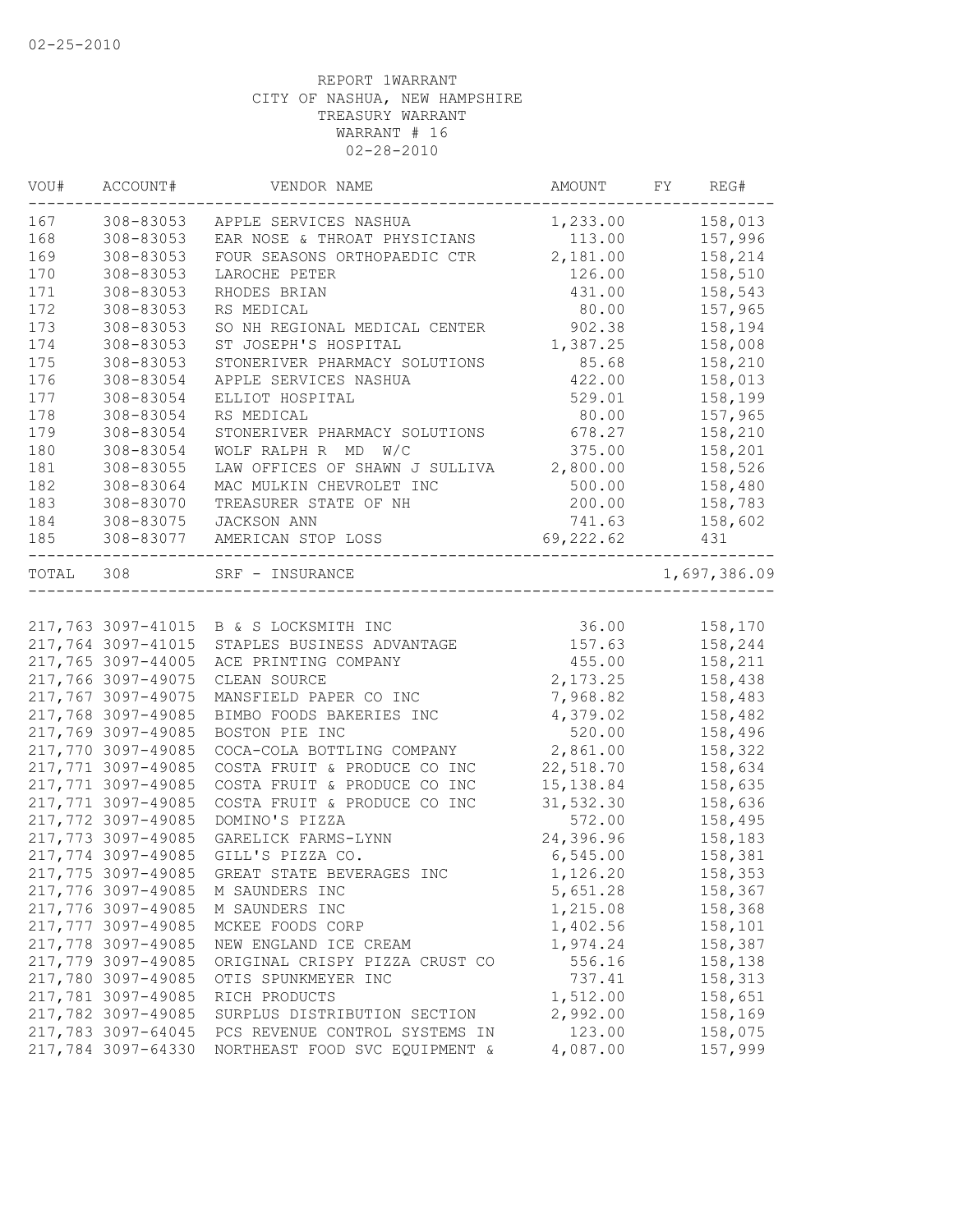| VOU#      | ACCOUNT#           | VENDOR NAME                                             | AMOUNT             | FY | REG#               |
|-----------|--------------------|---------------------------------------------------------|--------------------|----|--------------------|
|           | 217,784 3097-64335 | NORTHEAST FOOD SVC EQUIPMENT &                          | 66.86              |    | 157,999            |
|           | 217,785 3097-74092 | AFFILIATED HVAC SERVICES LLC                            | 967.66             |    | 158,332            |
|           | 217,786 3097-74092 | BASSETT SERVICES CORPORATION                            | 585.16             |    | 158,333            |
|           | 217,787 3097-74092 | GOOD MORNING SALES INC                                  | 100.50             |    | 158,274            |
|           | 3097-82025         | NH RETIREMENT SYSTEM                                    | 4,945.09           |    | 438                |
|           | 217,788 3097-91005 | BURGESS DOREEN                                          | 19.25              |    | 158,364            |
|           | 217,789 3097-91005 | <b>GUSTIN KAREN</b>                                     | 103.13             |    | 158,359            |
|           | 217,790 3097-91005 | KIMBELL JEANETTE                                        | 66.25              |    | 158,323            |
|           | 217,791 3097-91005 | SLOSEK ODETTE                                           | 97.63              |    | 158,312            |
| TOTAL 309 |                    | SRF - FOOD SERVICES                                     |                    |    | 147,582.98         |
|           | 217,792 3098-49075 | COSTA FRUIT & PRODUCE CO INC                            | 68.46              |    | 158,636            |
|           |                    | 217,793 3098-49075 MANSFIELD PAPER CO INC               | 59.65              |    | 158,483            |
|           | 217,794 3098-49085 | M SAUNDERS INC                                          | 2,325.81           |    | 158,368            |
|           |                    |                                                         |                    |    |                    |
| TOTAL 309 |                    | FRESH FRUIT & VEGETABLE GRANT                           |                    |    | 2,453.92           |
|           |                    |                                                         |                    |    |                    |
|           |                    | 217,795 3100-53102 SOLUTION TREE INC                    | 1,300.00           |    | 158,660            |
|           | 3100-91040         | CITIZENS BANK                                           | 1,601.04           |    | 440                |
| TOTAL     | 310                | TITLE I MT PLEASNT FOLLOWCHILD                          |                    |    | 2,901.04           |
|           |                    |                                                         |                    |    |                    |
| 188       | 312-41015          | STAPLES BUSINESS ADVANTAGE                              | 3.94               |    | 158,275            |
| 189       | 312-43005          | PRINTGRAPHICS OF MAINE                                  | 800.00             |    | 446                |
| 190       | $312 - 705$        | D & R TOWING INC                                        | 95.00              |    | 158,479            |
| 191       | $312 - 705$        | QUICK RESPONSE TOWING LLC                               | 600.00             |    | 158,213            |
| TOTAL     | 312                | SRF - FINANCIAL SERVICES                                |                    |    | 1,498.94           |
|           |                    |                                                         |                    |    |                    |
|           | 217,797 3122-705   | 217,796 3122-49050 VISUAL COMMUNICATIONS<br>MULLIN MARY | 1,304.00<br>150.00 |    | 158,656<br>158,300 |
|           |                    |                                                         |                    |    |                    |
| TOTAL     | 312                | ADULT ED/CONTINUING ED                                  |                    |    | 1,454.00           |
|           |                    | 217,798 3220-49050 BARNES & NOBLE INC                   |                    |    | 707.84 157,956     |
|           |                    | 217,799 3220-49050 SCHOOL SPECIALTY INC                 |                    |    | 270.64 158,320     |
| TOTAL 322 |                    | NH CHARITABLE BIRCH HILL SCHL                           |                    |    | 978.48             |
|           |                    |                                                         |                    |    |                    |
|           |                    | 3245-82025 NH RETIREMENT SYSTEM                         | 251.55 438         |    |                    |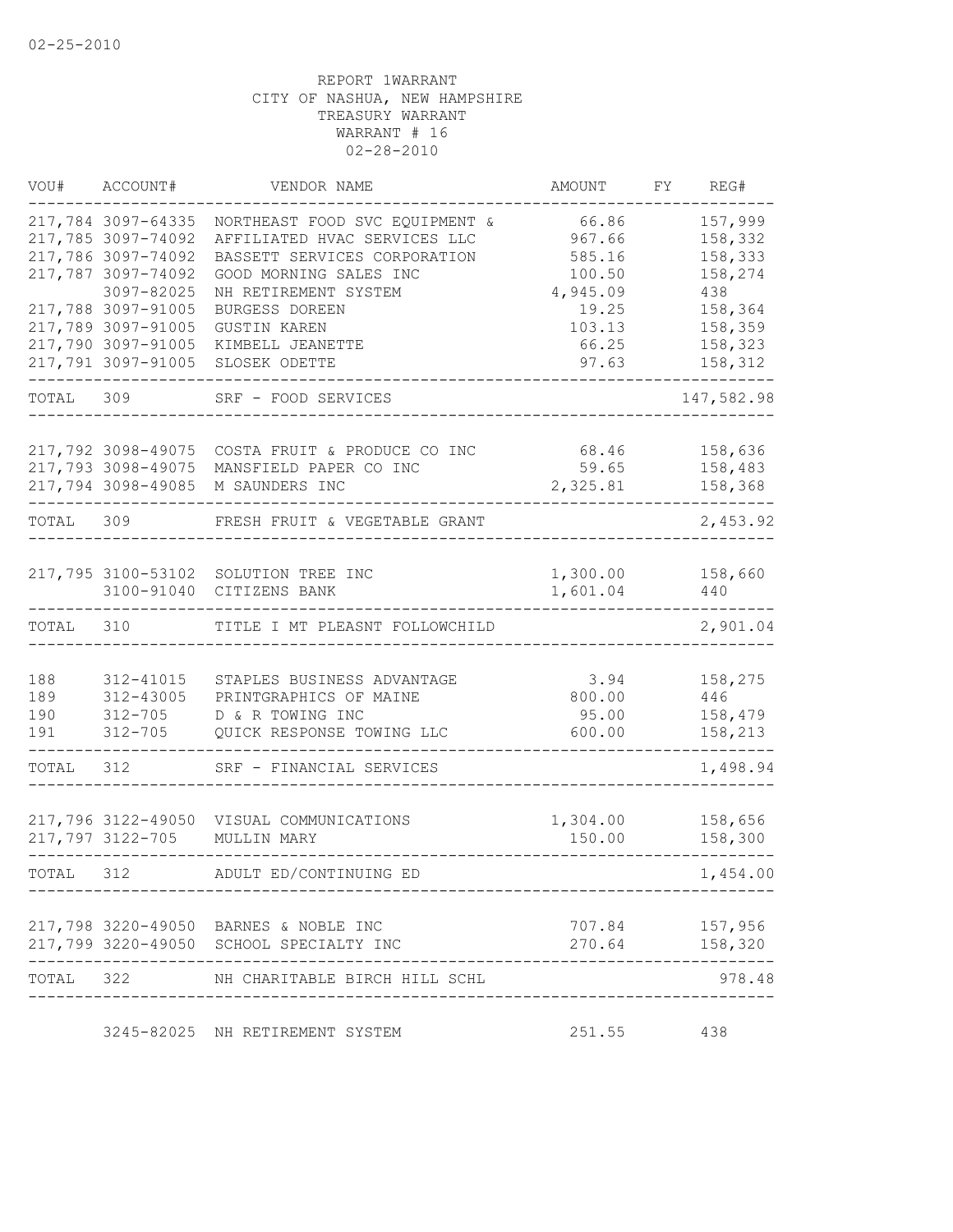| VOU#                                                                                           | ACCOUNT#                                                                                                                                                                           | VENDOR NAME                                                                                                                                                                                                                                                                                                                                                                     | AMOUNT                                                                                                                                         | FY | REG#                                                                                                                                               |
|------------------------------------------------------------------------------------------------|------------------------------------------------------------------------------------------------------------------------------------------------------------------------------------|---------------------------------------------------------------------------------------------------------------------------------------------------------------------------------------------------------------------------------------------------------------------------------------------------------------------------------------------------------------------------------|------------------------------------------------------------------------------------------------------------------------------------------------|----|----------------------------------------------------------------------------------------------------------------------------------------------------|
|                                                                                                |                                                                                                                                                                                    | TOTAL 324 YOUTH SAFE HAVEN-PAL                                                                                                                                                                                                                                                                                                                                                  |                                                                                                                                                |    | 251.55                                                                                                                                             |
|                                                                                                |                                                                                                                                                                                    | 217,800 3259-64192 DAVIS KAREN                                                                                                                                                                                                                                                                                                                                                  | 39.32                                                                                                                                          |    | 158,374                                                                                                                                            |
| TOTAL                                                                                          | 325                                                                                                                                                                                |                                                                                                                                                                                                                                                                                                                                                                                 |                                                                                                                                                |    | 39.32                                                                                                                                              |
|                                                                                                | 217,801 3260-91040 COTE MARIE                                                                                                                                                      | 3260-82025 NH RETIREMENT SYSTEM                                                                                                                                                                                                                                                                                                                                                 | 286.88<br>365.90                                                                                                                               |    | 438<br>158,340                                                                                                                                     |
| TOTAL 326                                                                                      |                                                                                                                                                                                    | NH ALTERNATE ASSESS COACH                                                                                                                                                                                                                                                                                                                                                       |                                                                                                                                                |    | 652.78                                                                                                                                             |
| 193<br>194<br>195<br>196<br>197<br>198<br>199<br>200<br>201<br>202<br>203<br>204<br>205<br>206 | 331-01662<br>331-31050<br>331-59100<br>331-64030<br>331-64045<br>331-64045<br>331-64045<br>331-64192<br>331-78007<br>331-78007<br>331-78007<br>331-82030<br>331-94005<br>331-94005 | THE YOUTH COUNCIL<br>USA MOBILITY WIRELESS INC<br>LEXISNEXIS RISK DATA MGMT INC<br>ADVANCED EMERGENCY PRODUCTS<br>AMS IMAGING LLC<br>DELL MARKETING LP<br>STAPLES BUSINESS ADVANTAGE<br>MILLENNIUM OFFICE, INC<br>CARPARTS OF NASHUA<br>GRAPPONE AUTOMOTIVE GROUP<br>NORTHERN FOREIGN CAR PARTS INC<br>NH RETIREMENT SYSTEM<br>CITY OF MANCHESTER-POLICE DEPT<br>SANTIAGO JOSUE | 900.00<br>7.58<br>50.00<br>4,650.00<br>9,685.00<br>1,537.32<br>123.72<br>915.00<br>25.76<br>23.05<br>169.90<br>1,868.40<br>3, 317.26<br>350.00 |    | 157,987<br>158,773<br>158,754<br>158,112<br>157,990<br>158,051<br>158,275<br>158,088<br>157,976<br>158,266<br>158,637<br>438<br>158,733<br>158,661 |
| TOTAL                                                                                          | 331                                                                                                                                                                                | SRF - POLICE DEPARTMENT                                                                                                                                                                                                                                                                                                                                                         |                                                                                                                                                |    | 23,622.99                                                                                                                                          |
|                                                                                                |                                                                                                                                                                                    | 217,802 3310-49035 PARADIS KELLEY I<br>217,802 3310-49075 PARADIS KELLEY I                                                                                                                                                                                                                                                                                                      | 60.82<br>138.69                                                                                                                                |    | 158,319<br>158,319                                                                                                                                 |
| TOTAL 331                                                                                      |                                                                                                                                                                                    | ARRA TITLE I SINI-FAIRGROUNDS<br>. _ _ _ _ _ _ _ _ _ _ _ _ _ _ _                                                                                                                                                                                                                                                                                                                |                                                                                                                                                |    | 199.51                                                                                                                                             |
|                                                                                                |                                                                                                                                                                                    | 207 332-64192 WISE EL SANTO CO, INC                                                                                                                                                                                                                                                                                                                                             | 572.62                                                                                                                                         |    | 158,469                                                                                                                                            |
| TOTAL 332                                                                                      |                                                                                                                                                                                    | SRF - FIRE DEPARTMENT                                                                                                                                                                                                                                                                                                                                                           |                                                                                                                                                |    | 572.62                                                                                                                                             |
|                                                                                                |                                                                                                                                                                                    | 217,803 3330-49075 BRITENRIKER DEBORAH<br>217,804 3330-49075 WILLIAMS DIANE                                                                                                                                                                                                                                                                                                     | 21.97<br>17.98                                                                                                                                 |    | 158,403<br>158,395                                                                                                                                 |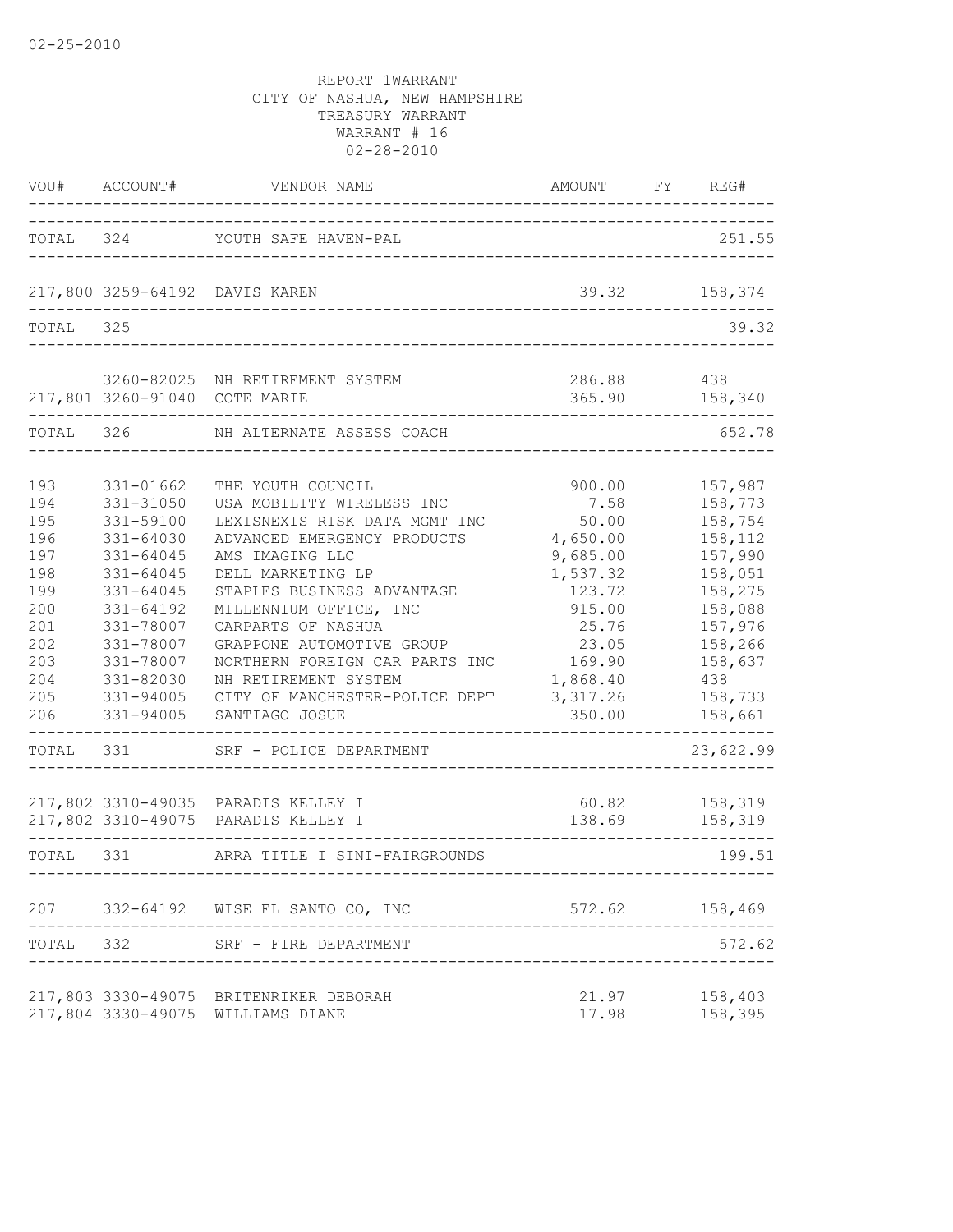|                                                      |                                                                                                                                                        | VOU# ACCOUNT# VENDOR NAME AMOUNT FY REQUES                                                                                                                                       | AMOUNT FY REG#                                                                    |                                                                                      |
|------------------------------------------------------|--------------------------------------------------------------------------------------------------------------------------------------------------------|----------------------------------------------------------------------------------------------------------------------------------------------------------------------------------|-----------------------------------------------------------------------------------|--------------------------------------------------------------------------------------|
|                                                      |                                                                                                                                                        | TOTAL 333 TITLE I SCHL IMPRV MT PLEASANT                                                                                                                                         |                                                                                   | 39.95                                                                                |
|                                                      |                                                                                                                                                        | 217,805 3360-49075 BELANGER MEGHAN<br>217,806 3360-49075 SCHOOL SPECIALTY INC<br>-------------------------------                                                                 | $9.99$ $158,647$                                                                  | $92.96$ $158,320$                                                                    |
| TOTAL 336                                            |                                                                                                                                                        | TITLE I SINI DR.CRISP                                                                                                                                                            |                                                                                   | 102.95                                                                               |
| 208<br>209<br>210<br>211<br>211<br>212<br>213<br>214 | 341-01943<br>341-01962<br>341-01963<br>341-01968<br>341-01969<br>341-01969<br>341-59133<br>341-94025                                                   | MULCAHY SANDY<br>HARBOR HOMES INC<br>SOUTHERN NH HIV/AIDS TASK FORC<br>HARBOR HOMES INC<br>HARBOR HOMES INC<br>SOUTHERN NH HIV/AIDS TASK FORC<br>STERICYCLE INC<br>MULCAHY SANDY | 7.12<br>6,991.00<br>9,195.00<br>24,959.00<br>2,236.50<br>644.00<br>100.00<br>2.97 | 158,272<br>158,135<br>158,171<br>158,135<br>158,135<br>158,171<br>157,959<br>158,272 |
| TOTAL 341                                            |                                                                                                                                                        | SRF - COMMUNITY SERVICES                                                                                                                                                         |                                                                                   | ------<br>44,135.59                                                                  |
| 215<br>216<br>217<br>218<br>219<br>220               | 342-01940<br>342-59133<br>342-91025<br>342-91025<br>342-91025<br>342-94025                                                                             | IJAZ FOQIA<br>STERICYCLE INC<br>BISSELL NANCY<br>CARON CHRISTINE<br>WENDT BETTY<br>CARON CHRISTINE<br>-------------------------------------                                      | 15.20<br>49.50<br>35.00                                                           | 167.37 158,276<br>43.36 157,959<br>39.50 158,246<br>158,089<br>158,251<br>158,089    |
| TOTAL 342                                            |                                                                                                                                                        | SRF - COMMUNITY HEALTH                                                                                                                                                           |                                                                                   | 349.93                                                                               |
|                                                      | 217,807 3440-31005<br>217,808 3440-49075<br>217,809 3440-49075<br>217,810 3440-49075<br>217,810 3440-49075                                             | NEXTEL COMMUNICATIONS<br>AC MOORE INC<br>COGSWELL CATHERINE<br>GARELICK FARMS-LYNN<br>GARELICK FARMS-LYNN<br>217,811 3440-49075 M SAUNDERS INC                                   | 272.03<br>111.48<br>60.13<br>350.82<br>222.77<br>131.70                           | 158,706<br>158,350<br>158,344<br>158,183<br>158,184<br>158,368                       |
|                                                      | 217,812 3440-49075<br>217,813 3440-49075<br>217,814 3440-49075<br>217,815 3440-49075<br>217,816 3440-49075<br>217,817 3440-55020<br>217,818 3440-91040 | MARKET BASKET<br>MARQUIS MARIA<br>NEW ENGLAND ICE CREAM<br>WALMART COMMUNITY<br>WILLIAM H SADLIER INC<br>FIRST STUDENT INC<br>ALMEIDA SUSAN                                      | 362.75<br>55.97<br>604.05<br>94.27<br>920.00<br>3,380.90<br>200.63                | 158,127<br>158,380<br>158,387<br>158,277<br>158,038<br>158,336<br>158,345            |
|                                                      | 217,819 3440-91040                                                                                                                                     | SPOTTISWOOD LAURA                                                                                                                                                                | 20.00                                                                             | 158,467                                                                              |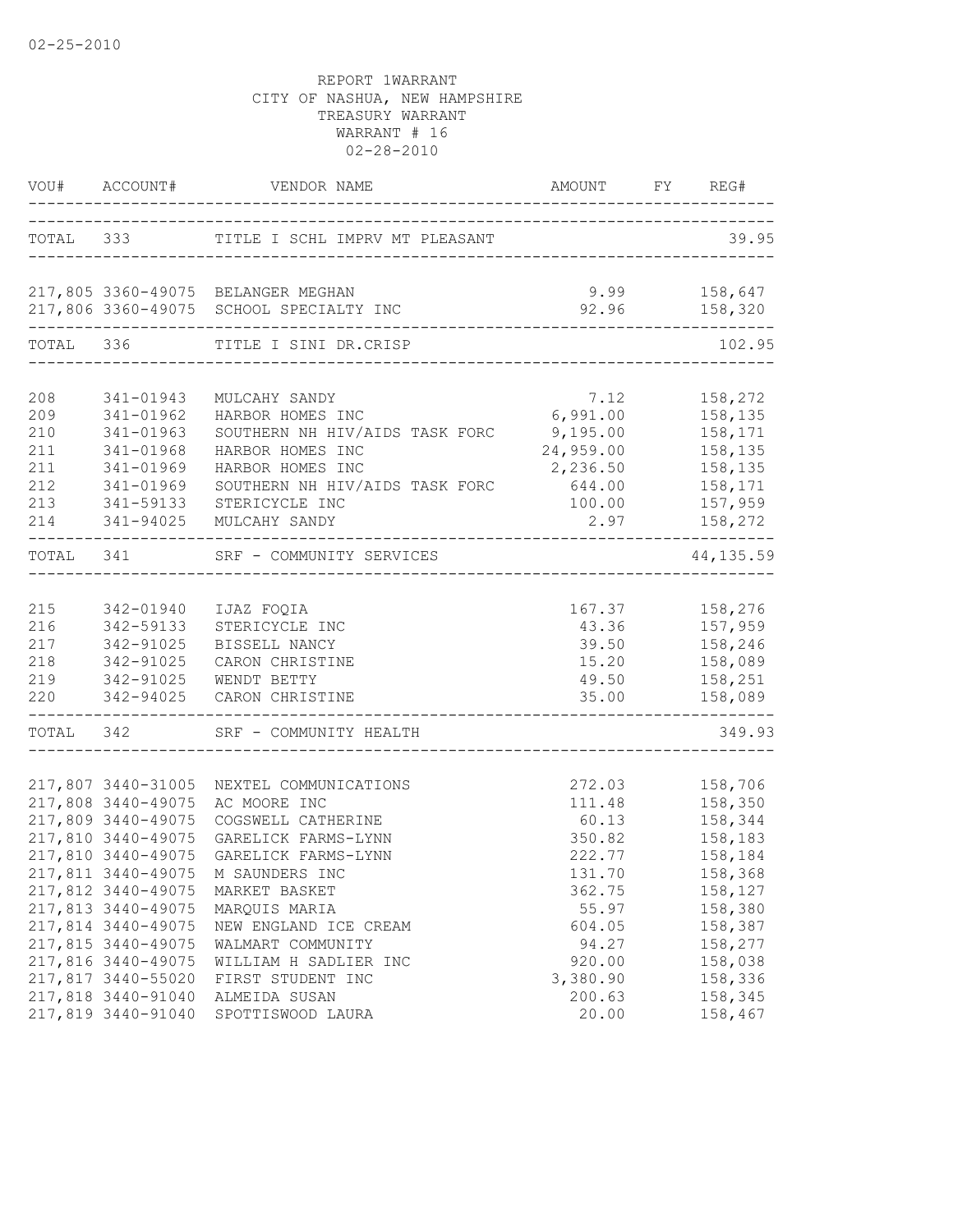|       |                                                                                                                                  | VOU# ACCOUNT# VENDOR NAME AMOUNT FY REG#                                                                                                                                                                                  |                                                                                           |                                                                |
|-------|----------------------------------------------------------------------------------------------------------------------------------|---------------------------------------------------------------------------------------------------------------------------------------------------------------------------------------------------------------------------|-------------------------------------------------------------------------------------------|----------------------------------------------------------------|
|       |                                                                                                                                  | TOTAL 344 AFTER SCHOOL PROGRAM                                                                                                                                                                                            |                                                                                           | 6,787.50                                                       |
|       |                                                                                                                                  | 3450-82025 NH RETIREMENT SYSTEM 1,506.09 438                                                                                                                                                                              |                                                                                           |                                                                |
|       |                                                                                                                                  | TOTAL 345 21 ST CENTURY ELEM. AFTER SCHL                                                                                                                                                                                  |                                                                                           | 1,506.09                                                       |
|       | 217,821 3460-49075<br>217,822 3460-49075<br>217,823 3460-49075<br>217,824 3460-49075<br>217,825 3460-49075<br>217,826 3460-49075 | 217,820 3460-49075 ALMEIDA SUSAN<br>JACK'S PIZZA<br>M SAUNDERS INC<br>MARKET BASKET<br>NEW ENGLAND ICE CREAM<br>STAPLES BUSINESS ADVANTAGE 875.75 158,209<br>WALMART COMMUNITY<br>217,827 3460-49075 WB MASON COMPANY INC | 70.00<br>144.00<br>25.95<br>177.20<br>334.90<br>38.51 158,277<br>105.00                   | 158,345<br>158,236<br>158,368<br>158,127<br>158,387<br>157,998 |
|       |                                                                                                                                  | TOTAL 346 21 ST CENTURY AFTER SCH MIDDLE                                                                                                                                                                                  |                                                                                           | -------<br>1,771.31                                            |
|       |                                                                                                                                  | 217,828 3468-49075 REYNOLDS MARGARET<br>3468-82025 NH RETIREMENT SYSTEM                                                                                                                                                   | 46.61 158,311<br>533.74 438                                                               |                                                                |
|       |                                                                                                                                  | TOTAL 346 SMALLER LEARNING COMMUNITY                                                                                                                                                                                      |                                                                                           | 580.35                                                         |
|       |                                                                                                                                  | 3500-82025 NH RETIREMENT SYSTEM<br>217,829 3500-91040 MCFADDEN GLENDA                                                                                                                                                     | $3,369.91$ 438<br>303.31 158,422                                                          |                                                                |
|       |                                                                                                                                  | TOTAL 350 TITLE IIA HQT                                                                                                                                                                                                   |                                                                                           | 3,673.22                                                       |
|       | 217,830 3509-91040 AAAS<br>217,832 3509-91040<br>217,833 3509-91040<br>217,834 3509-91040 NHSAA                                  | 217,831 3509-91040 CASTER TIM<br>MCFADDEN GLENDA<br>NELMS<br>217,835 3509-91040 PAPANICOLAOU PAULA                                                                                                                        | 2,400.00<br>84.00<br>21.69<br>245.00<br>1,500.00<br>41.00<br>---------------------------- | 158,658<br>158,468<br>158,422<br>157,962<br>158,378<br>158,324 |
| TOTAL | 350                                                                                                                              | TITLE 11A TEACHER QUALITY                                                                                                                                                                                                 |                                                                                           | 4,291.69                                                       |
|       | 217,837 3530-49075<br>217,838 3530-49075<br>217,840 3530-49075                                                                   | 217,836 3530-49075 ADULT LEARNING CENTER<br>DEHNER SANDRA<br>MAGILL JESSICA<br>217,839 3530-49075 MUELLER ELIZABETH<br>QUIMBY DAVID                                                                                       | 50.00<br>85.00<br>146.27<br>69.46<br>83.99                                                | 158,243<br>158,316<br>158,487<br>158,644<br>158,471            |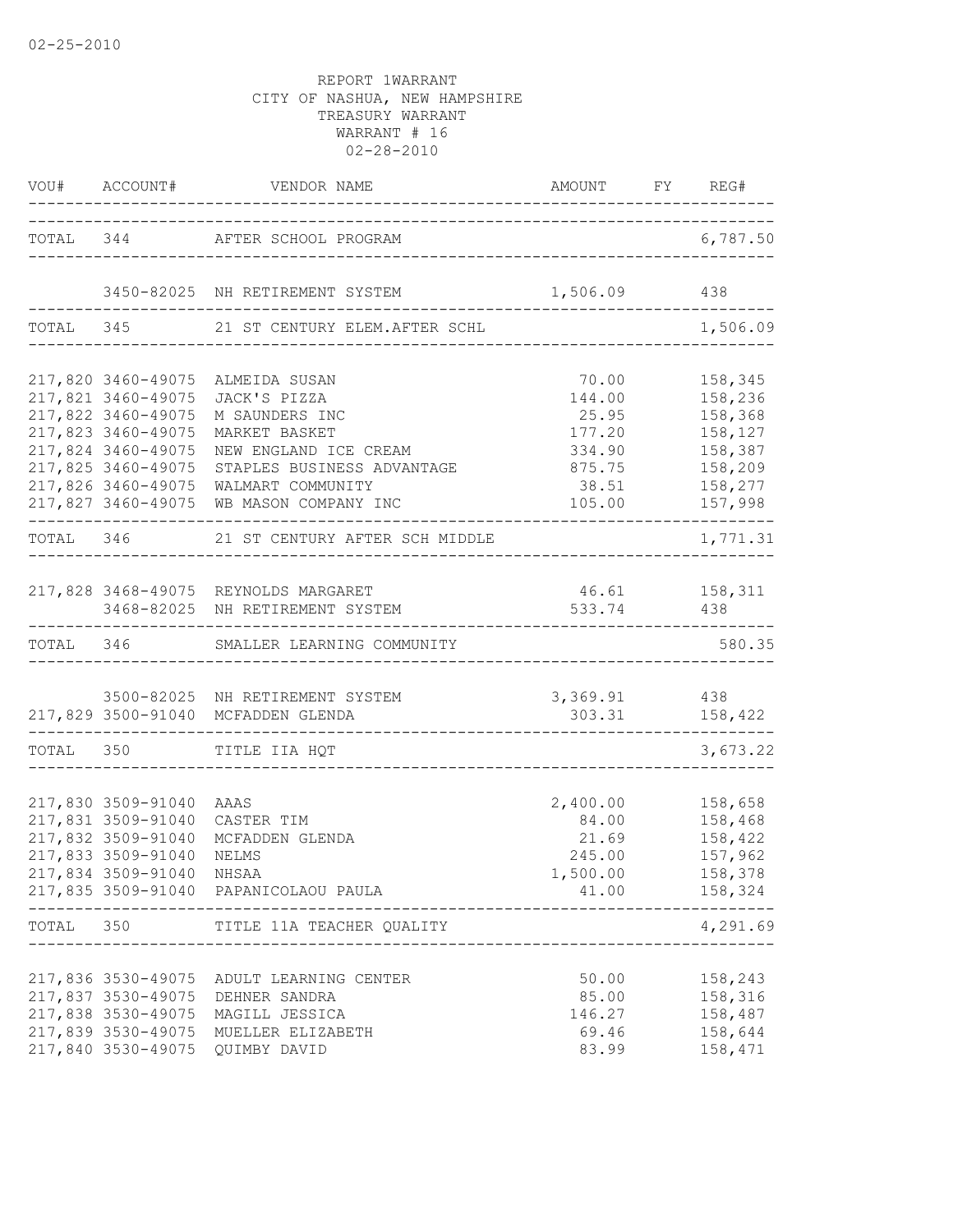|                   |                                     | VOU# ACCOUNT# VENDOR NAME                                                            |                                    |                               |
|-------------------|-------------------------------------|--------------------------------------------------------------------------------------|------------------------------------|-------------------------------|
|                   |                                     | TOTAL 353 ADULT BASIC ED DIPLOMA PROGRAM                                             |                                    | 434.72                        |
|                   |                                     | 3600-82025 NH RETIREMENT SYSTEM                                                      | 505.20                             | 438                           |
|                   | TOTAL 360                           | DROP OUT PREVENTION/ADULT ED                                                         |                                    | 505.20                        |
|                   |                                     | 222 373-53025 LOAN PACKAGING LLC<br>223 373-53112 THE JORDAN INSTITUTE               | 39,500.00                          | 520.00 158,175<br>158,287     |
|                   |                                     | TOTAL 373 SRF - ECONOMIC DEVELOPMENT                                                 |                                    | 40,020.00                     |
| 224               | 374-01319                           | CMA ENGINEERS INC                                                                    | 4,445.53                           | 158,136                       |
| 225<br>225        | 374-07030<br>374-07040              | MUNOZ CONSTRUCTION INC &<br>MUNOZ CONSTRUCTION INC &<br>GREATER NASHUA MENTAL HEALTH | 5,197.70<br>2,977.30               | 158,666<br>158,666            |
| 226<br>227<br>228 | 374-07136<br>374-07261<br>374-07265 | NH LEGAL ASSISTANCE<br>HARBOR HOMES INC                                              | 1,363.63<br>1,384.89<br>290,000.00 | 158,757<br>158,105<br>158,135 |
| 229<br>230        | 374-07265<br>374-07282              | THREE D REALTY<br>COMMUNITY COUNCIL OF NASHUA                                        | 22,882.00<br>431.00                | 158,581<br>158,556            |
| 231<br>232        | 374-07340<br>374-07340              | HURD SANDRA<br>STAPLES BUSINESS ADVANTAGE                                            | 59.97<br>13.69                     | 158,665<br>158,275            |
| 233<br>234<br>235 | 374-09023<br>374-09023<br>374-09023 | <b>BARKER JOHN</b><br>GHA TECHNOLOGIES INC<br>PRINT FACTORY                          | 17.00<br>1,741.07<br>147.05        | 158,662<br>158,070<br>157,954 |
| 236<br>237        | 374-09061<br>374-09061              | ARAMARK UNIFORM SERVICES<br>J P PEST SERVICES                                        | 95.96<br>255.00                    | 158,067<br>158,160            |
| 238<br>239        | 374-09071<br>374-09071              | CITY OF NASHUA/TAX COLLECTOR'S<br>GLOBAL MONTELLO GROUP CORP                         | 101.44<br>22, 248.54               | 158,663<br>158,765            |
| 240<br>241        | 374-09091<br>374-09091              | AIREX FILTER CORPORATION<br>FLEETWAY HEAVY DUTY PARTS INC                            | 49.02<br>289.66                    | 158,035<br>158,028            |
| 242<br>243<br>244 | 374-09091<br>374-09091<br>374-09091 | GILLIG LLC<br>HOME DEPOT CREDIT SERVICES<br>MAC MULKIN CHEVROLET INC                 | 531.22<br>57.91<br>54.89           | 158,202<br>158,714<br>158,480 |
| 245<br>246        | 374-09091<br>374-09091              | NAPA AUTO PARTS<br>NORTHERN BUS SALES INC                                            | 584.63<br>679.89                   | 158,219<br>158,094            |
| 247<br>248        | 374-09091<br>374-09091              | RYDER FLEET PRODUCTS.COM INC<br>STAPLES BUSINESS ADVANTAGE                           | 252.61<br>244.89                   | 158,222<br>158,275            |
| 249<br>250        | 374-09091<br>374-09104              | TEGRA EQUIPMENT INC<br>PSNH                                                          | 181.55<br>205.13                   | 158,518<br>158,778            |
| 251<br>252        | 374-09112<br>374-09112              | METROMEDIA ENERGY INC<br>NATIONAL GRID<br>METROMEDIA ENERGY INC                      | 357.43<br>105.07                   | 158,756<br>158,748            |
| 253<br>253<br>254 | 374-09114<br>374-09115<br>374-09115 | METROMEDIA ENERGY INC<br>NATIONAL GRID                                               | 307.16<br>1,171.96<br>327.44       | 158,756<br>158,756<br>158,748 |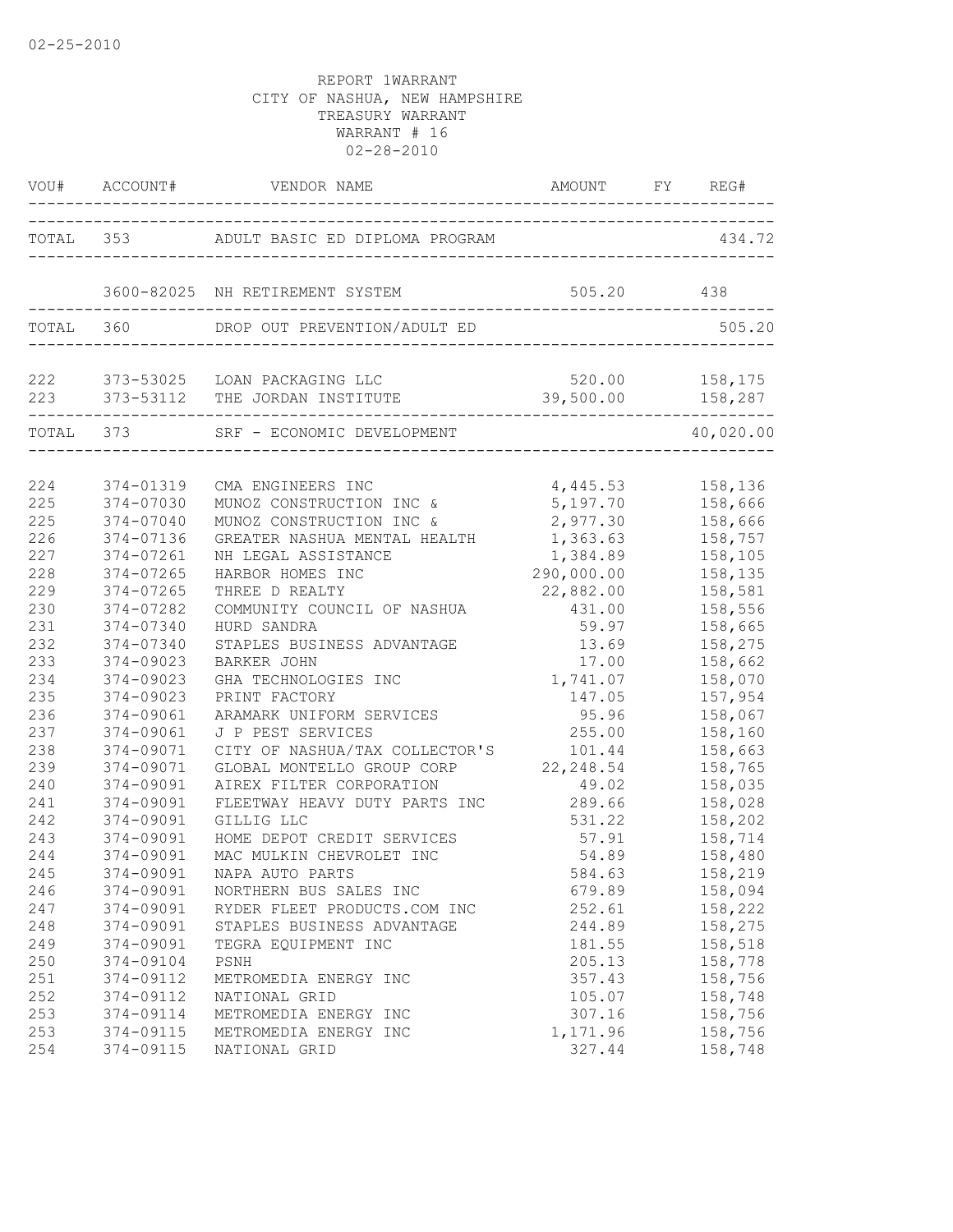| VOU#  | ACCOUNT#           | VENDOR NAME                           | AMOUNT    | FY | REG#        |
|-------|--------------------|---------------------------------------|-----------|----|-------------|
| 255   | 374-09120          | PENNICHUCK WATER                      | 93.04     |    | 158,720     |
| 255   | 374-09124          | PENNICHUCK WATER                      | 43.56     |    | 158,720     |
| 256   | 374-09241          | RON TURLEY ASSOCIATES INC             | 4,400.00  |    | 158,228     |
| 257   | 374-09261          | FIRST TRANSIT INC                     | 972.00    |    | 158,024     |
| 258   | 374-45230          | STAPLES BUSINESS ADVANTAGE            | 29.80     |    | 158,275     |
| 259   | 374-53095          | VANASSE HANGEN BRUSTLIN INC           | 6,057.98  |    | 157,961     |
| 260   | 374-59188          | ASAP ENVIRONMENTAL INC                | 495.00    |    | 158,268     |
| 261   | 374-91025          | CITY OF NASHUA/PETTY CASH SLIP        | 45.00     |    | 157,946     |
| 262   | 374-91025          | SCHENA CARRIE JOHNSON                 | 63.20     |    | 158,664     |
| TOTAL | 374                | SRF - URBAN PROGRAMS                  |           |    | 370, 961.81 |
|       |                    |                                       |           |    |             |
| 263   | 375-45050          | PIMA COMMUNITY COLLEGE                | 10.00     |    | 158,762     |
| 264   | 375-45050          | UNIQUE MANAGEMENT SERVICES INC        | 823.40    |    | 158,064     |
| 265   | 375-45315          | NORTHEAST HISTORIC FILM               | 193.32    |    | 158,254     |
| 266   | 375-49110          | CARTRIDGE WORLD NASHUA                | 105.99    |    | 158,789     |
| TOTAL | 375                | SRF - PUBLIC LIBRARIES                |           |    | 1,132.71    |
|       |                    |                                       |           |    |             |
|       | 217,841 3750-49050 | SCHOOL SPECIALTY INC                  | 36.24     |    | 158,320     |
|       | 217,842 3750-53101 | RENO JENNIFER                         | 1,500.00  |    | 158,460     |
|       | 217,843 3750-53101 | SDE INC                               | 8,000.00  |    | 158,334     |
|       | 217,844 3750-53101 | SHEA DENISE C                         | 1,150.00  |    | 158,426     |
|       | 217,845 3750-53101 | TORTORELLO NARISA M                   | 500.00    |    | 158,497     |
|       | 217,846 3750-64045 | COMPUTER HUT OF N E INC               | 3,113.00  |    | 158,507     |
|       | 217,847 3750-64045 | HB COMMUNICATIONS INC                 | 247.00    |    | 158,090     |
|       | 217,848 3750-64045 | HEWLETT PACKARD COMPANY               | 1,699.00  |    | 158,057     |
|       | 217,849 3750-64045 | STAPLES BUSINESS ADVANTAGE            | $-789.65$ |    | 158,209     |
|       | 217,850 3750-64045 | TIGER DIRECT                          | 5,085.25  |    | 158,080     |
|       | 3750-82025         | NH RETIREMENT SYSTEM                  | 582.55    |    | 438         |
| TOTAL | 375                | TITLE ARRA GRANT                      |           |    | 21, 123.39  |
|       |                    |                                       |           |    |             |
|       |                    | 3760-31005 FAIRPOINT COMMUNICATIONS   | 153.18    |    | 158,758     |
|       |                    | 217,851 3760-31005 ONE COMMUNICATIONS | 7.83      |    | 158,785     |
|       |                    | 217,852 3760-49035 BARNES & NOBLE INC | 479.75    |    | 157,956     |
|       | 217,853 3760-49035 | INTERNATIONAL READING ASSOC           | 277.00    |    | 158,488     |
|       | 217,854 3760-49050 | DOODY JEANNE                          | 54.98     |    | 158,091     |
|       | 217,855 3760-49050 | GAGNON PATTY                          | 442.30    |    | 158,362     |
|       | 217,856 3760-49050 | REALLY GOOD STUFF INC                 | 254.78    |    | 158,303     |
|       | 217,857 3760-49050 | SCHOOL SPECIALTY INC                  | 200.75    |    | 158,320     |
|       | 217,858 3760-49050 | WINTON BARBARA                        | 79.92     |    | 158,306     |
|       | 217,859 3760-49075 | STAPLES BUSINESS ADVANTAGE            | 139.03    |    | 158,209     |
|       | 217,860 3760-49075 | UPSTART                               | 120.83    |    | 158,106     |
|       | 217,861 3760-53101 | AAA READING                           | 800.00    |    | 158,657     |
|       |                    |                                       |           |    |             |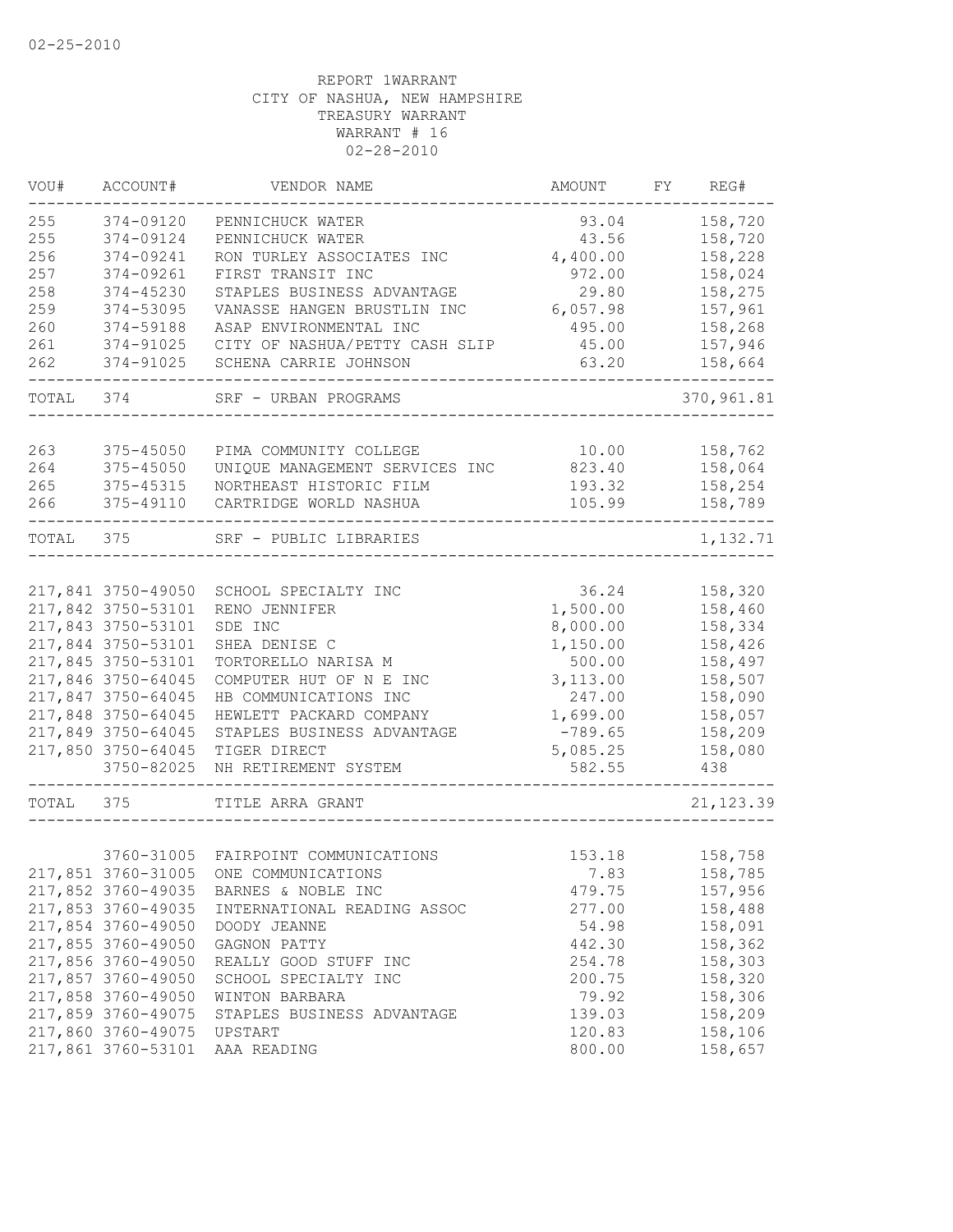| VOU#      | ACCOUNT#                                 | VENDOR NAME                                                                     | AMOUNT           | FY | REG#               |
|-----------|------------------------------------------|---------------------------------------------------------------------------------|------------------|----|--------------------|
|           | 217,862 3760-53101                       | ACES                                                                            | 6,494.59         |    | 158,463            |
|           | 217,863 3760-53101                       | BLUNT STEVE                                                                     | 600.00           |    | 158,348            |
|           | 217,864 3760-53101                       | BUSTEAD BRYN                                                                    | 1,500.00         |    | 158,641            |
|           | 217,865 3760-53101                       | CHADWELL GARY                                                                   | 7,160.00         |    | 158,377            |
|           | 217,866 3760-53101                       | CLUB Z! TUTORING SERVICES                                                       | 4,843.75         |    | 158,459            |
|           | 217,867 3760-53101                       | CROWDER LUCIE L                                                                 | 391.80           |    | 158,294            |
|           | 217,868 3760-53101<br>217,869 3760-53101 | DAILEY EDUCATIONAL CONSULTANTS                                                  | 247.50           |    | 158,449            |
|           | 217,870 3760-53101                       | ENCOURAGING CONCEPTS ASSOCIATE<br>OLSON KATHLEEN                                | 500.00<br>550.00 |    | 158,335<br>158,638 |
|           | 217,871 3760-56020                       | FIRST CHURCH                                                                    | 3,455.00         |    | 158,046            |
|           | 217,872 3760-64045                       | COMPUTER HUT OF N E INC                                                         | 172.00           |    | 158,507            |
|           | 3760-82025                               | NH RETIREMENT SYSTEM                                                            | 1,356.72         |    | 438                |
|           | 217,873 3760-94030                       | AMERICAN RED CROSS                                                              | 450.00           |    | 158,215            |
|           | 3760-94030                               | CITIZENS BANK                                                                   | 5,776.08         |    | 440                |
| TOTAL 376 |                                          | TITLE I                                                                         |                  |    | 36,507.79          |
|           |                                          |                                                                                 |                  |    |                    |
|           |                                          | 3770-91040 CITIZENS BANK                                                        | 855.60           |    | 440                |
| TOTAL     |                                          | 377 TITLE III ENHANCE ENG. LANGUAGE                                             |                  |    | 855.60             |
|           | 217,874 3900-53102                       | GAUDETTE GINA                                                                   | 62.50            |    | 158,492            |
|           | 217,875 3900-53102                       | HASBROUCK TARA L                                                                | 312.50           |    | 158,458            |
|           | 217,876 3900-53102                       | MANHEIM ZIMMERMAN AMY B                                                         | 250.00           |    | 158,436            |
|           | 217,877 3900-54025                       | PAPERGRAPHICS                                                                   | 1,778.00         |    | 157,983            |
|           | 217,878 3900-64045                       | COMPUTER HUT OF N E INC                                                         | 829.00           |    | 158,507            |
|           | 217,879 3900-64045                       | PRO AV SYSTEMS INC                                                              | 806.34           |    | 158,394            |
|           | 3900-82025                               | NH RETIREMENT SYSTEM                                                            | 786.06           |    | 438                |
| TOTAL     | 390                                      | VOC ED SECONDARY PERKINS                                                        |                  |    | 4,824.40           |
|           |                                          | 3937-82025 NH RETIREMENT SYSTEM                                                 | 151.18           |    | 438                |
| TOTAL     | 393                                      | DAY CARE                                                                        |                  |    | 151.18             |
|           |                                          | 217,880 3940-49075 STAPLES BUSINESS ADVANTAGE                                   |                  |    | 652.30 158,209     |
|           |                                          | 3940-82025 NH RETIREMENT SYSTEM                                                 | 295.30           |    | 438                |
| TOTAL 394 |                                          | ARRA IDEA SPEC ED                                                               |                  |    | 947.60             |
|           |                                          | 217,881 3950-49075 SCHROEDER ERIC                                               |                  |    | 356.00 158,416     |
|           | 217,882 3950-49075                       | STAPLES BUSINESS ADVANTAGE<br>217,883 3950-53109 BOLICK TERESA DBA BOLICK TERES | 7.11<br>600.00   |    | 158,209<br>158,301 |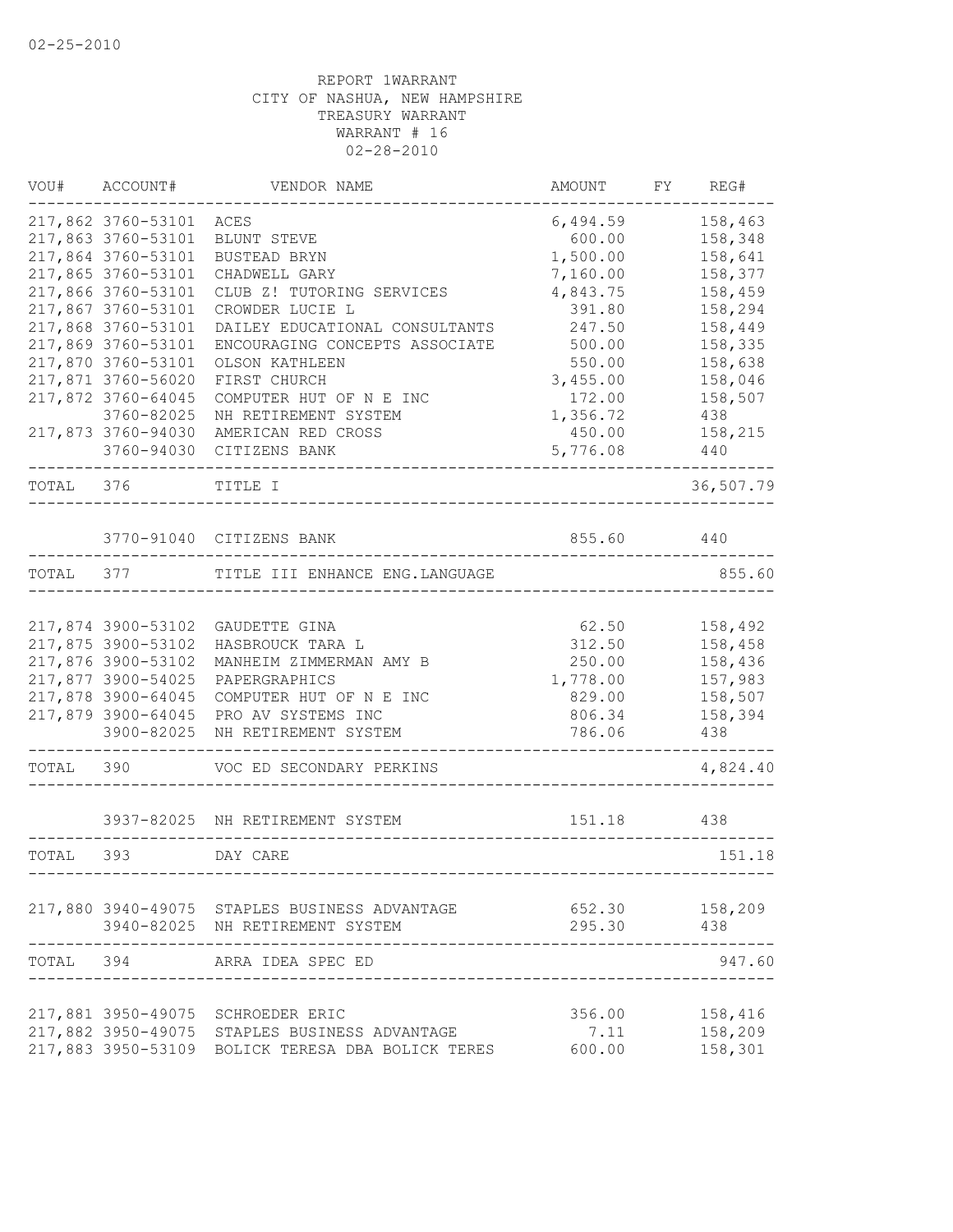| VOU# ACCOUNT#                 | VENDOR NAME                                                                                                                                         | AMOUNT FY REG#                                     |                           |
|-------------------------------|-----------------------------------------------------------------------------------------------------------------------------------------------------|----------------------------------------------------|---------------------------|
| 217,885 3950-53109            | 217,884 3950-53109 CARROLL CENTER FOR THE BLIND (<br>ICCD PARTNERS LLP<br>217,886 3950-53109 INTERIM HEALTH CARE<br>3950-82025 NH RETIREMENT SYSTEM | 2,730.84<br>3,000.00<br>514.50 157,980<br>7,242.81 | 158,386<br>158,650<br>438 |
|                               | TOTAL 395 IDEA B SPECIAL EDUCATION                                                                                                                  |                                                    | 14,451.26                 |
|                               | 3960-82025 NH RETIREMENT SYSTEM                                                                                                                     | 255.02 438                                         |                           |
|                               | TOTAL 396 SPECIAL EDUCATION PRE-SCHOOL<br>___________________________________                                                                       |                                                    | 255.02                    |
| 217,887 3977-53100 OFFICETEAM | 217,888 3977-53100 SOUTHERN NH SPEECH-LANGUAGE                                                                                                      | 5,836.22<br>160.00                                 | 158,441<br>158,446        |
|                               | TOTAL 397 SPECIAL ED LOCAL                                                                                                                          |                                                    | 5,996.22                  |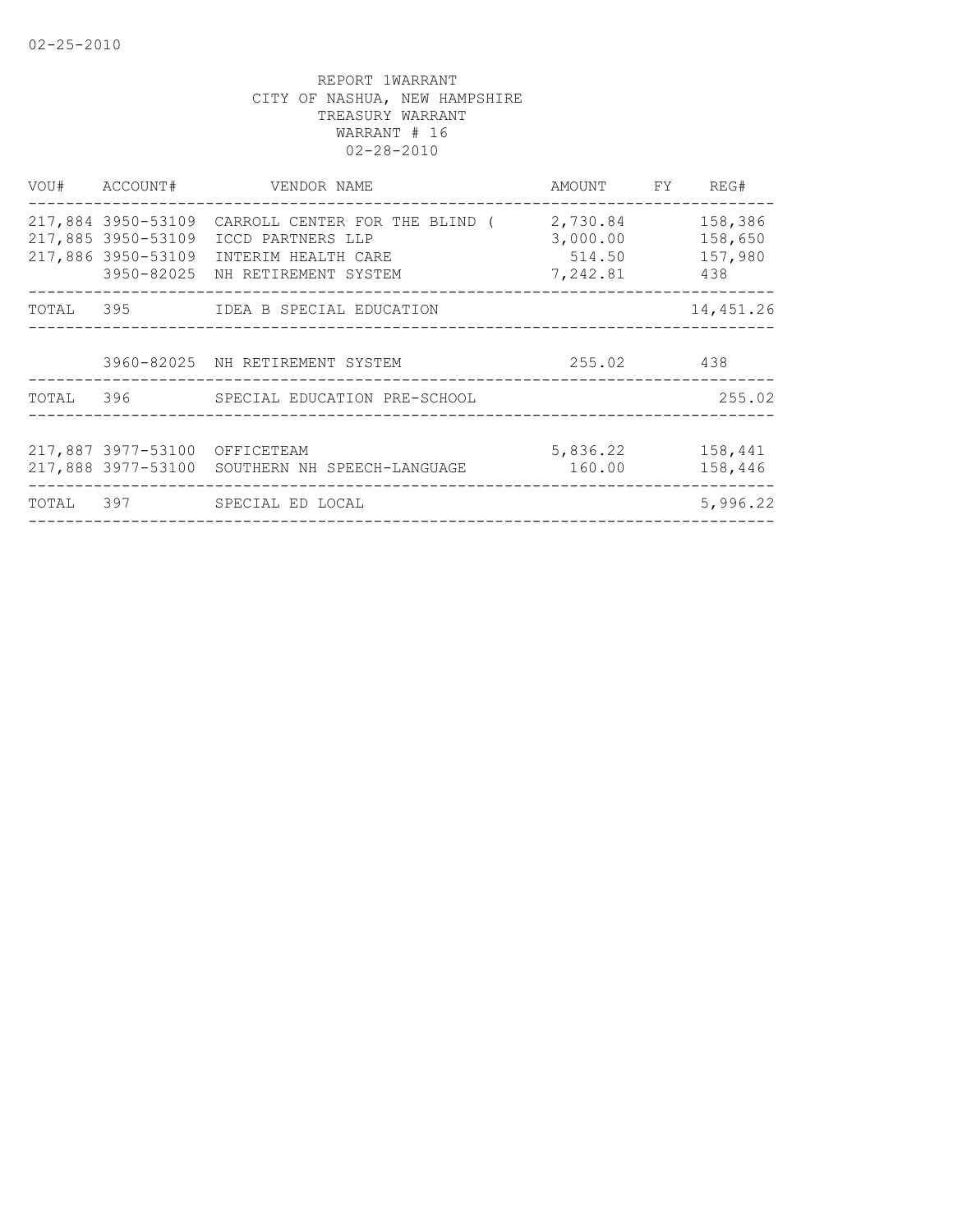| DUBE MICHELE<br>HUGGINS RUSSELL<br>NOLAN CHRISTOPHER | 57.00<br>413.00<br>7.00<br>19.00<br>5.00                                                                                                                                                                                                                                | 158,597<br>158,598<br>158,599<br>158,600<br>158,596 |
|------------------------------------------------------|-------------------------------------------------------------------------------------------------------------------------------------------------------------------------------------------------------------------------------------------------------------------------|-----------------------------------------------------|
| AUTO PERMITS                                         |                                                                                                                                                                                                                                                                         | 501.00                                              |
|                                                      | 1, 140.00 158, 732                                                                                                                                                                                                                                                      |                                                     |
| MARRIAGE LICENSES                                    |                                                                                                                                                                                                                                                                         | 1,140.00                                            |
|                                                      | 7,729.00                                                                                                                                                                                                                                                                | 158,732                                             |
| CERTIFIED COPIES                                     |                                                                                                                                                                                                                                                                         | 7,729.00                                            |
|                                                      | 412-180 AUBRY GUY JOSE<br>412-180<br>412-180<br>412-180<br>412-180 TYMOWICZ STEVEN<br>TOTAL 412-18 FINANCIAL SERVICES<br>277 413-203 TREASURER STATE OF NH<br>TOTAL 413-20 CITY CLERK'S OFFICE<br>277 413-303 TREASURER STATE OF NH<br>TOTAL 413-30 CITY CLERK'S OFFICE |                                                     |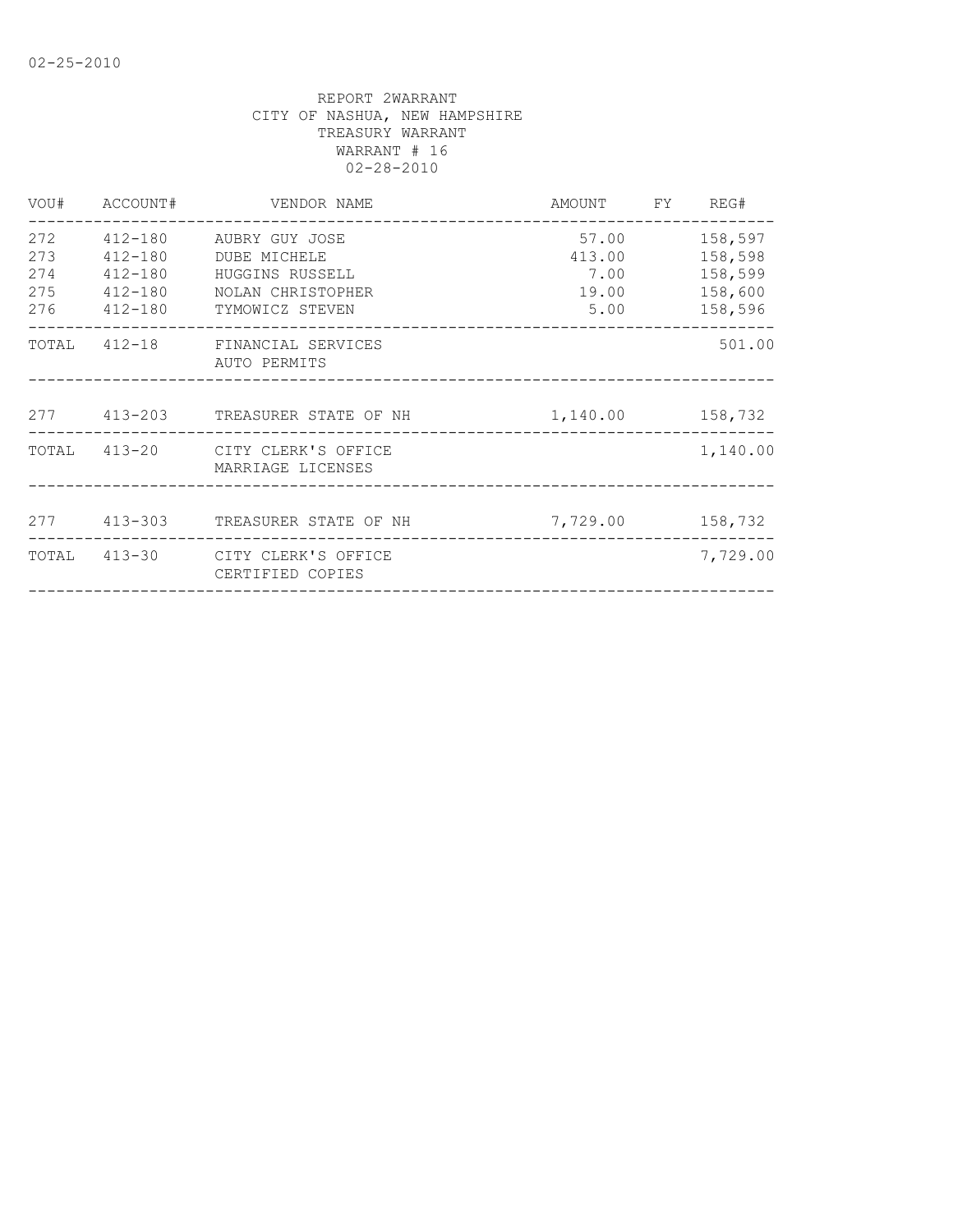| VOU#  | ACCOUNT#      | VENDOR NAME                    | <b>AMOUNT</b> | FY | REG#        |
|-------|---------------|--------------------------------|---------------|----|-------------|
| 278   | 501-98029     | CITY OF NASHUA/PETTY CASH SLIP | 45.02         |    | 157,946     |
| 279   | $501 - 94005$ | GREATER NASHUA CHAMBER OF COMM | 100.00        |    | 158,235     |
| 280   | $501 - 94005$ | ROTARY CLUB OF NASHUA WEST     | 100.00        |    | 157,951     |
| 281   | $501 - 41015$ | STAPLES BUSINESS ADVANTAGE     | 55.86         |    | 158,275     |
| TOTAL | 501           | MAYOR'S OFFICE                 |               |    | 300.88      |
| 282   | 505-81054     | GREAT AMERICAN DOWNTOWN        | 10,000.00     |    | 158,045     |
| 283   | 505-81007     | MOOREMART                      | 250.00        |    | 158,605     |
| 284   | 505-81078     | ST JOSEPH COMMUNITY SERVICES I | 3,020.68      |    | 158,499     |
| TOTAL | 505           | CIVIC & COMM. ACTIVITIES       |               |    | 13,270.68   |
| 285   | 506-31005     | FAIRPOINT COMMUNICATIONS       | 863.93        |    | 158,758     |
| 286   | 506-31005     | FAIRPOINT COMMUNICATIONS       | 39.99         |    | 158,761     |
| 287   | 506-31005     | PAETEC COMMUNICATIONS INC      | 5, 212.29     |    | 158,707     |
|       |               |                                |               |    |             |
| TOTAL | 506           | TELECOMMUNICATIONS             |               |    | 6, 116.21   |
|       |               |                                |               |    |             |
| 288   | 507-82020     | NH RETIREMENT SYSTEM           | 168,881.70    |    | 438         |
| 288   | $507 - 82025$ | NH RETIREMENT SYSTEM           | 94,988.00     |    | 438         |
| 288   | 507-82030     | NH RETIREMENT SYSTEM           | 157,693.35    |    | 438         |
| 288   | $507 - 82035$ | NH RETIREMENT SYSTEM           | 326, 924.50   |    | 438         |
| 288   | $507 - 82040$ | NH RETIREMENT SYSTEM           | 81,657.68     |    | 438         |
| TOTAL | 507           | PENSIONS                       |               |    | 830, 145.23 |
|       |               |                                |               |    |             |
| 289   | 512-59095     | ANACOMP INC                    | 263.00        |    | 158,006     |
| 290   | 512-59266     | CBCINNOVIS INC                 | 36.75         |    | 158,749     |
| 291   | 512-91015     | ENWRIGHT DAWN                  | 42.00         |    | 158,669     |
| 292   | 512-91015     | FREDETTE DAVID                 | 76.00         |    | 158,667     |
| 293   | 512-95010     | <b>LGC</b>                     | 179.00        |    | 158,133     |
| 294   | 512-94005     | LOCAL GOVERNMENT CENTER        | 45.00         |    | 158,730     |
| 295   | 512-52010     | MELANSON HEATH & COMPANY PC    | 6,000.00      |    | 158,093     |
| 296   | 512-91015     | MIELE SUSAN                    | 129.60        |    | 158,668     |
| 297   | 512-95005     | NEW HAMPSHIRE GFOA             | 25.00         |    | 158,787     |
| 298   | 512-43005     | PRINTGRAPHICS OF MAINE         | 800.00        |    | 446         |
| 299   | 512-41055     | STANDARD REGISTER COMPANY      | 106.45        |    | 158,007     |
| 300   | 512-41005     | STAPLES BUSINESS ADVANTAGE     | 31.15         |    | 158,275     |
| 300   | 512-41015     | STAPLES BUSINESS ADVANTAGE     | 74.26         |    | 158,275     |
| 301   | 512-41010     | SURPLUS OFFICE EQUIPMENT INC   | 129.00        |    | 157,947     |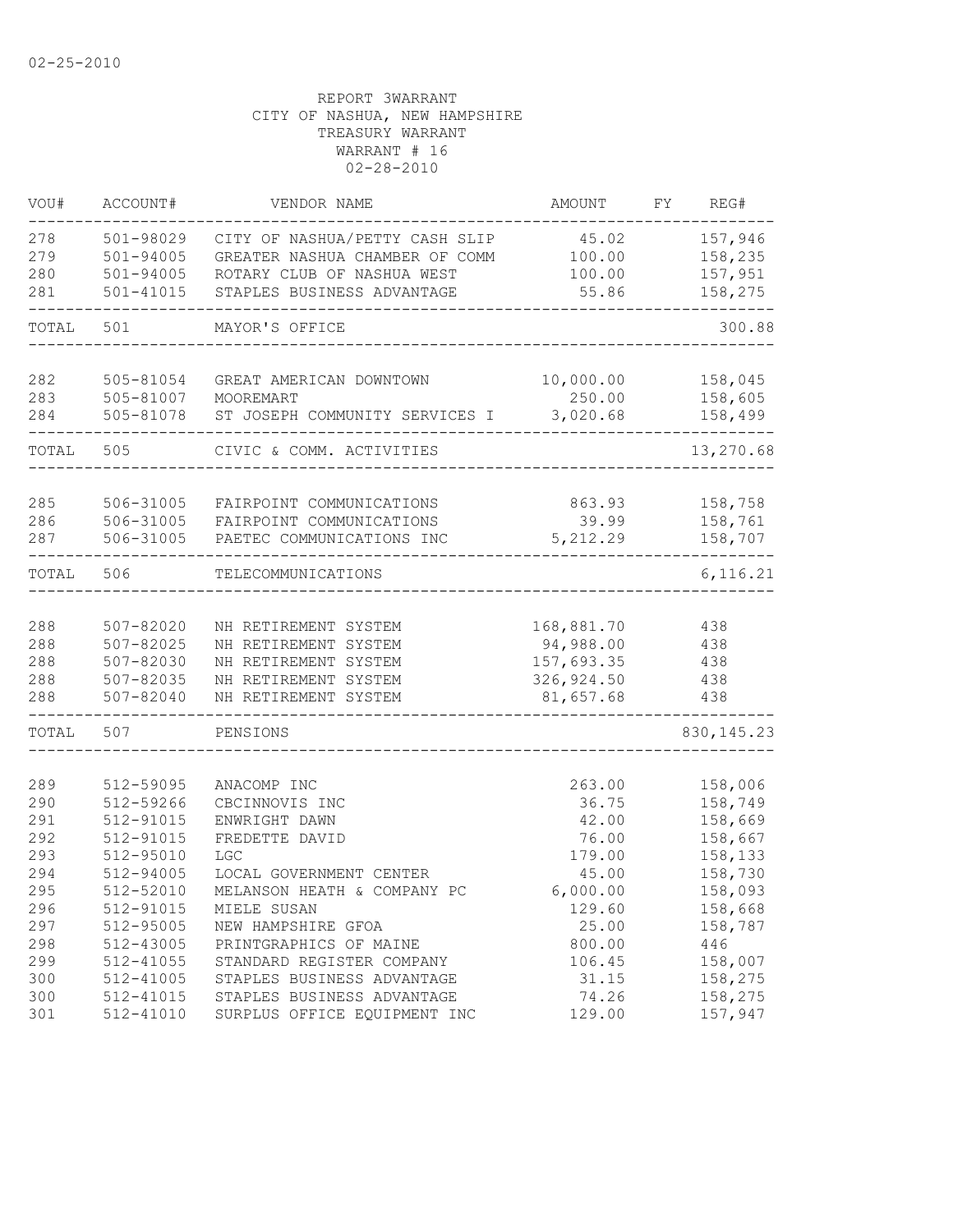| VOU#                            | ACCOUNT#                                                      | VENDOR NAME                                                                                                                             | AMOUNT                                           | FΥ | REG#                                                |
|---------------------------------|---------------------------------------------------------------|-----------------------------------------------------------------------------------------------------------------------------------------|--------------------------------------------------|----|-----------------------------------------------------|
| TOTAL                           | 512                                                           | FINANCIAL SERVICES                                                                                                                      |                                                  |    | 7,937.21                                            |
| 302<br>303<br>304               | 513-91005<br>513-59100<br>513-59100                           | BERGERON PAUL<br>HOSPITALITY & TOURISM<br>OCCUPATIONAL DRUG TESTING LLC                                                                 | 204.20<br>2,925.00<br>520.00                     |    | 158,670<br>158,536<br>158,187                       |
| TOTAL                           | 513                                                           | CITY CLERK'S OFFICE                                                                                                                     |                                                  |    | 3,649.20                                            |
|                                 |                                                               |                                                                                                                                         |                                                  |    |                                                     |
| 305<br>306<br>307               | 516-66025<br>516-45240<br>516-54016                           | OFFICE EQUIPMENT FINANCE SERVI<br>RIS PAPER COMPANY INC<br>SUCCESS ADVERTISING INC                                                      | 376.75<br>2,786.43<br>1,120.10                   |    | 158,759<br>158,053<br>158,069                       |
| TOTAL                           | 516                                                           | PURCHASING DEPARTMENT                                                                                                                   |                                                  |    | 4,283.28                                            |
| 308<br>309<br>310<br>311<br>312 | 517-59135<br>517-75130<br>517-75105<br>517-34015<br>517-33005 | BAIN PEST CONTROL SERVICE INC<br>HARRY W WELLS & SON INC<br>M & M ELECTRICAL SUPPLY CO INC<br>METROMEDIA ENERGY INC<br>PENNICHUCK WATER | 150.00<br>939.40<br>188.35<br>7,246.13<br>608.39 |    | 158,504<br>158,357<br>158,476<br>158,756<br>158,720 |
| 313<br>314<br>315               | $517 - 32005$<br>517-75023<br>517-75023                       | PUBLIC SERVICE OF NH<br>STANLEY ELEVATOR COMPANY INC<br>W E AUBUCHON COMPANY INC                                                        | 5,893.12<br>125.02<br>14.64                      |    | 158,782<br>158,511<br>157,984                       |
| TOTAL                           | 517                                                           | BUILDING MAINT - CITY ADMIN                                                                                                             |                                                  |    | 15,165.05                                           |
| 316<br>317<br>317<br>318        | 519-45070<br>519-91005<br>519-94005<br>519-41015              | LEXISNEXIS RISK DATA MGMT INC<br>MARINO ANGELO<br>MARINO ANGELO<br>STAPLES BUSINESS ADVANTAGE                                           | 1,560.00<br>214.00<br>516.80<br>87.63            |    | 158,754<br>158,193<br>158,193<br>158,275            |
| TOTAL                           | 519                                                           | ASSESSORS                                                                                                                               |                                                  |    | 2,378.43                                            |
| 319<br>320<br>321<br>322        | 520-59100<br>520-34015<br>520-33005<br>$520 - 32005$          | ERICKSON CLEANING SERVICES LLC<br>METROMEDIA ENERGY INC<br>PENNICHUCK WATER<br>PSNH                                                     | 152.00<br>1,028.15<br>45.03<br>352.31            |    | 158,083<br>158,756<br>158,720<br>158,778            |
| TOTAL                           | 520                                                           | HUNT BUILDING                                                                                                                           |                                                  |    | -----<br>1,577.49                                   |
| 323<br>324                      | 522-41015<br>522-74035                                        | STAPLES BUSINESS ADVANTAGE<br>TURBOTEK COMPUTER CORP                                                                                    | 80.03<br>2,993.00                                |    | 158,275<br>158,048                                  |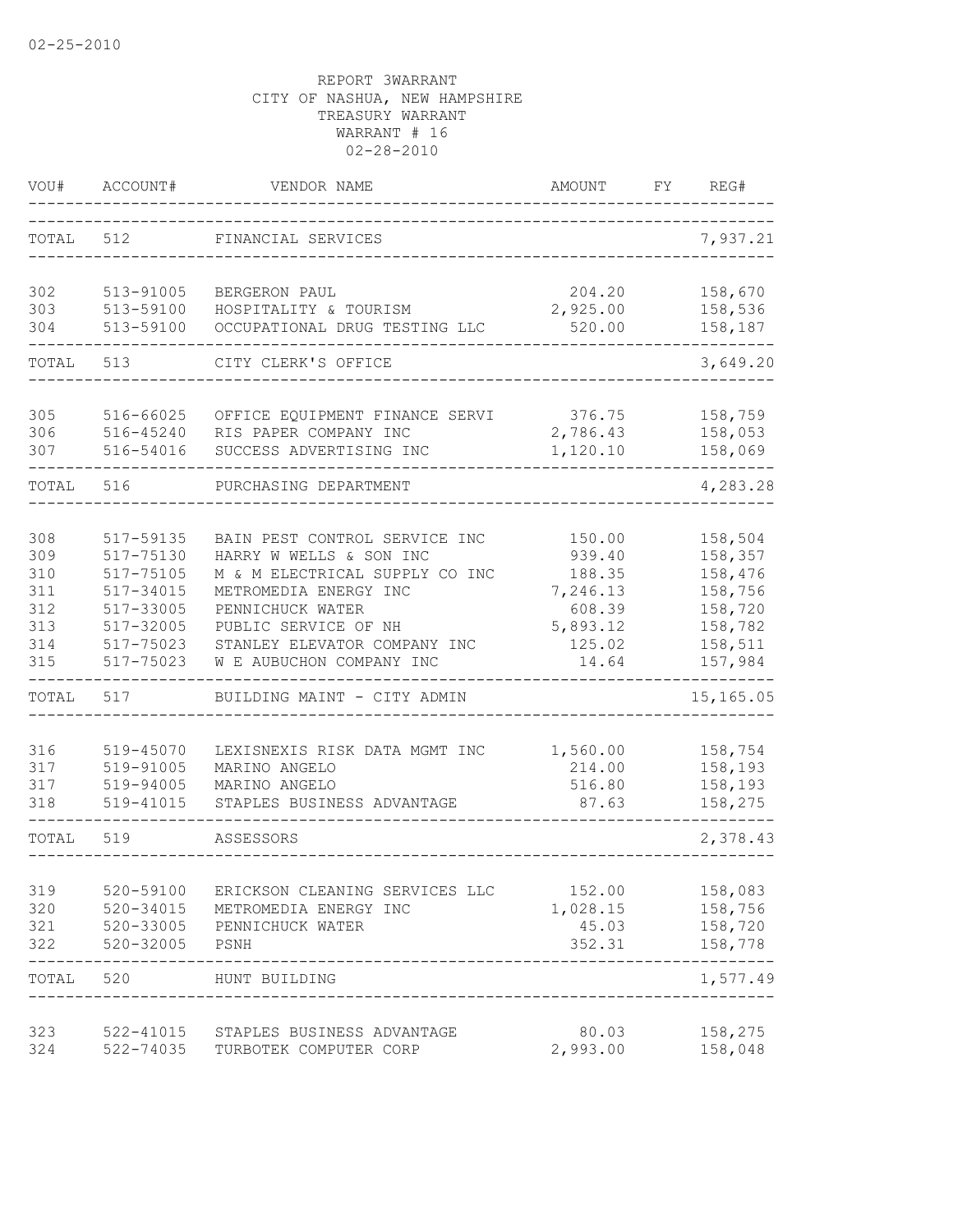|                   | VOU# ACCOUNT#                       |                                                                                                                                                                                                    |                         | FY REG#                       |
|-------------------|-------------------------------------|----------------------------------------------------------------------------------------------------------------------------------------------------------------------------------------------------|-------------------------|-------------------------------|
|                   |                                     | TOTAL 522 INFORMATION TECHNOLOGY                                                                                                                                                                   |                         | 3,073.03                      |
|                   |                                     | 325 523-74035 PICTOMETRY                                                                                                                                                                           | 1,000.00                | 158,054                       |
| TOTAL 523         |                                     | GIS                                                                                                                                                                                                |                         | 1,000.00                      |
|                   | ----------------------              | 326 524-64045 CITY OF NASHUA/PETTY CASH SLIP 15.99 157,946<br>327 524-64052 COMPUTER HUT OF N E INC 358.00 158,507<br>327 524-64052 COMPUTER HUT OF N E INC<br>___________________________________ | 358.00 158,507          |                               |
|                   |                                     | TOTAL 524 COMPUTERS - CITYWIDE                                                                                                                                                                     |                         | 373.99                        |
| 328<br>329        | 531-74035<br>$531 - 64250$          | ADAPTIVE COMMUNICATIONS LLC 6,203.00 158,047<br>ADVANCED EMERGENCY PRODUCTS                                                                                                                        | 3,700.00                | 158,112                       |
| 330<br>331        | 531-75130<br>531-45175              | AIREX FILTER CORPORATION<br>AIRGAS EAST                                                                                                                                                            | 1,003.00<br>76.91       | 158,035<br>158,015            |
| 332               | $531 - 46040$                       | ALEC'S SHOE STORE INC                                                                                                                                                                              | 939.80                  | 158,097                       |
| 333               | $531 - 46040$                       | ALL SPORTS HEROES UNIFORMS,                                                                                                                                                                        | 95.99                   | 158,065                       |
| 334<br>335<br>335 | 531-53070<br>531-75023              | ANIMAL HOSPITAL OF NASHUA INC<br>B & S LOCKSMITH INC                                                                                                                                               | 378.59<br>29.00         | 158,208<br>158,170            |
| 336<br>337        | 531-78007<br>531-59100<br>531-78007 | B & S LOCKSMITH INC<br>BAER ALEXANDRA<br>BELLETETES INC                                                                                                                                            | 87.75<br>336.60<br>5.12 | 158,170<br>158,139<br>158,113 |
| 338               | $531 - 46030$                       | BEN'S UNIFORMS                                                                                                                                                                                     | 874.00                  | 158,512                       |
| 338               | $531 - 46040$                       | BEN'S UNIFORMS                                                                                                                                                                                     | 844.00                  | 158,512                       |
| 339               | 531-78007                           | BEST FORD/BEST CYCLE                                                                                                                                                                               | 30.96                   | 157,977                       |
| 340               | 531-94005                           | BOURGEOIS FRANCIS                                                                                                                                                                                  | 105.00                  | 158,671                       |
| 341               | 531-91025                           | CARIGNAN MICHAEL                                                                                                                                                                                   | 40.00                   | 158,683                       |
| 342               | 531-78007                           | CARPARTS OF NASHUA                                                                                                                                                                                 | 238.25                  | 157,976                       |
| 343               | $531 - 42000$                       | CENTRAL PAPER PRODUCTS CO                                                                                                                                                                          | 285.20                  | 158,265                       |
| 344               | 531-91025                           | CINELLI JOHN                                                                                                                                                                                       | 40.00                   | 158,679                       |
| 345               | 531-31025                           | COMCAST                                                                                                                                                                                            | 224.59                  | 158,737                       |
| 346               | 531-45125                           | DELL MARKETING LP                                                                                                                                                                                  | 277.09                  | 158,051                       |
| 347               | 531-94005                           | <b>ECGIA</b>                                                                                                                                                                                       | 250.00                  | 158,742                       |
| 348               | 531-42000                           | F W WEBB COMPANY                                                                                                                                                                                   | 71.70                   | 158,036                       |
| 349               | 531-31020                           | FAIRPOINT COMMUNICATIONS                                                                                                                                                                           | 203.07                  | 158,758                       |
| 350               | 531-31025                           | FAIRPOINT COMMUNICATIONS                                                                                                                                                                           | 391.42                  | 158,761                       |
| 351               | 531-45920                           | GALLS, AN ARAMARK COMPANY LLC                                                                                                                                                                      | 499.00                  | 158,055                       |
| 351               | 531-74092                           | GALLS, AN ARAMARK COMPANY LLC                                                                                                                                                                      | 149.99                  | 158,055                       |
| 352               | 531-66025                           | GE CAPITAL INC                                                                                                                                                                                     | 1, 113.28               | 158,250                       |
| 353               | $531 - 46040$                       | GIGGI ROBERT                                                                                                                                                                                       | 50.40                   | 158,673                       |
| 354               | 531-91025                           | GILBERT CALEB                                                                                                                                                                                      | 40.00                   | 158,678                       |
| 355               | 531-53125                           | GIROUARD KEVIN                                                                                                                                                                                     | 200.00                  | 158,672                       |
| 356               | 531-74092                           | GOURLEY CO                                                                                                                                                                                         | 61.95                   | 158,151                       |
| 357               | 531-41015                           | GRANITE STATE STAMPS INC                                                                                                                                                                           | 21.46                   | 158,239                       |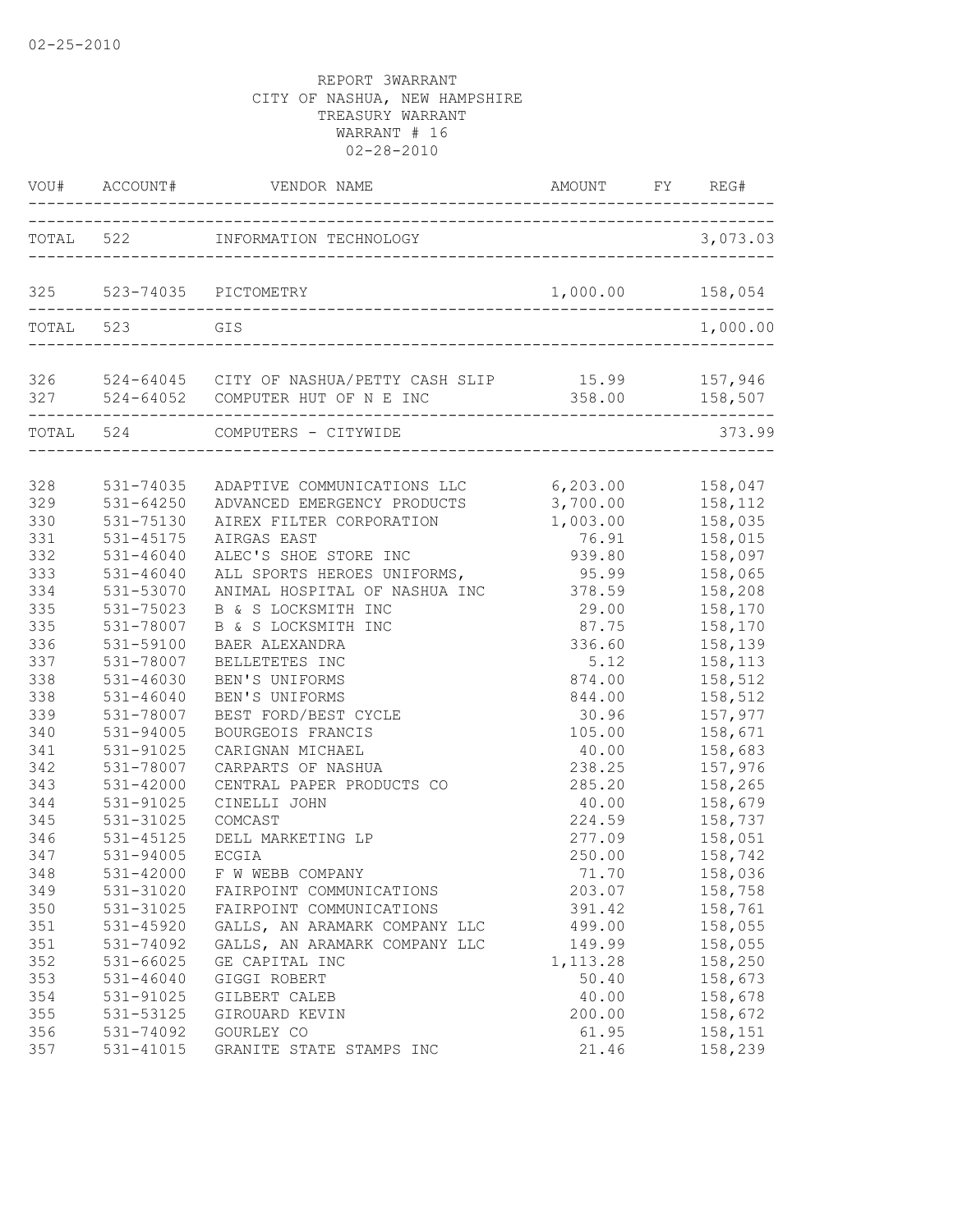| VOU# | ACCOUNT#      | VENDOR NAME                    | AMOUNT   | FY | REG#    |
|------|---------------|--------------------------------|----------|----|---------|
| 358  |               | 531-46040 HAWKESWORTH LAUREN   | 262.70   |    | 158,500 |
| 359  | 531-46030     | HUDSON TROPHY COMPANY          | 105.00   |    | 158,123 |
| 360  | 531-95000     | INTERNATIONAL ASSOC FOR INDENT | 70.00    |    | 158,739 |
| 361  | 531-75023     | KEMPTON RUG                    | 932.87   |    | 158,633 |
| 362  | $531 - 46040$ | LIMA JAMES                     | 99.95    |    | 158,684 |
| 363  | 531-94005     | LINEHAN DENIS                  | 155.00   |    | 158,674 |
| 364  | 531-78007     | MAC MULKIN CHEVROLET INC       | 559.67   |    | 158,480 |
| 365  | 531-34015     | METROMEDIA ENERGY INC          | 6,400.73 |    | 158,756 |
| 366  | 531-78007     | MHQ MUNICIPAL VEHICLES         | 179.10   |    | 158,166 |
| 367  | 531-34015     | NATIONAL GRID                  | 1,699.92 |    | 158,748 |
| 368  | 531-95000     | NEDIAI                         | 25.00    |    | 158,745 |
| 369  | 531-95000     | NH TACTICAL OFFICERS ASSOCIATI | 250.00   |    | 158,771 |
| 370  | 531-75023     | NORMAN E DAY INC               | 249.00   |    | 157,958 |
| 371  | 531-78007     | NORTHERN FOREIGN CAR PARTS INC | 731.20   |    | 158,637 |
| 372  | 531-31025     | PAETEC COMMUNICATIONS INC      | 641.42   |    | 158,707 |
| 372  | 531-31040     | PAETEC COMMUNICATIONS INC      | 316.69   |    | 158,707 |
| 373  | 531-33005     | PENNICHUCK WATER               | 26.88    |    | 158,720 |
| 374  | 531-43005     | PETTY CASH                     | 59.45    |    | 158,675 |
| 375  | 531-98035     | PETTY CASH                     | 22.48    |    | 158,676 |
| 376  | 531-41015     | PETTY CASH                     | 20.92    |    | 158,677 |
| 376  | 531-43005     | PETTY CASH                     | .44      |    | 158,677 |
| 376  | 531-49075     | PETTY CASH                     | 13.96    |    | 158,677 |
| 376  | 531-78007     | PETTY CASH                     | 3.98     |    | 158,677 |
| 376  | 531-94005     | PETTY CASH                     | 35.75    |    | 158,677 |
| 377  | 531-59100     | PHIL LEVESQUE PHOTOGRAPHY      | 840.00   |    | 158,537 |
| 378  | 531-32005     | PSNH                           | 299.94   |    | 158,778 |
| 378  | 531-32035     | PSNH                           | 129.57   |    | 158,778 |
| 379  | 531-94005     | ROGER WILLIAMS UNIVERSITY      | 1,450.00 |    | 158,727 |
| 380  | 531-91025     | ROONEY RYAN                    | 40.00    |    | 158,680 |
| 381  | 531-98029     | ROTARY CLUB OF NASHUA WEST     | 175.00   |    | 158,719 |
| 382  | 531-42000     | SAM'S CLUB DIRECT              | 91.20    |    | 158,729 |
| 382  | 531-78007     | SAM'S CLUB DIRECT              | 78.10    |    | 158,729 |
| 382  | 531-98025     | SAM'S CLUB DIRECT              | 184.10   |    | 158,729 |
| 383  | 531-53125     | SEROLL SCOTT                   | 200.00   |    | 158,682 |
| 384  | 531-34015     | SHATTUCK MALONE OIL CO         | 1,261.51 |    | 158,700 |
| 385  | 531-69025     | SNAP ON TOOLS                  | 69.06    |    | 158,002 |
| 386  | 531-59100     | STANLEY ELEVATOR COMPANY INC   | 234.00   |    | 158,511 |
| 387  | 531-41005     | STAPLES BUSINESS ADVANTAGE     | 272.67   |    | 158,275 |
| 387  | 531-41015     | STAPLES BUSINESS ADVANTAGE     | 2,576.00 |    | 158,275 |
| 388  | 531-46030     | STAR PACKER BADGES             | 688.51   |    | 158,033 |
| 389  | 531-78065     | SULLIVAN TIRE INC              | 1,395.24 |    | 157,991 |
| 390  | 531-42000     | THE DURKIN CO INC              | 194.00   |    | 158,150 |
| 391  | 531-94005     | THE MOUNTAIN CLUB ON LOON      | 300.00   |    | 158,713 |
| 392  | 531-95000     | THE TELEGRAPH                  | 182.00   |    | 158,741 |
| 393  | 531-91025     | THOMAS SEAN                    | 40.00    |    | 158,681 |
| 394  | 531-78007     | TOWERS MOTOR PARTS CORP        | 25.14    |    | 158,226 |
| 395  | 531-43005     | UNITED PARCEL SERVICE          | 15.13    |    | 158,791 |
| 396  | 531-31050     | USA MOBILITY WIRELESS INC      | 442.12   |    | 158,774 |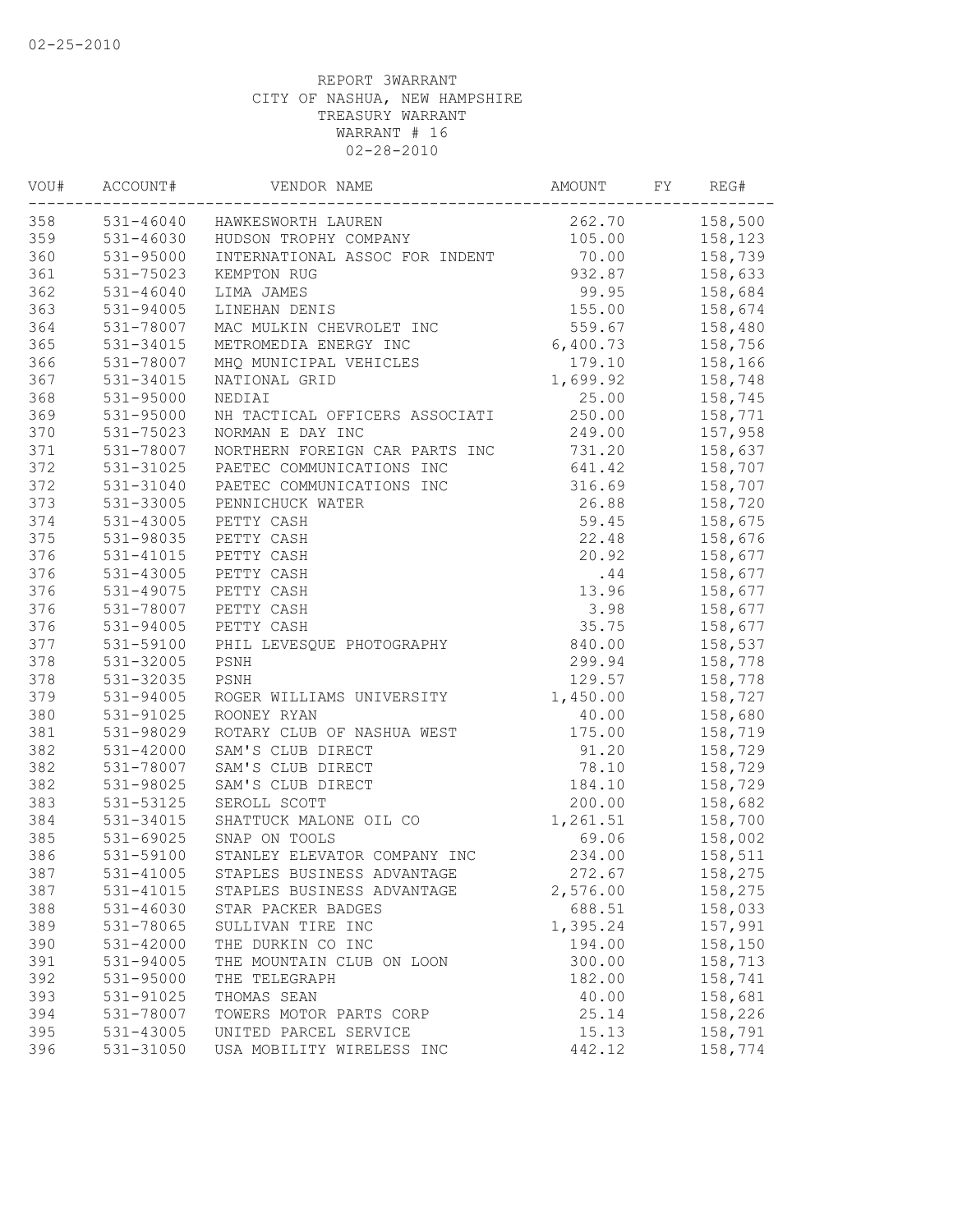| VOU#      | ACCOUNT#      | VENDOR NAME                                                            | <b>AMOUNT</b>    | FY REG#                    |
|-----------|---------------|------------------------------------------------------------------------|------------------|----------------------------|
| 397       |               | 531-31025 VERIZON WIRELESS                                             | 86.06 158,755    |                            |
| 397       | 531-31050     | VERIZON WIRELESS                                                       | 1,060.08 158,755 |                            |
| 398       |               | 531-74035 WEST PAYMENT CENTER                                          | 238.20 158,041   |                            |
| 399       | 531-46040     | WORCESTER COUNTY POLICE EQUIPM<br>------------------------------------ |                  | 106.80 158,506<br>-------- |
| TOTAL 531 |               | POLICE DEPARTMENT                                                      |                  | 44,403.66                  |
|           |               |                                                                        |                  |                            |
| 400       | 532-43005     | ALL IN ONE POSTER COMPANY, INC 8.50                                    |                  | 158,539                    |
| 400       | 532-44005     | ALL IN ONE POSTER COMPANY, INC 74.00                                   |                  | 158,539                    |
| 401       | 532-45165     | AMERICAN FIRE EQUIPMENT CO INC 590.85                                  |                  | 158,071                    |
| 402       | 532-78095     | BEARD'S AUTO & TRUCK REPAIR 145.00                                     |                  | 158,603                    |
| 403       | 532-75023     | BELLETETES INC                                                         | 40.46            | 158,113                    |
| 403       | 532-78100     | BELLETETES INC                                                         | 15.28            | 158,113                    |
| 404       | 532-46030     | BERGERON PROTECTIVE CLOTHING                                           | 1,118.36         | 158,267                    |
| 405       | 532-78100     | C & M DISTRIBUTING CO                                                  | 98.00            | 158,347                    |
| 406       | 532-64094     | C & S SPECIALTY INC                                                    | 208.99           | 158,358                    |
| 407       | 532-62025     | CONWAY OFFICE PRODUCTS LLC                                             | 3,398.26         | 158,078                    |
| 408       | 532-78110     | CUMMINS NORTHEAST INC                                                  | 480.34           | 158,240                    |
| 409       | 532-94010     | DESJADON DARREN                                                        | 65.00            | 158,198                    |
| 410       | 532-78100     | <b>DUNN BATTERY</b>                                                    | 139.95           | 158,062                    |
| 411       | 532-78100     | FASTENAL COMPANY                                                       | 15.06            | 158,179                    |
| 412       | 532-75100     | FIMBEL PAUNET CORP                                                     | 250.00           | 158,237                    |
| 413       | 532-64080     | FIRE TECH & SAFETY OF NEW ENGL 2,016.75                                |                  | 158,234                    |
| 414       | 532-78080     | FLEETPRIDE                                                             | 58.50            | 158,128                    |
| 415       | 532-78020     | GRAPPONE AUTOMOTIVE GROUP                                              | 91.98            | 158,266                    |
| 416       | 532-75160     | HARRY W WELLS & SON INC                                                | 925.00           | 158,357                    |
| 417       | 532-75023     | HOME DEPOT CREDIT SERVICES                                             | 5.96             | 158,714                    |
| 418       | 532-46030     | INDUSTRIAL PROTECTION SERVICES 5,344.00                                |                  | 158,014                    |
| 419       | 532-59135     | J P PEST SERVICES                                                      | 170.00           | 158,160                    |
| 420       | 532-78007     | JACK YOUNG COMPANY, INC                                                | 352.68           | 158,258                    |
| 421       | $532 - 46030$ | LEHIGH OUTFITTERS                                                      | 60.00            | 158,092                    |
| 422       | 532-94010     | LEIGHTON RYAN                                                          | 65.00            | 158,086                    |
| 423       | 532-75090     | MARVELL PLATE GLASS INC                                                | 978.00           | 158,212                    |
| 424       | 532-78065     | MAYNARD & LESIEUR INCORPORATED                                         | 20.95            | 158,491                    |
| 425       | 532-34015     | METROMEDIA ENERGY INC                                                  | 9,663.99         | 158,756                    |
| 426       | 532-78100     | MINUTEMAN TRUCKS INC                                                   | 103.21           | 158,158                    |
| 427       | 532-34015     | NATIONAL GRID                                                          | 1,877.53         | 158,748                    |
| 428       | 532-42005     | NEW ENGLAND PAPER & SUPPLY                                             | 113.04           | 158,147                    |
| 428       | 532-42010     | NEW ENGLAND PAPER & SUPPLY                                             | 96.74            | 158,147                    |
| 428       | 532-42020     | NEW ENGLAND PAPER & SUPPLY                                             | 87.64            | 158,147                    |
| 429       | 532-95005     | NH FIRE PREVENTION SOCIETY/IAA                                         | 12.00            | 158,712                    |
| 430       | 532-31040     | PAETEC COMMUNICATIONS INC                                              | 27.97            | 158,707                    |
| 431       | 532-33005     | PENNICHUCK WATER                                                       | 1,454.55         | 158,720                    |
| 432       | $532 - 44005$ | PETTY CASH                                                             | 8.00             | 158,685                    |
| 432       | 532-53055     | PETTY CASH                                                             | 20.00            | 158,685                    |
| 432       | 532-68065     | PETTY CASH                                                             | 8.00             | 158,685                    |
| 432       | 532-75023     | PETTY CASH                                                             | 32.25            | 158,685                    |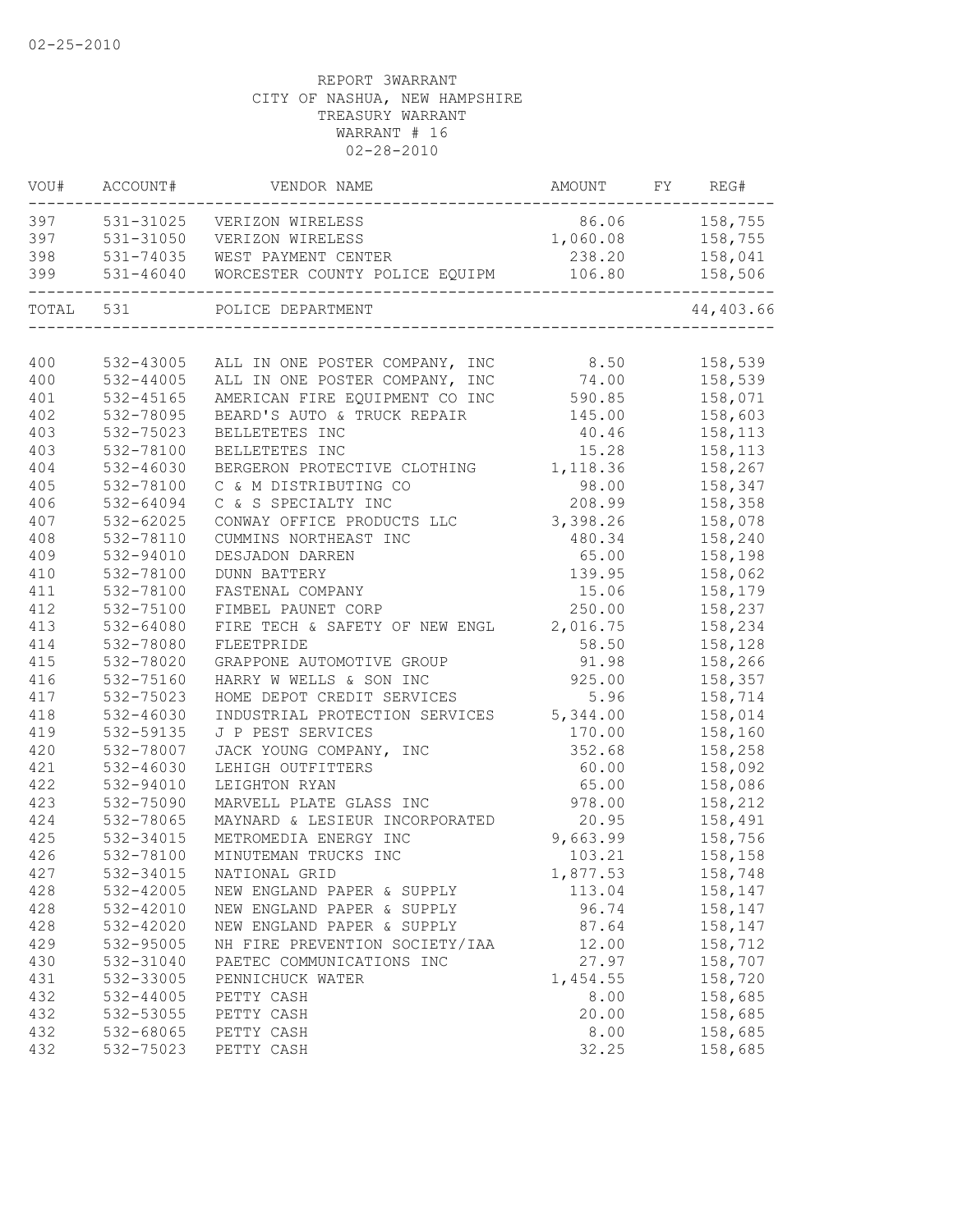| WOU#      | ACCOUNT#           | VENDOR NAME                  | AMOUNT                                | FY REG#          |
|-----------|--------------------|------------------------------|---------------------------------------|------------------|
| 432       | 532-78035          | PETTY CASH                   | 25.96                                 | 158,685          |
| 432       | 532-98029          | PETTY CASH                   | 27.96                                 | 158,685          |
| 433       | 532-32005          | PSNH                         | 3,537.94                              | 158,778          |
| 434       | 532-94010          | QUIMBY SAGE                  | 65.00                                 | 158,165          |
| 435       | 532-74038          | R WHITE EQUIPMENT CENTER INC | 99.85                                 | 158,494          |
| 436       | 532-94010          | RAPAGLIA MARK                | 65.00                                 | 157,963          |
| 437       | 532-78007          | SANEL AUTO PARTS CO          | 398.59                                | 158,117          |
| 437       | 532-78100          | SANEL AUTO PARTS CO          | 421.34                                | 158,117          |
| 438       | 532-69035          | SNAP ON TOOLS                | 14.95                                 | 158,002          |
| 439       | 532-41005          | STAPLES BUSINESS ADVANTAGE   | 302.16                                | 158,275          |
| 439       | 532-41015          | STAPLES BUSINESS ADVANTAGE   | 45.96                                 | 158,275          |
| 440       | 532-78020          | TOWNSEND FORD                | 70.38                                 | 158,167          |
| 441       | 532-59100          | TRUE BLUE CLEANERS           | 107.05                                | 158,157          |
| 442       | 532-75023          | UNITED SUPPLY COMPANY INC    | 10.69                                 | 158,503          |
| 443       | 532-64080          | W S DARLEY & CO              | 226.27                                | 158,225          |
| 444       | 532-94010          | WHOLEY MARK                  | 135.00                                | 158,043          |
| 445       | 532-78080          | YANKEE TRUCKS                | 192.10                                | 157,993          |
| 446       | 532-98030          | ZAX SIGNAGE                  | 95.34                                 | 158,168          |
| TOTAL 532 |                    | FIRE DEPARTMENT              |                                       | 36,083.33        |
|           |                    |                              |                                       |                  |
|           | 447 534-32020 PSNH |                              | 228.03<br>___________________________ | 158,778          |
| TOTAL 534 |                    | STREET LIGHTING              |                                       | 228.03           |
|           |                    | 448 535-64030 CARD TECH INC  |                                       | 162.50   158,177 |
| TOTAL     | 535                | EMERGENCY MANAGEMENT         | --------------------------------      | 162.50           |
|           |                    |                              |                                       |                  |
| 449       | 536-74150          | ACS INDUSTRIAL SERVICES, INC | 1,632.30                              | 158,604          |
| 450       | 536-78007          | CARPARTS OF NASHUA           | 10.98                                 | 157,976          |
| 451       | 536-74150          | MOTOROLA                     | 1,387.00                              | 158,052          |
| 452       | 536-32035          | PSNH                         | 708.37                                | 158,778          |
| 453       | 536-31050          | VERIZON WIRELESS             | 349.13                                | 158,755          |
| TOTAL     | 536                | CITYWIDE COMMUNICATIONS      |                                       | 4,087.78         |
|           |                    |                              |                                       |                  |
| 454       | 541-49050          | EMBROIDME OF LONDONDERRY     | 444.00                                | 157,953          |
| 455       | 541-53165          | LANGUAGE LINE SERVICES       | 93.14                                 | 158,037          |
| 456       | 541-33005          | PENNICHUCK WATER             | 222.02                                | 158,720          |
| 457       | 541-32005          | PUBLIC SERVICE OF NH         | 1,237.60                              | 158,782          |
| 458       | 541-34005          | SHATTUCK MALONE OIL CO       | 1,784.00                              | 158,700          |
| 459       | 541-41015          | STAPLES BUSINESS ADVANTAGE   | 44.17                                 | 158,275          |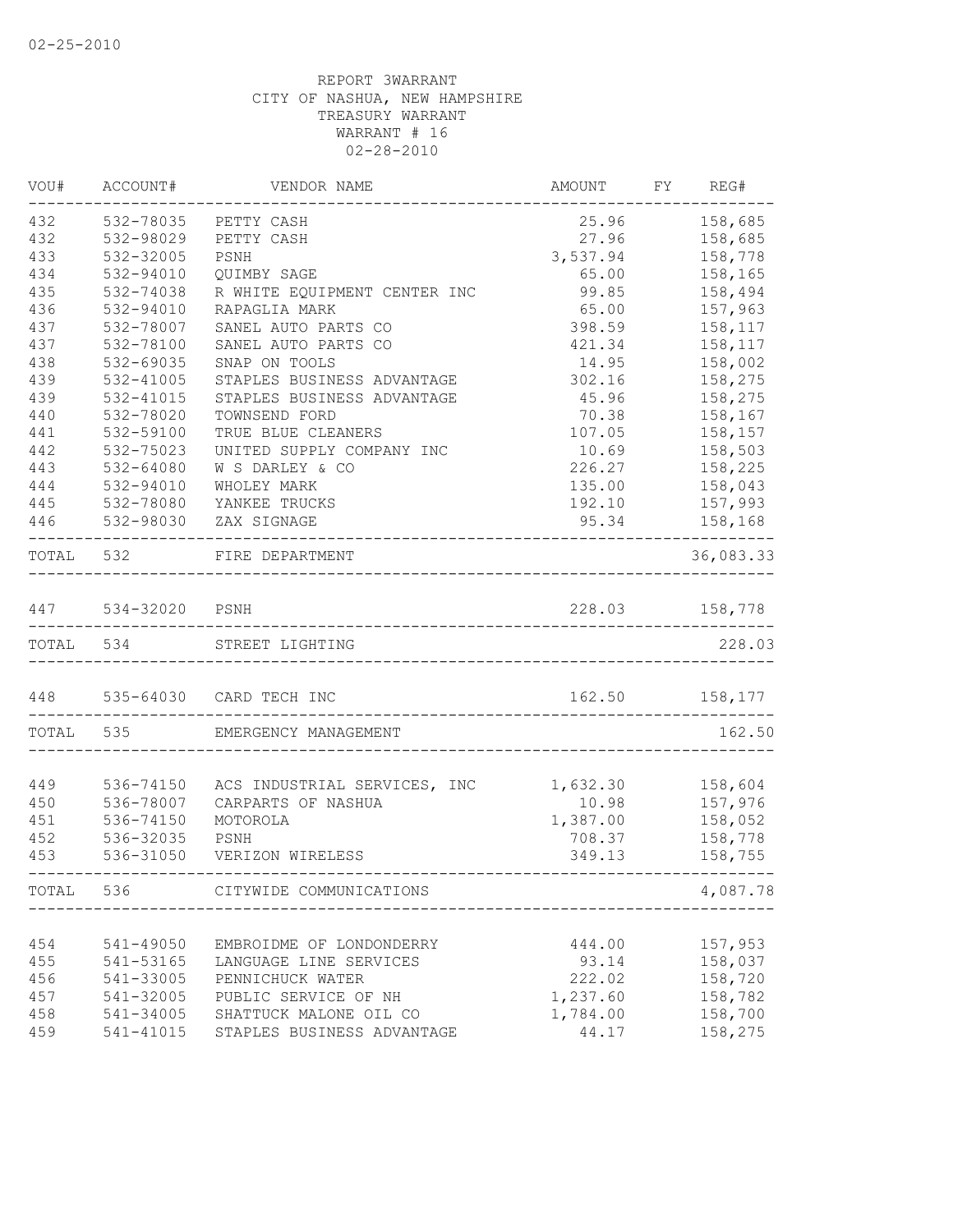|     |           | VOU# ACCOUNT# VENDOR NAME AMOUNT FY REG#                                                          |                              |                                |
|-----|-----------|---------------------------------------------------------------------------------------------------|------------------------------|--------------------------------|
|     |           | TOTAL 541 COMMUNITY SERVICES DIVISION 3,824.93                                                    |                              |                                |
| 460 | 542-91005 | BAGLEY BOBBIE                                                                                     |                              | 103.00 158,126                 |
| 462 | 542-94005 | 461 542-94005 CARON CHRISTINE<br>WENDT BETTY                                                      |                              | 35.00 158,089<br>35.00 158,251 |
|     | TOTAL 542 | COMMUNITY HEALTH                                                                                  |                              | 173.00                         |
| 463 |           | 543-49070 BAILEY'S TEST STRIPS & THERMOM 190.00 157,966                                           |                              |                                |
|     |           | 464 543-78100 MAYNARD & LESIEUR INCORPORATED 88.28 158,491<br>465 543-53025 TREASURER STATE OF NH | 879.89 158,721               |                                |
|     | TOTAL 543 | ENVIRONMENTAL HEALTH DEPT.                                                                        | ---------------------------- | 1,158.17                       |
|     |           | 466 544-91005 NEWELL CYNTHIA                                                                      |                              | 40.80    158,173               |
|     |           | TOTAL 544 WELFARE ADMINISTRATION                                                                  |                              | 40.80                          |
| 467 | 545-97020 | 23-25 TEMPLE ST REALTY LLC                                                                        | 120.00                       | 158,200                        |
| 468 | 545-97020 | 28-34 RR SQUARE LLC                                                                               | 525.00                       | 157,995                        |
| 469 | 545-97020 | 31 BRIDGE ST REALTY LLC                                                                           | 600.00                       | 158,116                        |
| 470 | 545-97020 | BISHOP REAL ESTATE MGMT INC                                                                       | 1,024.26                     | 158,099                        |
| 471 | 545-97020 | BLANCHARD BLDG INVESTS/KENNETH                                                                    | 600.00                       | 158,034                        |
| 472 | 545-97020 | BONNETTE PETER                                                                                    | 350.00                       | 157,981                        |
| 473 | 545-97020 | BOUCHER ANDRE                                                                                     | 600.00                       | 158,253                        |
| 474 | 545-97020 | BOYO ANTHONY                                                                                      | 626.51                       | 158,278                        |
| 475 | 545-97020 | BRANDOLINI KIMBERLY                                                                               | 418.85                       | 157,964                        |
| 477 | 545-97020 | CENTRAL REALTY                                                                                    | 600.00                       | 157,949                        |
| 476 | 545-97020 | CENTRAL REALTY                                                                                    | 396.71                       | 158,142                        |
| 478 | 545-97020 | CORRIVEAU THERESA                                                                                 | 809.00                       | 158,012                        |
| 479 | 545-97020 | COUNTRY BARN MOTEL                                                                                | 476.00                       | 158,114                        |
| 480 | 545-97020 | DAGESSE REGINALD                                                                                  | 550.00                       | 158,125                        |
| 481 | 545-97020 | DAIGLE DONNA                                                                                      | 640.00                       | 158,096                        |
| 482 | 545-97015 | DEMOULAS SUPERMARKETS INC                                                                         | 1,637.58                     | 158,703                        |
| 483 | 545-97020 | DIGESSE WALTER J                                                                                  | 700.00                       | 158,042                        |
| 484 | 545-97020 | DROUIN ROBERT G                                                                                   | 473.50                       | 158,203                        |
| 485 | 545-97020 | ECKLER CHRIS                                                                                      | 625.00                       | 158,109                        |
| 486 | 545-97020 | FAIR PATRICIA                                                                                     | 457.00                       | 158,279                        |
| 487 | 545-97020 | FREEDOM APARTMENTS LLC                                                                            | 479.00                       | 158,107                        |
| 488 | 545-97020 | GAUTHIER JUDITH                                                                                   | 429.25                       | 157,967                        |
| 489 | 545-97020 | GAUTHIER REALTY/CONNIE GAUTHIE                                                                    | 2,168.84                     | 158,263                        |
| 490 | 545-97020 | JD ALLARD PROPERTIES LLC                                                                          | 650.00                       | 158,153                        |
| 491 | 545-97020 | KIRK JAMES W                                                                                      | 737.00                       | 158,280                        |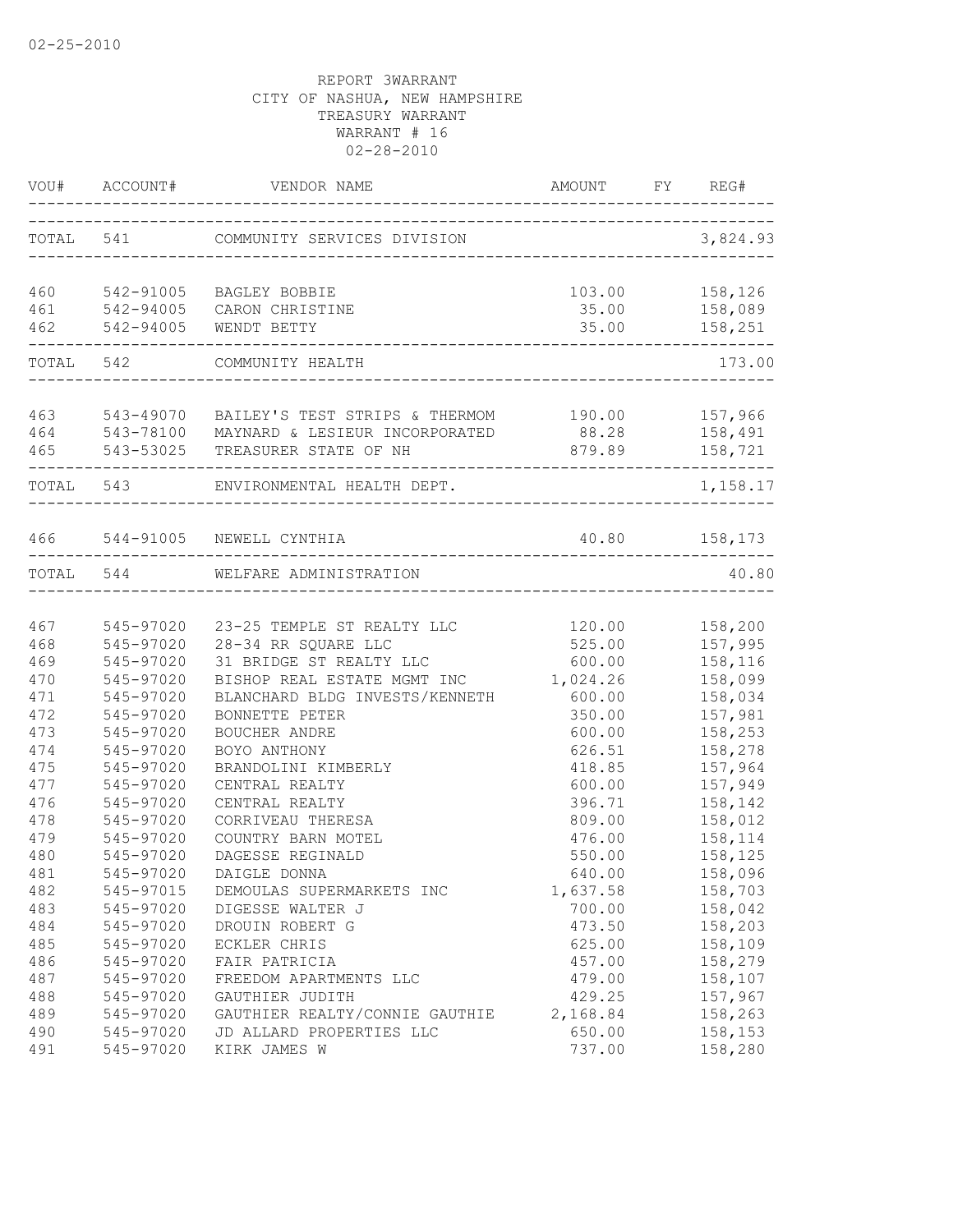| VOU#      | ACCOUNT#      | VENDOR NAME                                    | AMOUNT FY REG# |           |
|-----------|---------------|------------------------------------------------|----------------|-----------|
| 492       | 545-97020     | LACASSE SYLVAIN                                | 406.00         | 158,281   |
| 493       | 545-97020     | LAMERAND ENTERPRISES/KYLE LAME                 | 1,663.00       | 158,220   |
| 494       | 545-97020     | LTA INVESTMENTS LLC                            | 300.00         | 158,174   |
| 495       | 545-97020     | MOTEL 6                                        | 1,573.82       | 158,224   |
| 496       | 545-97020     | PAQUIN EDWARD                                  | 880.00         | 157,975   |
| 497       | 545-97015     | PSNH                                           | 431.82         | 158,781   |
| 498       | 545-97020     | QUARATIELLO NICHOLAS                           | 342.61         | 157,957   |
| 499       | 545-97020     | REGISTER LINDA B                               | 600.00         | 158,221   |
| 500       | 545-97020     | ROLFE RICHARD                                  | 542.03         | 158,282   |
| 501       | 545-97020     | ROSA JUSSARA                                   | 840.00         | 158,118   |
| 502       | 545-97020     | RTN LLC                                        | 480.26         | 158,172   |
| 503       | 545-97020     | SALVI ENTERPRISES LLC                          | 389.93         | 158,143   |
| 504       | 545-97020     | SHAH JAYESH                                    | 800.00         | 158,190   |
| 505       | 545-97020     | SPIROU CHARLES                                 | 370.03         | 158,011   |
| 506       | 545-97020     | TLD PROPERTIES LLC                             | 655.00         | 158,152   |
| 507       | 545-97020     | ULCICKAS FRANK S                               | 476.85         | 158,283   |
| 508       | 545-97020     | WALLER ELLIOTT                                 | 304.06         | 158,081   |
| 509       | 545-97015     | WINGATE'S PHARMACY INC<br>______________       | 5,302.21       | 158,705   |
| TOTAL 545 |               | WELFARE COSTS<br>_____________________________ |                | 33,051.12 |
|           |               |                                                |                |           |
| 510       | 551-95010     | BETTER ROADS                                   | 24.95          | 158,772   |
| 511       | 551-41015     | CONWAY OFFICE PRODUCTS LLC                     | 84.77          | 158,078   |
| 512       | 551-95005     | DOOKRAN STEPHEN                                | 220.00         | 158,223   |
| 513       | 551-34015     | METROMEDIA ENERGY INC                          | 347.78         | 158,756   |
| 514       | 551-34015     | NATIONAL GRID                                  | 102.23         | 158,748   |
| 515       | 551-41015     | NEW ENGLAND PAPER & SUPPLY                     | 26.52          | 158,147   |
| 516       | 551-31040     | PAETEC COMMUNICATIONS INC                      | 2.75           | 158,707   |
| 517       |               | 551-33005 PENNICHUCK WATER                     | 93.03          | 158,720   |
| 518       | 551-41015     | STAPLES BUSINESS ADVANTAGE                     | 385.51         | 158,275   |
| TOTAL 551 |               | PUBLIC WORKS DIV & ENGINEERING                 |                | 1,287.54  |
|           |               |                                                |                |           |
| 519       |               | 552-59050 ANDRUSKEVICH GREGORY                 | 504.00         | 158,390   |
| 520       | 552-75021     | BELLETETES INC                                 | 252.40         | 158,113   |
| 520       |               | 552-75022 BELLETETES INC                       | 20.69          | 158,113   |
| 521       | 552-78100     | BOBCAT OF NEW HAMPSHIRE                        | 740.94         | 158,104   |
| 522       | 552-59050     | BOURQUE KEN                                    | 338.00         | 158,542   |
| 523       | 552-78007     | CARPARTS OF NASHUA                             | 53.58          | 157,976   |
| 524       | 552-59050     | CHASSE MARK                                    | 358.00         | 158,134   |
| 525       | 552-59050     | COYLE KEVIN                                    | 1,090.00       | 158,009   |
| 526       | 552-48015     | DENNIS K BURKE INC                             | 1,426.41       | 158,792   |
| 527       | 552-59050     | DUMAIS JOHN                                    | 396.00         | 158,541   |
| 528       | 552-59050     | GADBOIS GERALD                                 | 1,273.00       | 157,955   |
| 529       | 552-75022     | GRAINGER                                       | 126.10         | 158,019   |
| 530       | $552 - 46045$ | GUIDABONI ROBERT                               | 53.97          | 158,688   |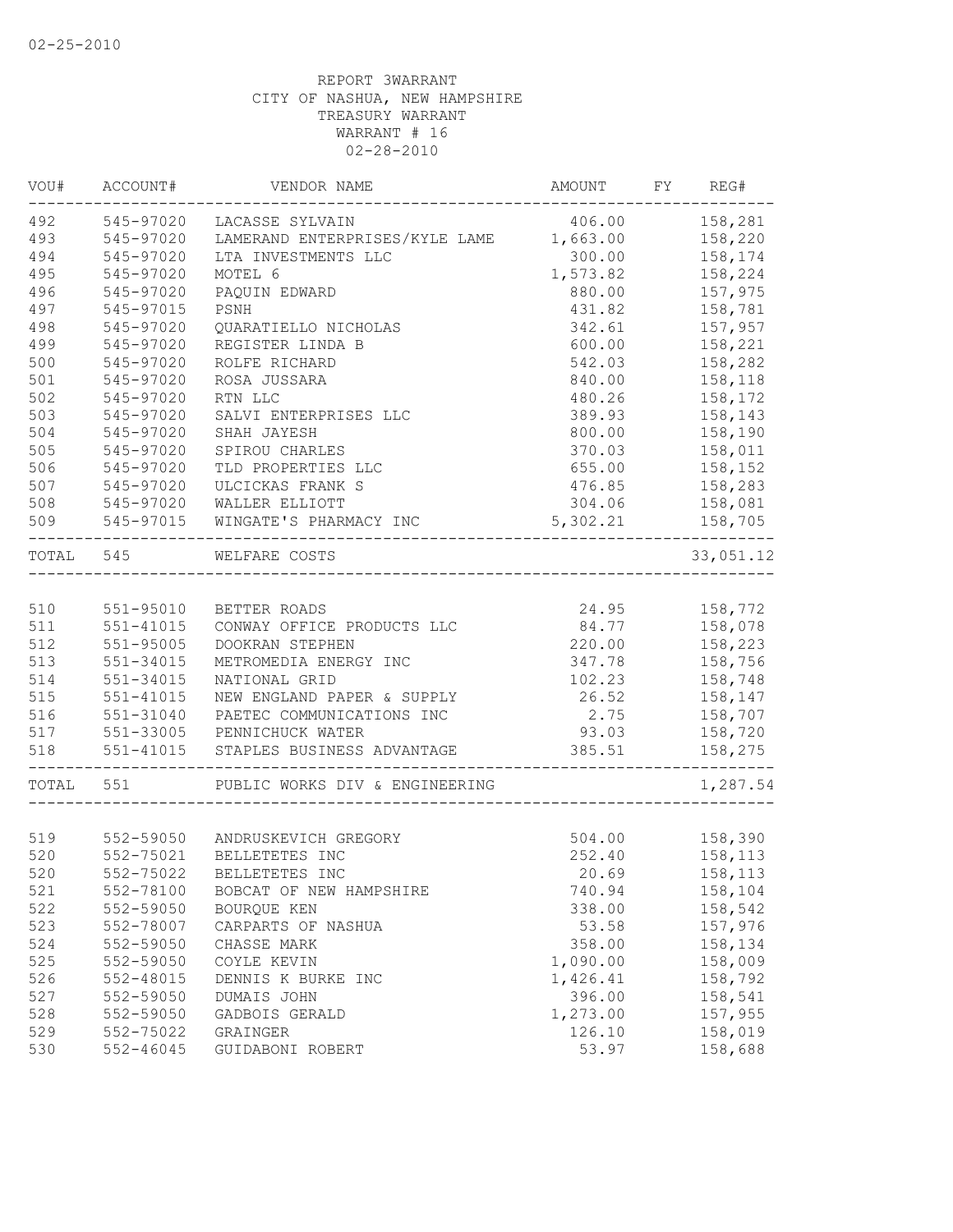| VOU#<br>ACCOUNT# |               | VENDOR NAME                    |          | FY | REG#      |  |  |
|------------------|---------------|--------------------------------|----------|----|-----------|--|--|
| 531              | 552-46045     | HASKELL PAUL                   | 82.00    |    | 158,687   |  |  |
| 532              | 552-75021     | HOME DEPOT CREDIT SERVICES     | 514.74   |    | 158,714   |  |  |
| 532              | 552-75022     | HOME DEPOT CREDIT SERVICES     | 577.82   |    | 158,714   |  |  |
| 532              | 552-75040     | HOME DEPOT CREDIT SERVICES     | 88.80    |    | 158,714   |  |  |
| 533              | 552-75040     | JOHNSON'S ELECTRIC INC         | 65.00    |    | 158,040   |  |  |
| 534              | $552 - 46045$ | JORDAN PATRICK                 | 46.00    |    | 158,689   |  |  |
| 535              | 552-59050     | KELLEY KORY                    | 44.00    |    | 158,570   |  |  |
| 536              | 552-59050     | KELLEY PAT                     | 176.00   |    | 158,568   |  |  |
| 537              | $552 - 46045$ | LAVOIE ROGER                   | 69.00    |    | 158,686   |  |  |
| 538              | 552-78100     | LIBERTY INTN'L TRUCKS OF NH LL | 26.35    |    | 158,485   |  |  |
| 539              | 552-75022     | LOWE'S                         | 121.84   |    | 158,740   |  |  |
| 540              | 552-75022     | M & M ELECTRICAL SUPPLY CO INC | 18.35    |    | 158,476   |  |  |
| 540              | 552-75170     | M & M ELECTRICAL SUPPLY CO INC | 4.23     |    | 158,476   |  |  |
| 541              | 552-34015     | METROMEDIA ENERGY INC          | 1,607.47 |    | 158,756   |  |  |
| 541              | 552-34045     | METROMEDIA ENERGY INC          | 159.34   |    | 158,756   |  |  |
| 542              | 552-78007     | NAPA AUTO PARTS                | 62.34    |    | 158,219   |  |  |
| 543              | 552-34015     | NATIONAL GRID                  | 471.88   |    | 158,748   |  |  |
| 544              | $552 - 31040$ | PAETEC COMMUNICATIONS INC      | 21.37    |    | 158,707   |  |  |
| 545              | 552-59050     | PARADIS STEPHEN                | 396.00   |    | 158,130   |  |  |
| 546              | 552-33005     | PENNICHUCK WATER               | 683.26   |    | 158,720   |  |  |
| 546              | 552-33045     | PENNICHUCK WATER               | 429.02   |    | 158,720   |  |  |
| 547              | 552-59180     | PIONEER TREE SERVICE LLC       | 3,250.00 |    | 158,328   |  |  |
| 548              | 552-74085     | POWERPLAN                      | 1,640.37 |    | 158,255   |  |  |
| 549              | 552-32005     | PSNH                           | 4,248.44 |    | 158,778   |  |  |
| 549              | 552-32030     | PSNH                           | 17.74    |    | 158,778   |  |  |
| 550              | 552-59050     | RENZI DANIEL                   | 182.00   |    | 158,044   |  |  |
| 551              | 552-59050     | REYNOLDS SCOTT                 | 132.00   |    | 158,295   |  |  |
| 552              | 552-59050     | ROBICHAUD ROGER                | 492.00   |    | 158,229   |  |  |
| 553              | 552-78007     | SANEL AUTO PARTS CO            | 90.82    |    | 158,117   |  |  |
| 554              | $552 - 41015$ | STAPLES BUSINESS ADVANTAGE     | 49.39    |    | 158,275   |  |  |
| 555              | $552 - 46030$ | STAY SAFE TRAFFIC PRODUCTS INC | 219.65   |    | 158,004   |  |  |
| 556              | 552-59050     | STUART ALISTAIR                | 188.00   |    | 158,076   |  |  |
| 557              | $552 - 94005$ | TEAM PARENTING EXPO            | 25.00    |    | 158,760   |  |  |
| 558              | 552-59020     | TORONTO BLUE JAYS BASEBALL CLU | 1,966.93 |    | 157,952   |  |  |
| 559              | 552-59050     | TOROSIAN GEORGE                | 458.00   |    | 158,145   |  |  |
| 560              | 552-75022     | UNITED SUPPLY COMPANY INC      | 63.76    |    | 158,503   |  |  |
| 561              | 552-59050     | WHEELER DOUG                   | 348.00   |    | 158,186   |  |  |
| TOTAL            | 552           | PARKS AND RECREATION           |          |    | 25,670.00 |  |  |
|                  |               |                                |          |    |           |  |  |
| 562              | 553-59160     | ACS OF NEW ENGLAND             | 1,403.50 |    | 158,722   |  |  |
| 563              | 553-45175     | ARCSOURCE INC                  | 185.32   |    | 158,120   |  |  |
| 563              | 553-69025     | ARCSOURCE INC                  | 74.78    |    | 158,120   |  |  |
| 564              | 553-75130     | ARROW EQUIPMENT INC            | 396.50   |    | 158,238   |  |  |
| 565              | 553-59160     | AUDETTE AND SONS               | 425.00   |    | 158,750   |  |  |
| 566              | 553-42010     | BANNER SYSTEMS                 | 90.00    |    | 158,269   |  |  |
| 567              | 553-59150     | BCM CONTROLS CORPORATION       | 1,213.58 |    | 158,159   |  |  |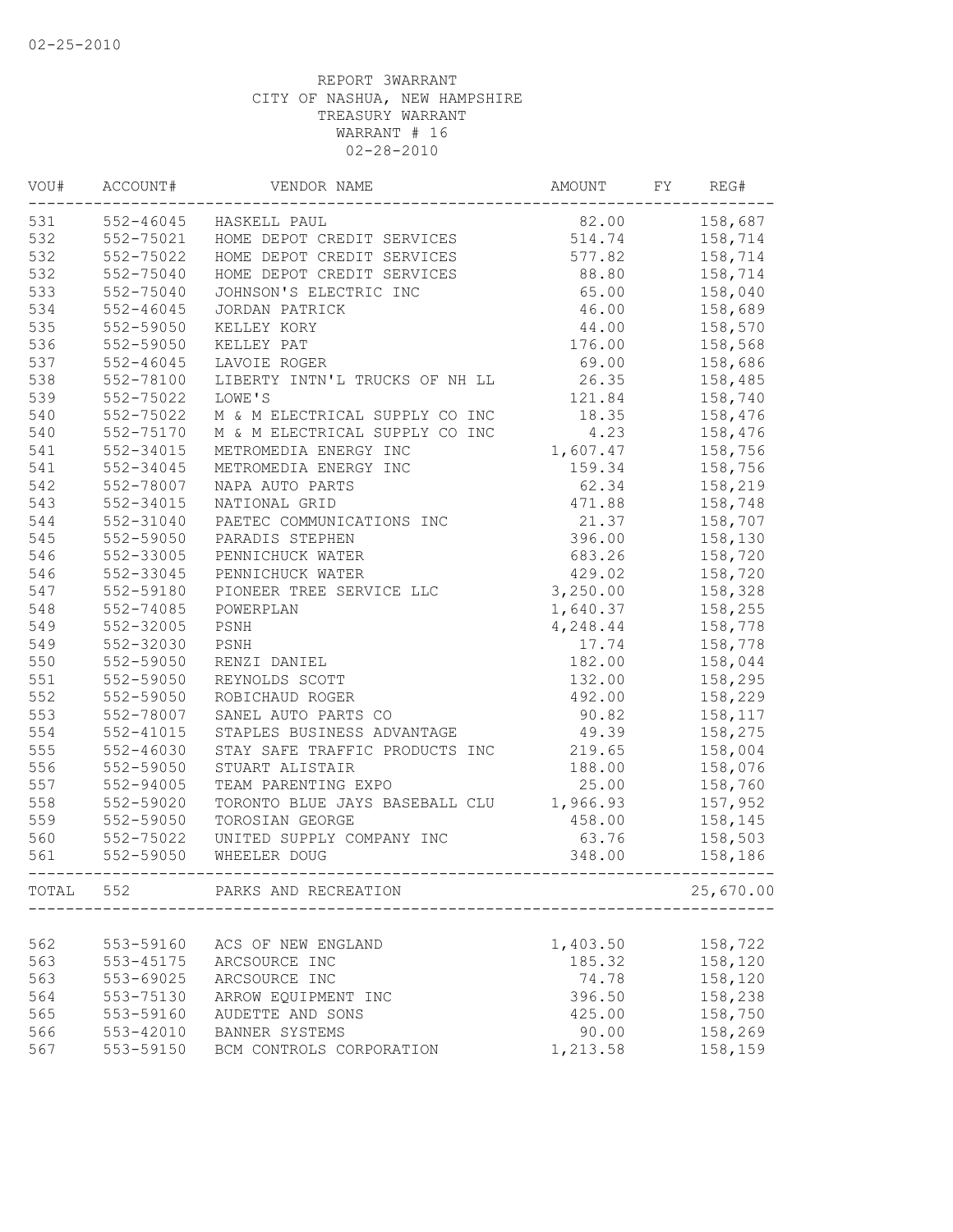| VOU# | ACCOUNT#      | VENDOR NAME                    | AMOUNT    | FY | REG#    |
|------|---------------|--------------------------------|-----------|----|---------|
| 568  | 553-45060     | BELLETETES INC                 | 122.20    |    | 158,113 |
| 568  | 553-49075     | BELLETETES INC                 | 11.69     |    | 158,113 |
| 569  | 553-59160     | BRIAND ROY E                   | 462.50    |    | 158,746 |
| 570  | $553 - 45010$ | BROX INDUSTRIES INC            | 1,558.70  |    | 158,003 |
| 571  | 553-59160     | CADY PATRICK T                 | 924.00    |    | 158,743 |
| 572  | 553-59160     | CORCORAN WILLIAM J             | 450.00    |    | 158,728 |
| 573  | 553-59100     | D & R TOWING INC               | 220.00    |    | 158,479 |
| 574  | 553-59160     | DEAN THOMAS                    | 913.29    |    | 158,726 |
| 575  | 553-48015     | DENNIS K BURKE INC             | 9,903.84  |    | 158,792 |
| 576  | 553-59160     | DUMAIS KENT                    | 450.00    |    | 158,751 |
| 577  | 553-45265     | FL MERRILL CONSTRUCTION INC    | 1,989.59  |    | 158,197 |
| 578  | 553-49075     | GRAINGER                       | 240.70    |    | 158,056 |
| 579  | 553-49075     | HOWARD P FAIRFIELD, LLC        | 49.94     |    | 158,415 |
| 579  | 553-77020     | HOWARD P FAIRFIELD, LLC        | 5,880.42  |    | 158,415 |
| 579  | 553-78100     | HOWARD P FAIRFIELD, LLC        | 6,791.83  |    | 158,415 |
| 580  | 553-59160     | KERRY'S POOL & SPA             | 526.50    |    | 158,725 |
| 581  | 553-59160     | LAKEVIEW LANDSCAPE & MATERIALS | 2,259.75  |    | 158,769 |
| 582  | 553-49075     | LIBERTY INTN'L TRUCKS OF NH LL | 2.05      |    | 158,485 |
| 582  | 553-78100     | LIBERTY INTN'L TRUCKS OF NH LL | 2,117.86  |    | 158,485 |
| 583  | 553-59100     | M & B MACHINING AND WELDING    | 82.00     |    | 158,486 |
| 584  | 553-59160     | MANN RONALD                    | 526.50    |    | 158,553 |
| 585  | 553-59160     | MARINO JOHN                    | 437.50    |    | 158,724 |
| 586  | 553-78065     | MAYNARD & LESIEUR INCORPORATED | 263.20    |    | 158,491 |
| 587  | 553-34015     | METROMEDIA ENERGY INC          | 5,901.15  |    | 158,756 |
| 588  | 553-45260     | MORTON SALT                    | 27,838.77 |    | 158,115 |
| 589  | 553-49075     | NAPA AUTO PARTS                | $-10.00$  |    | 158,219 |
| 589  | 553-69025     | NAPA AUTO PARTS                | 18.99     |    | 158,219 |
| 589  | 553-78100     | NAPA AUTO PARTS                | 1,627.78  |    | 158,219 |
| 590  | 553-45060     | NASHUA FARMERS EXCHANGE INC    | 113.50    |    | 158,505 |
| 591  | 553-34015     | NATIONAL GRID                  | 1,438.32  |    | 158,748 |
| 592  | 553-31040     | PAETEC COMMUNICATIONS INC      | 19.59     |    | 158,707 |
| 593  | 553-59160     | PWM CONTRACTING LLC            | 2,608.50  |    | 158,738 |
| 594  | 553-59160     | RWC EXCAVATION & LANDSCAPING   | 600.00    |    | 158,752 |
| 595  | 553-59160     | S K ALLARD CONSTRUCTION        | 487.50    |    | 158,767 |
| 596  | 553-49075     | SANEL AUTO PARTS CO            | 78.52     |    | 158,117 |
| 596  | 553-78100     | SANEL AUTO PARTS CO            | 453.82    |    | 158,117 |
| 597  | 553-59160     | SERPA JOE                      | 649.00    |    | 158,723 |
| 598  | 553-48005     | SHATTUCK MALONE OIL CO         | 32,818.99 |    | 158,700 |
| 599  | 553-41015     | STAPLES BUSINESS ADVANTAGE     | 42.21     |    | 158,275 |
| 600  | 553-78100     | TST EQUIPMENT INC              | 1,360.00  |    | 158,082 |
| 601  | 553-59160     | U.T.S.                         | 885.24    |    | 158,753 |
| 602  | $553 - 46045$ | UNIFIRST CORPORATION           | 348.82    |    | 158,242 |
| 603  | 553-75100     | UNLIMITED DOOR SERVICE/STEVEN  | 238.00    |    | 158,514 |
| 604  | 553-31050     | USA MOBILITY WIRELESS INC      | 207.93    |    | 158,747 |
| 605  | 553-59160     | WAYE JASON                     | 575.00    |    | 158,736 |
| 606  | 553-59160     | WHALEY FRANCIS                 | 512.50    |    | 158,768 |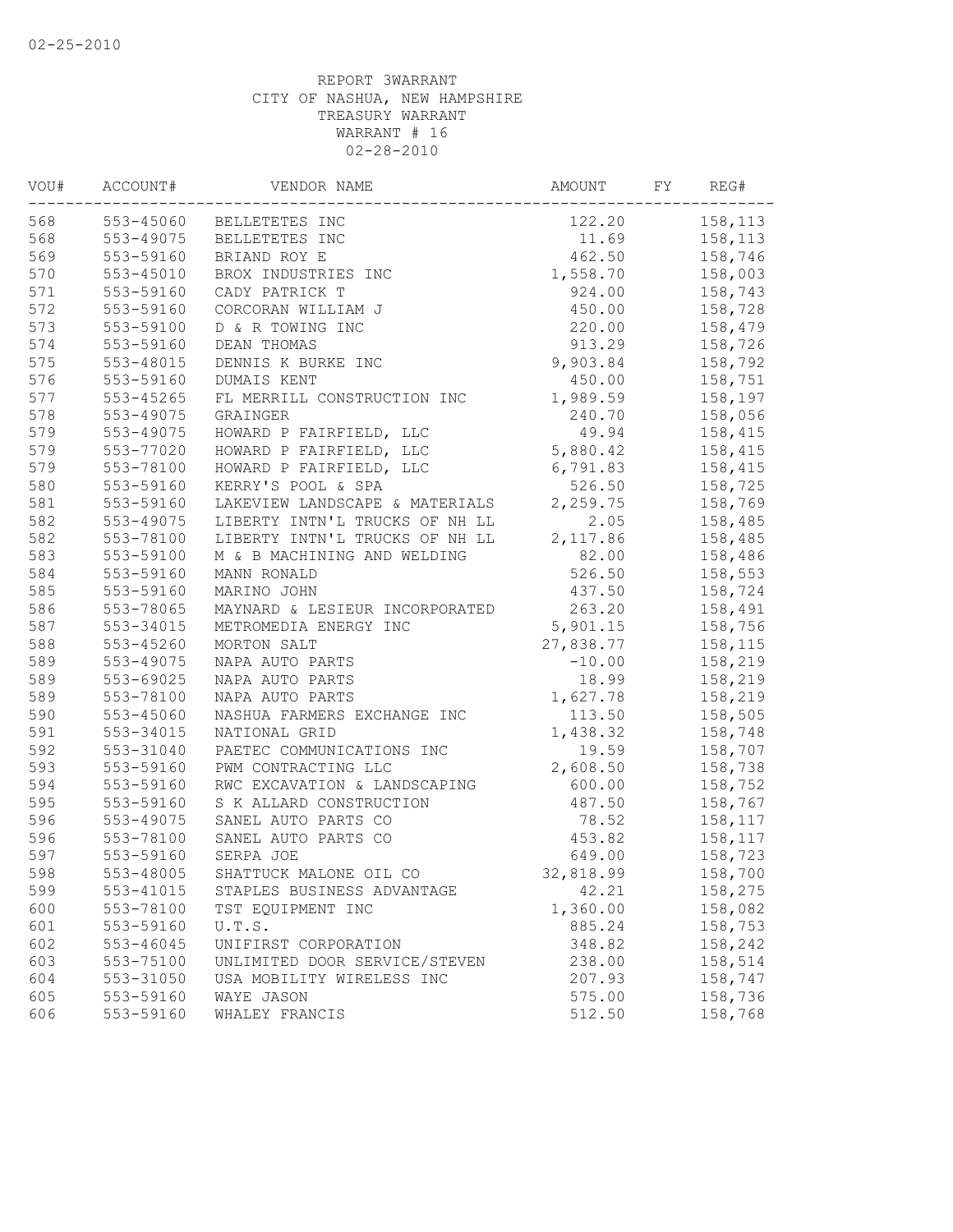| VOU#      | ACCOUNT#  | VENDOR NAME                                                           | AMOUNT          | FY | REG#       |
|-----------|-----------|-----------------------------------------------------------------------|-----------------|----|------------|
| TOTAL 553 |           | STREET DEPARTMENT                                                     |                 |    | 118,786.87 |
| 607       | 555-45288 | HOME DEPOT CREDIT SERVICES                                            | 82.92           |    | 158,714    |
| 607       | 555-69025 | HOME DEPOT CREDIT SERVICES                                            | 25.85           |    | 158,714    |
| 608       | 555-45288 | M & M ELECTRICAL SUPPLY CO INC                                        | 285.72          |    | 158,476    |
| 608       | 555-64192 | M & M ELECTRICAL SUPPLY CO INC                                        | 7.70            |    | 158,476    |
| 609       | 555-32025 | NORTHEAST UTILITIES                                                   | 1, 174.45       |    | 158,790    |
| 610       | 555-31040 | PAETEC COMMUNICATIONS INC                                             | 19.58           |    | 158,707    |
| 611       | 555-45285 | PERMA-LINE CORP OF NEW ENGLAND                                        | 741.55          |    | 157,989    |
|           |           |                                                                       |                 |    |            |
| 612       | 555-32025 | PSNH                                                                  | 214.63          |    | 158,778    |
| 612       | 555-32025 | PSNH                                                                  | 1,920.32        |    | 158,779    |
| 612       | 555-32025 | PSNH                                                                  | 333.98          |    | 158,780    |
| 613       | 555-75023 | UNIFIRST CORPORATION                                                  | 24.90           |    | 158,242    |
| TOTAL 555 |           | TRAFFIC DEPARTMENT                                                    |                 |    | 4,831.60   |
|           |           |                                                                       |                 |    |            |
| 614       | 557-78140 | BOBCAT OF NEW HAMPSHIRE                                               | 278.43          |    | 158,104    |
| 615       | 557-75023 | CENTRAL PAPER PRODUCTS CO                                             | 191.00          |    | 158,265    |
| 616       | 557-75023 | COMMERCIAL BOILER SYSTEMS INC                                         | 750.00          |    | 158,178    |
| 617       | 557-49075 | GRAYBAR                                                               | 17.60           |    | 158,137    |
| 618       | 557-75023 | HOME DEPOT CREDIT SERVICES                                            | 156.52          |    | 158,714    |
| 619       | 557-75023 | HUFF & GAUTHIER INC                                                   | 235.10          |    | 158,259    |
| 620       | 557-49075 | MUNICIPAL SUPPLY SALES CO                                             | 390.75          |    | 158,180    |
| 621       | 557-31040 | PAETEC COMMUNICATIONS INC                                             | 2.68            |    | 158,707    |
| 622       | 557-33005 | PENNICHUCK WATER                                                      | 66.11           |    | 158,720    |
| 623       | 557-32005 | PSNH                                                                  | 405.35          |    | 158,780    |
| 624       | 557-32005 | PUBLIC SERVICE OF NH                                                  | 5,235.70        |    | 158,782    |
| 625       | 557-59160 | TDD EARTH TECHNOLOGIES                                                | 1,483.50        |    | 158,744    |
| 626       | 557-59105 | UNITED SITE SERVICES NORTHEAST                                        | 47.14           |    | 158,764    |
| 627       | 557-49075 | W E AUBUCHON COMPANY INC                                              | 7.26            |    | 157,984    |
| TOTAL 557 |           | PARKING LOTS                                                          |                 |    | 9,267.14   |
|           |           |                                                                       |                 |    |            |
| 628       | 561-78007 | CARPARTS OF NASHUA                                                    | 204.58          |    | 157,976    |
| 629       |           | 561-75023 HOME DEPOT CREDIT SERVICES                                  | 64.53           |    | 158,714    |
| 630       |           | 561-74085 NASHUA OUTDOOR POWER EQUIPMENT                              | 18.37           |    | 158,124    |
| 631       |           | 561-33005 PENNICHUCK WATER                                            | 82.10           |    | 158,720    |
| 632       |           | 561-48005 SHATTUCK MALONE OIL CO<br>561-75023 W E AUBUCHON COMPANY IN | 199.22          |    | 158,700    |
| 633       |           | 561-75023 W E AUBUCHON COMPANY INC                                    | .90             |    | 157,984    |
|           |           | TOTAL 561 EDGEWOOD CEMETERY                                           |                 |    | 569.70     |
| 634       |           | 563-75023 HOME DEPOT CREDIT SERVICES                                  | $70.72$ 158,714 |    |            |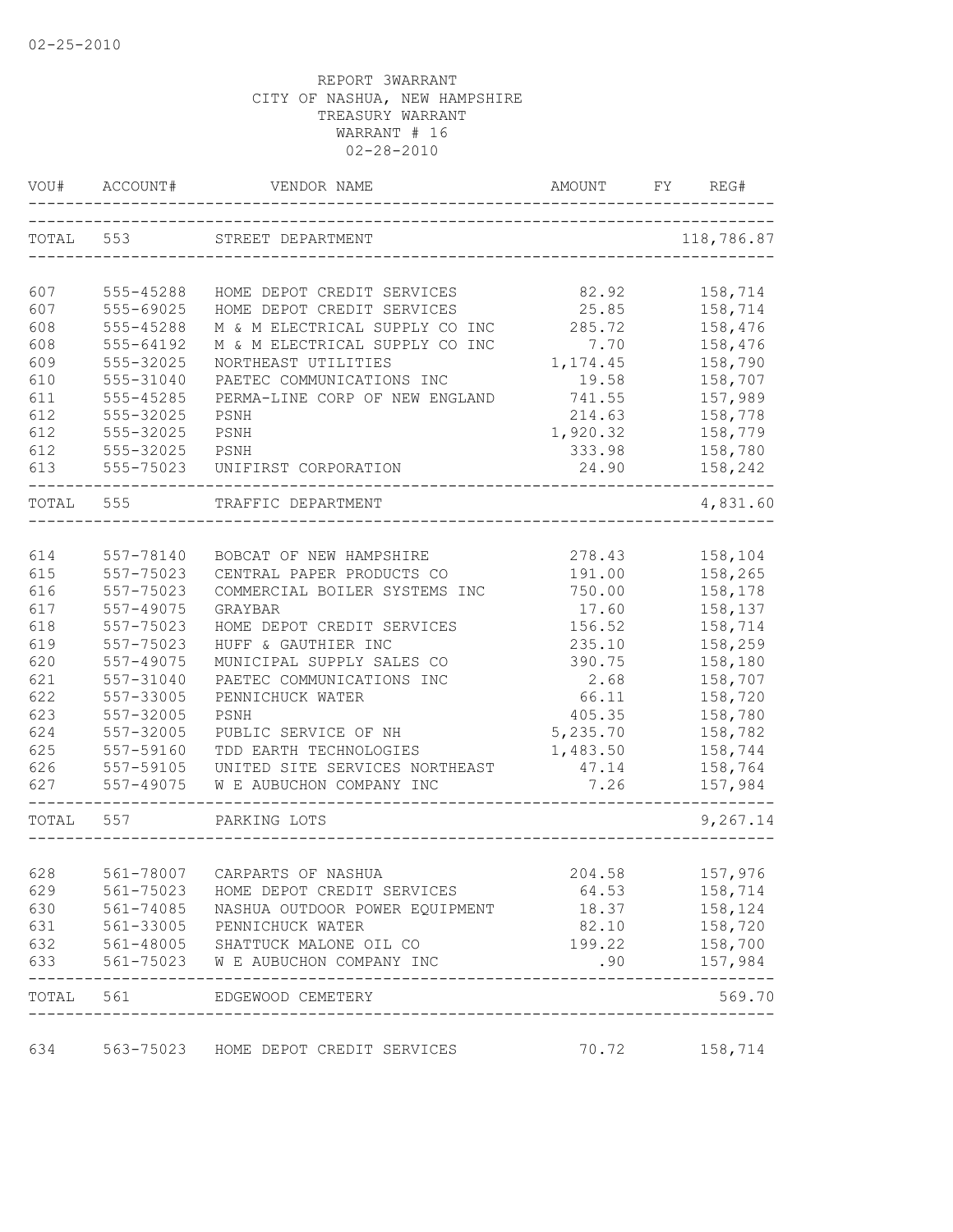| VOU#       | ACCOUNT#                   | VENDOR NAME                                        | AMOUNT               | FY REG#            |
|------------|----------------------------|----------------------------------------------------|----------------------|--------------------|
| 635        | 563-34015                  | METROMEDIA ENERGY INC                              |                      | 33.33 158,756      |
| 636        | 563-34015                  | NATIONAL GRID                                      |                      | 45.50 158,748      |
| 637        | 563-31040                  | PAETEC COMMUNICATIONS INC                          |                      | 7.80 158,707       |
| 638        | 563-32005                  | PSNH                                               |                      | 259.81 158,780     |
| 639        | 563-78007                  | SANEL AUTO PARTS CO                                | 101.12               | 158,117            |
|            | TOTAL 563                  | WOODLAWN CEMETERY                                  |                      | 518.28             |
| 640        |                            | 571-41015 STAPLES BUSINESS ADVANTAGE 35.72 158,275 |                      |                    |
|            | TOTAL 571                  | COMMUNITY DEVELOPMENT                              |                      | 35.72              |
| 641        | 572-95010                  | BUSINESS WEEK                                      | 60.00                | 158,731            |
| 642        | 572-91005                  | CITY OF NASHUA/PETTY CASH SLIP                     | 61.50                | 157,946            |
| 642        | 572-98029                  | CITY OF NASHUA/PETTY CASH SLIP                     | 29.03                | 157,946            |
| 643        | 572-91005                  | HOUSTON ROGER                                      | 154.00               | 158,690            |
| 644        | 572-95010                  | JOBS AVAILABLE INC                                 | 35.00                | 158,711            |
| 645        | 572-49025                  | NASHUA REGIONAL PLANNING COMMI                     | 167.00               | 158,517            |
| 646        | 572-98045                  | NATIONAL TRUST FOR HISTORIC PR                     | 115.00               | 158,788            |
| 647        | 572-95010                  | THE JOURNAL OF LIGHT CONSTRUCT                     | 14.99                | 158,776            |
| TOTAL 572  |                            | PLANNING DEPARTMENT                                |                      | 636.52             |
|            |                            |                                                    |                      |                    |
| 648        | 575-45090                  | AC MOORE INC                                       | 36.51                | 158,148            |
| 648        | $575 - 45150$              | AC MOORE INC                                       | 31.72                | 158,148            |
| 649        | $575 - 45050$              | AMAZON CREDIT PLAN                                 | 90.49                | 158,701            |
| 650        | $575 - 45215$              | AMS IMAGING                                        | 495.00               | 158,766            |
| 651        | 575-41015                  | ANCO SIGNS & STAMPS INC                            | 45.05                | 158,206            |
| 652        | 575-94010                  | ANDREWS JULIE                                      | 597.00               | 158,284            |
| 653        | $575 - 45050$              | BAKER & TAYLOR                                     | 3,064.40<br>1,865.42 | 158,029            |
| 653<br>654 | $575 - 45050$<br>575-45085 | BAKER & TAYLOR<br>BAKER & TAYLOR ENTERTAINMENT     | 146.37               | 158,030<br>158,020 |
| 654        | 575-45315                  | BAKER & TAYLOR ENTERTAINMENT                       | 727.86               | 158,020            |
| 655        | $575 - 45050$              | BEARPORT PUBLISHING                                | 1,638.85             | 158,544            |
| 656        | 575-41005                  | CARTRIDGE WORLD NASHUA                             | 175.94               | 158,789            |
| 657        | 575-72010                  |                                                    |                      |                    |
| 658        | 575-45050                  | CONWAY OFFICE PRODUCTS LLC<br>GALE                 | 288.00<br>237.66     | 158,078<br>158,227 |
| 659        | 575-45050                  | GREY HOUSE PUBLISHING                              | 385.50               | 158,252            |
| 660        | 575-45050                  | H W WILSON CO                                      | 374.00               | 158,704            |
| 661        | 575-45220                  | HIGHSMITH                                          | 1,902.47             | 158,580            |
| 662        | 575-45050                  | INGRAM LIBRARY SERVICES                            | 1,515.16             | 158,264            |
| 663        | 575-75130                  | JOHNSON CONTROLS INC                               | 3,579.50             | 158,079            |
| 664        | $575 - 45050$              | MARSHALL CAVENDISH CORP                            | 1,441.99             | 158,098            |
| 665        | 575-34015                  | METROMEDIA ENERGY INC                              | 2,421.91             | 158,756            |
| 666        | 575-45085                  | MICROMARKETING LLC                                 | 59.43                | 158,110            |
|            |                            |                                                    |                      |                    |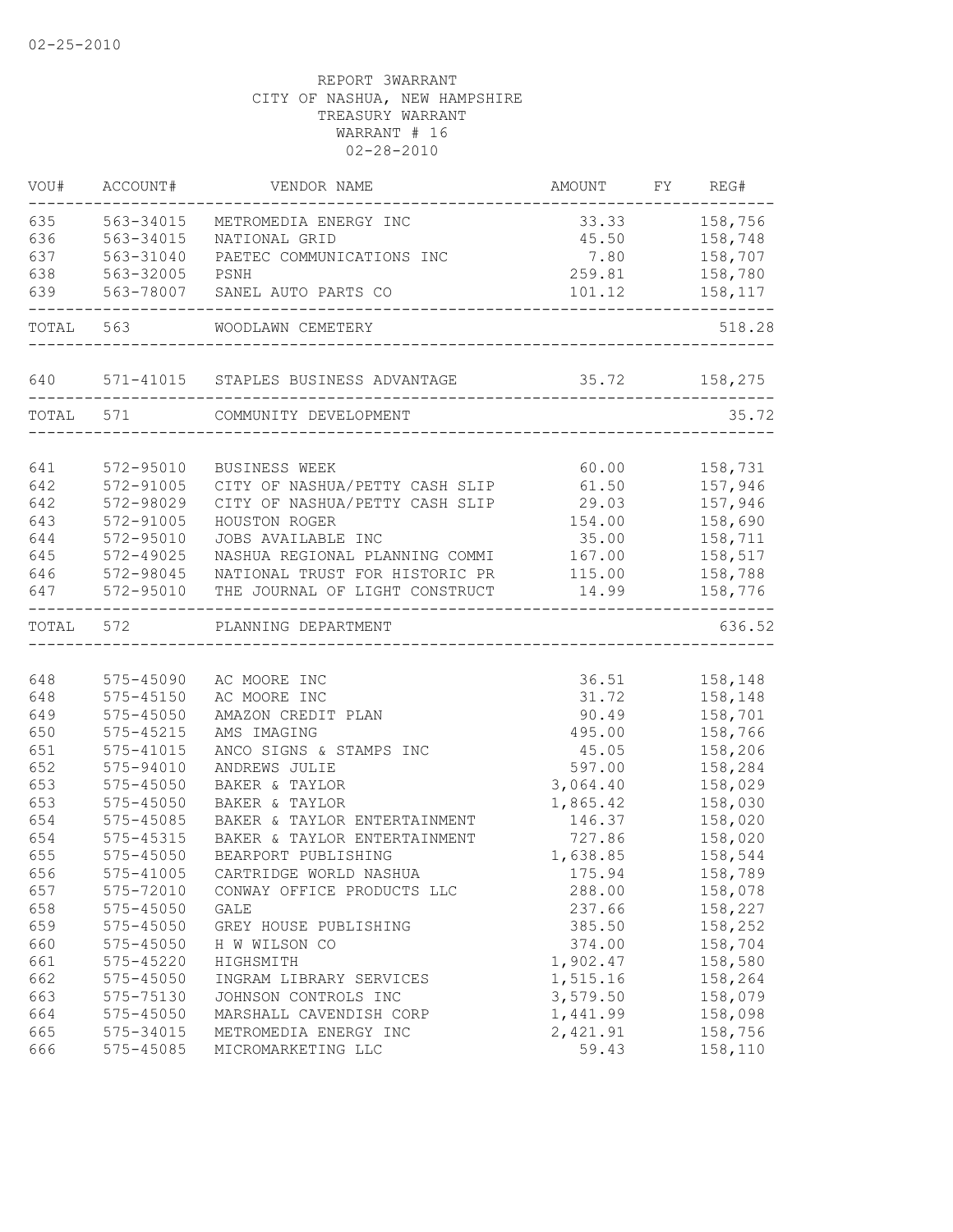| VOU#      | ACCOUNT#          | VENDOR NAME                                   | AMOUNT                      | FY | REG#      |
|-----------|-------------------|-----------------------------------------------|-----------------------------|----|-----------|
| 667       | 575-95005         | MUSEUM OF FINE ARTS BOSTON                    | 400.00                      |    | 158,716   |
| 668       | 575-57010         | MV COMMUNICATIONS INC                         | 141.00                      |    | 157,973   |
| 669       | 575-43005         | NASHUA PUBLIC LIBRARY                         | 5.60                        |    | 158,691   |
| 669       | 575-45090         | NASHUA PUBLIC LIBRARY                         | 103.91                      |    | 158,691   |
| 669       | $575 - 45150$     | NASHUA PUBLIC LIBRARY                         | 17.45                       |    | 158,691   |
| 669       | 575-78100         | NASHUA PUBLIC LIBRARY                         | 25.02                       |    | 158,691   |
| 669       | 575-94005         | NASHUA PUBLIC LIBRARY                         | 45.00                       |    | 158,691   |
| 670       | 575-34015         | NATIONAL GRID                                 | 732.26                      |    | 158,748   |
| 671       | 575-45050         | NATIONAL REGISTER PUBLISHING                  | 306.10                      |    | 158,072   |
| 672       | $575 - 42020$     | NEW ENGLAND PAPER & SUPPLY                    | 491.24                      |    | 158,147   |
| 673       | 575-31040         | PAETEC COMMUNICATIONS INC                     | 10.68                       |    | 158,707   |
| 674       | 575-33005         | PENNICHUCK WATER                              | 337.41                      |    | 158,720   |
| 675       | 575-45085         | RECORDED BOOKS LLC                            | 350.20                      |    | 158,245   |
| 676       | $575 - 45050$     | SIMON & SCHUSTER                              | 30.14                       |    | 158,021   |
| 677       | 575-41015         | STAPLES BUSINESS ADVANTAGE                    | 254.53                      |    | 158,275   |
| 678       | 575-91015         | TAGGART LINDA                                 | 135.56                      |    | 158,132   |
| 679       | 575-45220         | THE SHOPPER INC                               | 756.72                      |    | 158,793   |
| 680       | 575-45050         | TOWER PUBLISHING                              | 92.00                       |    | 157,970   |
| 681       | 575-45050         | UNITED NATIONS PUBLICATIONS                   | 164.84                      |    | 158,777   |
| 682       | 575-45904         | W J BOOKSTORE                                 | 320.00                      |    | 158,717   |
| 683       | $575 - 45050$     | WEST PAYMENT CENTER                           | 667.00                      |    | 158,718   |
| 684       | 575-59100         | WHITNEY QUINCY D                              | 150.00                      |    | 158,231   |
| 685       | 575-45050         | WORLD BOOK INC                                | 799.00                      |    | 158,327   |
| 686       | $575 - 45050$     | WORLD CHAMBER OF COMMERCE DIRE                | 53.00                       |    | 158,103   |
| TOTAL 575 |                   | PUBLIC LIBRARIES                              |                             |    | 27,508.89 |
|           |                   |                                               |                             |    |           |
| 687       | 576-91005         | CITY OF NASHUA/PETTY CASH SLIP 133.80 157,946 |                             |    |           |
| 688       | 576-49025         | INTERNATIONAL CODE COUNCIL, IN                | 398.68                      |    | 158,261   |
| 689       | 576-91005         | MICHAUD DAWN                                  | 48.00                       |    | 158,205   |
| 689       | 576-94005         | MICHAUD DAWN                                  | 35.00                       |    | 158,205   |
| 690       | 576-49025         | <b>NFPA</b>                                   | 246.45                      |    | 158,702   |
| 691       | 576-49075         | STAPLES BUSINESS ADVANTAGE                    | 33.27                       |    | 158,275   |
| 692       | 576-91005         | TRACY WILLIAM                                 | 148.00                      |    | 158,692   |
| TOTAL     | 576               | BUILDING DEPARTMENT                           | --------------------------- |    | 1,043.20  |
|           |                   | 693 577-49075 STAPLES BUSINESS ADVANTAGE      | 34.99                       |    | 158,275   |
| TOTAL     | 577               | CODE ENFORCEMENT                              |                             |    | 34.99     |
|           |                   |                                               |                             |    |           |
|           | 217,889 581-49050 | AAAS                                          | 1,496.88                    |    | 158,658   |
|           | 217,890 581-49050 | AC MOORE INC                                  | 63.20                       |    | 158,068   |
|           | 217,891 581-53103 | ACUCARE NURSING PROFESSIONALS                 | 1,213.34                    |    | 158,304   |
|           | 217,892 581-53101 | ADULT LEARNING CENTER                         | 26,000.00                   |    | 158,243   |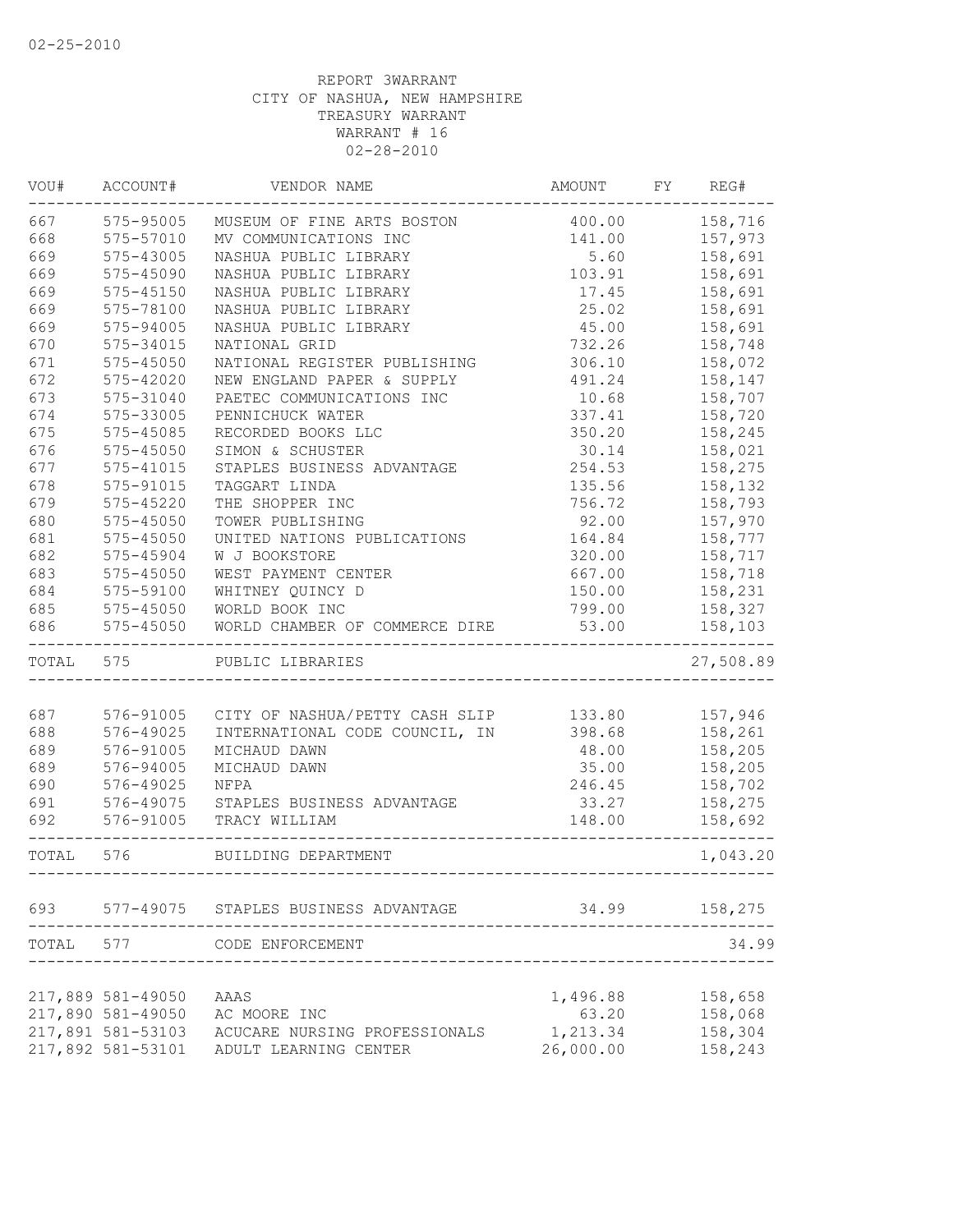| VOU#<br>ACCOUNT# |                   | VENDOR NAME                    | AMOUNT     | REG# |                    |  |
|------------------|-------------------|--------------------------------|------------|------|--------------------|--|
|                  | 217,893 581-64040 | ALLDATA                        | 670.00     |      | 158,800            |  |
|                  | 217,893 581-74092 | ALLDATA                        | 305.00     |      | 158,800            |  |
|                  | 217,894 581-44005 | ALPHAGRAPHICS                  | 372.00     |      | 158,122            |  |
| 694              | 581-53100         | ANACOMP INC                    | 62.43      |      | 158,006            |  |
|                  | 217,895 581-91005 | ANASTAS ROBERT                 | 19.25      |      | 158,490            |  |
|                  | 217,896 581-49075 | ANCO SIGNS & STAMPS INC        | 49.50      |      | 158,710            |  |
|                  | 217,897 581-94010 | ANDERSON LINDA                 | 602.74     |      | 158,652            |  |
|                  | 217,898 581-31005 | AT&T                           | 32.39      |      | 158,796            |  |
|                  | 217,899 581-49075 | B & S LOCKSMITH INC            | 354.07     |      | 158,170            |  |
|                  | 217,900 581-74092 | BAILEY DAVID                   | 80.00      |      | 158,017            |  |
|                  | 217,901 581-49050 | BAILEY POTTERY EQUIP CORP      | 1,059.13   |      | 158,373            |  |
|                  | 217,902 581-42110 | BATTERY SPECIALISTS OF NH LLC  | 423.17     |      | 158,444            |  |
|                  | 217,903 581-49050 | BELLETETES INC                 | 139.88     |      | 158,113            |  |
|                  | 217,903 581-49075 | BELLETETES INC                 | 12.58      |      | 158,113            |  |
|                  | 217,904 581-59130 | BISHOP TED                     | 80.00      |      | 158,249            |  |
|                  | 217,905 581-42110 | BLUEWATER WIRELESS             | 229.70     |      | 158,162            |  |
|                  | 217,906 581-59130 | BOWERS EDWARD                  | 120.00     |      | 158,448            |  |
|                  | 217,907 581-56030 | BOYS & GIRLS CLUB OF GREATER N | 1,325.00   |      | 158,001            |  |
|                  | 217,908 581-59130 | BUCHANAN SALLY                 | 187.00     |      | 158,430            |  |
|                  | 217,909 581-59130 | BUFAGNA BRIAN                  | 160.00     |      | 158,397            |  |
|                  | 217,910 581-59130 | CAMPBELL, ERIC                 | 160.00     |      | 158,649            |  |
|                  | 217,911 581-55015 | CANTARA DEBORAH                | 225.00     |      | 158,059            |  |
|                  | 217,912 581-42130 | CAPP INC                       | 175.00     |      | 158,289            |  |
|                  | 217,913 581-45295 | CARDIN RUSSELL                 | 100.00     |      | 158,351            |  |
|                  | 217,914 581-55018 | CARING HANDS TRANSPORTATION LL | 9,985.00   |      | 158,423            |  |
|                  | 217,915 581-59130 | CARTER WILLIAM                 | 80.00      |      | 158,451            |  |
|                  | 217,916 581-49050 | CARTRIDGE WORLD                | 1,971.73   |      | 158,391            |  |
|                  | 217,917 581-49050 | CASEY'S WOOD PRODUCTS INC      | 234.95     |      | 158,457            |  |
|                  | 217,918 581-42110 | CED                            | 206.88     |      | 158,023            |  |
|                  | 217,919 581-84030 | CEDARCREST INC                 | 2,168.88   |      | 157,972            |  |
|                  | 217,920 581-59130 | CHANDLER RONALD                | 60.00      |      | 158,409            |  |
|                  | 217,921 581-78007 | CHAPPELL TRACTOR SALES INC     | 59.27      |      | 158,005            |  |
|                  | 217,922 581-84055 | CHESTER SCHOOL DISTRICT SAU#82 | 1,657.03   |      | 158,794            |  |
|                  | 217,923 581-78007 | CHUCK'S AUTO REPAIR INC        |            |      |                    |  |
|                  |                   |                                | 1,543.35   |      | 158,360<br>158,393 |  |
|                  | 217,924 581-41015 | CINTAS DOCUMENT MANAGEMENT     | 85.49      |      |                    |  |
|                  | 217,925 581-53101 | CLARK ASSOCIATES/DEBBIE CLARK  | 936.00     |      | 158,010            |  |
|                  | 217,926 581-49075 | COFFEE PAUSE                   | 125.00     |      | 158,470            |  |
|                  | 217,927 581-49075 | COMPUTER HUT OF N E INC        | 358.00     |      | 158,507            |  |
|                  | 217,927 581-49110 | COMPUTER HUT OF N E INC        | 242.95     |      | 158,507            |  |
|                  | 217,928 581-49050 | CONNECTICUT VALLEY BIOLOGICAL  | 42.36      |      | 158,484            |  |
|                  | 217,929 581-91005 | CONRAD MARK                    | 183.38     |      | 158,307            |  |
|                  | 217,930 581-49050 | CONSERV FLAG CO                | 92.95      |      | 158,233            |  |
|                  | 217,931 581-32005 | CONSTELLATION NEW ENERGY       | 120,770.19 |      | 158,799            |  |
|                  | 217,932 581-42130 | CONTROL TECHNOLOGIES INC       | 1,702.74   |      | 158,292            |  |
|                  | 217,933 581-41015 | CONWAY OFFICE PRODUCTS LLC     | 75.20      |      | 158,078            |  |
|                  | 217,934 581-59130 | CORMIER MARK                   | 80.00      |      | 158,408            |  |
|                  | 217,935 581-59130 | CORMIER MARY JANE              | 60.00      |      | 158,087            |  |
|                  | 217,936 581-49050 | CRYSTAL ROCK BOTTLED WATER     | 109.04     |      | 158,429            |  |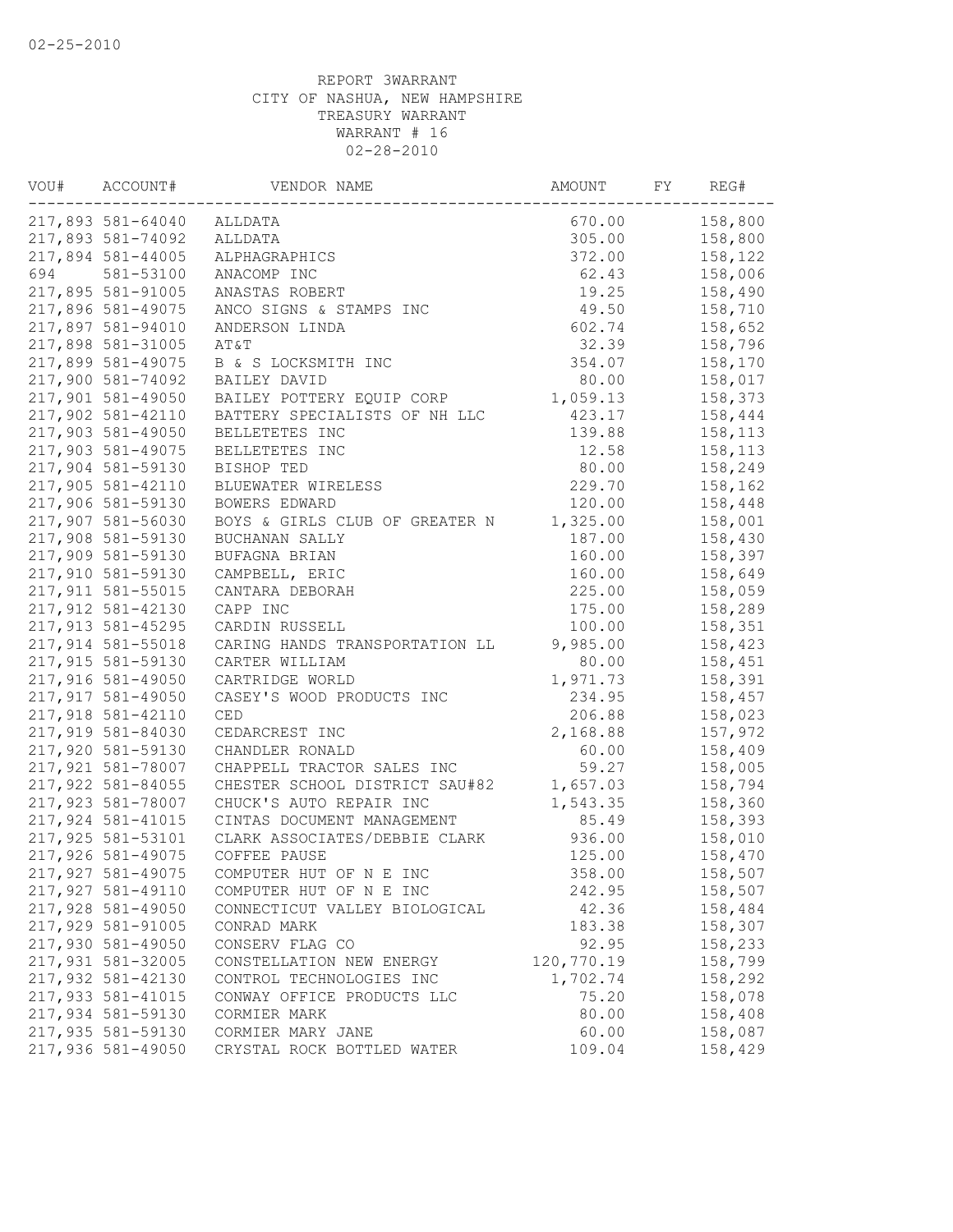| VOU# | ACCOUNT#<br>VENDOR NAME |                                                 | AMOUNT      |  | FΥ<br>REG# |  |
|------|-------------------------|-------------------------------------------------|-------------|--|------------|--|
|      |                         | 217,937 581-42130 D R GUILBEAULT AIR COMPRESSOR | 925.57      |  | 158,207    |  |
|      | 217,938 581-55020       | DATTCO INC                                      | 301.83      |  | 158,646    |  |
|      | 217,939 581-91005       | DERRY MARSHALL                                  | 181.00      |  | 158,016    |  |
|      | 217,940 581-59130       | DOKMO LEW                                       | 80.00       |  | 158,400    |  |
|      | 217,941 581-91005       | DONOHUE BRUCE                                   | 53.65       |  | 158,440    |  |
|      | 217,942 581-49050       | DOWNES & READER HARDWOOD CO IN                  | 872.00      |  | 157,997    |  |
|      | 217,943 581-91005       | DUSTIN MARIANNE                                 | 18.00       |  | 158,308    |  |
|      | 217,944 581-84030       | EASTER SEALS NEW HAMPSHIRE                      | 3,469.78    |  | 158,247    |  |
|      | 217,944 581-84055       | EASTER SEALS NEW HAMPSHIRE                      | 10, 127.53  |  | 158,247    |  |
|      | 217,945 581-59130       | EDDY STEPHEN                                    | 356.00      |  | 158,461    |  |
|      | 217,946 581-59130       | EINSIDLER-MOORE BRUCE                           | 60.00       |  | 158,000    |  |
|      | 217,947 581-59130       | EMMETT LEE                                      | 475.42      |  | 158,450    |  |
|      | 217,948 581-34015       | ENERGYNORTH PROPANE                             | 441.85      |  | 158,498    |  |
|      | 217,949 581-91005       | ESSON VIRGINIA                                  | 12.60       |  | 158,317    |  |
|      | 217,950 581-42130       | F W WEBB COMPANY                                | 428.07      |  | 158,036    |  |
|      | 217,951 581-31005       | FAIR POINT COMMUNICATIONS INC                   | 52.64       |  | 158,797    |  |
| 695  | 581-31005               | FAIRPOINT COMMUNICATIONS                        | 748.03      |  | 158,758    |  |
|      | 217,952 581-31005       | FAIRPOINT COMMUNICATIONS INC                    | 28.59       |  | 158,798    |  |
|      | 217,953 581-94030       | FARRENKOPF RICHARD                              | 133.00      |  | 158,376    |  |
|      | 217,954 581-49075       | FASTENAL COMPANY                                | 74.54       |  | 158,179    |  |
|      | 217,955 581-42010       | FILTER SALES & SERVICE                          | 2,659.72    |  | 158,309    |  |
|      | 217,956 581-55005       | FIRST STUDENT INC                               | 4,135.84    |  | 158,336    |  |
|      | 217,956 581-55005       | FIRST STUDENT INC                               | 5,296.13    |  | 158,337    |  |
|      | 217,956 581-55005       | FIRST STUDENT INC                               | 5,817.81    |  | 158,338    |  |
|      | 217,956 581-55005       | FIRST STUDENT INC                               | 95.27       |  | 158,339    |  |
|      | 217,956 581-55015       | FIRST STUDENT INC                               | 104, 122.54 |  | 158,336    |  |
|      | 217,956 581-55015       | FIRST STUDENT INC                               | 59,524.65   |  | 158,337    |  |
|      | 217,956 581-55018       | FIRST STUDENT INC                               | 1,778.02    |  | 158,337    |  |
|      | 217,956 581-55025       | FIRST STUDENT INC                               | 217,316.50  |  | 158,336    |  |
|      | 217,956 581-55035       | FIRST STUDENT INC                               | 1,250.00    |  | 158,336    |  |
|      | 217,957 581-55015       | FIRST STUDENT INC                               | 114,095.31  |  | 158,694    |  |
|      | 217,957 581-55025       | FIRST STUDENT INC                               | 211, 216.50 |  | 158,694    |  |
|      | 217,958 581-51015       | FLYGARE SCHWARZ & CLOSSON                       | 536.50      |  | 158,216    |  |
|      | 217,959 581-49035       | FOLLETT EDUCATIONAL SERVICES                    | 2,684.99    |  | 157,982    |  |
|      | 217,960 581-59130       | FURTNEY KRISTOPHER                              | 92.00       |  | 158,439    |  |
|      | 217,961 581-49050       | GLSEN INC                                       | 124.20      |  | 158,642    |  |
|      | 217,962 581-42130       | GRAINGER                                        | 1,082.54    |  | 158,056    |  |
|      |                         |                                                 | 1,118.12    |  |            |  |
|      | 217,963 581-84030       | GREATER LAWRENCE ED COLLABORAT                  |             |  | 158,352    |  |
|      | 217,964 581-59130       | GREENIDGE DAVID                                 | 80.00       |  | 158,433    |  |
|      | 217,965 581-59130       | GREENWOOD STEVE                                 | 120.00      |  | 158,404    |  |
|      | 217,966 581-91005       | GUAL WENDY                                      | 15.75       |  | 158,365    |  |
|      | 217,967 581-49050       | HACH COMPANY                                    | 53.04       |  | 158,232    |  |
|      | 217,968 581-59130       | HAMEL KENNETH                                   | 120.00      |  | 158,406    |  |
|      | 217,969 581-49050       | HANNAFORD                                       | 89.75       |  | 158,256    |  |
|      | 217,970 581-74092       | HARRIS EQUIPMENT REPAIR SERVIC                  | 176.63      |  | 158,489    |  |
|      | 217,971 581-49050       | HEINEMANN                                       | 294.97      |  | 158,321    |  |
|      | 217,972 581-59130       | HENDERSON MICHAEL                               | 80.00       |  | 158,396    |  |
|      | 217,973 581-94010       | HINES JOE                                       | 164.38      |  | 158,456    |  |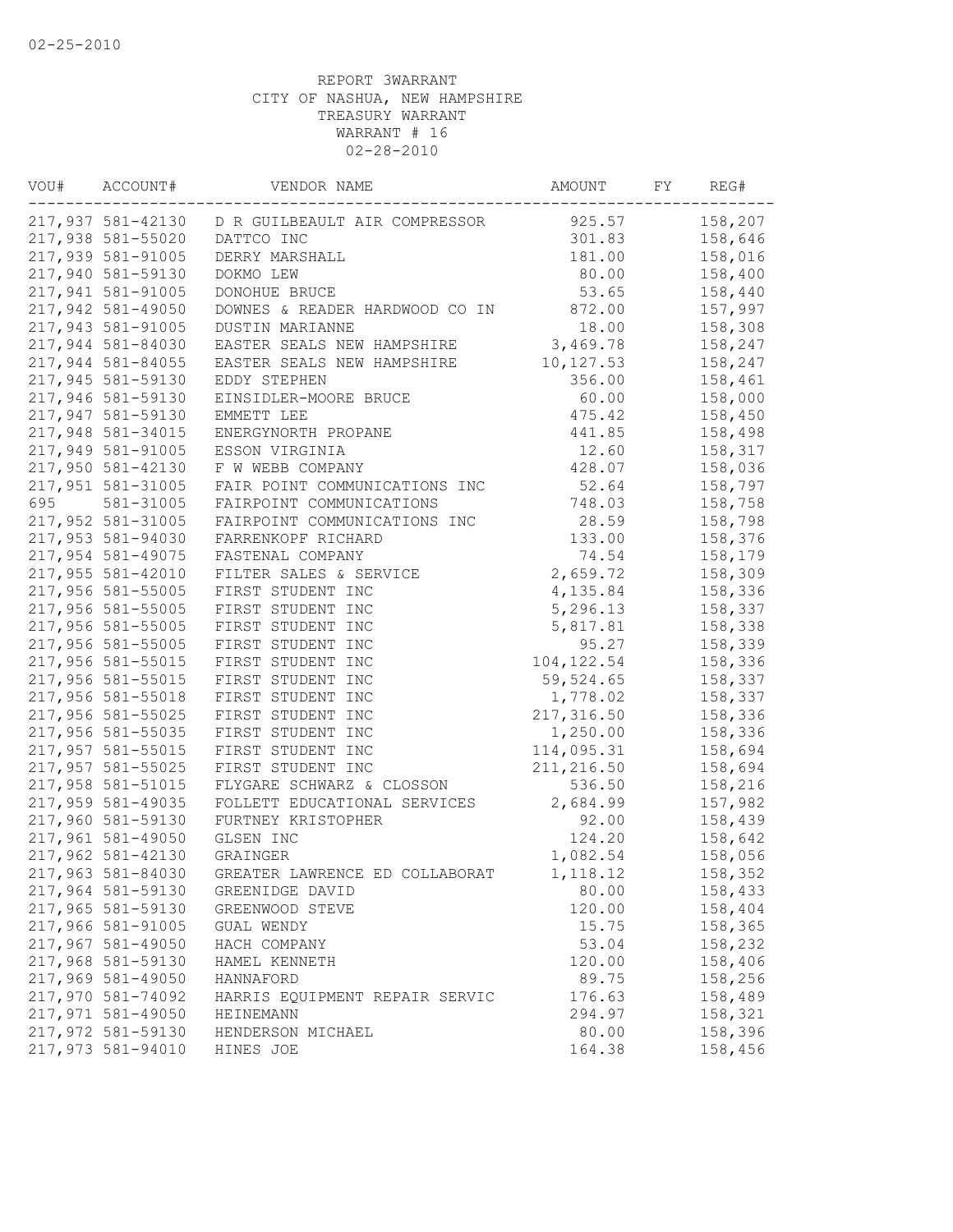| VOU#<br>ACCOUNT# |                                        | VENDOR NAME                    |                    | AMOUNT<br>FY |         |  |
|------------------|----------------------------------------|--------------------------------|--------------------|--------------|---------|--|
|                  | 217,974 581-94010                      | HINES SHAUNA                   | 219.18             |              | 158,466 |  |
|                  | 217,975 581-59130                      | HOEPF KATHLEEN                 | 80.00              |              | 158,388 |  |
|                  | 217,976 581-49075                      | HOME DEPOT CREDIT SERVICES     | 180.70             |              | 158,325 |  |
|                  | 217,977 581-49050                      | HOME DEPOT CREDIT SERVICES     | 727.06             |              | 158,355 |  |
|                  | 217,978 581-59130                      | HOULIHAN TED                   | 80.00              |              | 158,401 |  |
|                  | 217,979 581-78007                      | HOWARD P FAIRFIELD, LLC        | 3.18               |              | 158,415 |  |
|                  | 217,980 581-59130                      | HUTCHINS PETER                 | 80.00              |              | 158,410 |  |
|                  | 217,981 581-44005                      | INCANDESCENT STUDIOS           | 240.00             |              | 158,417 |  |
|                  | 217,982 581-49050                      | INDOLUTIONS INC                | 446.80             |              | 158,640 |  |
|                  | 217,983 581-84030                      | INSTITUTE OF PROFESSIONAL PRAC | 1,422.45           |              | 158,405 |  |
|                  | 217,984 581-41040                      | INTEGRATED OFFICE SOLUTIONS    | 3,192.00           |              | 158,442 |  |
|                  | 217,985 581-49050                      | J W PEPPER & SON INC           | 223.43             |              | 158,060 |  |
|                  | 217,986 581-59130                      | JAMES F MARRON III             | 227.19             |              | 158,645 |  |
|                  | 217,987 581-41015                      | JAQUITH SCOTT                  | 35.00              |              | 158,346 |  |
|                  | 217,988 581-45910                      | JOURNEYWORKS PUBLISHING        | 79.20              |              | 158,369 |  |
|                  | 217,989 581-59130                      | KOHM JASON                     | 60.00              |              | 158,398 |  |
|                  | 217,990 581-94010                      | KROM MARY                      | 1,248.00           |              | 158,342 |  |
|                  | 217,991 581-59130                      | LABELLE SYLVAIN                | 160.00             |              | 158,413 |  |
|                  | 217,992 581-91005                      | LALANCETTE ROBERT              | 42.00              |              | 158,164 |  |
|                  | 217,993 581-91005                      | LALIME MAUREEN                 | 4.00               |              | 158,343 |  |
|                  | 217,994 581-49910                      | LARCHMONT ENGINEERING & IRRIGA | 372.45             |              | 158,085 |  |
|                  | 217,995 581-84030                      | LEARNING CENTER FOR THE DEAF   | 6,714.36           |              | 158,427 |  |
|                  | 217,996 581-59130                      | LENTINI SALVATORE              | 180.00             |              | 158,428 |  |
|                  | 217,997 581-74092                      | LEVESQUES SEW & VAC INC        | 10.00              |              | 158,654 |  |
|                  | 217,998 581-91005                      | LOFTUS JUDITH                  | 16.50              |              | 158,318 |  |
|                  | 217,999 581-59130                      | LOWE JON                       | 80.00              |              | 158,455 |  |
|                  | 218,000 581-59130                      | LOWTHER JAMES                  | 120.00             |              | 158,431 |  |
|                  | 218,001 581-53100                      | LUTHERAN COMMUNITY SERVICES OF | 90.00              |              | 158,349 |  |
|                  | 218,002 581-42110                      | M & M ELECTRICAL SUPPLY CO INC | 427.85             |              | 158,476 |  |
|                  | 218,003 581-49050                      | MAINE OXY                      | 209.06             |              | 158,196 |  |
|                  | 218,004 581-49050                      | MARKET BASKET                  | 303.93             |              | 158,127 |  |
|                  | 218,005 581-49025                      | MARSH MEDIA                    | 218.90             |              | 158,424 |  |
|                  | 218,006 581-59130                      | MARTINEAU PAUL                 | 60.00              |              | 158,260 |  |
|                  | 218,007 581-78007                      | MAYNARD & LESIEUR INCORPORATED | 36.30              |              | 158,491 |  |
|                  | 218,008 581-59130                      | MCCARTHY DENNIS                | 80.00              |              | 158,204 |  |
|                  | 218,009 581-59130                      | MCCARTHY PAT                   | 80.00              |              | 158,407 |  |
|                  | 218,010 581-53103                      | MCCARTNEY AMY                  | 1,552.50           |              | 158,432 |  |
|                  | 218,011 581-75023                      | MCMASTER-CARR SUPPLY CO        | 20.95              |              | 158,102 |  |
|                  | 218,012 581-94010                      | MCNULTY PAMELA                 |                    |              |         |  |
|                  | 218,013 581-49050                      | MODERN SCHOOL SUPPLIES INC     | 821.92<br>1,236.76 |              | 158,465 |  |
|                  |                                        | MORGAN MICHAEL                 |                    |              | 158,111 |  |
|                  | 218,014 581-59130<br>218,015 581-84055 |                                | 80.00              |              | 157,978 |  |
|                  |                                        | MOUNT PROSPECT ACADEMY INC     | 4,243.46           |              | 158,370 |  |
|                  | 218,016 581-53100                      | MULTI-STATE BILLING SERVICES L | 657.84             |              | 158,437 |  |
|                  | 218,017 581-49910                      | NASHUA OUTDOOR POWER EQUIPMENT | 72.45              |              | 158,124 |  |
| 696              | 581-45295                              | NASHUA SCHOOL DISTRICT #42     | 747.50             |              | 436     |  |
|                  | 218,018 581-74092                      | NASHUA SEW & VAC               | 89.85              |              | 157,960 |  |
|                  | 218,019 581-49050                      | NATIONAL GEOGRAPHC TRAVELER    | 8.00               |              | 158,801 |  |
|                  | 218,020 581-49050                      | NATIONAL GEOGRAPHIC SCHOOL PUB | 97.62              |              | 158,218 |  |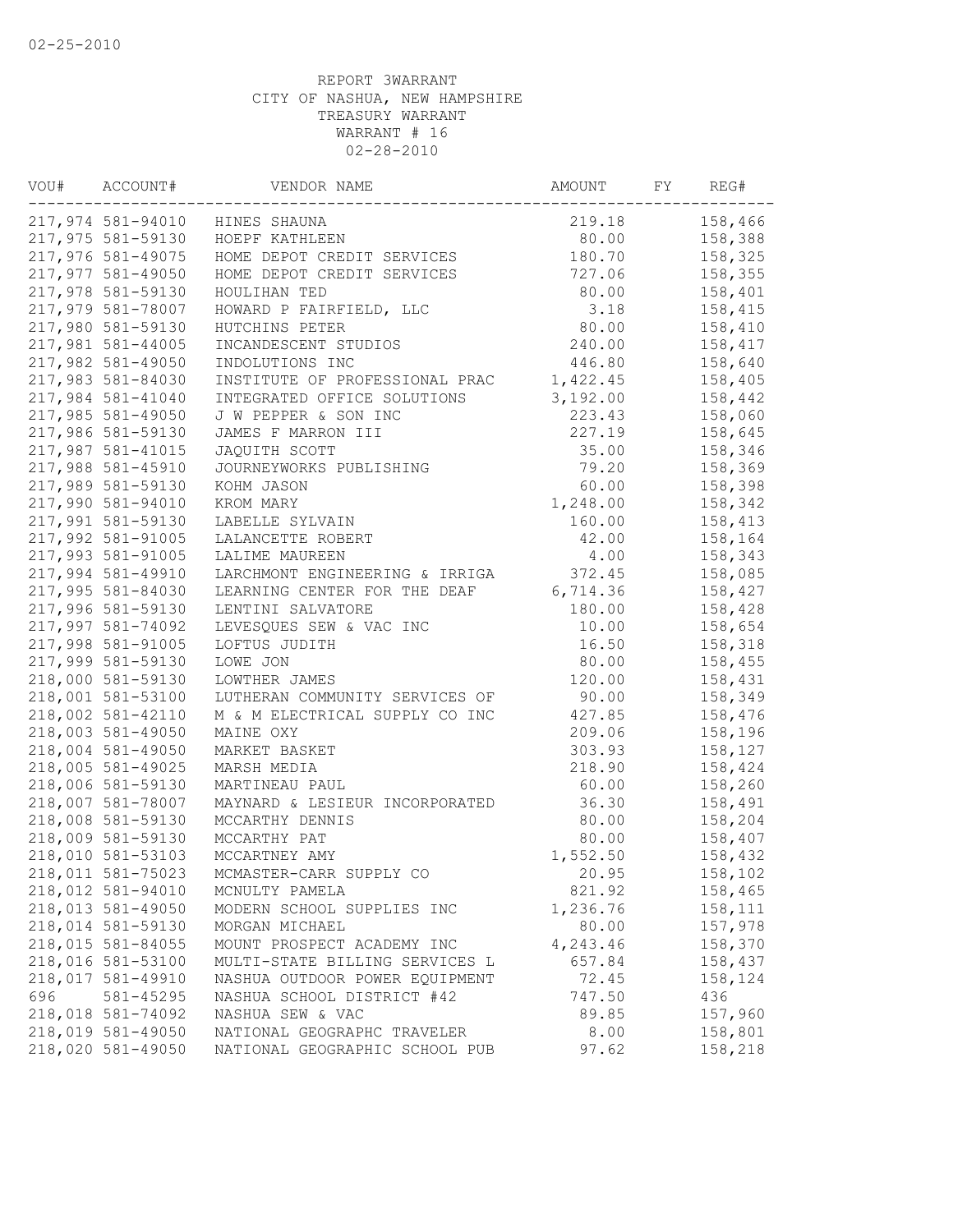| VOU#<br>ACCOUNT# |                   | VENDOR NAME                    |           | AMOUNT<br>FY |         |  |
|------------------|-------------------|--------------------------------|-----------|--------------|---------|--|
|                  | 218,021 581-34015 | NATIONAL GRID                  | 9,923.87  |              | 158,802 |  |
|                  | 218,022 581-49050 | NCS PEARSON INC                | 297.33    |              | 158,331 |  |
|                  | 218,023 581-66005 | NEOPOST LEASING                | 145.22    |              | 158,371 |  |
|                  | 218,024 581-74092 | NEVERETT'S SEW & VAC CENTER IN | 90.00     |              | 158,131 |  |
|                  | 218,025 581-31005 | NEXTEL COMMUNICATIONS          | 2,275.31  |              | 158,706 |  |
|                  | 218,026 581-84055 | NFI MASSACHUSETTS INC          | 5,577.83  |              | 158,383 |  |
|                  | 218,027 581-84055 | NFI NORTH INC                  | 639.60    |              | 158,293 |  |
|                  | 218,028 581-95005 | NHAMLE                         | 25.00     |              | 158,795 |  |
|                  | 218,029 581-95005 | NHIAA                          | 50.00     |              | 157,986 |  |
|                  | 218,030 581-91040 | NHSAA                          | 165.00    |              | 158,378 |  |
|                  | 218,031 581-59130 | NICHOLSON MORRIS               | 60.00     |              | 158,058 |  |
|                  | 218,032 581-64192 | NORTHEAST FOOD SVC EQUIPMENT & | 317.28    |              | 157,999 |  |
|                  | 218,033 581-31005 | ONE COMMUNICATIONS             | 6,179.26  |              | 158,785 |  |
|                  | 218,033 581-31040 | ONE COMMUNICATIONS             | 772.19    |              | 158,785 |  |
|                  | 218,034 581-91005 | OUELLETTE MARCIE               | 14.30     |              | 158,464 |  |
|                  | 218,035 581-94010 | PARENT TAMMY                   | 493.15    |              | 158,414 |  |
|                  | 218,036 581-59130 | PARKER ROY H                   | 80.00     |              | 158,402 |  |
|                  | 218,037 581-49075 | PASEK                          | 99.15     |              | 158,181 |  |
|                  | 218,038 581-49050 | PAXTON-PATTERSON               | 421.72    |              | 158,144 |  |
|                  | 218,039 581-91005 | PAYNE VICTORIA                 | 458.09    |              | 158,366 |  |
|                  | 218,040 581-49035 | PEARSON EDUCATION              | 430.38    |              | 158,372 |  |
|                  | 218,040 581-49050 | PEARSON EDUCATION              | 455.52    |              | 158,372 |  |
|                  | 218,041 581-59130 | PELLETIER DAVID                | 120.00    |              | 158,418 |  |
|                  | 218,042 581-33005 | PENNICHUCK WATER WORKS INC     | 3,062.48  |              | 158,709 |  |
|                  | 218,043 581-59130 | PETERSON EDWARD                | 80.00     |              | 158,412 |  |
|                  | 218,044 581-41015 |                                | 22.98     |              |         |  |
|                  | 218,044 581-43005 | PETTY CASH                     |           |              | 158,693 |  |
|                  |                   | PETTY CASH                     | 6.39      |              | 158,693 |  |
|                  | 218,044 581-47010 | PETTY CASH                     | 4.00      |              | 158,693 |  |
|                  | 218,044 581-49050 | PETTY CASH                     | 23.98     |              | 158,693 |  |
|                  | 218,044 581-49110 | PETTY CASH                     | 37.68     |              | 158,693 |  |
|                  | 218,045 581-53101 | PHOENIX HOUSE OF NEW ENGLAND   | 630.00    |              | 158,452 |  |
|                  | 218,046 581-49050 | PHONAK, INC                    | 100.00    |              | 158,375 |  |
|                  | 218,047 581-91005 | PIMLEY WILLIAM J               | 16.50     |              | 158,302 |  |
|                  | 218,048 581-91005 | PLACE PATRICIA                 | 46.50     |              | 158,305 |  |
|                  | 218,049 581-94010 | POULIN CATHERINE               | 1,380.00  |              | 158,329 |  |
|                  | 218,050 581-64192 | PRO AV SYSTEMS INC             | 2,310.12  |              | 158,394 |  |
|                  | 218,051 581-84030 | PROTESTANT GUILD FOR HUMAN SVC | 6,656.46  |              | 158,472 |  |
|                  | 218,052 581-55018 | PROVIDER ENTERPRISES INC (THE) | 29,356.50 |              | 158,326 |  |
|                  | 218,053 581-32005 | PSNH                           | 656.16    |              | 158,784 |  |
|                  | 218,054 581-32005 | PUBLIC SERVICE OF NH           | 52,889.83 |              | 158,782 |  |
|                  | 218,055 581-94010 | QUANDROS ERIN                  | 383.56    |              | 158,655 |  |
|                  | 218,056 581-53085 | QUIMBY EYE CARE INC            | 257.50    |              | 158,297 |  |
|                  | 218,057 581-84030 | READING FOUNDATION (THE)       | 2,914.00  |              | 158,341 |  |
|                  | 218,058 581-84030 | REGIONAL SERVICES & EDUCATION  | 557.42    |              | 157,974 |  |
|                  | 218,059 581-42110 | REXEL CLS                      | 595.01    |              | 158,420 |  |
|                  | 218,060 581-59130 | ROUSSEAU CHRIS                 | 160.00    |              | 158,435 |  |
|                  | 218,061 581-59130 | ROY GEORGE                     | 80.00     |              | 158,425 |  |
|                  | 218,062 581-91005 | RYAN DAVID                     | 74.00     |              | 158,421 |  |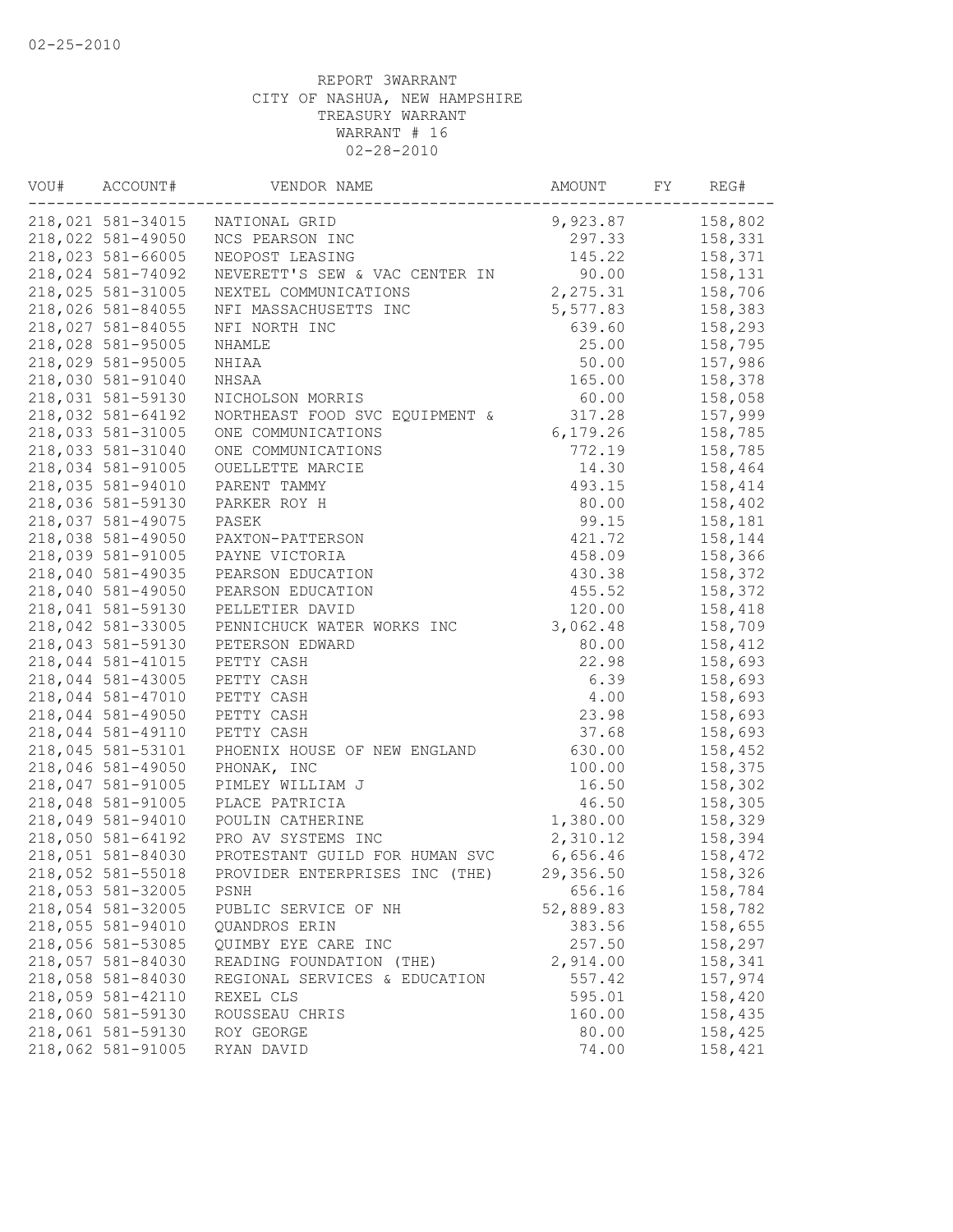| VOU# | ACCOUNT#          | VENDOR NAME                                   |          | FY | REG#               |  |
|------|-------------------|-----------------------------------------------|----------|----|--------------------|--|
|      | 218,063 581-78007 | SANEL AUTO PARTS CO                           | 47.68    |    | 158,117            |  |
|      | 218,064 581-49050 | SARGENT-WELCH                                 | 15.72    |    | 158,018            |  |
|      | 218,065 581-49050 | SCHOOL HEALTH CORP                            | 635.21   |    | 157,985            |  |
|      | 218,066 581-41015 | SCHOOL SPECIALTY INC                          | 67.70    |    | 158,320            |  |
|      | 218,066 581-49050 | SCHOOL SPECIALTY INC                          | 2,301.38 |    | 158,320            |  |
|      | 218,066 581-49110 | SCHOOL SPECIALTY INC                          | 62.10    |    | 158,320            |  |
|      | 218,066 581-63085 | SCHOOL SPECIALTY INC                          | 827.94   |    | 158,320            |  |
|      | 218,067 581-42130 | SIEMENS BUILDING TECHNOLOGIES                 | 650.00   |    | 158,379            |  |
|      | 218,068 581-91005 | SILVA AMANDA                                  | 29.88    |    | 158,445            |  |
|      | 218,069 581-42110 | SIMPLEXGRINNELL                               | 325.00   |    | 157,971            |  |
|      | 218,070 581-59130 | SIMPSON DAVID                                 | 60.00    |    | 158,447            |  |
|      | 218,071 581-49030 | SMART APPLE MEDIA                             | 517.80   |    | 158,310            |  |
|      | 218,072 581-49075 | SMITH CAROLINE                                | 60.07    |    | 158,453            |  |
|      | 218,073 581-74092 | STANLEY ELEVATOR COMPANY INC                  | 702.00   |    | 158,511            |  |
|      | 218,074 581-41015 | STAPLES BUSINESS ADVANTAGE                    | 248.73   |    | 158,209            |  |
|      | 218,074 581-41040 | STAPLES BUSINESS ADVANTAGE                    | 115.30   |    | 158,209            |  |
|      | 218,074 581-49050 | STAPLES BUSINESS ADVANTAGE                    | 1,951.11 |    | 158,209            |  |
|      | 218,074 581-49110 | STAPLES BUSINESS ADVANTAGE                    | 566.98   |    | 158,209            |  |
|      | 218,075 581-53100 | STATE OF NH CRIMINAL RECORDS                  | 910.75   |    | 158,695            |  |
|      | 218,076 581-59130 | STEVENS DOUG                                  | 60.00    |    | 158,419            |  |
|      | 218,077 581-59130 | STRAND E. ROBERT                              | 80.00    |    | 158,648            |  |
|      | 218,078 581-94010 | SUNDARAM SUBBUPRIYA                           | 219.18   |    | 158,653            |  |
|      | 218,079 581-59130 | SWIESZ CHESTER                                | 156.00   |    | 158,074            |  |
|      | 218,080 581-91005 | SWINDELL LORNE                                | 206.10   |    | 158,330            |  |
|      | 218,081 581-59130 | TARBELL EATON                                 | 160.00   |    | 158,462            |  |
|      | 218,082 581-53100 | TERMINIX                                      | 608.00   |    | 158,385            |  |
|      | 218,083 581-59130 | THIBODEAU STACY                               | 92.00    |    | 158,392            |  |
|      | 218,084 581-78007 | TOWERS MOTOR PARTS CORP                       | 734.73   |    | 158,226            |  |
|      | 218,085 581-84055 | TREASURER STATE OF NH                         | 5,400.00 |    | 158,315            |  |
|      | 218,086 581-53100 | TWIN STATE//VOICE.DATA.VIDEO.I                | 60.00    |    | 158,356            |  |
|      | 218,087 581-43005 | U S POSTAL SERVICES                           | 220.00   |    | 158,696            |  |
|      | 218,088 581-43005 | UNITED PARCEL SERVICE                         | 29.19    |    | 158,296            |  |
|      | 218,089 581-42120 | UNITED SUPPLY INC                             | 603.08   |    | 158,361            |  |
|      | 218,090 581-94010 | USSEGLIO DENISE                               | 1,095.89 |    | 158,481            |  |
|      | 218,091 581-59130 | VAN ERON DENNIS                               | 120.00   |    | 158,389            |  |
|      | 218,092 581-84030 | VERMONT CTR FOR THE DEAF &                    | 297.76   |    | 158,443            |  |
|      | 218,093 581-75180 | VIKING ROOFING, INC.                          | 1,426.00 |    | 158,384            |  |
|      | 218,094 581-47010 | WALMART COMMUNITY                             | 12.48    |    | 158,277            |  |
|      | 218,094 581-49050 | WALMART COMMUNITY                             | 592.03   |    | 158,277            |  |
|      | 218,094 581-49075 | WALMART COMMUNITY                             | 37.18    |    | 158,277            |  |
|      | 218,095 581-55018 | WALTHAM CENTRAL SCHOOL                        | 385.00   |    | 158,477            |  |
|      | 218,096 581-53100 | WAVEGUIDE INC                                 | 6,289.06 |    | 158,066            |  |
|      | 218,097 581-41045 | WB MASON COMPANY INC                          | 4,442.97 |    | 157,998            |  |
|      | 218,098 581-59130 | WHALLEY DAVID                                 | 60.00    |    |                    |  |
|      | 218,099 581-59130 |                                               |          |    | 158,434            |  |
|      | 218,100 581-47010 | WILLEY LAURIE<br>WILLIAM V. MACGILL & COMPANY | 98.00    |    | 158,411<br>158,073 |  |
|      |                   | WILLIAMS COMMUNICATIONS SERVIC                | 386.46   |    |                    |  |
|      | 218,101 581-42110 |                                               | 305.90   |    | 158,363            |  |
|      | 218,102 581-75023 | WINDOW REPAIR SYSTEMS INC                     | 2,066.84 |    | 158,354            |  |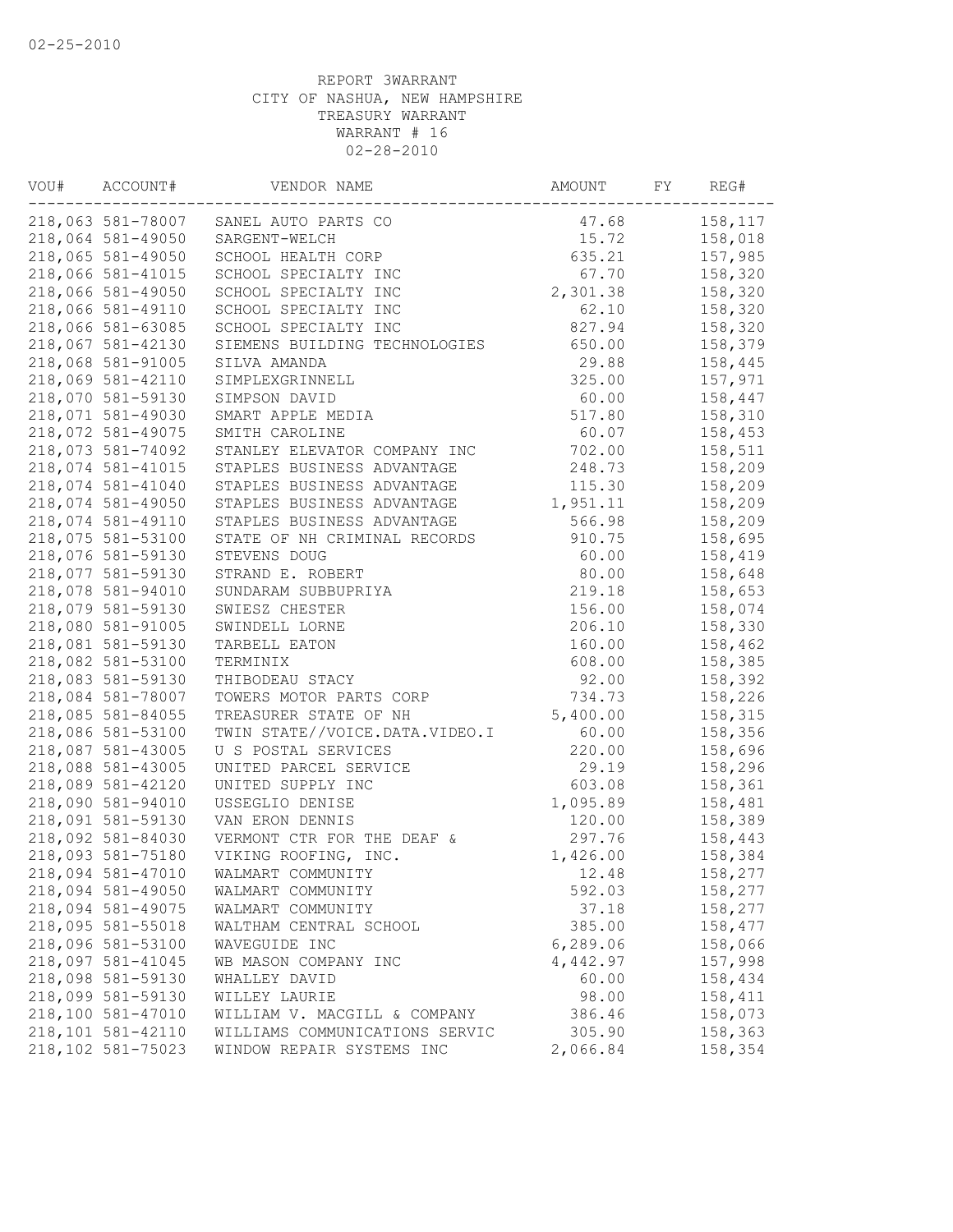| VOU#       | ACCOUNT#               | VENDOR NAME                                           | AMOUNT FY             | REG#               |  |
|------------|------------------------|-------------------------------------------------------|-----------------------|--------------------|--|
|            |                        | 218,103 581-59130 ZWICKER DAVE                        | 60.00                 | 158,399            |  |
| TOTAL      | 581                    | SCHOOL DEPARTMENT                                     |                       | 1, 126, 697.77     |  |
| 697<br>698 | 590-23532<br>590-24572 | MHO MUNICIPAL VEHICLES<br>VANASSE HANGEN BRUSTLIN INC | 22,015.00<br>1,785.00 | 158,176<br>157,961 |  |
| TOTAL      | 590                    | PRIOR YEAR OBLIGATIONS                                |                       | 23,800.00          |  |
| 699<br>700 | 599-64045<br>599-64045 | CDW GOVERNMENT INC<br>ZDTRONIC                        | 534.00<br>114.65      | 158,314<br>158,763 |  |
| TOTAL      | 599                    | "CERF" - EQUIPMENT PURCHASES                          |                       | 648.65             |  |
|            |                        |                                                       |                       |                    |  |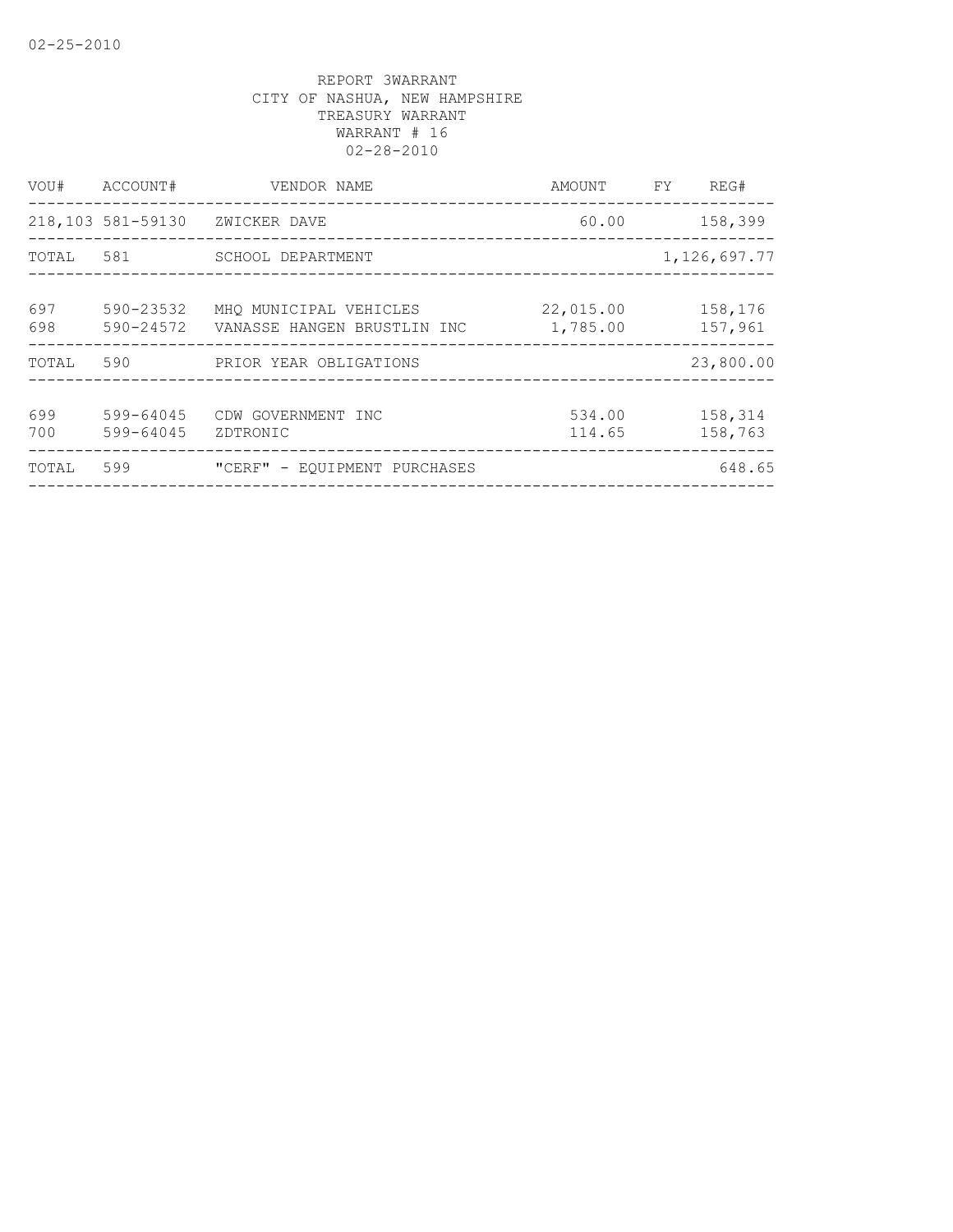| VOU#  | ACCOUNT# | VENDOR NAME                                | AMOUNT   | FY. | REG#     |
|-------|----------|--------------------------------------------|----------|-----|----------|
| 701   | 699-07   | UPTON & HATFIELD LLP                       | 6,090.00 |     | 157,994  |
| TOTAL | 699-07   | OTHER EXPENSES<br>WATER SUPPLY ACOUISITION |          |     | 6,090.00 |
|       |          |                                            |          |     |          |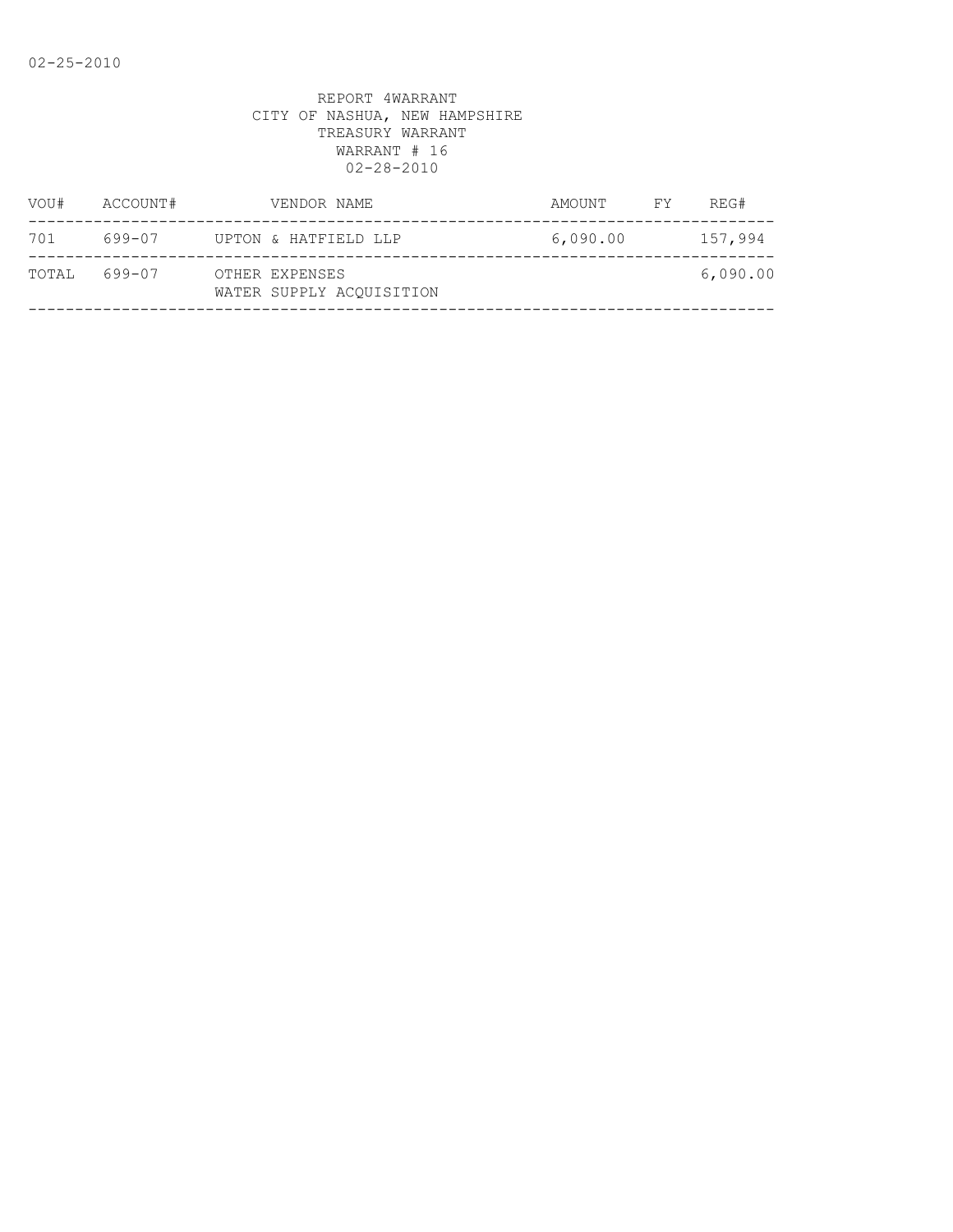| VOU#                                          | ACCOUNT#                                                                                | PROGRAM<br>VENDOR NAME                                                                                                                                                                                                                   |                                                                                     | AMOUNT FY REG#                                                        |
|-----------------------------------------------|-----------------------------------------------------------------------------------------|------------------------------------------------------------------------------------------------------------------------------------------------------------------------------------------------------------------------------------------|-------------------------------------------------------------------------------------|-----------------------------------------------------------------------|
| 702<br>703<br>704                             | 722-41060<br>722-53140<br>722-91075                                                     | 3735 PROFESSIONAL PAINTING/ED MARIN<br>3735 CAREER CONNECTIONS<br>3735 BARKER JOHN                                                                                                                                                       | 1,190.00<br>1,605.54<br>117.36                                                      | 158,545<br>158,786<br>158,697                                         |
| TOTAL                                         | 722                                                                                     | CPF-INFORMATION TECHNOLOGY                                                                                                                                                                                                               | 2,912.90                                                                            |                                                                       |
| 705 — 10                                      |                                                                                         | 753-53075 3740 NASHUA REGIONAL PLANNING COMMI 49,412.89 158,517                                                                                                                                                                          |                                                                                     |                                                                       |
| TOTAL                                         | 753                                                                                     | CPF-STREET DEPT                                                                                                                                                                                                                          | 49, 412.89                                                                          |                                                                       |
|                                               |                                                                                         |                                                                                                                                                                                                                                          |                                                                                     |                                                                       |
| 706<br>707<br>708<br>709<br>710<br>711<br>712 | 792-01310<br>792-44005<br>792-53030<br>792-53075<br>792-59231<br>792-59232<br>792-59232 | 3743 REILLY ELECTRIC COMPANY<br>3795 IMTEK REPROGRAPHICS INC<br>3746 FAY SPOFFORD & THORNDIKE LLC<br>3743 STEARNS & WHELER LLC<br>3795 NATIONAL WATER MAIN CLEANING C<br>3742 PARK CONSTRUCTION CORP<br>3742 PARK CONSTRUCTION/RETAINAGE | 3,742.20<br>474.00<br>24,776.42<br>7,411.25<br>36,800.00<br>458,234.65<br>18,606.65 | 158,601<br>158,141<br>157,992<br>158,217<br>158,473<br>158,050<br>452 |
| TOTAL                                         | 792                                                                                     | CPF-WASTEWATER USER FUND                                                                                                                                                                                                                 | 550,045.17                                                                          |                                                                       |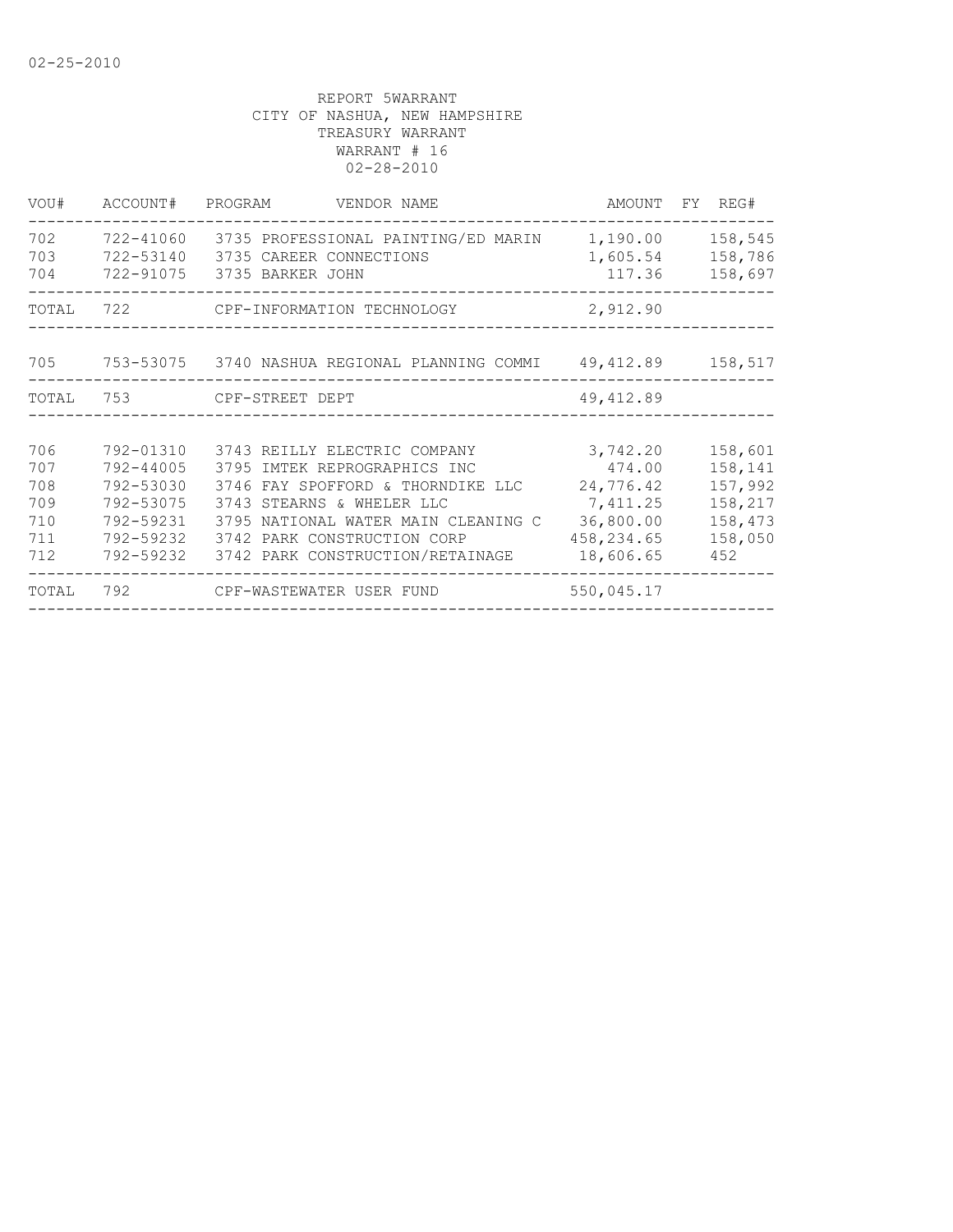| VOU#  | ACCOUNT#         | VENDOR NAME                    | AMOUNT    | FY | REG#      |
|-------|------------------|--------------------------------|-----------|----|-----------|
| 713   | 801-31005        | FAIRPOINT COMMUNICATIONS       | 28.50     |    | 158,761   |
| 714   | 801-31040        | PAETEC COMMUNICATIONS INC      | 8.03      |    | 158,707   |
| 715   | 801-34015        | ENERGYNORTH PROPANE            | 1,444.35  |    | 158,715   |
| 716   | 801-41015        | STAPLES BUSINESS ADVANTAGE     | 134.74    |    | 158,275   |
| 717   | 801-43005        | FEDEX                          | 432.21    |    | 158,708   |
| 718   | 801-48005        | SHATTUCK MALONE OIL CO         | 8,090.62  |    | 158,700   |
| 718   | 801-48005        | SHATTUCK MALONE OIL CO         | 9,304.21  |    | 158,700   |
| 718   | 801-48005        | SHATTUCK MALONE OIL CO         | 2,831.72  |    | 158,700   |
| 719   | 801-49040        | BCM CONTROLS CORPORATION       | 2,370.42  |    | 158,159   |
| 720   | 801-49339        | SURPLUS OFFICE EQUIPMENT INC   | 115.00    |    | 157,947   |
| 721   | 801-53030        | COLUMBIA ANALYTICAL SERVICES I | 715.00    |    | 158,154   |
| 722   | 801-59100        | UNIVERSAL RECYCLING TECH LLC   | 2,468.35  |    | 158,562   |
| 723   | 801-59238        | ANACOMP INC                    | 11.40     |    | 158,006   |
| 724   | 801-59245        | D & R TOWING INC               | 442.50    |    | 158,479   |
| 725   | 801-62000        | SURPLUS OFFICE EQUIPMENT INC   | 975.00    |    | 158,248   |
| 726   | 801-64045        | COMCAST                        | 127.48    |    | 158,734   |
| 726   | 801-64050        | COMCAST                        | 9.48      |    | 158,734   |
| 727   | 801-64192        | CITY OF NASHUA/PETTY CASH SLIP | 35.00     |    | 157,946   |
| 728   | 801-69010        | INTERSTATE FIRE PROTECTION     | 95.00     |    | 158,095   |
| 729   | 801-74175        | ACTION KING SERVICES           | 1,650.00  |    | 158,061   |
| 730   | 801-75023        | BELLETETES INC                 | 16.69     |    | 158,113   |
| 731   | 801-75023        | F W WEBB COMPANY               | 289.85    |    | 158,036   |
| 732   | 801-75023        | UNITED SUPPLY COMPANY INC      | 697.20    |    | 158,503   |
| 733   | 801-77020        | BAYNE MACHINE WORKS            | 1,335.27  |    | 158,100   |
| 734   | 801-77020        | EASTERN NE HYDRAULIS INC       | 890.00    |    | 158,270   |
| 735   | 801-77020        | LIBERTY INTN'L TRUCKS OF NH LL | 17.19     |    | 158,485   |
| 736   | 801-77020        | MAGUIRE EQUIPMENT INC          | 850.45    |    | 158,593   |
| 737   | 801-77020        | SOUTHWORTH-MILTON INC          | 1,196.45  |    | 157,979   |
| 738   | 801-78100        | BAYNE MACHINE WORKS            | 163.28    |    | 158,100   |
| 739   | 801-78100        | FREIGHTLINER OF NH INC         | 225.40    |    | 158,241   |
| 740   | 801-78100        | GRANITE STATE GLASS            | 123.00    |    | 158,188   |
| 741   | 801-78100        | NAPA AUTO PARTS                | 1.59      |    | 158,219   |
| 742   | 801-78100        | SANEL AUTO PARTS CO            | 38.80     |    | 158,117   |
| 743   | 801-82025        | NH RETIREMENT SYSTEM           | 346.18    |    | 438       |
| 744   | 801-98035        | CITY OF NASHUA/PETTY CASH SLIP | 46.31     |    | 157,946   |
| TOTAL | 801              | SOLID WASTE DISPOSAL           |           |    | 37,526.67 |
|       |                  |                                |           |    |           |
| 745   | $802 - 215 - 00$ | FIELD ASSET SERVICES INC       | 389.71    |    | 158,528   |
| 746   | $802 - 215 - 00$ | HEADLINES BOUTIOUE LLC         | 447.79    |    | 158,530   |
| 747   | $802 - 215 - 00$ | SUMMIT TITLE SERVICES          | 88.77     |    | 158,534   |
| 748   | 802-31005        | FAIRPOINT COMMUNICATIONS       | 673.55    |    | 158,758   |
| 749   | 802-31005        | USA MOBILITY WIRELESS INC      | 15.85     |    | 158,775   |
| 750   | 802-31040        | PAETEC COMMUNICATIONS INC      | 7.25      |    | 158,707   |
| 751   | 802-32005        | PSNH                           | 987.29    |    | 158,780   |
| 752   | 802-32005        | PUBLIC SERVICE OF NH           | 51,055.03 |    | 158,782   |
| 753   | 802-33005        | PENNICHUCK WATER               | 1,127.52  |    | 158,720   |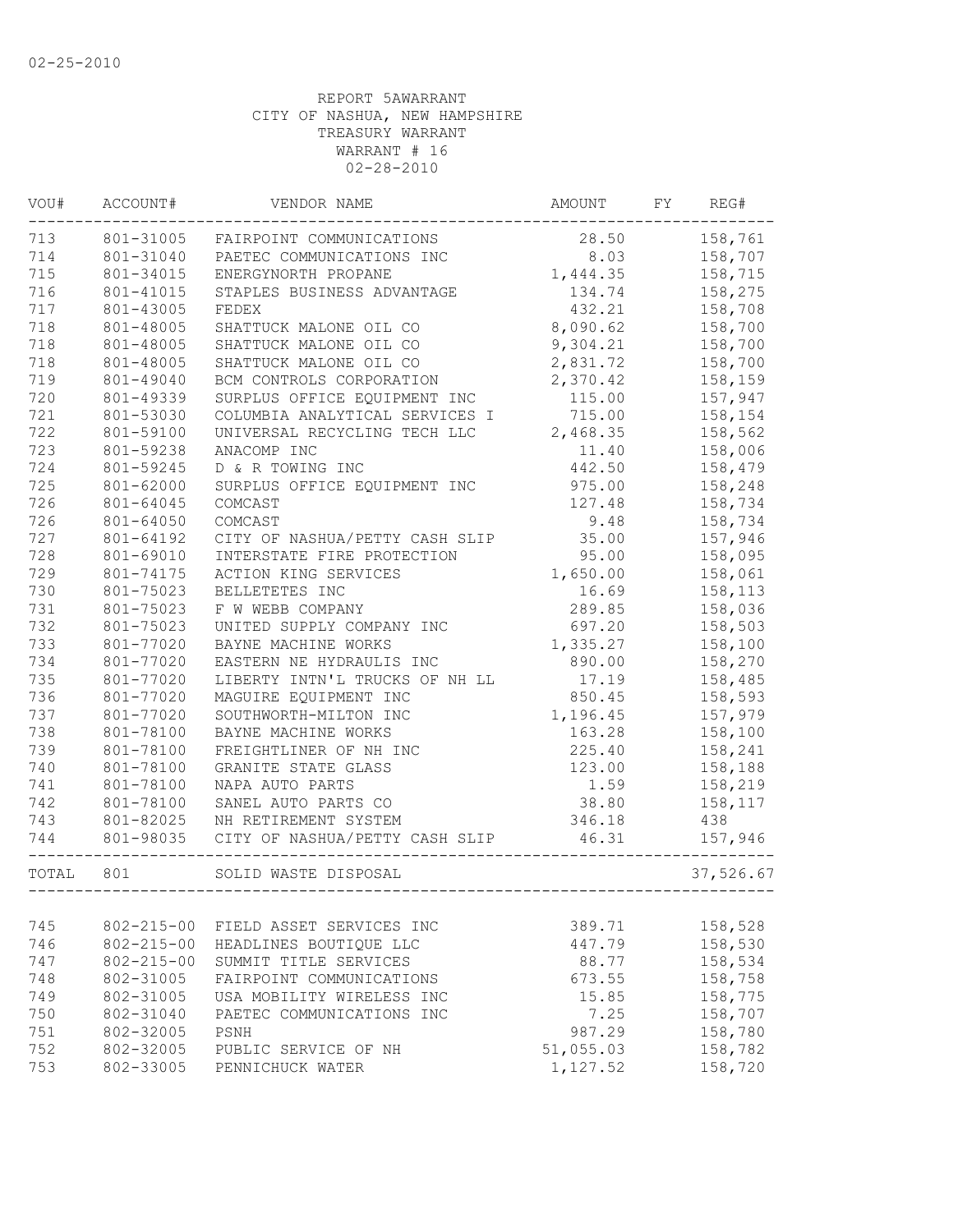| WOU# | ACCOUNT#  | VENDOR NAME                    | AMOUNT    | FY | REG#    |
|------|-----------|--------------------------------|-----------|----|---------|
| 754  | 802-34015 | METROMEDIA ENERGY INC          | 15,068.16 |    | 158,756 |
| 755  | 802-34015 | NATIONAL GRID                  | 3,954.10  |    | 158,748 |
| 756  | 802-41015 | CITY OF NASHUA/PETTY CASH SLIP | 9.99      |    | 157,946 |
| 757  | 802-42010 | CENTRAL PAPER PRODUCTS CO      | 187.35    |    | 158,265 |
| 758  | 802-43005 | CITY OF NASHUA/PETTY CASH SLIP | 12.98     |    | 157,946 |
| 759  | 802-45101 | CIBA CORPORATION               | 3,608.00  |    | 158,025 |
| 760  | 802-45103 | JCI JONES CHEMICALS INC        | 3,341.58  |    | 158,525 |
| 761  | 802-45105 | HOLLAND COMPANY INC            | 6,720.00  |    | 158,063 |
| 762  | 802-45106 | KEMIRA WATER SOLUTIONS INC     | 4,400.61  |    | 158,149 |
| 763  | 802-45175 | ARCSOURCE INC                  | 36.00     |    | 158,120 |
| 764  | 802-49075 | STAPLES BUSINESS ADVANTAGE     | 121.15    |    | 158,275 |
| 765  | 802-49339 | SURPLUS OFFICE EQUIPMENT INC   | 114.00    |    | 157,947 |
| 766  | 802-53030 | ENVIROSYSTEMS INC              | 1,025.00  |    | 158,039 |
| 767  | 802-53075 | FLOW ASSESSMENT SERVICES LLC   | 3,816.66  |    | 158,475 |
| 768  | 802-59100 | CRITTER CONTROL                | 298.00    |    | 158,031 |
| 769  | 802-59220 | PRINTGRAPHICS OF MAIN          | 103.92    |    | 158,770 |
| 770  | 802-59220 | PRINTGRAPHICS OF MAINE         | 42.34     |    | 158,032 |
| 771  | 802-59225 | RESOURCE MANAGEMENT INC        | 21,140.41 |    | 157,968 |
| 772  | 802-59230 | BROX INDUSTRIES INC            | 2,057.98  |    | 158,003 |
| 773  | 802-59230 | CONCRETE CORING CO             | 525.00    |    | 158,022 |
| 774  | 802-59230 | CORRIVEAU ROUTHIER INC         | 31.90     |    | 158,478 |
| 775  | 802-59238 | ANACOMP INC                    | 356.77    |    | 158,006 |
| 776  | 802-59265 | CITIZENS BANK                  | 505.93    |    | 449     |
| 777  | 802-59265 | CITIZENS BANK                  | 58.04     |    | 450     |
| 778  | 802-59320 | AMERICAN AUTO SEAT COVER INC   | 175.00    |    | 157,969 |
| 779  | 802-59320 | CN WOOD CO INC                 | 151.42    |    | 158,382 |
| 780  | 802-64192 | GRAINGER                       | 309.78    |    | 158,056 |
| 781  | 802-64192 | LAB SAFETY SUPPY INC           | 194.59    |    | 158,273 |
| 782  | 802-64192 | MCMASTER-CARR SUPPLY CO        | $-62.64$  |    | 158,102 |
| 782  | 802-64192 | MCMASTER-CARR SUPPLY CO        | 244.25    |    | 158,102 |
| 783  | 802-64192 | NASHUA OUTDOOR POWER EQUIPMENT | 2.90      |    | 158,124 |
| 784  | 802-64192 | PINE MOTOR PARTS               | 25.88     |    | 158,493 |
| 785  | 802-64192 | UNITED SUPPLY COMPANY INC      | 5.52      |    | 158,503 |
| 786  | 802-77045 | EASTERN BEARINGS INC           | 68.27     |    | 158,077 |
| 787  | 802-77050 | FASTENAL COMPANY               | 14.77     |    | 158,179 |
| 788  | 802-77050 | UNITED SUPPLY COMPANY INC      | 1,970.91  |    | 158,503 |
| 789  | 802-77062 | M & M ELECTRICAL SUPPLY CO INC | 447.47    |    | 158,476 |
| 790  | 802-77062 | MCMASTER-CARR SUPPLY CO        | 19.89     |    | 158,102 |
| 791  | 802-77065 | CLEAR EDGE                     | 3,128.00  |    | 158,257 |
| 792  | 802-77065 | EASTERN BEARINGS INC           | 116.07    |    | 158,077 |
| 793  | 802-77067 | MECHANICAL SOLUTIONS INC       | 7,422.00  |    | 158,084 |
| 794  | 802-77069 | CITY OF NASHUA/PETTY CASH SLIP | 21.11     |    | 157,946 |
| 795  | 802-77069 | G H PHILBRICK SONS INC         | 1,843.00  |    | 158,146 |
| 796  | 802-77069 | M & M ELECTRICAL SUPPLY CO INC | 126.44    |    | 158,476 |
| 797  | 802-77070 | WINDWARD PETROLEUM             | 1,214.48  |    | 158,026 |
| 798  | 802-77071 | FASTENAL COMPANY               | 6.46      |    | 158,179 |
| 799  | 802-77072 | HIGHLAND POWER                 | 3,543.70  |    | 158,262 |
| 800  | 802-77072 | MCMASTER-CARR SUPPLY CO        | 322.01    |    | 158,102 |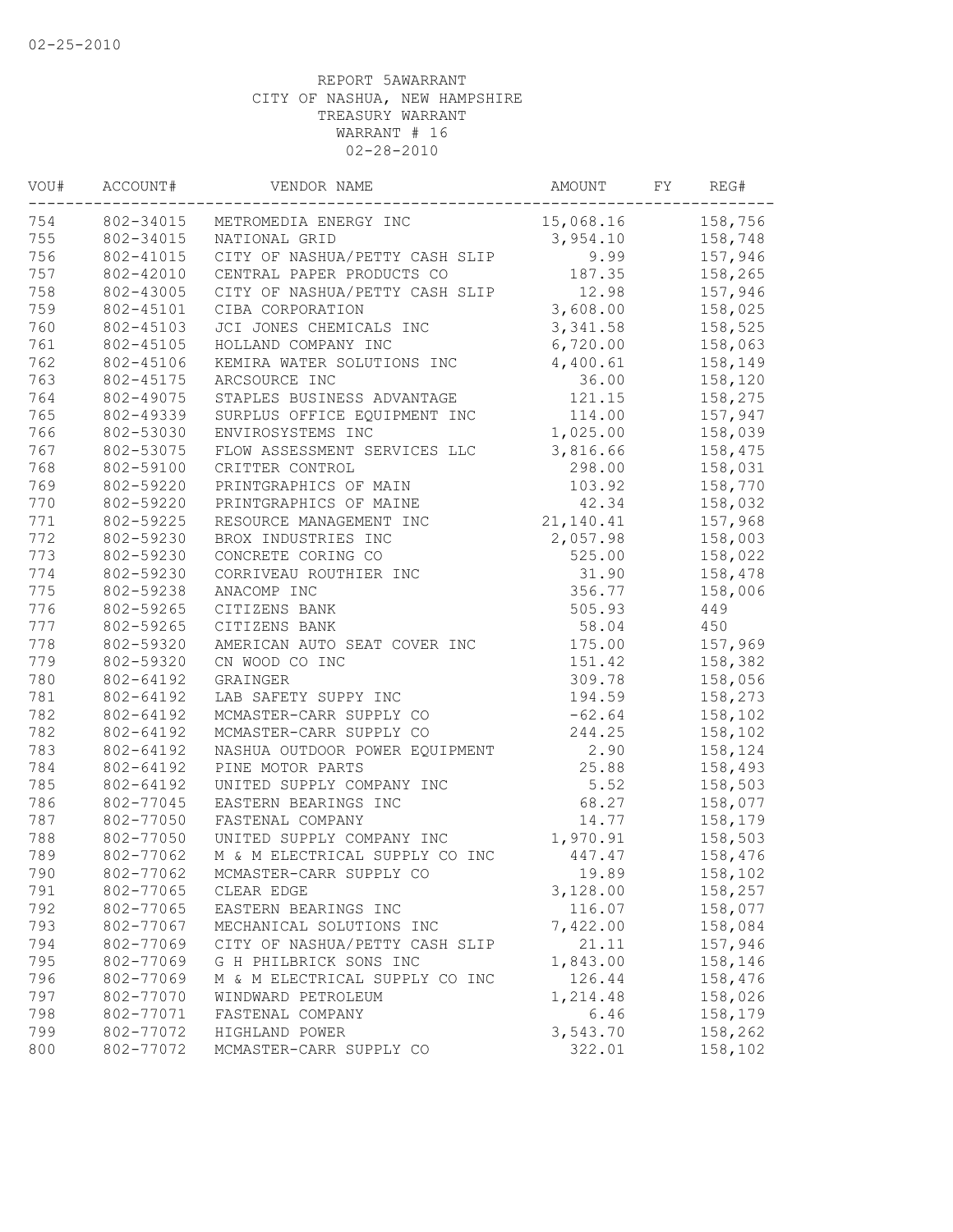| VOU#                     | ACCOUNT#                                         | VENDOR NAME                                                                                  | AMOUNT                               | REG#<br>FY.                      |  |
|--------------------------|--------------------------------------------------|----------------------------------------------------------------------------------------------|--------------------------------------|----------------------------------|--|
| 801<br>801<br>802<br>803 | 802-82025<br>802-82025<br>802-91010<br>802-96085 | NH RETIREMENT SYSTEM<br>NH RETIREMENT SYSTEM<br>KEATING WILLIAM<br>BIOREM ENVIRONMENTALS INC | 51.48<br>603.44<br>29.00<br>6,838.00 | 438<br>438<br>158,540<br>158,454 |  |
| TOTAL                    | 802                                              | SEWERAGE DISPOSAL SYSTEM                                                                     |                                      | 151,161.83                       |  |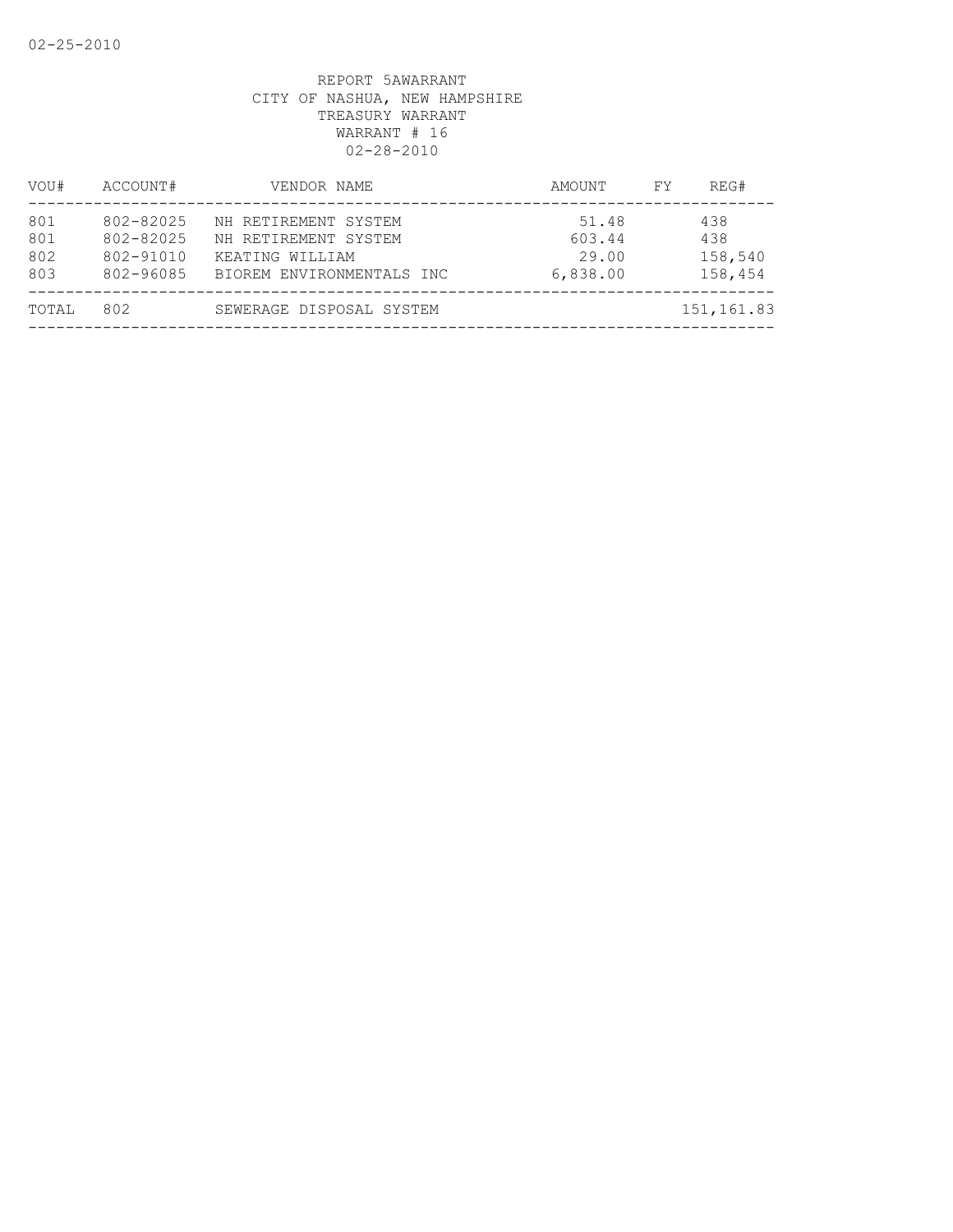| VOU#                            | ACCOUNT#                                                      | VENDOR NAME                                                                          | AMOUNT FY REG#                      |                                                     |
|---------------------------------|---------------------------------------------------------------|--------------------------------------------------------------------------------------|-------------------------------------|-----------------------------------------------------|
|                                 |                                                               | 804 931-91 PETTY CASH<br>______________________________                              | 44.87 158,698                       | __________                                          |
|                                 | TOTAL 931                                                     | POLICE TRUST FUND<br>________________________                                        |                                     | 44.87                                               |
|                                 |                                                               | 805 941-98029 BOARD OF HEALTH/PETTY CASH 103.11 158,699                              |                                     |                                                     |
| TOTAL                           | 941 — 100                                                     | HEALTH & COMM SVCS TRUST FUND                                                        |                                     | 103.11                                              |
| 806                             |                                                               | 952-59020 JEANNOTTE'S MARKET                                                         |                                     | 66.91 158,049                                       |
| TOTAL                           |                                                               | 952 PARK & RECREATION TRUST FUND                                                     |                                     | 66.91                                               |
|                                 |                                                               | 807 963-05054 JP BARTLETT CO INC<br>808 963-05054 STOKES SEEDS, INC                  | 1,850.42 158,230<br>83.70 158,299   |                                                     |
|                                 |                                                               | TOTAL 963 WOODLAWN CEMETERY TRUST FUND                                               |                                     | 1,934.12                                            |
| 809<br>810<br>811<br>812<br>813 | 975-32005<br>975-33005<br>975-34015<br>975-34015<br>975-45050 | PSNH<br>PENNICHUCK WATER<br>METROMEDIA ENERGY INC<br>NATIONAL GRID<br>BAKER & TAYLOR | 62.57<br>157.38<br>582.13<br>221.53 | 158,780<br>158,720<br>158,756<br>158,748<br>158,030 |
|                                 |                                                               | TOTAL 975 LIBRARY TRUST FUND                                                         |                                     | 1,023.61                                            |
|                                 |                                                               | 218,10 981-49075 TOPP MICHAELA                                                       |                                     | 195.98 158,643                                      |
|                                 |                                                               | TOTAL 981 SCHOOL TRUST FUND                                                          |                                     | 195.98                                              |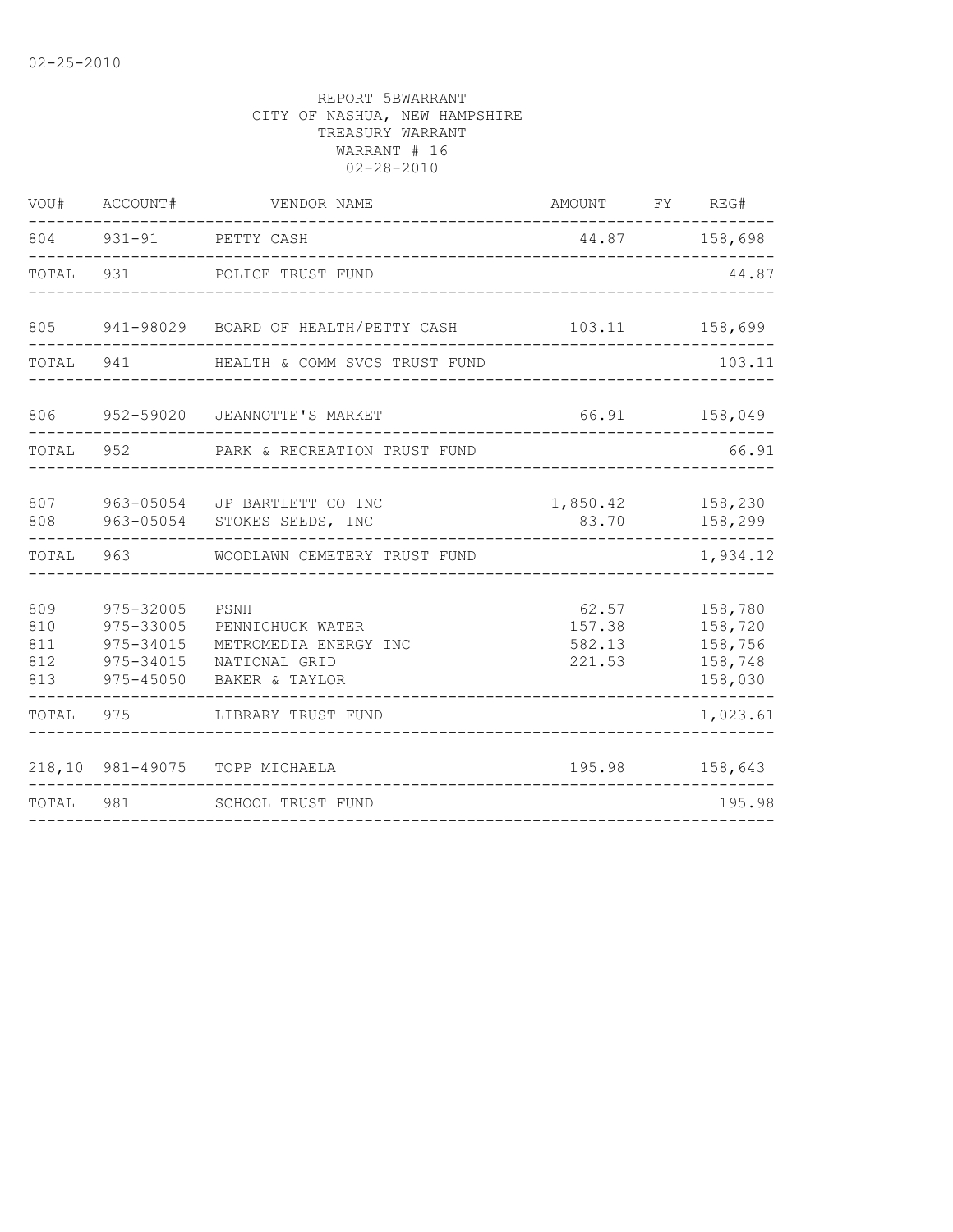|       |                              | ACCOUNT# PAYROLL WEEK ENDING | AMOUNT |
|-------|------------------------------|------------------------------|--------|
|       | $\qquad \qquad \blacksquare$ | $13 - FEB - 2010$            |        |
| TOTAL |                              |                              |        |
|       |                              |                              |        |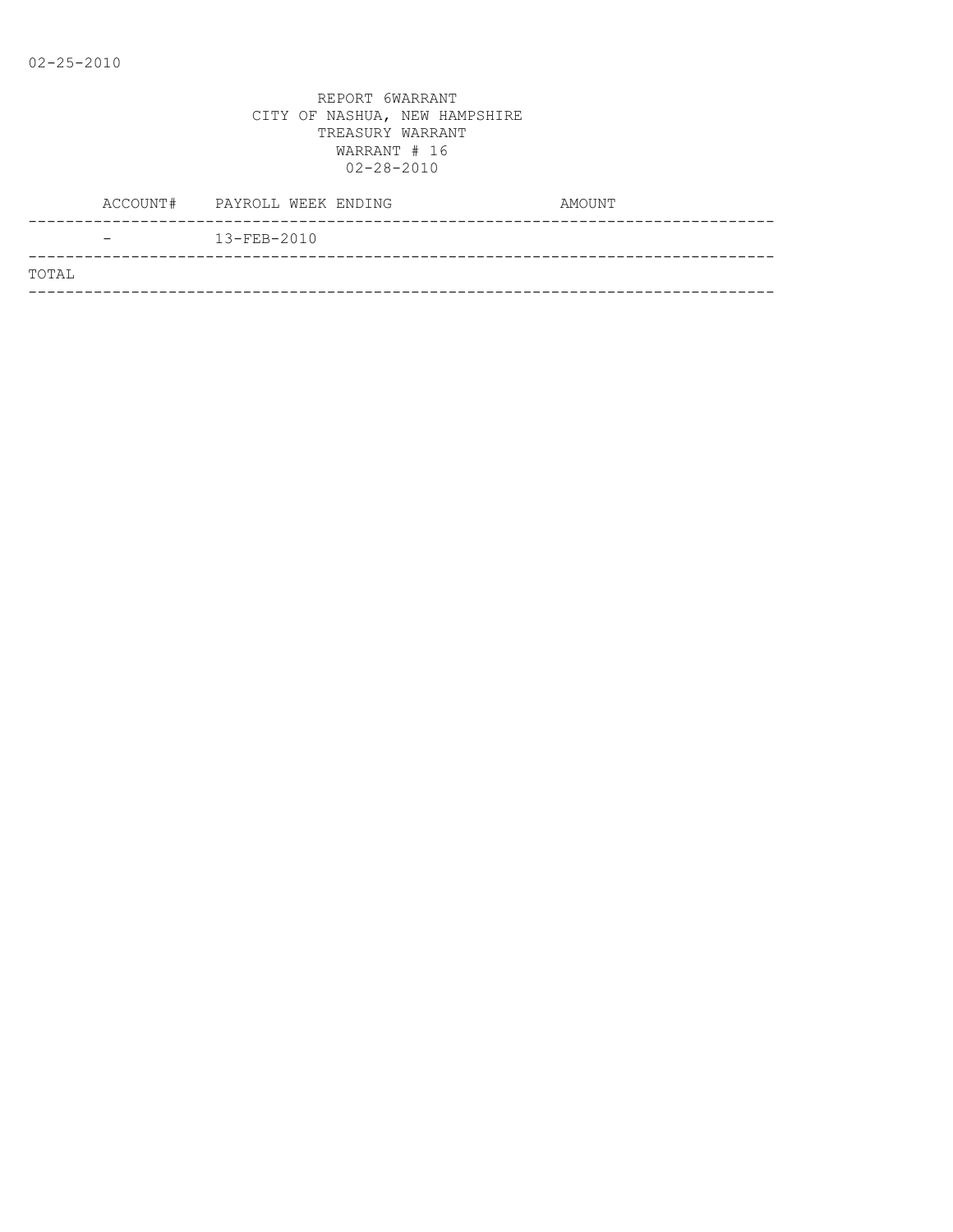# REPORT 7WARRANT CITY OF NASHUA, NEW HAMPSHIRE TREASURY WARRANT WARRANT # 16 02-28-2010 ACCOUNT# PAYROLL WEEK ENDING COUNT AMOUNT -------------------------------------------------------------------------------- 305-11125 13-FEB-2010 929.81 305-11125 20-FEB-2010 929.81 305-11239 13-FEB-2010 1,044.26 305-11239 20-FEB-2010 1,044.25 -------------------------------------------------------------------------------- TOTAL 305 SRF - CIVIC & COMM ACTIVITIES 3,948.13 -------------------------------------------------------------------------------- 308-11130 13-FEB-2010 833.86 308-11130 20-FEB-2010 833.85 308-11418 13-FEB-2010 477.91 308-11418 20-FEB-2010 477.92 308-11441 13-FEB-2010 1,404.69 308-11441 20-FEB-2010 1,404.69 308-11446 13-FEB-2010 838.07 308-11446 20-FEB-2010 838.08 308-11540 13-FEB-2010 1,047.51 308-11540 20-FEB-2010 1,047.51 308-11578 13-FEB-2010 964.36 308-11578 20-FEB-2010 964.36

 308-11589 13-FEB-2010 939.83 308-11589 20-FEB-2010 1,044.25 308-11608 13-FEB-2010 952.10 308-11608 20-FEB-2010 952.10 308-83051 13-FEB-2010 2,987.98 308-83051 20-FEB-2010 2,987.98 308-83052 13-FEB-2010 2,462.39 308-83052 20-FEB-2010 1,717.14 308-83102 13-FEB-2010 2,474.16 308-83102 20-FEB-2010 2,474.16

-------------------------------------------------------------------------------- TOTAL 308 SRF - INSURANCE 30,124.90

|  | 3097-11162 13-FEB-2010 | 627.00 |  |
|--|------------------------|--------|--|
|  | 3097-11162 20-FEB-2010 | 627.00 |  |
|  | 3097-11408 13-FEB-2010 | 777.83 |  |
|  | 3097-11408 20-FEB-2010 | 683.95 |  |
|  |                        | 591.53 |  |
|  | 3097-12112 20-FEB-2010 | 244.13 |  |

| 3097-11408 | 20-FEB-2010       | 683.95    |
|------------|-------------------|-----------|
| 3097-12112 | $13 - FEB - 2010$ | 591.53    |
| 3097-12112 | $20 - FEB - 2010$ | 244.13    |
| 3097-12830 | $13 - FEB - 2010$ | 147.26    |
| 3097-12830 | $20 - FEB - 2010$ | 153.51    |
| 3097-13021 | $13 - FEB - 2010$ | 91.01     |
| 3097-13021 | $20 - FEB - 2010$ | 133.61    |
| 3097-19138 | $20 - FEB - 2010$ | 3,011.20  |
| 3097-19139 | $20 - FEB - 2010$ | 12,807.61 |
|            |                   |           |

 3097-19140 13-FEB-2010 8,972.95 3097-19140 20-FEB-2010 7,207.60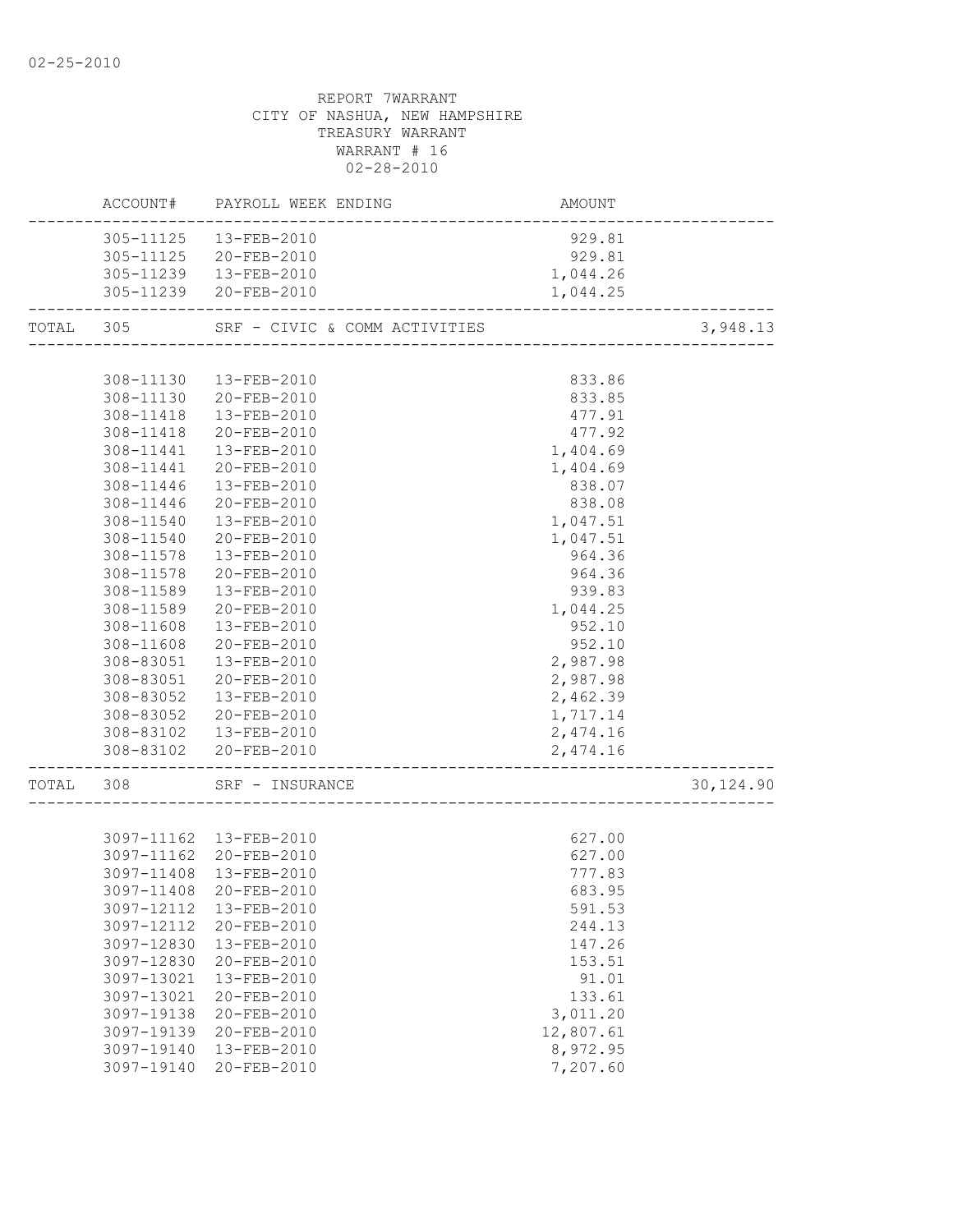|           |                                                                                                                                                 | ACCOUNT# PAYROLL WEEK ENDING                                                                                                                                                                                         | AMOUNT                                                                                                                             |           |
|-----------|-------------------------------------------------------------------------------------------------------------------------------------------------|----------------------------------------------------------------------------------------------------------------------------------------------------------------------------------------------------------------------|------------------------------------------------------------------------------------------------------------------------------------|-----------|
|           |                                                                                                                                                 | 3097-19540  13-FEB-2010<br>3097-19540 20-FEB-2010<br>3097-19544 13-FEB-2010<br>3097-19544 20-FEB-2010<br>3097-19545 13-FEB-2010<br>3097-19545 20-FEB-2010                                                            | 23,033.66<br>18, 211.64<br>476.25<br>613.69<br>1,515.27<br>867.37                                                                  |           |
| TOTAL     | 309                                                                                                                                             | SRF - FOOD SERVICES                                                                                                                                                                                                  |                                                                                                                                    | 80,794.07 |
|           |                                                                                                                                                 | 3098-13004 13-FEB-2010<br>3098-13004 20-FEB-2010                                                                                                                                                                     | 376.58<br>587.80<br>_____________                                                                                                  |           |
|           |                                                                                                                                                 | TOTAL 309 FRESH FRUIT & VEGETABLE GRANT                                                                                                                                                                              |                                                                                                                                    | 964.38    |
|           |                                                                                                                                                 | 3117-12006 13-FEB-2010<br>3117-12006 20-FEB-2010<br>________.                                                                                                                                                        | 790.72<br>2,425.00                                                                                                                 |           |
|           |                                                                                                                                                 | TOTAL 311 DRIVER'S EDUCATION                                                                                                                                                                                         |                                                                                                                                    | 3,215.72  |
|           | 312-11165<br>$312 - 11165$<br>312-11167<br>312-11167<br>312-11191<br>312-11191<br>312-11547<br>312-11547<br>312-12116<br>312-12116<br>312-13004 | 13-FEB-2010<br>20-FEB-2010<br>13-FEB-2010<br>20-FEB-2010<br>13-FEB-2010<br>20-FEB-2010<br>13-FEB-2010<br>20-FEB-2010<br>13-FEB-2010<br>20-FEB-2010<br>13-FEB-2010<br>312-13004 20-FEB-2010<br>312-17002  13-FEB-2010 | 739.70<br>739.69<br>282.69<br>282.70<br>807.83<br>807.83<br>2,170.11<br>2,170.10<br>614.87<br>614.87<br>347.02<br>799.79<br>200.00 |           |
| TOTAL 312 |                                                                                                                                                 | SRF - FINANCIAL SERVICES<br>------------------                                                                                                                                                                       |                                                                                                                                    | 10,577.20 |
|           |                                                                                                                                                 | 3122-12006 13-FEB-2010<br>3122-12006 20-FEB-2010                                                                                                                                                                     | 162.50<br>687.50                                                                                                                   |           |
| TOTAL     | 312                                                                                                                                             | ADULT ED/CONTINUING ED                                                                                                                                                                                               |                                                                                                                                    | 850.00    |
|           |                                                                                                                                                 | 3130-13133 13-FEB-2010<br>3130-13133 20-FEB-2010                                                                                                                                                                     | 500.00<br>475.00                                                                                                                   |           |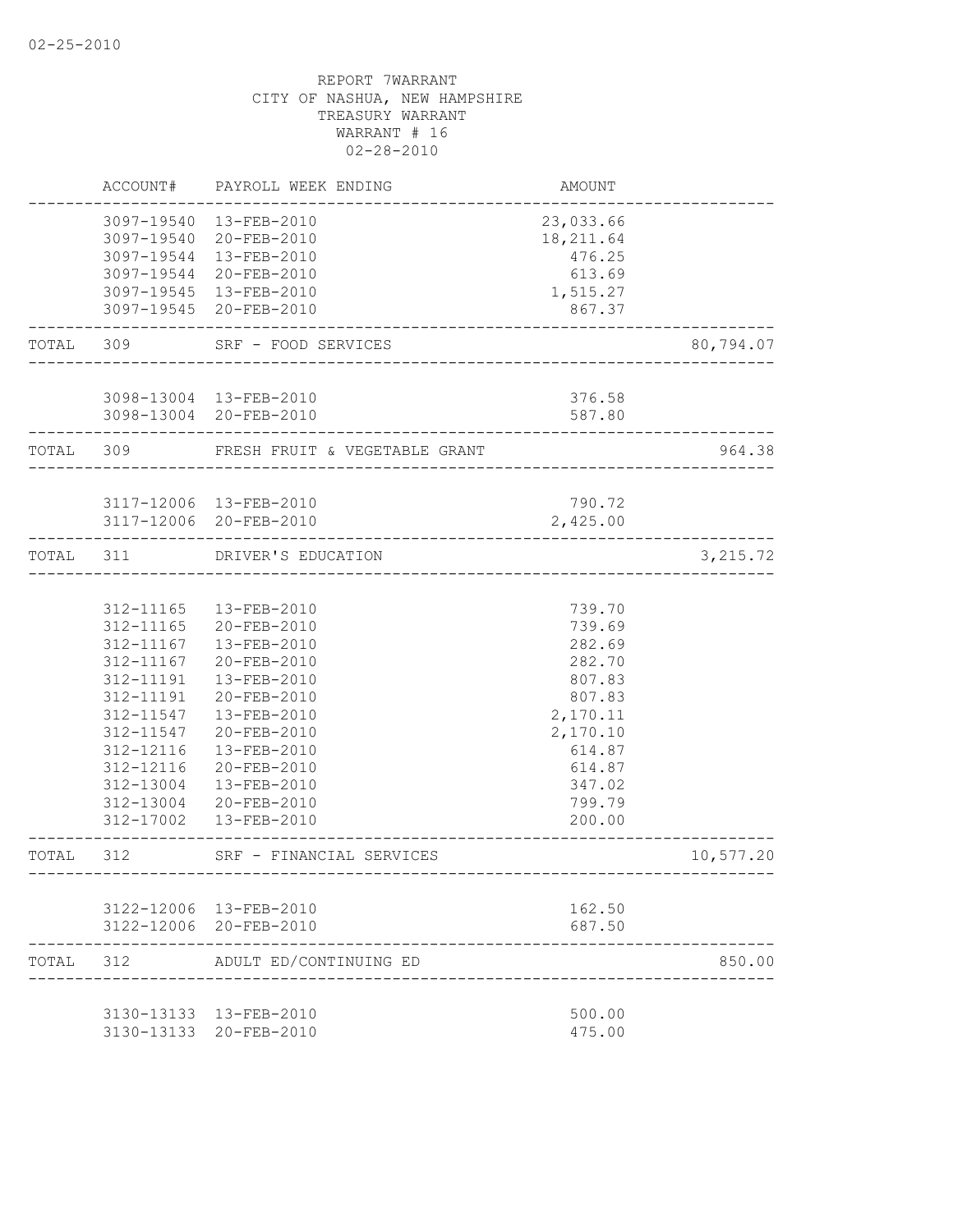|           | ACCOUNT#                                                                                                          | PAYROLL WEEK ENDING                                                                                                                                                                                    | AMOUNT                                                                                                       |           |
|-----------|-------------------------------------------------------------------------------------------------------------------|--------------------------------------------------------------------------------------------------------------------------------------------------------------------------------------------------------|--------------------------------------------------------------------------------------------------------------|-----------|
|           |                                                                                                                   | TOTAL 313 FIFTH BLOCK OJDDP                                                                                                                                                                            |                                                                                                              | 975.00    |
|           |                                                                                                                   | 3230-11870 20-FEB-2010<br>3230-12006 13-FEB-2010                                                                                                                                                       | 1,050.00<br>450.00                                                                                           |           |
|           |                                                                                                                   | -----------------------------<br>TOTAL 323 ADULT BASIC ED HS ALTERNATIVE                                                                                                                               |                                                                                                              | 1,500.00  |
|           |                                                                                                                   | 3245-11860 20-FEB-2010                                                                                                                                                                                 | 1,373.08                                                                                                     |           |
|           | TOTAL 324                                                                                                         | YOUTH SAFE HAVEN-PAL<br>------------------------------------                                                                                                                                           |                                                                                                              | 1,373.08  |
|           |                                                                                                                   | 3260-11726 20-FEB-2010                                                                                                                                                                                 | 1,915.12                                                                                                     |           |
|           | TOTAL 326                                                                                                         | NH ALTERNATE ASSESS COACH<br>___________________                                                                                                                                                       |                                                                                                              | 1,915.12  |
|           | 331-11558<br>331-11558<br>331-12115<br>331-12115<br>331-13044                                                     | 331-11250  13-FEB-2010<br>331-11250 20-FEB-2010<br>13-FEB-2010<br>20-FEB-2010<br>13-FEB-2010<br>20-FEB-2010<br>13-FEB-2010<br>331-13044 20-FEB-2010<br>331-18036  13-FEB-2010<br>331-18036 20-FEB-2010 | 699.94<br>699.95<br>1,208.52<br>1,208.52<br>570.25<br>570.25<br>2,403.92<br>2,770.07<br>3,664.20<br>7,172.53 |           |
| TOTAL 331 |                                                                                                                   | SRF - POLICE DEPARTMENT                                                                                                                                                                                |                                                                                                              | 20,968.15 |
|           |                                                                                                                   | 3360-13137 13-FEB-2010                                                                                                                                                                                 | 21.00                                                                                                        |           |
|           |                                                                                                                   | TOTAL 336 TITLE I SINI DR.CRISP                                                                                                                                                                        |                                                                                                              | 21.00     |
|           | 341-11107<br>341-11107<br>341-11235<br>341-11235<br>341-11484<br>341-11484<br>341-11563<br>341-11563<br>341-12037 | 13-FEB-2010<br>20-FEB-2010<br>13-FEB-2010<br>20-FEB-2010<br>13-FEB-2010<br>20-FEB-2010<br>13-FEB-2010<br>20-FEB-2010<br>13-FEB-2010                                                                    | 380.86<br>380.86<br>1,167.81<br>1,167.80<br>320.00<br>966.24<br>966.25<br>107.27                             |           |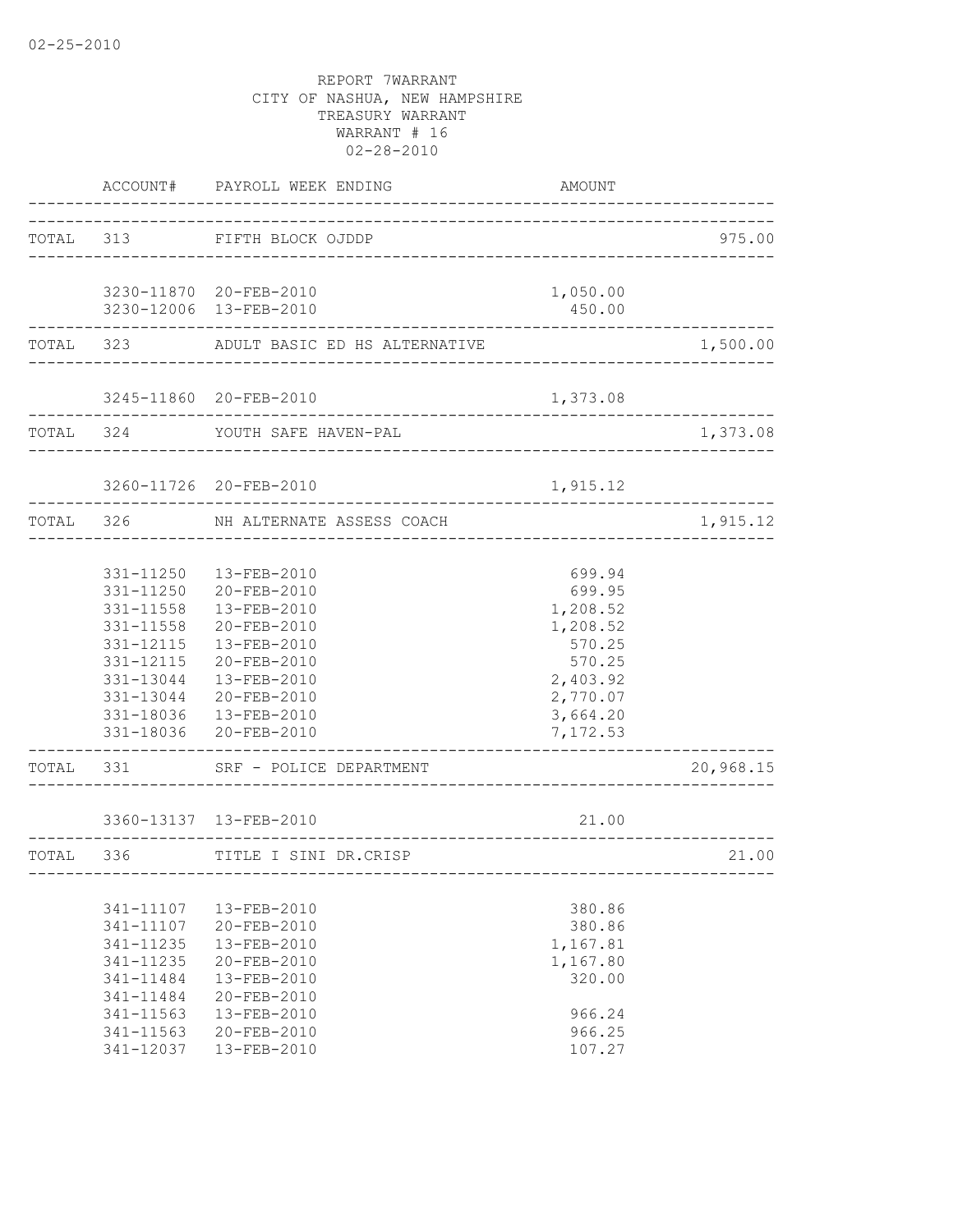|           | ACCOUNT#                 | PAYROLL WEEK ENDING                              | <b>AMOUNT</b>      |           |
|-----------|--------------------------|--------------------------------------------------|--------------------|-----------|
|           | 341-12037                | 20-FEB-2010<br>341-12101  13-FEB-2010            | 107.27<br>171.67   |           |
|           |                          | 341-12101 20-FEB-2010<br>341-31050 20-FEB-2010   | 171.67<br>80.00    |           |
| TOTAL     | 341                      | SRF - COMMUNITY SERVICES                         |                    | 5,987.70  |
|           | 342-11499                | 13-FEB-2010                                      | 1,064.00           |           |
|           | 342-11499                | 20-FEB-2010                                      | 1,064.00           |           |
|           | 342-11584                | 13-FEB-2010                                      | 616.77             |           |
|           | 342-11584                | 20-FEB-2010                                      | 616.77             |           |
|           | 342-12000                | 13-FEB-2010                                      | 654.03             |           |
|           | 342-12000<br>342-12081   | 20-FEB-2010<br>20-FEB-2010                       | 654.03<br>85.40    |           |
| TOTAL 342 |                          | SRF - COMMUNITY HEALTH                           |                    | 4,755.00  |
|           |                          |                                                  |                    |           |
|           |                          | 3440-12006 13-FEB-2010                           | 3,659.02           |           |
|           |                          | 3440-12006 20-FEB-2010                           | 3,998.99           |           |
|           |                          | 3440-12078 13-FEB-2010                           | 25.00              |           |
|           |                          | 3440-12078 20-FEB-2010                           | 2,937.50           |           |
| TOTAL     | 344                      | AFTER SCHOOL PROGRAM                             |                    | 10,620.51 |
|           |                          |                                                  |                    |           |
|           |                          | 3450-11162  13-FEB-2010                          | 657.75             |           |
|           |                          | 3450-11162 20-FEB-2010<br>3450-11860 20-FEB-2010 | 596.36<br>8,066.87 |           |
| TOTAL     | 345                      | 21 ST CENTURY ELEM. AFTER SCHL                   |                    | 9,320.98  |
|           |                          |                                                  |                    |           |
|           |                          | 3460-11860 20-FEB-2010                           | 3,195.87           |           |
|           |                          | 3460-12006 13-FEB-2010                           | 820.15             |           |
|           |                          | 3460-12006 20-FEB-2010                           | 2,840.10           |           |
| TOTAL     | 346                      | 21 ST CENTURY AFTER SCH MIDDLE                   |                    | 6,856.12  |
|           |                          |                                                  |                    |           |
|           | 3468-11162<br>3468-11162 | 13-FEB-2010                                      | 627.00<br>568.48   |           |
|           | 3468-11870               | 20-FEB-2010<br>20-FEB-2010                       | 4,461.44           |           |
|           | 3468-19230               | 20-FEB-2010                                      | 12,634.75          |           |
|           |                          |                                                  |                    |           |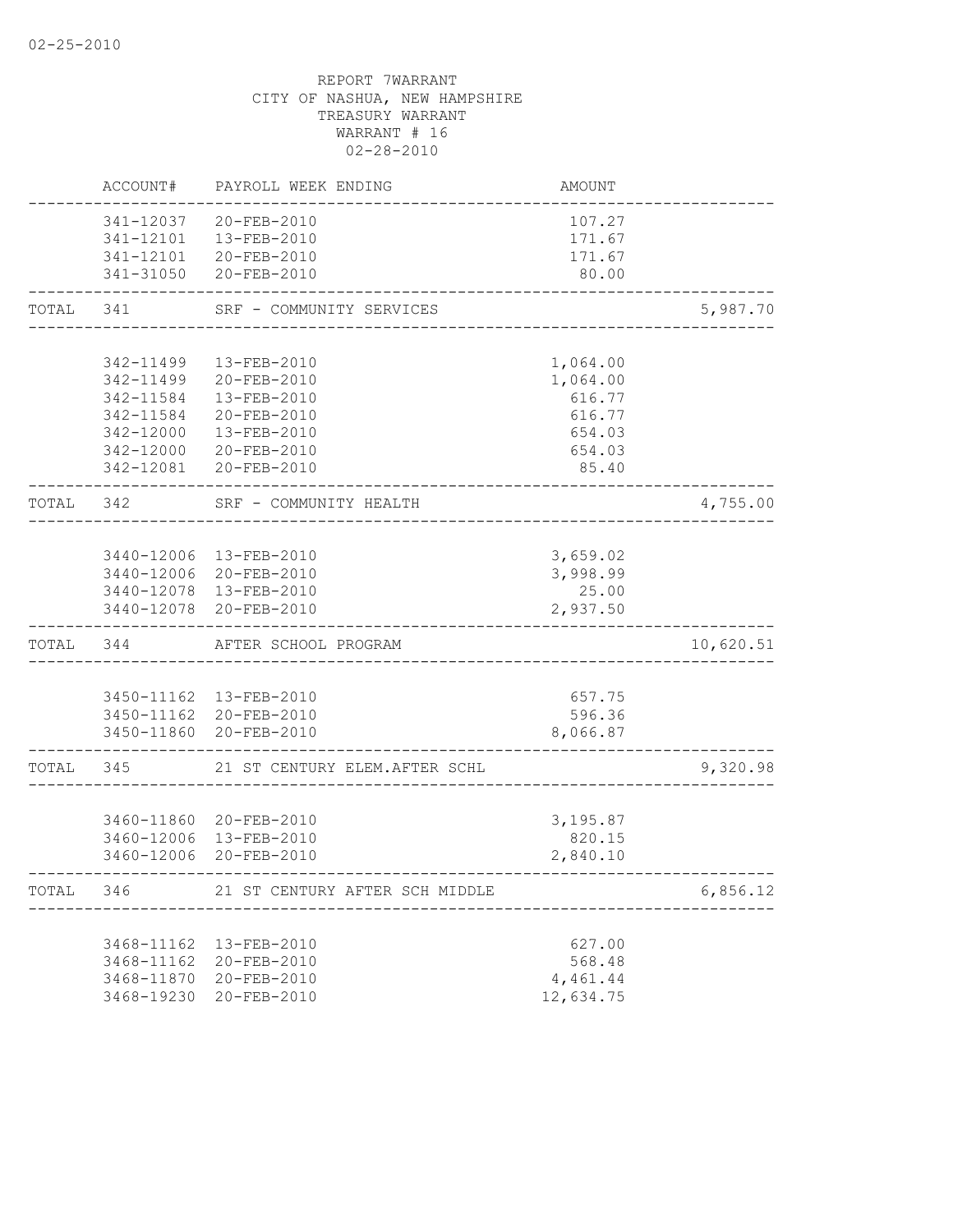|           |           | ACCOUNT# PAYROLL WEEK ENDING                                                  | AMOUNT                          |           |
|-----------|-----------|-------------------------------------------------------------------------------|---------------------------------|-----------|
|           |           | TOTAL 346 SMALLER LEARNING COMMUNITY                                          | _______________________________ | 18,291.67 |
|           |           |                                                                               |                                 |           |
|           |           | 3500-11726 20-FEB-2010<br>3500-12201 20-FEB-2010                              | 26,814.45<br>186.00             |           |
|           | TOTAL 350 | _____________________________<br>TITLE IIA HQT<br>___________________________ |                                 | 27,000.45 |
|           |           |                                                                               |                                 |           |
|           |           | 352-11562  13-FEB-2010<br>352-11562 20-FEB-2010                               | 410.15<br>410.15                |           |
| TOTAL 352 |           | SRF - PARKS AND RECREATION                                                    |                                 | 820.30    |
|           |           |                                                                               |                                 |           |
|           |           | 3530-11870  13-FEB-2010<br>3530-11870 20-FEB-2010                             | 300.00<br>200.00                |           |
|           |           | 3530-12006 13-FEB-2010                                                        | 1,125.00                        |           |
|           |           | 3530-12006 20-FEB-2010                                                        | 1,900.00                        |           |
|           |           | 3530-13032 13-FEB-2010                                                        | 160.56                          |           |
|           |           | 3530-13032 20-FEB-2010                                                        | 178.38                          |           |
|           |           | TOTAL 353 ADULT BASIC ED DIPLOMA PROGRAM                                      |                                 | 3,863.94  |
|           |           | 3600-11515 20-FEB-2010                                                        | 3,372.50                        |           |
|           |           | 3600-13133 13-FEB-2010                                                        | 100.00                          |           |
|           |           | 3600-13133 20-FEB-2010                                                        | 4,975.00                        |           |
|           | TOTAL 360 | DROP OUT PREVENTION/ADULT ED                                                  |                                 | 8,447.50  |
|           |           |                                                                               |                                 |           |
|           | 374-01126 | 374-01126  13-FEB-2010<br>20-FEB-2010                                         | 936.79                          |           |
|           | 374-01210 | 13-FEB-2010                                                                   | 1,191.79<br>537.15              |           |
|           | 374-01210 | $20 - FEB - 2010$                                                             | 537.15                          |           |
|           | 374-0703P | $13 - FEB - 2010$                                                             | 219.16                          |           |
|           | 374-0704P | 13-FEB-2010                                                                   | 407.78                          |           |
|           | 374-0705M | 20-FEB-2010                                                                   | 390.00                          |           |
|           | 374-0705P | 13-FEB-2010                                                                   | 339.40                          |           |
|           | 374-0705P | 20-FEB-2010                                                                   | 1,357.68                        |           |
|           | 374-07235 | 13-FEB-2010                                                                   | 541.64                          |           |
|           | 374-07235 | 20-FEB-2010                                                                   | 548.25                          |           |
|           | 374-0734P | 13-FEB-2010                                                                   | 1,547.61                        |           |
|           | 374-0734P | 20-FEB-2010                                                                   | 1,110.39                        |           |
|           | 374-0734R | 13-FEB-2010                                                                   | 120.24                          |           |
|           | 374-0734R | 20-FEB-2010                                                                   | 108.21                          |           |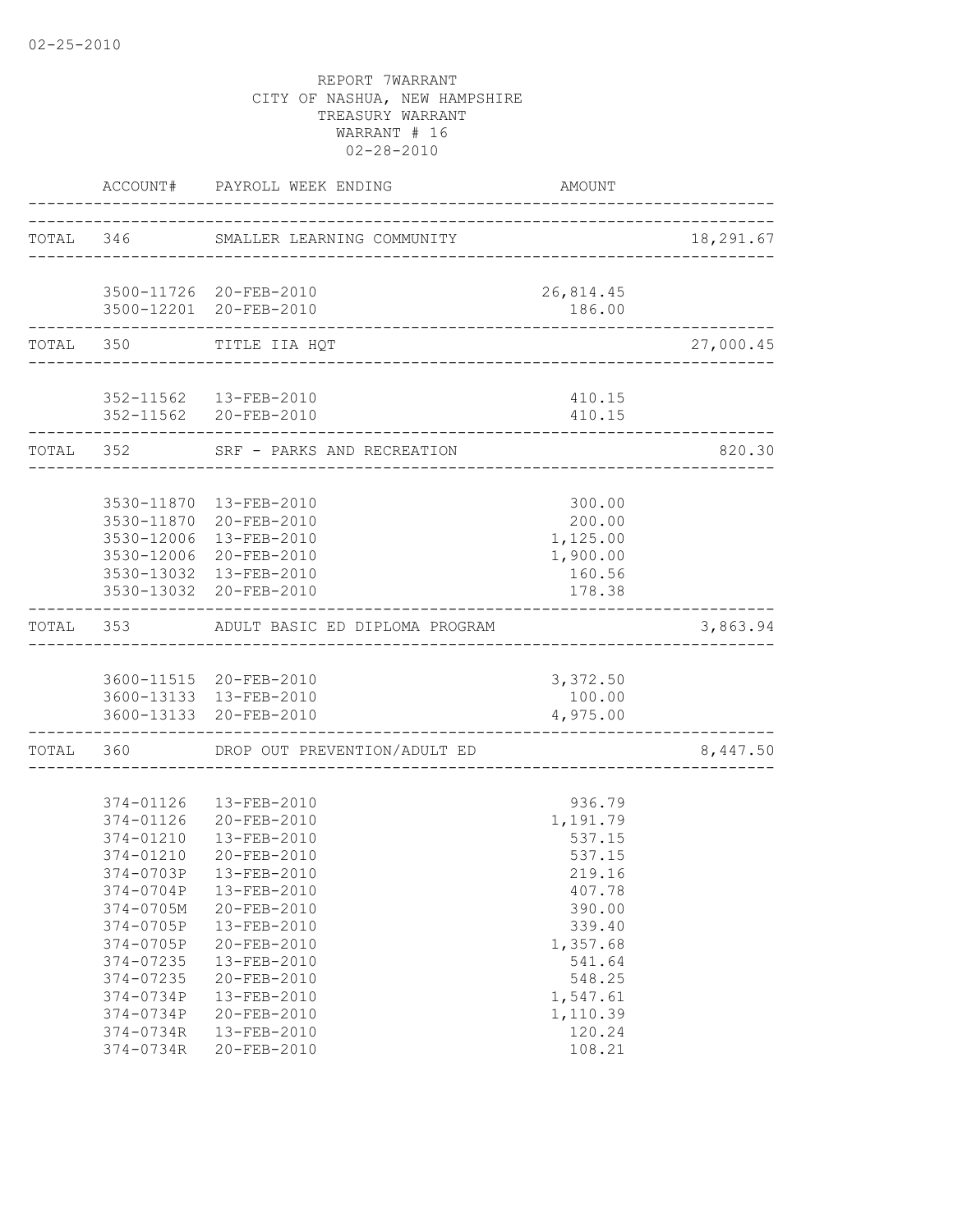|       | ACCOUNT#   | PAYROLL WEEK ENDING    | AMOUNT                           |           |
|-------|------------|------------------------|----------------------------------|-----------|
|       |            | 374-09003  13-FEB-2010 | 537.16                           |           |
|       | 374-09003  | 20-FEB-2010            | 537.15                           |           |
|       | 374-11131  | 13-FEB-2010            | 644.96                           |           |
|       | 374-11131  | 20-FEB-2010            | 644.95                           |           |
|       | 374-11149  | 13-FEB-2010            | 943.08                           |           |
|       | 374-11149  | 20-FEB-2010            | 1,839.01                         |           |
|       | 374-11168  | 13-FEB-2010            | 952.10                           |           |
|       | 374-11168  | 20-FEB-2010            | 952.10                           |           |
|       | 374-11653  | 13-FEB-2010            | 994.95                           |           |
|       | 374-11653  | 20-FEB-2010            | 150.31                           |           |
|       | 374-11676  | 13-FEB-2010            | 902.76                           |           |
|       | 374-11676  | 20-FEB-2010            | 902.76                           |           |
|       | 374-11677  | 13-FEB-2010            | 761.50                           |           |
|       | 374-11677  | 20-FEB-2010            | 761.50                           |           |
|       | 374-11679  | 13-FEB-2010            | 902.42                           |           |
|       | 374-11679  | 20-FEB-2010            | 902.42                           |           |
|       | 374-11680  | 13-FEB-2010            | 814.27                           |           |
|       | 374-11680  | 20-FEB-2010            | 814.26                           |           |
|       | 374-11682  | 13-FEB-2010            | 476.96                           |           |
|       | 374-11682  | 20-FEB-2010            | 795.54                           |           |
|       | 374-11683  | 13-FEB-2010            | 1,711.98                         |           |
|       | 374-11683  | 20-FEB-2010            | 1,711.98                         |           |
|       | 374-11688  | 13-FEB-2010            | 604.92                           |           |
|       | 374-11688  | 20-FEB-2010            | 604.92                           |           |
|       | 374-11751  | 13-FEB-2010            | 1,293.12                         |           |
|       | 374-11751  | 20-FEB-2010            | 1,293.12                         |           |
|       | 374-12188  | 20-FEB-2010            | 148.02                           |           |
|       |            | 374-13004 20-FEB-2010  | 124.77                           |           |
|       |            | 374-31050 20-FEB-2010  | 17.00<br>----------------------- |           |
| TOTAL | 374        | SRF - URBAN PROGRAMS   | _________________                | 33,633.23 |
|       |            |                        |                                  |           |
|       |            | 3750-11726 20-FEB-2010 | 6,643.39                         |           |
|       | 3750-11870 | 13-FEB-2010            | 750.00                           |           |
|       | 3750-11870 | 20-FEB-2010            | 450.00                           |           |
|       | 3750-12111 | 13-FEB-2010            | 1,906.50                         |           |
|       |            | 3750-12111 20-FEB-2010 | 1,545.20                         |           |
|       | 3750-12198 | 20-FEB-2010            | 12,431.67                        |           |
|       | 3750-13133 | 13-FEB-2010            | 225.00                           |           |
|       | 3750-13133 | 20-FEB-2010            | 3,706.25                         |           |
|       | 3750-19000 | 20-FEB-2010            | 1,750.00                         |           |
|       | 3750-31333 | 20-FEB-2010            | $-12.50$                         |           |
| TOTAL | 375        |                        |                                  | 29,395.51 |
|       |            |                        |                                  |           |
|       | 3760-11726 | 20-FEB-2010            | 8,135.93                         |           |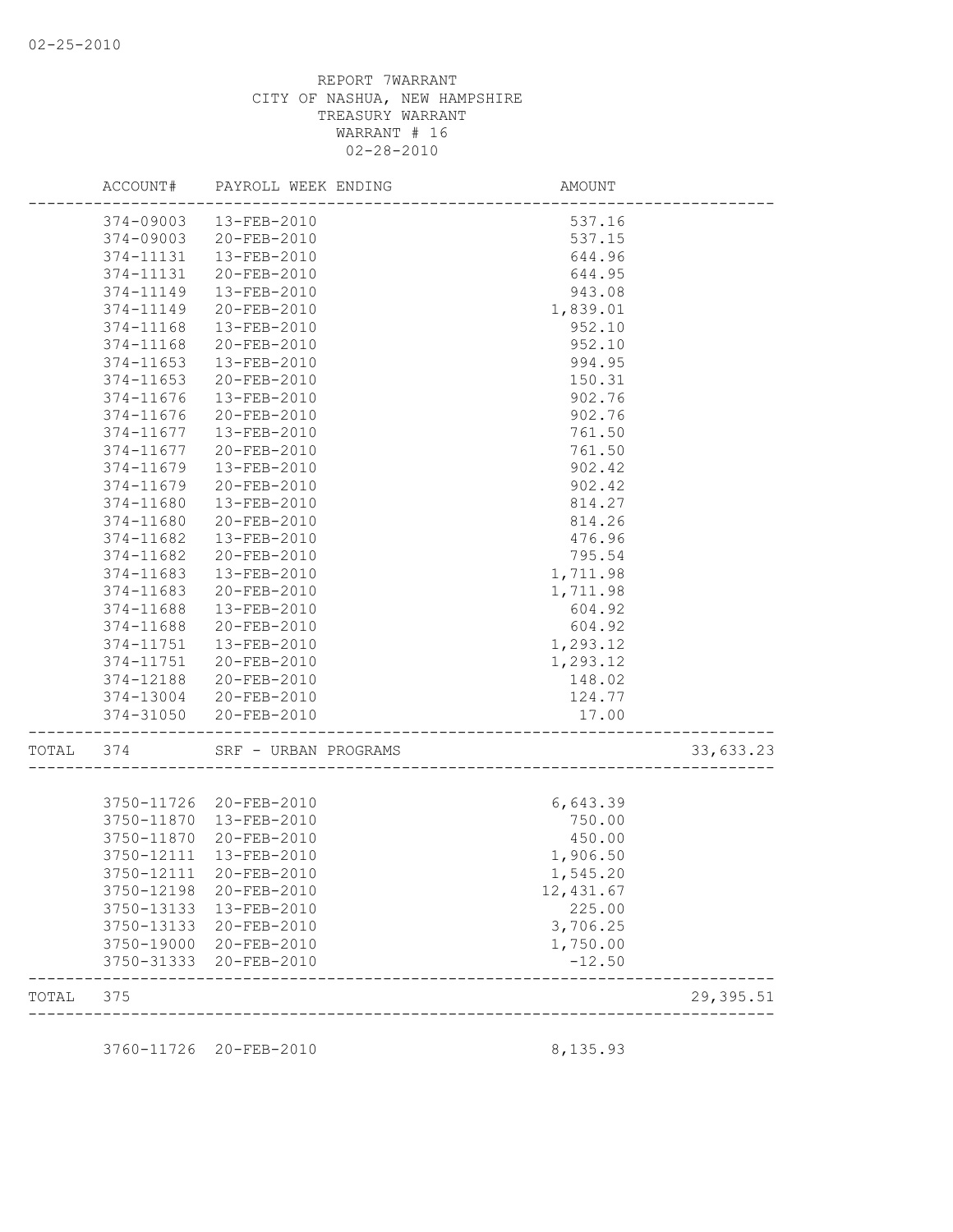|       | ACCOUNT#   | PAYROLL WEEK ENDING                   | AMOUNT          |           |
|-------|------------|---------------------------------------|-----------------|-----------|
|       | 3760-11802 | 20-FEB-2010                           | 2,011.53        |           |
|       | 3760-11870 | 20-FEB-2010                           | 2,843.02        |           |
|       | 3760-12111 | 13-FEB-2010                           | 6,083.65        |           |
|       | 3760-12111 | 20-FEB-2010                           | 4,943.41        |           |
|       | 3760-12126 | 13-FEB-2010                           | 598.33          |           |
|       | 3760-12126 | 20-FEB-2010                           | 478.67          |           |
|       | 3760-12198 | 20-FEB-2010                           | 53, 320.73      |           |
|       | 3760-12201 | 13-FEB-2010                           | 917.60          |           |
|       | 3760-12201 | 20-FEB-2010                           | 141.36          |           |
|       | 3760-13133 | 13-FEB-2010                           | 37.50           |           |
|       | 3760-13133 | 20-FEB-2010                           | 2,225.00        |           |
|       | 3760-19000 | 13-FEB-2010                           | 1,672.03        |           |
|       | 3760-19000 | 20-FEB-2010                           | 4,059.18        |           |
| TOTAL | 376        | TITLE I                               |                 | 87,467.94 |
|       |            |                                       |                 |           |
|       |            | 3770-12078  13-FEB-2010               | 500.00          |           |
|       | 3770-12078 | 20-FEB-2010                           | 300.00          |           |
|       | 3770-13133 | 13-FEB-2010                           | 1,756.99        |           |
|       | 3770-13133 | 20-FEB-2010                           | 2,372.50        |           |
| TOTAL | 377        | TITLE III ENHANCE ENG. LANGUAGE       |                 | 4,929.49  |
|       |            |                                       |                 |           |
|       | 3900-11726 | 20-FEB-2010                           | 2,356.85        |           |
|       | 3900-12111 | 13-FEB-2010                           | 109.29          |           |
|       | 3900-12111 | 20-FEB-2010                           | 334.53          |           |
|       | 3900-13120 | 20-FEB-2010                           | 463.08          |           |
|       | 3900-13133 | 13-FEB-2010                           | 150.00          |           |
|       | 3900-13133 | 20-FEB-2010                           | 143.75          |           |
|       | 3900-19000 | 20-FEB-2010                           | 1,569.23        |           |
| TOTAL | 390        | VOC ED SECONDARY PERKINS              |                 | 5,126.73  |
|       |            |                                       |                 |           |
|       | 3937-12201 | 20-FEB-2010<br>3937-19000 20-FEB-2010 | 62.00<br>825.20 |           |
|       |            |                                       |                 |           |
| TOTAL | 393        | DAY CARE                              |                 | 887.20    |
|       | 3940-11726 | 20-FEB-2010                           | 6,568.17        |           |
|       | 3940-11803 | 20-FEB-2010                           | 2,285.14        |           |
|       | 3940-12111 | 13-FEB-2010                           | 15,849.12       |           |
|       | 3940-12111 | 20-FEB-2010                           | 13,935.96       |           |
|       |            |                                       |                 |           |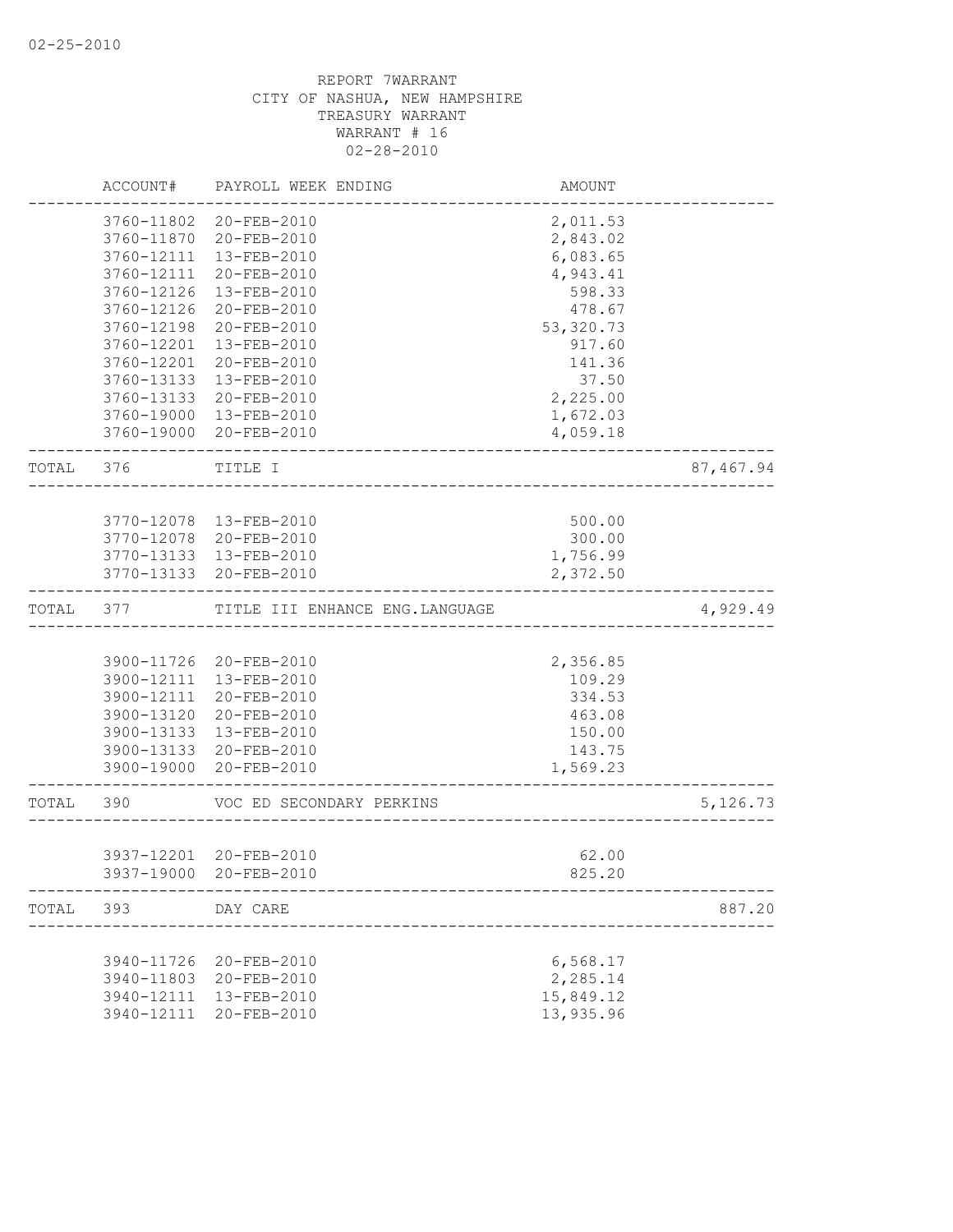|       | ACCOUNT# | PAYROLL WEEK ENDING<br>-------------------- | AMOUNT     |           |
|-------|----------|---------------------------------------------|------------|-----------|
|       |          | _________________________                   |            |           |
| TOTAL | 394      | ARRA IDEA SPECIAL ED                        |            | 38,638.39 |
|       |          |                                             |            |           |
|       |          | 3950-11726 20-FEB-2010                      | 73, 322.16 |           |
|       |          | 3950-11805 20-FEB-2010                      | 1,728.64   |           |
|       |          | 3950-12201 13-FEB-2010                      | 310.00     |           |
|       |          | 3950-12201 20-FEB-2010                      | 62.00      |           |
| TOTAL | 395      | IDEA B SPECIAL EDUCATION                    |            | 75,422.80 |
|       |          |                                             |            |           |
|       |          | 3960-11726 20-FEB-2010                      | 2,279.03   |           |
| TOTAL | 396      | SPECIAL EDUCATION PRE-SCHOOL                |            | 2,279.03  |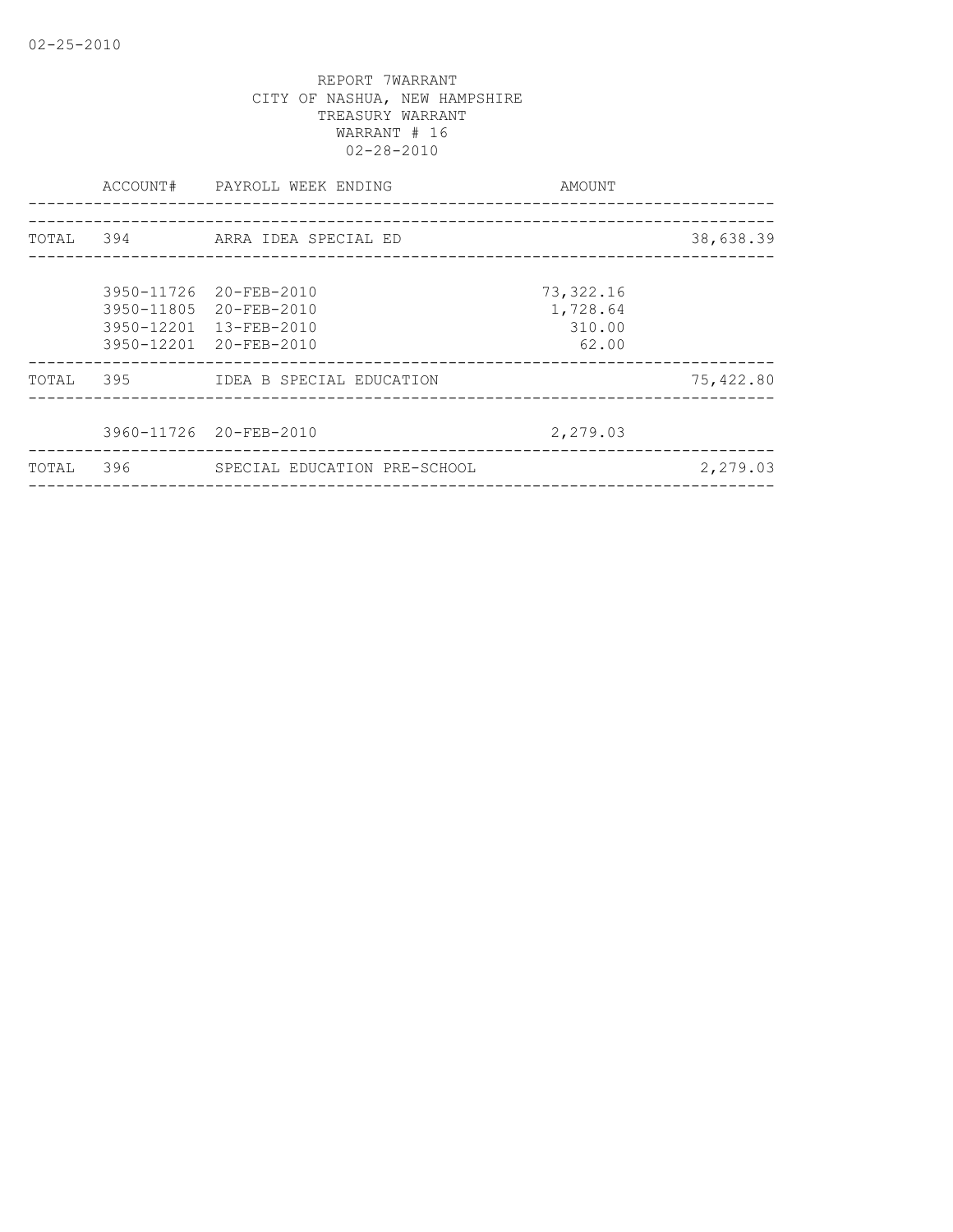| ACCOUNT#  | PAYROLL WEEK ENDING                                                                                                   | <b>AMOUNT</b>                                                                                                                                                                                                                                                                        |                                                                                                                                        |
|-----------|-----------------------------------------------------------------------------------------------------------------------|--------------------------------------------------------------------------------------------------------------------------------------------------------------------------------------------------------------------------------------------------------------------------------------|----------------------------------------------------------------------------------------------------------------------------------------|
| 501-11033 | 13-FEB-2010                                                                                                           | 798.30                                                                                                                                                                                                                                                                               |                                                                                                                                        |
| 501-11033 | 20-FEB-2010                                                                                                           | 798.30                                                                                                                                                                                                                                                                               |                                                                                                                                        |
| 501-11463 | 13-FEB-2010                                                                                                           | 798.30                                                                                                                                                                                                                                                                               |                                                                                                                                        |
| 501-11463 | 20-FEB-2010                                                                                                           | 798.30                                                                                                                                                                                                                                                                               |                                                                                                                                        |
| 501-11470 | 13-FEB-2010                                                                                                           | 827.74                                                                                                                                                                                                                                                                               |                                                                                                                                        |
| 501-11470 | 20-FEB-2010                                                                                                           | 827.74                                                                                                                                                                                                                                                                               |                                                                                                                                        |
| 501-11471 | 13-FEB-2010                                                                                                           | 1,990.00                                                                                                                                                                                                                                                                             |                                                                                                                                        |
| 501-11471 | 20-FEB-2010                                                                                                           | 1,990.00                                                                                                                                                                                                                                                                             |                                                                                                                                        |
| 501-11611 | 13-FEB-2010                                                                                                           | 546.80                                                                                                                                                                                                                                                                               |                                                                                                                                        |
| 501-11611 |                                                                                                                       | 546.80                                                                                                                                                                                                                                                                               |                                                                                                                                        |
|           | 20-FEB-2010                                                                                                           | 80.00                                                                                                                                                                                                                                                                                |                                                                                                                                        |
| 501       | MAYOR'S OFFICE                                                                                                        |                                                                                                                                                                                                                                                                                      | 10,002.28                                                                                                                              |
|           |                                                                                                                       |                                                                                                                                                                                                                                                                                      |                                                                                                                                        |
|           |                                                                                                                       |                                                                                                                                                                                                                                                                                      |                                                                                                                                        |
|           |                                                                                                                       |                                                                                                                                                                                                                                                                                      |                                                                                                                                        |
|           |                                                                                                                       |                                                                                                                                                                                                                                                                                      |                                                                                                                                        |
|           |                                                                                                                       |                                                                                                                                                                                                                                                                                      |                                                                                                                                        |
|           |                                                                                                                       |                                                                                                                                                                                                                                                                                      |                                                                                                                                        |
|           | 20-FEB-2010                                                                                                           |                                                                                                                                                                                                                                                                                      |                                                                                                                                        |
| 502-11518 | 13-FEB-2010                                                                                                           |                                                                                                                                                                                                                                                                                      |                                                                                                                                        |
| 502-11518 |                                                                                                                       |                                                                                                                                                                                                                                                                                      |                                                                                                                                        |
| 502       | LEGAL DEPARTMENT                                                                                                      |                                                                                                                                                                                                                                                                                      | 14, 214.48                                                                                                                             |
|           |                                                                                                                       |                                                                                                                                                                                                                                                                                      |                                                                                                                                        |
|           |                                                                                                                       | 1,240.67                                                                                                                                                                                                                                                                             |                                                                                                                                        |
|           |                                                                                                                       | 1,240.67                                                                                                                                                                                                                                                                             |                                                                                                                                        |
|           |                                                                                                                       | 505.03                                                                                                                                                                                                                                                                               |                                                                                                                                        |
| 503-12092 |                                                                                                                       | 505.04                                                                                                                                                                                                                                                                               |                                                                                                                                        |
| 503       | BOARD OF ALDERMEN                                                                                                     |                                                                                                                                                                                                                                                                                      | 3,491.41                                                                                                                               |
|           |                                                                                                                       |                                                                                                                                                                                                                                                                                      |                                                                                                                                        |
|           |                                                                                                                       |                                                                                                                                                                                                                                                                                      |                                                                                                                                        |
| 507       | PENSIONS                                                                                                              |                                                                                                                                                                                                                                                                                      | 381.59                                                                                                                                 |
|           |                                                                                                                       |                                                                                                                                                                                                                                                                                      |                                                                                                                                        |
|           |                                                                                                                       |                                                                                                                                                                                                                                                                                      |                                                                                                                                        |
|           |                                                                                                                       |                                                                                                                                                                                                                                                                                      |                                                                                                                                        |
| 511-11248 | 20-FEB-2010                                                                                                           | 1,351.05                                                                                                                                                                                                                                                                             |                                                                                                                                        |
|           |                                                                                                                       |                                                                                                                                                                                                                                                                                      |                                                                                                                                        |
|           | 502-11113<br>502-11113<br>$502 - 11195$<br>502-11195<br>502-11219<br>502-11219<br>511-11247<br>511-11247<br>511-11248 | 20-FEB-2010<br>501-31050<br>13-FEB-2010<br>20-FEB-2010<br>13-FEB-2010<br>20-FEB-2010<br>13-FEB-2010<br>20-FEB-2010<br>503-11071  13-FEB-2010<br>503-11071 20-FEB-2010<br>503-12092  13-FEB-2010<br>20-FEB-2010<br>507-82010 20-FEB-2010<br>13-FEB-2010<br>20-FEB-2010<br>13-FEB-2010 | 1,571.35<br>1,571.35<br>1,999.68<br>1,999.68<br>1,819.33<br>1,819.34<br>1,716.87<br>1,716.88<br>381.59<br>666.36<br>666.36<br>1,351.05 |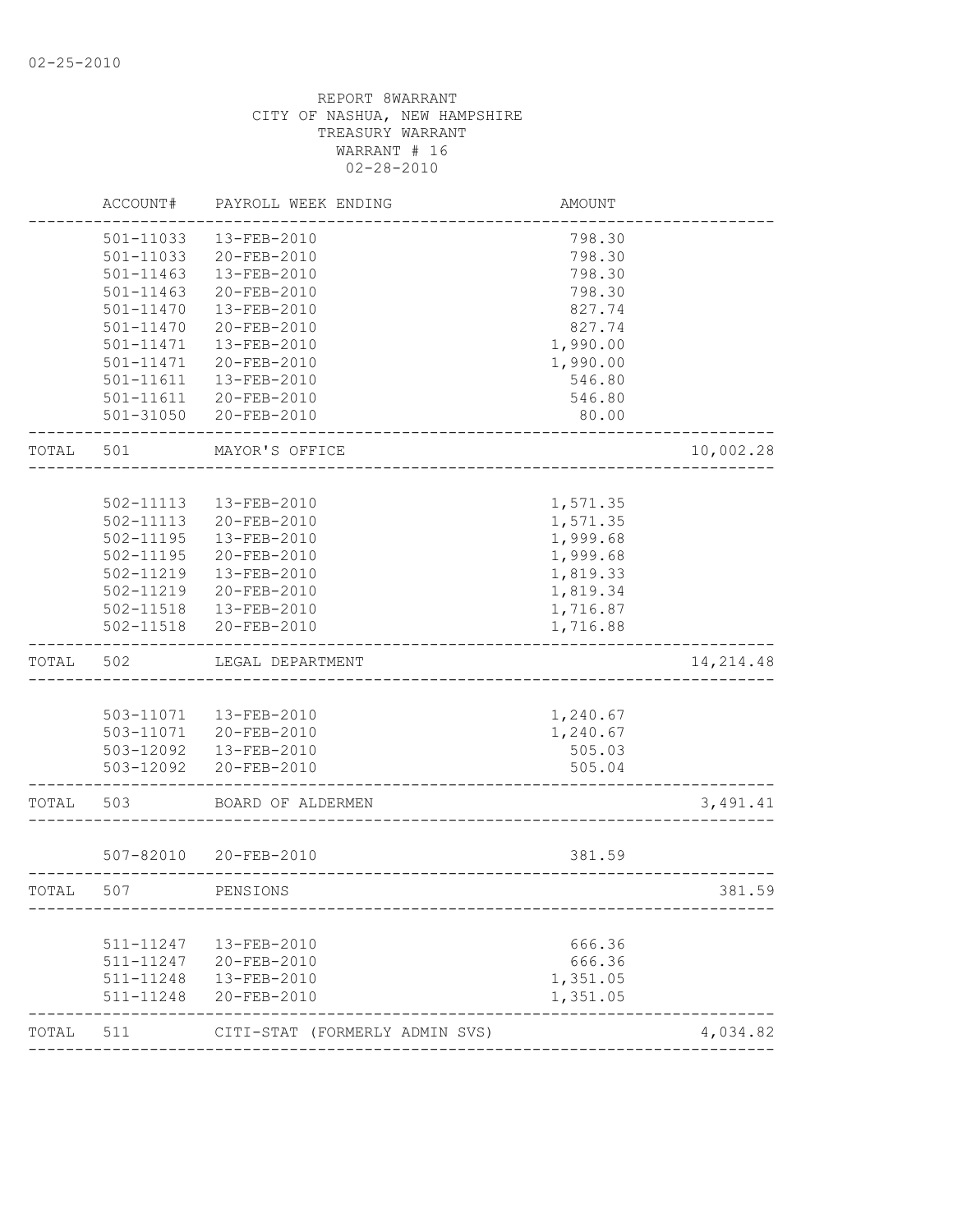| ACCOUNT#               | PAYROLL WEEK ENDING        | AMOUNT             |
|------------------------|----------------------------|--------------------|
| 512-11005              | 13-FEB-2010                | 902.42             |
| 512-11005              | 20-FEB-2010                | 902.42             |
| 512-11050              | 13-FEB-2010                | 721.04             |
| 512-11050              | 20-FEB-2010                | 721.04             |
| 512-11064              | 13-FEB-2010                | 983.29             |
| 512-11064              | 20-FEB-2010                | 983.28             |
| 512-11073              | 13-FEB-2010                | 1,585.82           |
| 512-11073              | 20-FEB-2010                | 1,585.81           |
| 512-11134              | 13-FEB-2010                | 773.25             |
| 512-11134              | 20-FEB-2010                | 773.25             |
| 512-11165              | 13-FEB-2010                | 1,882.11           |
| 512-11165              | 20-FEB-2010                | 1,882.09           |
| 512-11167              | 13-FEB-2010                | 282.69             |
| 512-11167              | 20-FEB-2010                | 282.69             |
| 512-11173              | 13-FEB-2010                | 1,404.70           |
| 512-11173              | 20-FEB-2010                | 1,404.70           |
| 512-11177              | 13-FEB-2010                | 1,941.86           |
| 512-11177              | 20-FEB-2010                | 1,941.85           |
| 512-11222              | 13-FEB-2010                | 985.72             |
| 512-11222              | 20-FEB-2010                | 985.74             |
| 512-11224              | 13-FEB-2010                | 981.19             |
| 512-11224              | 20-FEB-2010                | 981.19             |
| 512-11232              | 13-FEB-2010                | 1,035.98           |
| 512-11232              | 20-FEB-2010                | 1,035.99           |
| 512-11265              | 13-FEB-2010                | 858.44             |
| 512-11265              | 20-FEB-2010                | 858.44             |
| 512-11431              | 13-FEB-2010                | 2,129.70           |
| 512-11431              | 20-FEB-2010                | 2,129.70           |
| 512-11531<br>512-11531 | 13-FEB-2010<br>20-FEB-2010 | 1,746.69           |
| 512-11684              | 13-FEB-2010                | 1,746.69<br>852.14 |
| 512-11684              | 20-FEB-2010                | 852.14             |
| 512-11714              | 13-FEB-2010                | 929.81             |
| 512-11714              | 20-FEB-2010                | 929.81             |
| 512-11740              | 13-FEB-2010                | 1,622.11           |
| 512-11740              | 20-FEB-2010                | 1,622.11           |
| 512-12033              | 13-FEB-2010                | 598.30             |
| 512-12033              | 20-FEB-2010                | 598.30             |
| 512-12052              | 13-FEB-2010                | 742.89             |
| 512-12052              | 20-FEB-2010                | 749.55             |
| 512-12056              | 13-FEB-2010                | 353.37             |
| 512-12056              | 20-FEB-2010                | 353.36             |
| $512 - 12749$          | 13-FEB-2010                | 607.37             |
| 512-12749              | 20-FEB-2010                | 607.36             |
| 512-13004              | 13-FEB-2010                | 69.66              |
| 512-13004              | 20-FEB-2010                | 52.77              |
|                        |                            |                    |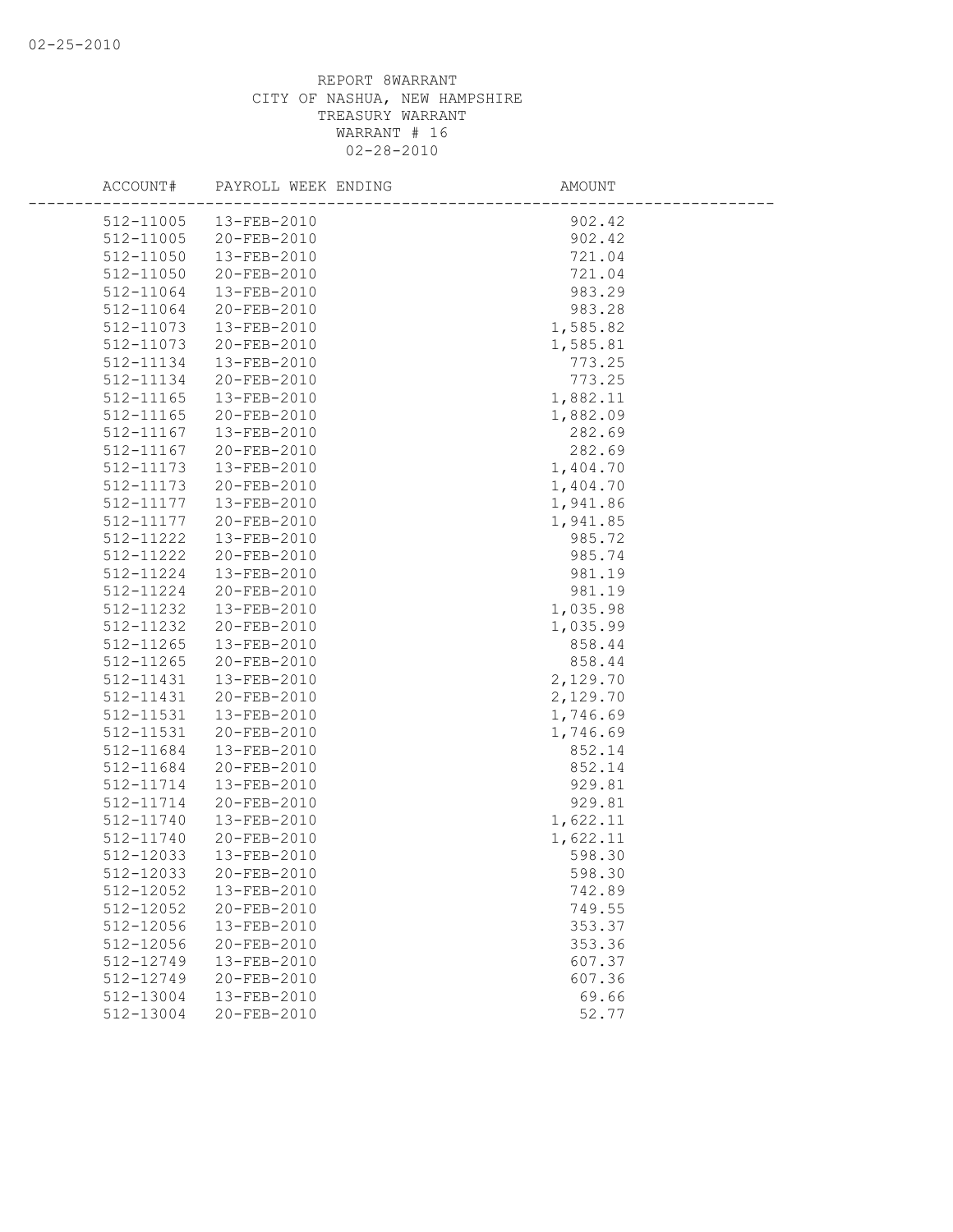|           | ACCOUNT#  | PAYROLL WEEK ENDING                  | AMOUNT                      |           |
|-----------|-----------|--------------------------------------|-----------------------------|-----------|
|           |           | TOTAL 512 FINANCIAL SERVICES         |                             | 47,970.83 |
|           |           |                                      |                             |           |
|           |           | 513-11117  13-FEB-2010               | 1,579.19                    |           |
|           |           |                                      | 1,579.19                    |           |
|           | 513-11171 | 513-11117 20-FEB-2010<br>13-FEB-2010 | 2,634.50                    |           |
|           | 513-11171 | 20-FEB-2010                          | 4,137.66                    |           |
|           |           | 513-11213  13-FEB-2010               | 1,255.86                    |           |
|           |           | 513-11213 20-FEB-2010                | 1,255.86                    |           |
|           |           | 513-11223  13-FEB-2010               | 755.86                      |           |
|           |           |                                      |                             |           |
|           |           | 513-11223 20-FEB-2010                | 755.86                      |           |
| TOTAL 513 |           | CITY CLERK'S OFFICE                  |                             | 13,953.98 |
|           |           |                                      |                             |           |
|           | 515-11031 | 13-FEB-2010                          | 1,075.15                    |           |
|           | 515-11031 | 20-FEB-2010                          | 1,075.15                    |           |
|           | 515-11350 | 13-FEB-2010                          | 929.81                      |           |
|           |           | 515-11350 20-FEB-2010                | 929.81                      |           |
|           |           | 515-11446  13-FEB-2010               | 279.36                      |           |
|           | 515-11446 | 20-FEB-2010                          | 279.36                      |           |
|           |           | 515-11447  13-FEB-2010               | 1,670.34                    |           |
|           | 515-11447 | 20-FEB-2010                          | 1,670.35                    |           |
|           |           | 515-12001  13-FEB-2010               | 592.27                      |           |
|           |           | 515-12001 20-FEB-2010                | 592.27                      |           |
| TOTAL 515 |           | HUMAN RESOURCES                      | ___________________________ | 9,093.87  |
|           |           |                                      |                             |           |
|           |           | 516-11147  13-FEB-2010               | 620.14                      |           |
|           |           | 516-11147 20-FEB-2010                | 620.14                      |           |
|           | 516-11148 | 13-FEB-2010                          | 961.94                      |           |
|           | 516-11148 | 20-FEB-2010                          | 961.95                      |           |
|           | 516-11459 | 13-FEB-2010                          | 1,240.67                    |           |
|           | 516-11459 | 20-FEB-2010                          | 1,240.67                    |           |
|           | 516-11573 | 13-FEB-2010                          | 917.02                      |           |
|           |           | 516-11573 20-FEB-2010                | 917.02                      |           |
| TOTAL     | 516       | PURCHASING DEPARTMENT                |                             | 7,479.55  |
|           |           |                                      | ---------------------       |           |
|           | 517-11198 | 13-FEB-2010                          | 1,102.39                    |           |
|           | 517-11198 | 20-FEB-2010                          | 1,102.37                    |           |
|           | 517-11266 | $13 - FEB - 2010$                    | 626.08                      |           |
|           | 517-11266 | 20-FEB-2010                          | 626.08                      |           |
|           | 517-11420 | 13-FEB-2010                          | 722.90                      |           |
|           | 517-11420 | 20-FEB-2010                          | 722.90                      |           |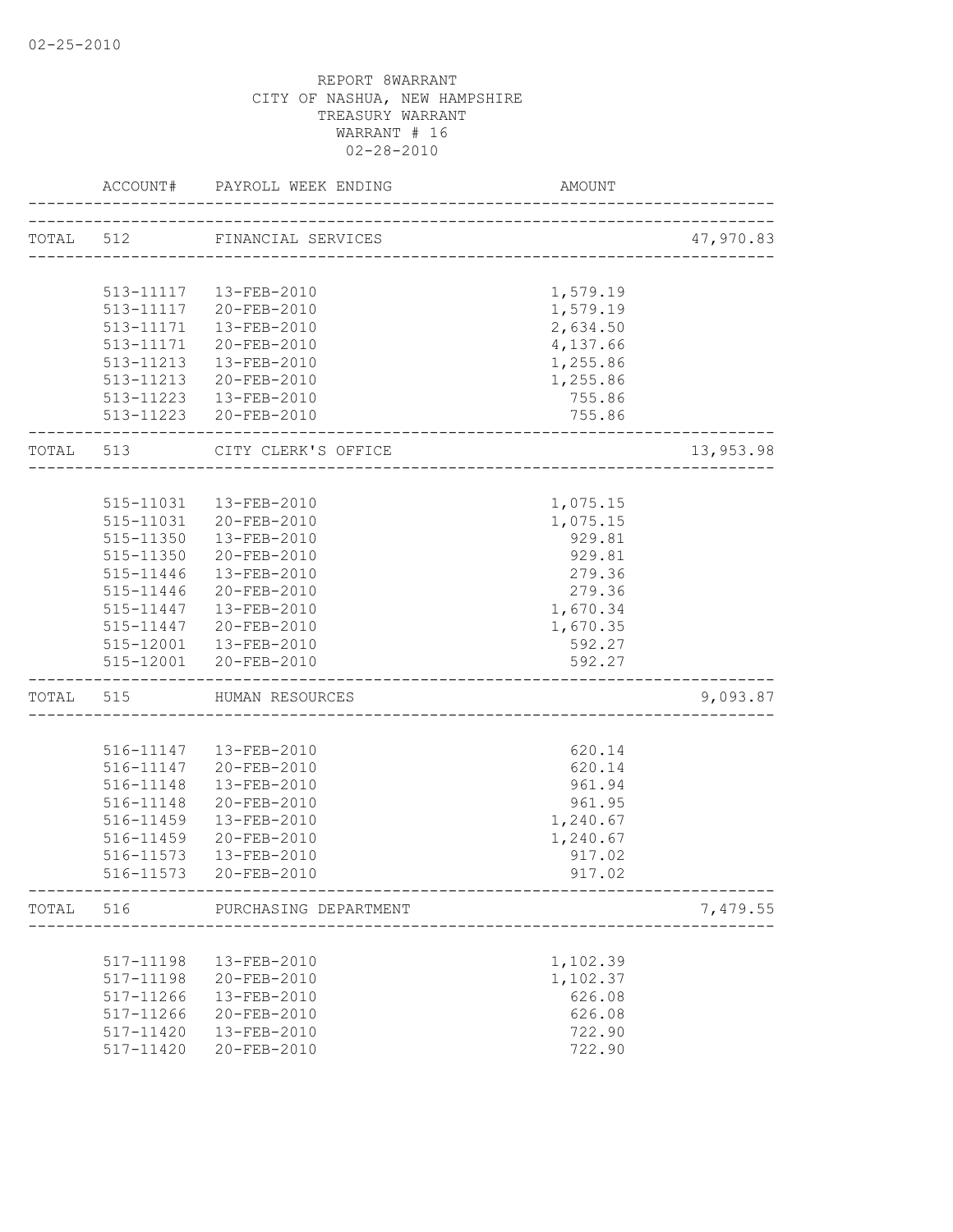|           |                     | ACCOUNT# PAYROLL WEEK ENDING                           | AMOUNT   |            |
|-----------|---------------------|--------------------------------------------------------|----------|------------|
|           |                     | 517-12063  13-FEB-2010                                 | 290.48   |            |
|           |                     | 517-12063 20-FEB-2010                                  | 290.49   |            |
|           |                     | 517-13020 20-FEB-2010<br>___________________________   | 131.92   |            |
| TOTAL 517 |                     | BUILDING MAINT - CITY ADMIN                            |          | 5,615.61   |
|           |                     |                                                        |          |            |
|           |                     | 519-11014  13-FEB-2010                                 | 1,095.79 |            |
|           |                     | 519-11014 20-FEB-2010                                  | 1,095.79 |            |
|           | 519-11016           | 13-FEB-2010                                            | 961.94   |            |
|           |                     | 519-11016 20-FEB-2010                                  | 961.95   |            |
|           |                     | 519-11017  13-FEB-2010                                 | 803.69   |            |
|           |                     | 519-11017 20-FEB-2010                                  | 803.70   |            |
|           |                     | 519-11115  13-FEB-2010                                 | 1,929.25 |            |
|           | 519-11115           | 20-FEB-2010                                            | 1,929.25 |            |
|           | 519-11146           | 13-FEB-2010                                            | 837.28   |            |
|           | 519-11146           | 20-FEB-2010                                            | 837.26   |            |
|           | 519-11153           | 13-FEB-2010                                            | 604.92   |            |
|           | 519-11153           | 20-FEB-2010                                            | 604.92   |            |
|           | 519-11154           | 13-FEB-2010                                            | 634.65   |            |
|           | 519-11154           | 20-FEB-2010                                            | 634.65   |            |
|           | 519-11205           | 13-FEB-2010                                            | 796.04   |            |
|           |                     | 519-11205 20-FEB-2010                                  | 796.05   |            |
|           |                     | 519-11241  13-FEB-2010                                 | 1,367.59 |            |
|           |                     | 519-11241 20-FEB-2010                                  | 1,367.59 |            |
|           |                     | 519-18006 20-FEB-2010                                  | 375.00   |            |
|           | TOTAL 519 ASSESSORS |                                                        |          | 18, 437.31 |
|           |                     |                                                        |          |            |
|           |                     | 520-12077  13-FEB-2010                                 | 266.12   |            |
|           |                     | 520-12077 20-FEB-2010<br>----------------------------- | 266.12   |            |
|           |                     | TOTAL 520 HUNT BUILDING                                |          |            |
|           |                     |                                                        |          |            |
|           |                     | 522-11127  13-FEB-2010                                 | 1,674.48 |            |
|           |                     | 522-11127 20-FEB-2010                                  | 1,674.48 |            |
|           | 522-11128           | 13-FEB-2010                                            | 1,124.40 |            |
|           | 522-11128           | 20-FEB-2010                                            | 1,124.40 |            |
|           | 522-11286           | 13-FEB-2010                                            | 591.62   |            |
|           | 522-11286           | 20-FEB-2010                                            | 591.61   |            |
|           | 522-11356           | 13-FEB-2010                                            | 952.10   |            |
|           | 522-11356           | 20-FEB-2010                                            | 952.10   |            |
|           | 522-11429           | 13-FEB-2010                                            | 1,819.34 |            |
|           | 522-11429           | 20-FEB-2010                                            | 1,819.34 |            |
|           | 522-11641           | 13-FEB-2010                                            | 1,375.56 |            |
|           | 522-11641           | 20-FEB-2010                                            | 1,375.56 |            |
|           |                     |                                                        |          |            |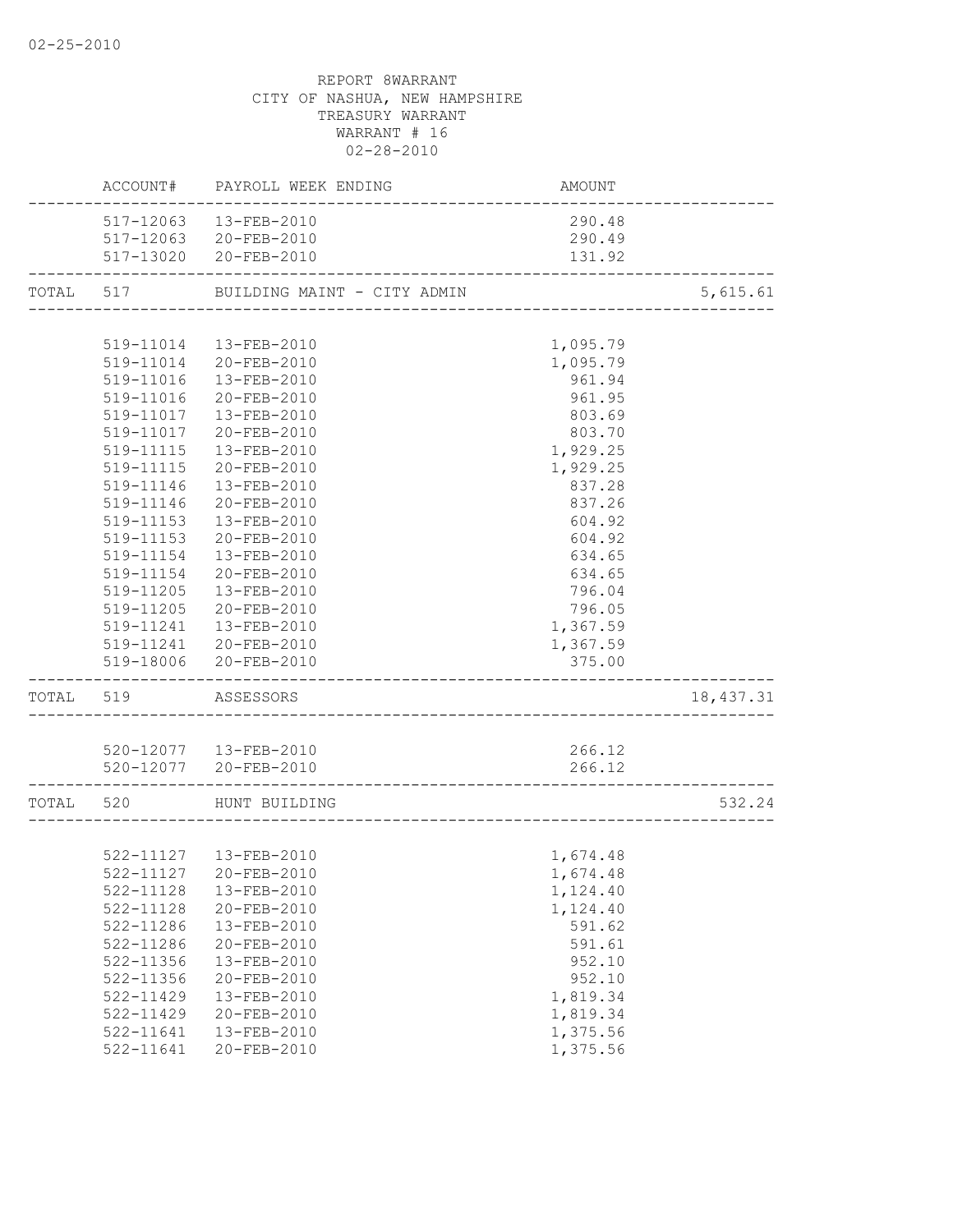|           | ACCOUNT#      | PAYROLL WEEK ENDING    | AMOUNT                            |           |
|-----------|---------------|------------------------|-----------------------------------|-----------|
|           | 522-11652     | 13-FEB-2010            | 1,446.40                          |           |
|           | $522 - 11652$ | 20-FEB-2010            | 1,446.40                          |           |
|           | 522-11721     | 13-FEB-2010            | 1,518.77                          |           |
|           | 522-11721     | 20-FEB-2010            | 1,518.76                          |           |
|           | 522-11724     | 13-FEB-2010            | 1,331.47                          |           |
|           | 522-11724     | 20-FEB-2010            | 1,331.47                          |           |
|           | 522-11725     | 13-FEB-2010            | 974.62                            |           |
|           | 522-11725     | 20-FEB-2010            | 974.62                            |           |
|           | 522-11729     | 13-FEB-2010            | 2,177.10                          |           |
|           |               | 522-11729 20-FEB-2010  | 2,177.09                          |           |
|           |               | 522-31050 20-FEB-2010  | 97.00                             |           |
| TOTAL 522 |               | INFORMATION TECHNOLOGY |                                   | 30,068.69 |
|           |               |                        | <u>. 2000 - 2000 - 2000 - 200</u> |           |
|           |               | 523-11332  13-FEB-2010 | 981.52                            |           |
|           |               | 523-11332 20-FEB-2010  | 981.52                            |           |
| TOTAL 523 |               | GIS                    |                                   | 1,963.04  |
|           |               |                        |                                   |           |
|           | 531-11065     | 13-FEB-2010            | 1,110.44                          |           |
|           | 531-11065     | 20-FEB-2010            | 1,110.43                          |           |
|           | 531-11085     | 13-FEB-2010            | 899.54                            |           |
|           | 531-11085     | 20-FEB-2010            | 899.54                            |           |
|           | 531-11114     | 13-FEB-2010            | 2,297.83                          |           |
|           | 531-11114     | 20-FEB-2010            | 2,297.85                          |           |
|           | 531-11129     | 13-FEB-2010            | 1,931.18                          |           |
|           | 531-11129     | 20-FEB-2010            | 1,811.20                          |           |
|           | 531-11164     | 13-FEB-2010            | 1,149.90                          |           |
|           | 531-11164     | 20-FEB-2010            | 1,149.90                          |           |
|           | 531-11166     | 13-FEB-2010            | 2,515.45                          |           |
|           | 531-11166     | $20 - FEB - 2010$      | 2,515.44                          |           |
|           | 531-11170     | 13-FEB-2010            | 1,474.44                          |           |
|           | 531-11170     | 20-FEB-2010            | 1,474.43                          |           |
|           | 531-11201     | 13-FEB-2010            | 1,338.90                          |           |
|           | 531-11201     | 20-FEB-2010            | 1,338.90                          |           |
|           | 531-11203     | 13-FEB-2010            | 659.67                            |           |
|           | 531-11203     | 20-FEB-2010            | 659.67                            |           |
|           | 531-11226     | 13-FEB-2010            | 750.00                            |           |
|           | 531-11226     | $20 - FEB - 2010$      | 750.00                            |           |
|           | 531-11242     | 13-FEB-2010            | 1,119.60                          |           |
|           | 531-11242     | $20 - FEB - 2010$      | 1,119.60                          |           |
|           | 531-11245     | 13-FEB-2010            | 621.25                            |           |
|           | 531-11245     | $20 - FEB - 2010$      | 621.25                            |           |
|           | 531-11257     | 13-FEB-2010            | 2,673.80                          |           |
|           | 531-11257     | 20-FEB-2010            | 2,673.80                          |           |
|           | 531-11287     | 13-FEB-2010            | 676.92                            |           |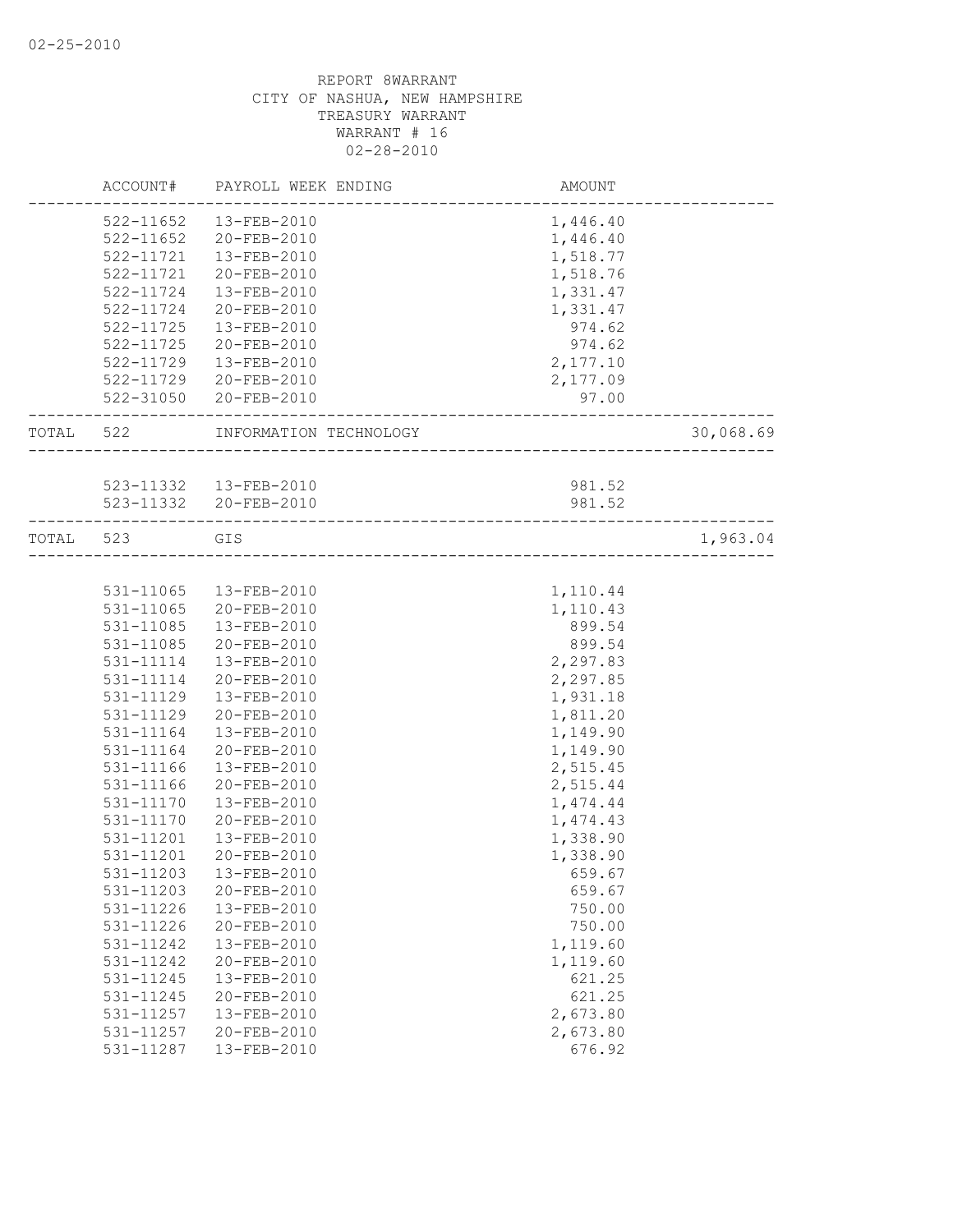| ACCOUNT#  | PAYROLL WEEK ENDING | AMOUNT     |
|-----------|---------------------|------------|
| 531-11287 | 20-FEB-2010         | 676.92     |
| 531-11398 | 13-FEB-2010         | 624.40     |
| 531-11398 | 20-FEB-2010         | 624.40     |
| 531-11477 | 13-FEB-2010         | 1,337.73   |
| 531-11477 | 20-FEB-2010         | 1,337.73   |
| 531-11487 | 13-FEB-2010         | 1,366.19   |
| 531-11487 | 20-FEB-2010         | 1,366.19   |
| 531-11495 | 13-FEB-2010         | 1,011.98   |
| 531-11495 | 20-FEB-2010         | 1,011.98   |
| 531-11498 | 13-FEB-2010         | 856.76     |
| 531-11498 | 20-FEB-2010         | 856.76     |
| 531-11516 | 13-FEB-2010         | 854.66     |
| 531-11516 | 20-FEB-2010         | 854.66     |
| 531-11534 | 13-FEB-2010         | 1,460.12   |
| 531-11534 | 20-FEB-2010         | 1,460.11   |
| 531-11535 | 13-FEB-2010         | 13, 427.57 |
| 531-11535 | 20-FEB-2010         | 13,054.58  |
| 531-11537 | 13-FEB-2010         | 14, 132.09 |
| 531-11537 | 20-FEB-2010         | 14, 132.10 |
| 531-11538 | 13-FEB-2010         | 899.54     |
| 531-11538 | 20-FEB-2010         | 899.54     |
| 531-11539 | 13-FEB-2010         | 1,533.61   |
| 531-11539 | 20-FEB-2010         | 1,533.61   |
| 531-11544 | 13-FEB-2010         | 4,164.50   |
| 531-11544 | 20-FEB-2010         | 4,164.50   |
| 531-11549 | 13-FEB-2010         | 8,042.99   |
| 531-11549 | 20-FEB-2010         | 8,042.99   |
| 531-11550 | 13-FEB-2010         | 1,867.98   |
| 531-11550 | 20-FEB-2010         | 1,867.98   |
| 531-11552 | 13-FEB-2010         | 23,667.52  |
| 531-11552 | 20-FEB-2010         | 23, 312.55 |
| 531-11555 | 13-FEB-2010         | 23,868.58  |
| 531-11555 | 20-FEB-2010         | 23,868.59  |
| 531-11558 | 13-FEB-2010         | 74,341.51  |
| 531-11558 | 20-FEB-2010         | 74,341.50  |
| 531-11561 | 13-FEB-2010         | 15,029.33  |
| 531-11561 | 20-FEB-2010         | 15,029.35  |
| 531-11567 | 13-FEB-2010         | 33, 353.40 |
| 531-11567 | 20-FEB-2010         | 33, 353.39 |
| 531-11569 | 13-FEB-2010         | 1,184.40   |
| 531-11569 | 20-FEB-2010         | 1,184.40   |
| 531-11618 | 13-FEB-2010         | 2,829.75   |
| 531-11618 | 20-FEB-2010         | 2,829.73   |
| 531-11622 | 13-FEB-2010         | 2,976.99   |
| 531-11622 | 20-FEB-2010         | 2,977.00   |
| 531-11636 | 13-FEB-2010         | 914.45     |
| 531-11636 | 20-FEB-2010         | 889.74     |
| 531-11664 | 13-FEB-2010         | 1,142.60   |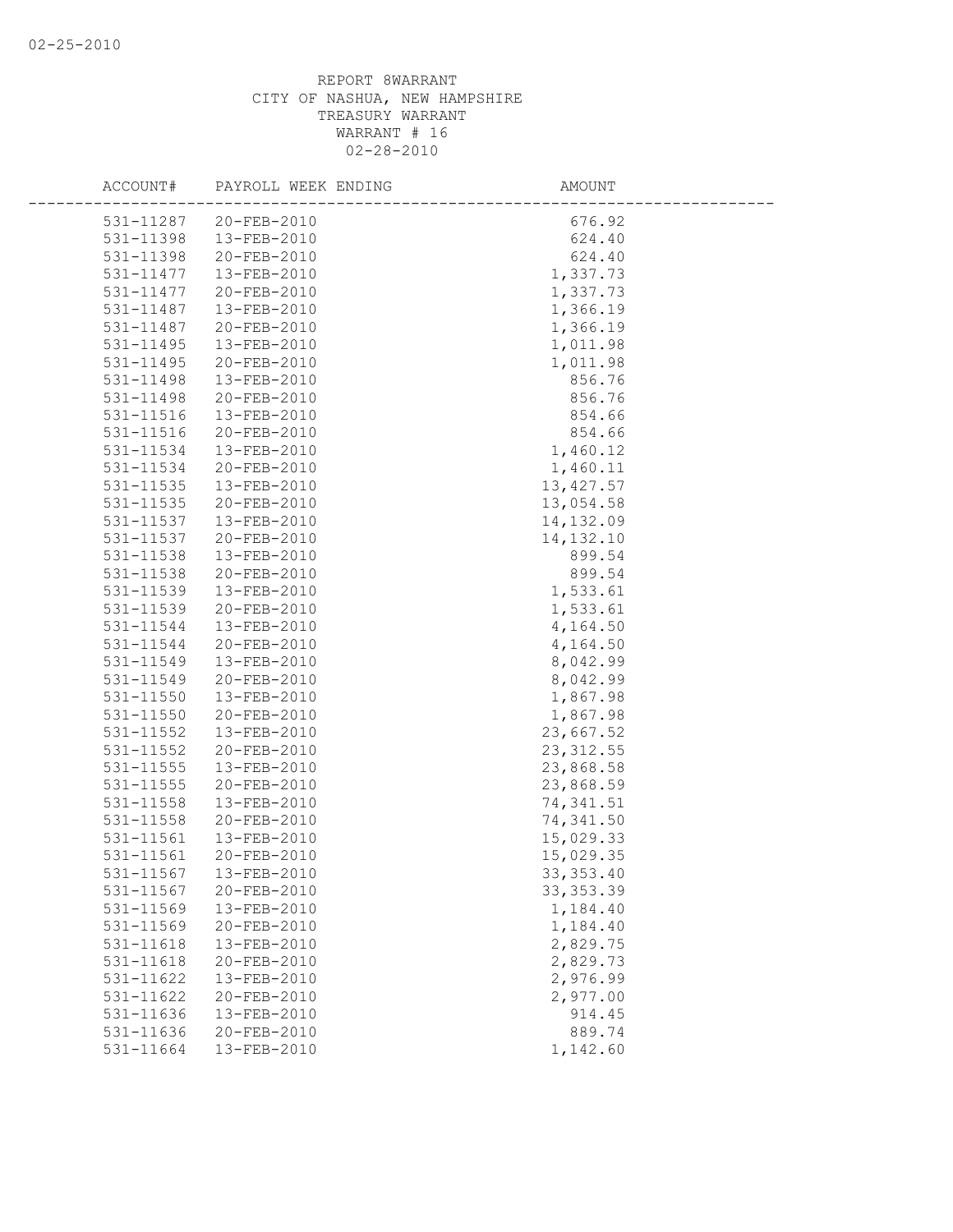|       | ACCOUNT#      | PAYROLL WEEK ENDING | AMOUNT    |            |
|-------|---------------|---------------------|-----------|------------|
|       | 531-11664     | 20-FEB-2010         | 1,142.61  |            |
|       | 531-11665     | 13-FEB-2010         | 782.02    |            |
|       | 531-11665     | 20-FEB-2010         | 782.02    |            |
|       | 531-11719     | 13-FEB-2010         | 926.12    |            |
|       | 531-11719     | 20-FEB-2010         | 926.11    |            |
|       | 531-11732     | 13-FEB-2010         | 6,490.60  |            |
|       | 531-11732     | 20-FEB-2010         | 6,490.60  |            |
|       | $531 - 12020$ | 13-FEB-2010         | 951.68    |            |
|       | 531-12020     | 20-FEB-2010         | 951.68    |            |
|       | 531-12042     | 13-FEB-2010         | 1,291.84  |            |
|       | 531-12042     | 20-FEB-2010         | 2,397.58  |            |
|       | 531-12066     | 13-FEB-2010         | 684.11    |            |
|       | 531-12066     | 20-FEB-2010         | 684.11    |            |
|       | 531-12068     | 13-FEB-2010         | 752.56    |            |
|       | 531-12068     | 20-FEB-2010         | 752.56    |            |
|       | 531-12071     | 13-FEB-2010         | 258.97    |            |
|       | 531-12071     | 20-FEB-2010         | 258.96    |            |
|       | 531-12119     | 13-FEB-2010         | 1,130.25  |            |
|       | 531-12119     | 20-FEB-2010         | 1,130.25  |            |
|       | 531-13004     | 13-FEB-2010         | 2,762.23  |            |
|       | 531-13004     | 20-FEB-2010         | 4,250.04  |            |
|       | 531-13038     | 20-FEB-2010         | 1,553.89  |            |
|       | 531-13040     | 13-FEB-2010         | 3,432.82  |            |
|       | 531-13040     | 20-FEB-2010         | 5,831.14  |            |
|       | 531-13044     | 13-FEB-2010         | 1,143.82  |            |
|       | 531-13044     | 20-FEB-2010         | 3, 148.27 |            |
|       | 531-13047     | 13-FEB-2010         | 7,872.66  |            |
|       | 531-13047     | 20-FEB-2010         | 13,216.14 |            |
|       | 531-13048     | 13-FEB-2010         | 11,458.04 |            |
|       | 531-13048     | 20-FEB-2010         | 7,444.83  |            |
|       | 531-15002     | 20-FEB-2010         | 6,758.44  |            |
|       | 531-17003     | 13-FEB-2010         | 600.00    |            |
|       | 531-17006     | 13-FEB-2010         | 1,100.00  |            |
|       | 531-17006     | 20-FEB-2010         | 1,200.00  |            |
| TOTAL | 531           | POLICE DEPARTMENT   |           | 598,756.83 |
|       |               |                     |           |            |
|       | 532-11024     | 13-FEB-2010         | 2,060.41  |            |
|       | 532-11024     | 20-FEB-2010         | 2,060.39  |            |
|       | 532-11036     | 13-FEB-2010         | 1,873.48  |            |
|       | 532-11036     | 20-FEB-2010         | 1,873.48  |            |
|       | 532-11063     | 13-FEB-2010         | 1,343.44  |            |
|       | 532-11063     | 20-FEB-2010         | 1,343.44  |            |
|       | 532-11066     | 13-FEB-2010         | 1,330.13  |            |
|       | 532-11066     | 20-FEB-2010         | 1,330.14  |            |
|       | 532-11069     | 13-FEB-2010         | 2,770.06  |            |
|       | 532-11069     | 20-FEB-2010         | 2,700.58  |            |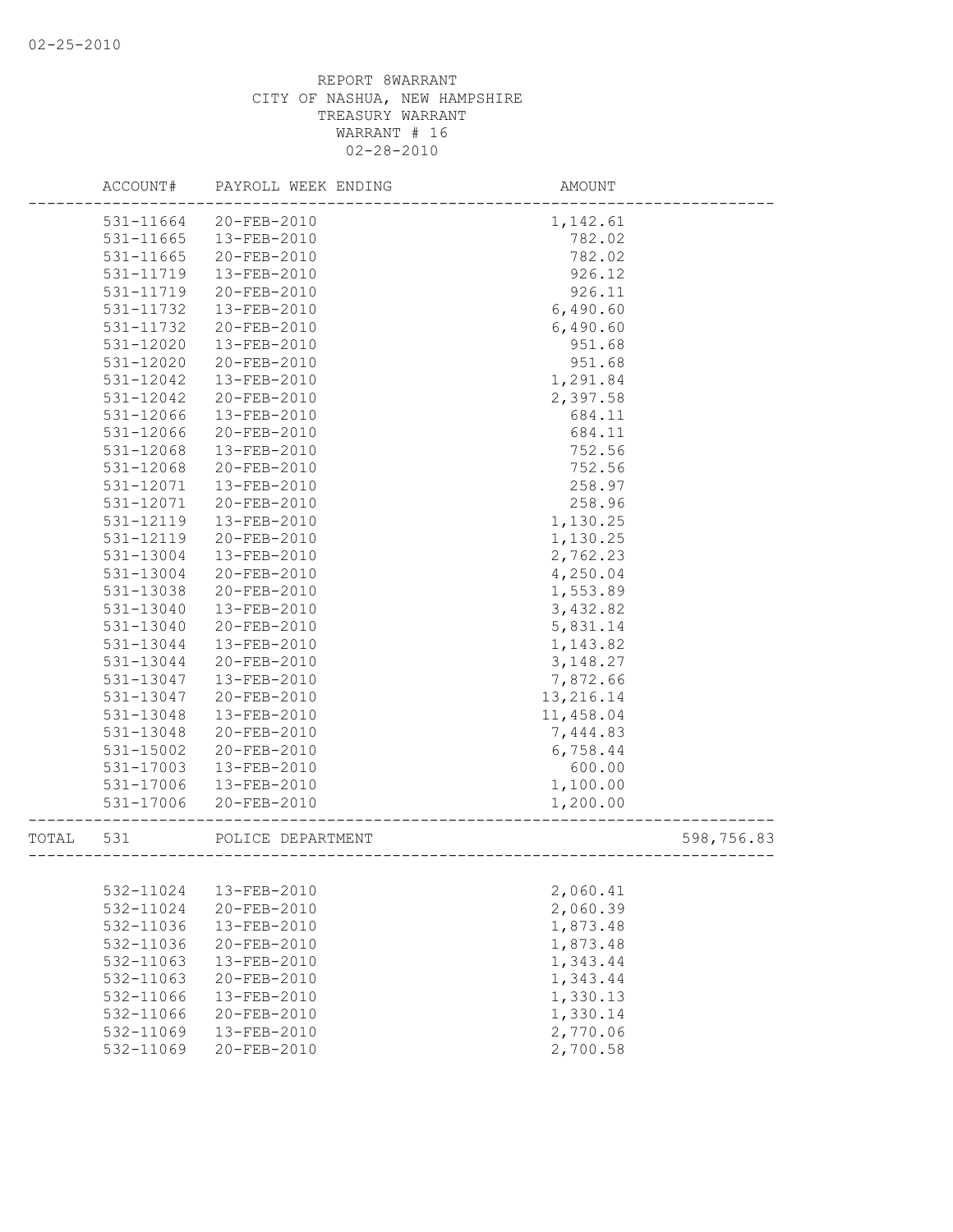| ACCOUNT#               | PAYROLL WEEK ENDING        | AMOUNT               |
|------------------------|----------------------------|----------------------|
| 532-11111              | 13-FEB-2010                | 2,183.76             |
| 532-11111              | 20-FEB-2010                | 2,183.76             |
| 532-11207              | 13-FEB-2010                | 6,697.95             |
| 532-11207              | 20-FEB-2010                | 6,697.95             |
| 532-11281              | 13-FEB-2010                | 981.65               |
| 532-11281              | 20-FEB-2010                | 981.65               |
| 532-11285              | 13-FEB-2010                | 8,222.77             |
| 532-11285              | 20-FEB-2010                | 8,222.77             |
| 532-11291              | 13-FEB-2010                | 6,095.68             |
| 532-11291              | 20-FEB-2010                | 6,190.82             |
| 532-11298              | 13-FEB-2010                | 1,066.93             |
| 532-11298              | 20-FEB-2010                | 1,347.70             |
| 532-11300              | 13-FEB-2010                | 37, 102.43           |
| 532-11300              | 20-FEB-2010                | 36,878.93            |
| 532-11303              | 13-FEB-2010                | 1,203.00             |
| 532-11303              | 20-FEB-2010                | 1,203.00             |
| 532-11305              | 13-FEB-2010                | 4,800.07             |
| 532-11305              | 20-FEB-2010                | 4,800.07             |
| 532-11309              | 13-FEB-2010                | 108, 327.37          |
| 532-11309              | 20-FEB-2010                | 108, 327.35          |
| 532-11660              | 13-FEB-2010                | 1,513.38             |
| 532-11660              | 20-FEB-2010                | 1,513.38             |
| 532-11663              | 13-FEB-2010                | 1,483.58             |
| 532-11663              | 20-FEB-2010                | 1,483.58             |
| 532-11666              | 13-FEB-2010                | 1,498.40             |
| 532-11666              | 20-FEB-2010                | 1,498.40             |
| 532-11669              | 13-FEB-2010                | 1,498.40             |
| 532-11669              | 20-FEB-2010                | 1,498.40             |
| 532-12070              | 13-FEB-2010                | 15,416.61            |
| 532-12070              | 20-FEB-2010                | 19,548.01            |
| 532-13003              | 13-FEB-2010                | 2,343.48             |
| 532-13003              | 20-FEB-2010                | 251.77               |
| 532-13004              | 13-FEB-2010                | 10,888.12            |
| 532-13004              | 20-FEB-2010                | 266.59               |
| 532-13018              | 13-FEB-2010                | 3,102.46             |
| 532-13018              | 20-FEB-2010                | 3,022.02             |
| 532-13024              | 13-FEB-2010                | 876.87               |
| 532-13024              | 20-FEB-2010                | 493.85               |
| 532-13050<br>532-13050 | 13-FEB-2010<br>20-FEB-2010 | 4,856.87<br>6,333.82 |
| 532-15002              | 13-FEB-2010                | 17.37                |
| 532-15002              | 20-FEB-2010                | 47,218.14            |
| 532-19231              | 13-FEB-2010                | 1,410.41             |
| 532-19231              | 20-FEB-2010                | 1,410.41             |
| 532-19232              | 13-FEB-2010                | 2,055.28             |
| 532-19232              | 20-FEB-2010                | 2,055.28             |
| 532-19233              | 13-FEB-2010                | 3,091.88             |
| 532-19233              | 20-FEB-2010                | 3,091.88             |
|                        |                            |                      |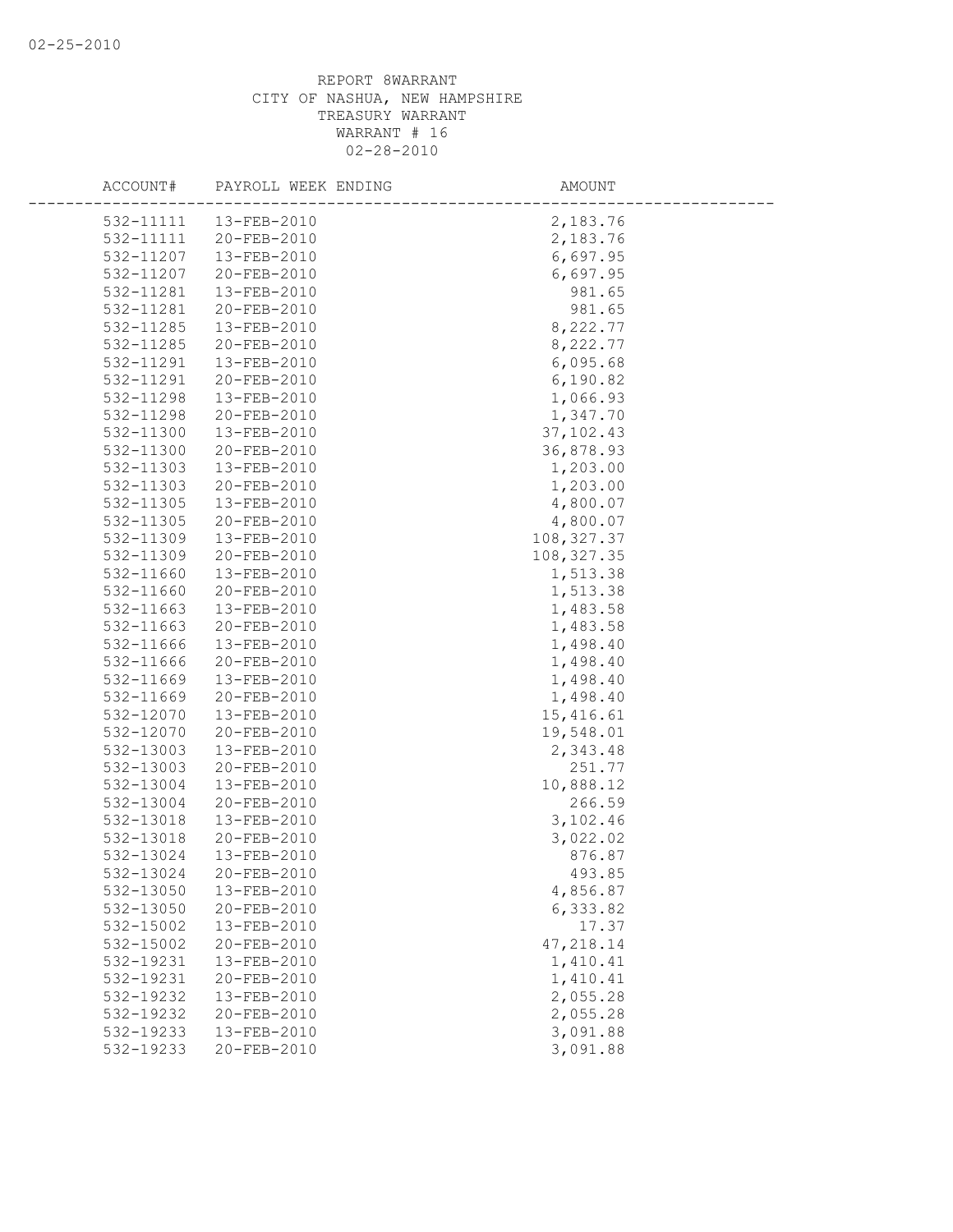|           |                             | ACCOUNT# PAYROLL WEEK ENDING                              | AMOUNT                               |            |
|-----------|-----------------------------|-----------------------------------------------------------|--------------------------------------|------------|
|           |                             | 532-19234  13-FEB-2010                                    | 1,933.43                             |            |
|           |                             | 532-19234 20-FEB-2010                                     | 1,933.43                             |            |
| TOTAL     | 532                         | FIRE DEPARTMENT<br>-------------------------------------- |                                      | 515,806.66 |
|           |                             |                                                           |                                      |            |
|           |                             | 535-19230  13-FEB-2010                                    | 96.15                                |            |
|           |                             | 535-19230 20-FEB-2010                                     | 96.15                                |            |
|           | . _ _ _ _ _ _ _ _ _ _ _ _ _ | 535-31050 20-FEB-2010<br>_____________________            | 80.00                                |            |
|           |                             | TOTAL 535 EMERGENCY MANAGEMENT                            |                                      | 272.30     |
|           |                             | 536-11200  13-FEB-2010                                    | 1,414.23                             |            |
|           |                             | 536-11200 20-FEB-2010                                     | 1,414.24                             |            |
|           |                             | 536-12137  13-FEB-2010                                    | 1,200.12                             |            |
|           |                             | 536-12137 20-FEB-2010                                     | 1,200.12                             |            |
|           | TOTAL 536                   | CITYWIDE COMMUNICATIONS                                   | ____________________________________ | 5,228.71   |
|           |                             |                                                           |                                      |            |
|           |                             | 541-11104  13-FEB-2010                                    | 1,014.26                             |            |
|           |                             | 541-11104 20-FEB-2010                                     | 1,014.26                             |            |
|           |                             | 541-11107  13-FEB-2010                                    | 253.91                               |            |
|           |                             | 541-11107 20-FEB-2010                                     | 253.90                               |            |
|           |                             | 541-11240  13-FEB-2010                                    | 1,503.02                             |            |
|           |                             | 541-11240 20-FEB-2010<br>541-31050 20-FEB-2010            | 1,503.01<br>80.00                    |            |
| TOTAL 541 |                             | COMMUNITY SERVICES DIVISION                               |                                      | 5,622.36   |
|           |                             |                                                           |                                      |            |
|           |                             | 542-11024  13-FEB-2010                                    | 634.77                               |            |
|           | 542-11024                   | 20-FEB-2010                                               | 634.76                               |            |
|           | 542-11426                   | 13-FEB-2010                                               | 540.56                               |            |
|           | 542-11426                   | 20-FEB-2010                                               | 1,364.20                             |            |
|           | 542-11584                   | 13-FEB-2010                                               | 2,583.26                             |            |
|           |                             | 542-11584 20-FEB-2010                                     | 2,786.74                             |            |
|           | 542-12109                   | 13-FEB-2010                                               | 112.00                               |            |
|           | 542-12109                   | 20-FEB-2010                                               | 96.00                                |            |
|           | 542-12582                   | 542-12582  13-FEB-2010<br>20-FEB-2010                     | 606.03<br>606.03                     |            |
| TOTAL 542 |                             | COMMUNITY HEALTH                                          |                                      | 9,964.35   |
|           |                             |                                                           |                                      |            |
|           | 543-11380                   | 13-FEB-2010                                               | 952.97                               |            |
|           | 543-11380                   | 20-FEB-2010                                               | 952.96                               |            |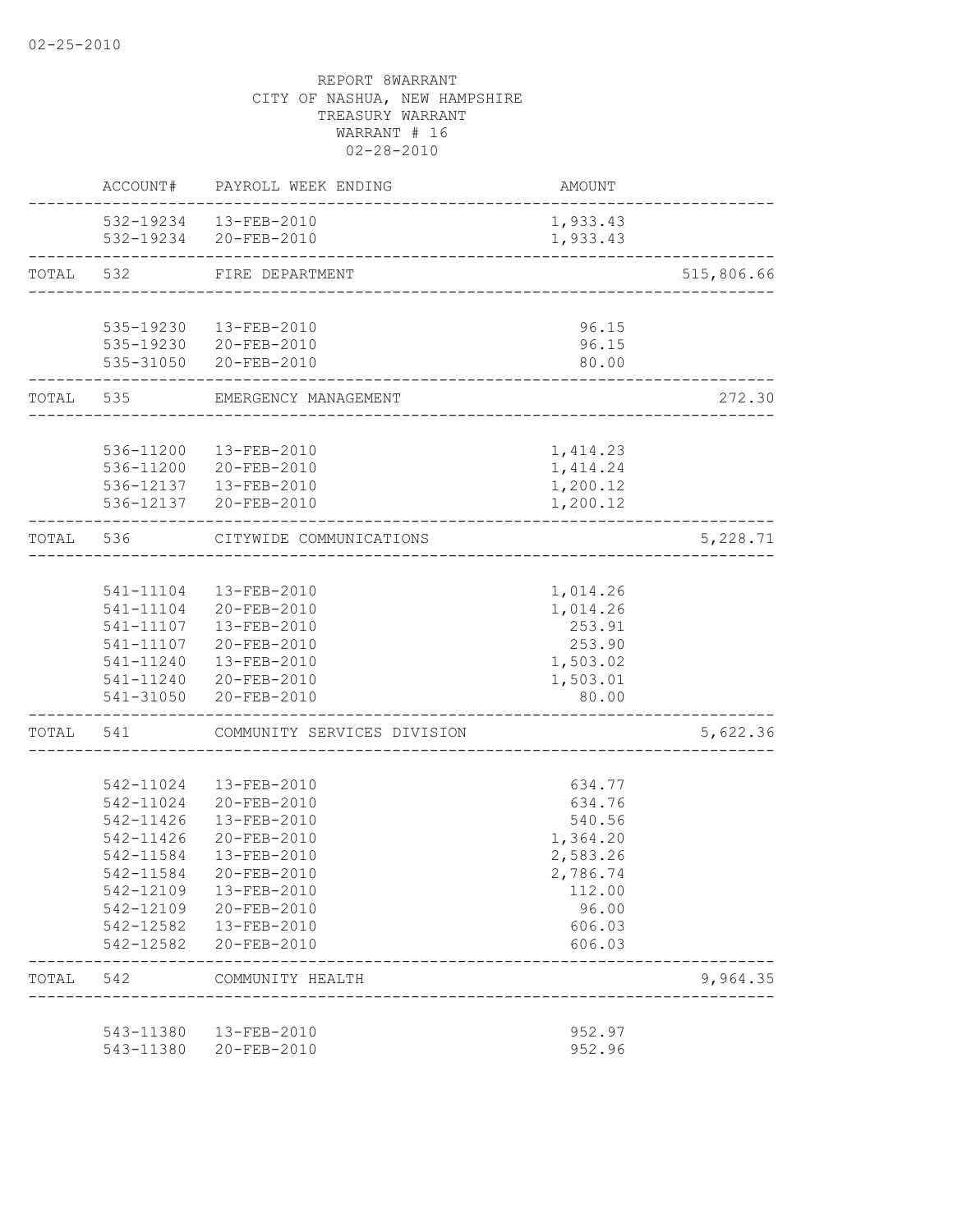|           |               | ACCOUNT# PAYROLL WEEK ENDING | AMOUNT            |           |
|-----------|---------------|------------------------------|-------------------|-----------|
|           |               | 543-11438  13-FEB-2010       | 1,286.72          |           |
|           |               | 543-11438 20-FEB-2010        | 1,286.71          |           |
|           | 543-11602     | 13-FEB-2010                  | 883.75            |           |
|           | 543-11602     | 20-FEB-2010                  | 883.76            |           |
|           | 543-11604     | 13-FEB-2010                  | 1,528.63          |           |
|           | 543-11604     | 20-FEB-2010                  | 1,528.63          |           |
|           | 543-11605     | 13-FEB-2010                  | 956.86            |           |
|           |               | 543-11605 20-FEB-2010        | 956.86            |           |
|           |               | 543-31050 20-FEB-2010        | 114.00            |           |
| TOTAL 543 |               | ENVIRONMENTAL HEALTH DEPT.   | ----------------- | 11,331.85 |
|           |               |                              |                   |           |
|           | 544-11008     | 13-FEB-2010                  | 744.55            |           |
|           | 544-11008     | 20-FEB-2010                  | 744.55            |           |
|           | 544-11099     | 13-FEB-2010                  | 2,108.83          |           |
|           | 544-11099     | 20-FEB-2010                  | 2,108.81          |           |
|           | 544-11112     | 13-FEB-2010                  | 809.53            |           |
|           | 544-11112     | 20-FEB-2010                  | 894.75            |           |
|           | 544-11367     | 13-FEB-2010                  | 833.86            |           |
|           | 544-11367     | 20-FEB-2010                  | 833.86            |           |
|           | 544-11777     | 13-FEB-2010                  | 1,289.92          |           |
|           | 544-11777     | 20-FEB-2010                  | 1,289.91          |           |
|           | 544-12101     | 13-FEB-2010                  | 515.08            |           |
|           |               | 544-12101 20-FEB-2010        | 515.07            |           |
|           |               | 544-31050 20-FEB-2010        | 80.00             |           |
| TOTAL 544 |               | WELFARE ADMINISTRATION       |                   | 12,768.72 |
|           |               |                              |                   |           |
|           | 551-11024     | 13-FEB-2010                  | 637.15            |           |
|           | 551-11024     | 20-FEB-2010                  | 637.15            |           |
|           | 551-11028     | $13 - FEB - 2010$            | 544.44            |           |
|           | 551-11028     | 20-FEB-2010                  | 544.44            |           |
|           | $551 - 11057$ | 13-FEB-2010                  | 899.04            |           |
|           | 551-11057     | 20-FEB-2010                  | 899.04            |           |
|           | 551-11094     | 13-FEB-2010                  | 306.26            |           |
|           | 551-11094     | 20-FEB-2010                  | 306.26            |           |
|           | 551-11097     | 13-FEB-2010                  | 1,076.07          |           |
|           | 551-11097     | 20-FEB-2010                  | 1,076.08          |           |
|           | 551-11211     | 13-FEB-2010                  | 613.89            |           |
|           | 551-11211     | $20 - FEB - 2010$            | 613.89            |           |
|           | 551-11212     | 13-FEB-2010                  | 1,450.00          |           |
|           | 551-11212     | 20-FEB-2010                  | 1,450.00          |           |
|           | 551-11249     | 13-FEB-2010                  | 1,320.01          |           |
|           | 551-11249     | 20-FEB-2010                  | 1,320.00          |           |
|           | 551-11273     | 13-FEB-2010                  | 1,687.48          |           |
|           | 551-11273     | 20-FEB-2010                  | 1,687.49          |           |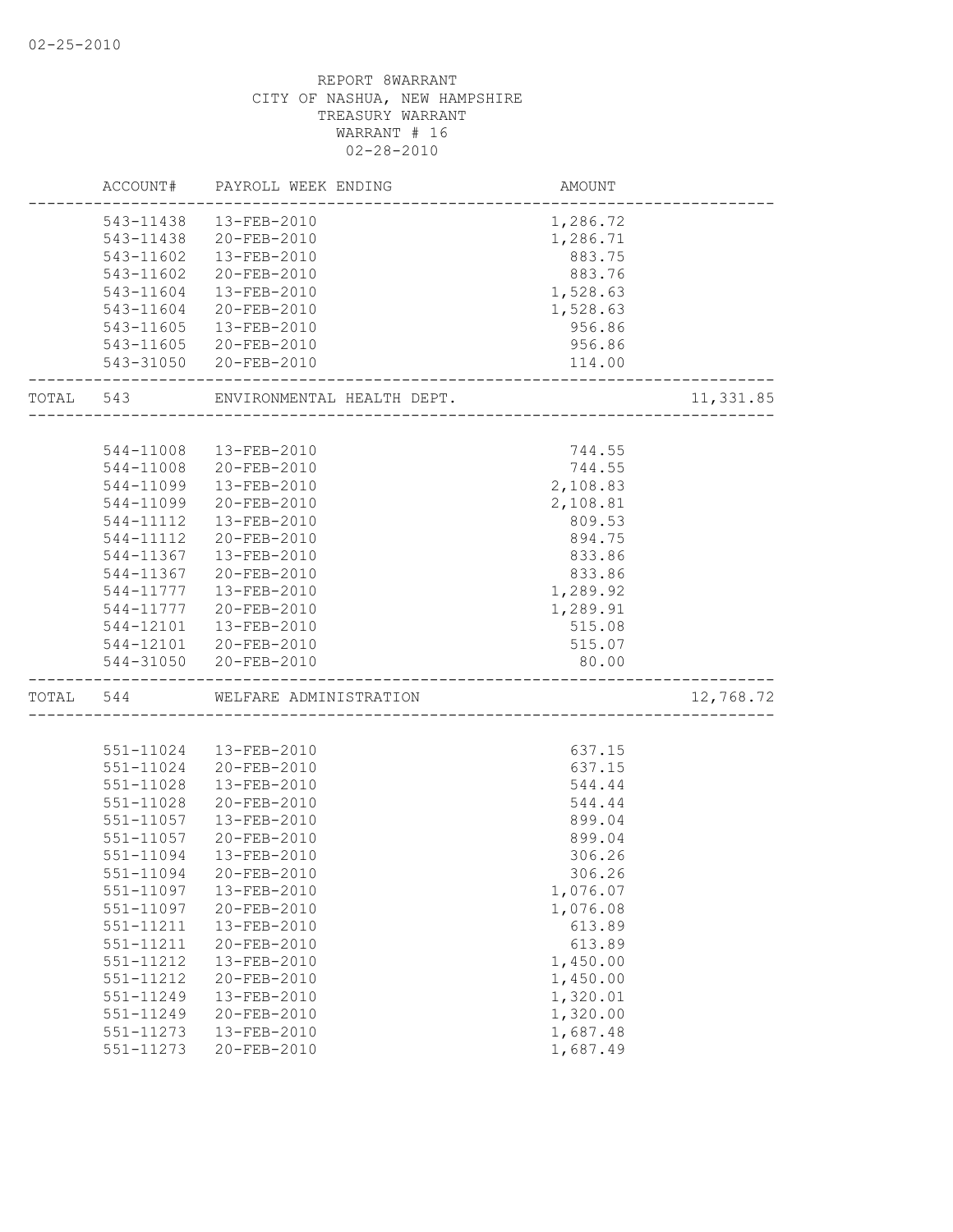|               | AMOUNT<br>-------------------------<br>ACCOUNT# PAYROLL WEEK ENDING |                      |           |
|---------------|---------------------------------------------------------------------|----------------------|-----------|
|               | 551-11435  13-FEB-2010                                              | 909.67               |           |
|               | 551-11435 20-FEB-2010                                               | $909.67$<br>1,034.29 |           |
|               | 551-11462  13-FEB-2010                                              |                      |           |
| 551-11462     | 20-FEB-2010                                                         | 1,034.29             |           |
| 551-11638     | 13-FEB-2010                                                         | 1,177.18             |           |
|               | 551-11638 20-FEB-2010                                               | 1,177.19             |           |
|               | 551-91010 20-FEB-2010                                               | 1,390.00             |           |
|               | TOTAL 551 PUBLIC WORKS DIV & ENGINEERING (2011)                     |                      | 24,700.98 |
|               |                                                                     |                      |           |
|               | 552-11024  13-FEB-2010                                              | 669.50               |           |
|               | 552-11024 20-FEB-2010                                               | 669.50               |           |
| 552-11077     | 13-FEB-2010                                                         | 1,293.11             |           |
| 552-11077     | 20-FEB-2010                                                         | 1,293.11             |           |
| 552-11087     | 13-FEB-2010                                                         | 858.40               |           |
| 552-11087     | 20-FEB-2010                                                         | 859.37               |           |
| $552 - 11143$ | 13-FEB-2010                                                         | 858.40               |           |
| 552-11143     | 20-FEB-2010                                                         | $858.40$<br>4,344.02 |           |
| 552-11324     | 13-FEB-2010                                                         |                      |           |
| 552-11324     | 20-FEB-2010                                                         | 4,137.16             |           |
| 552-11339     | 13-FEB-2010                                                         | 2,944.00             |           |
| 552-11339     | 20-FEB-2010                                                         | 3,680.00             |           |
| 552-11342     | 13-FEB-2010                                                         | 772.80               |           |
| 552-11342     | 20-FEB-2010                                                         | 772.80               |           |
| 552-11343     | 13-FEB-2010                                                         | 863.60               |           |
| 552-11343     | 20-FEB-2010                                                         | 1,727.22             |           |
| 552-11407     | 13-FEB-2010                                                         | 5,347.20             |           |
| 552-11407     | 20-FEB-2010                                                         | 5,347.20             |           |
| 552-11492     | 13-FEB-2010                                                         | 817.60               |           |
| 552-11492     | 20-FEB-2010                                                         | 817.60               |           |
| 552-11562     | 13-FEB-2010                                                         | 410.16               |           |
| 552-11562     | 20-FEB-2010                                                         | 410.16               |           |
| 552-11580     | 13-FEB-2010                                                         | 985.56               |           |
| 552-11580     | 20-FEB-2010                                                         | 985.56               |           |
| 552-11672     | 13-FEB-2010                                                         | 1,446.40             |           |
| 552-11672     | 20-FEB-2010                                                         | 1,446.40             |           |
|               | 552-11750  13-FEB-2010                                              | 785.60               |           |
| 552-11750     | 20-FEB-2010                                                         | 785.60               |           |
| 552-13004     | 13-FEB-2010                                                         | 384.17               |           |
| 552-13004     | 20-FEB-2010                                                         | 569.26               |           |
| 552-13009     | 13-FEB-2010                                                         | 1,321.27             |           |
| 552-13009     | 20-FEB-2010                                                         | 2,827.75             |           |
| 552-13067     | 13-FEB-2010                                                         | 4,286.84             |           |
| 552-13067     | $20 - FEB - 2010$                                                   | 3,265.62             |           |
| 552-31050     | 20-FEB-2010                                                         | 34.00                |           |
| 552-59050     | 20-FEB-2010                                                         | 336.00               |           |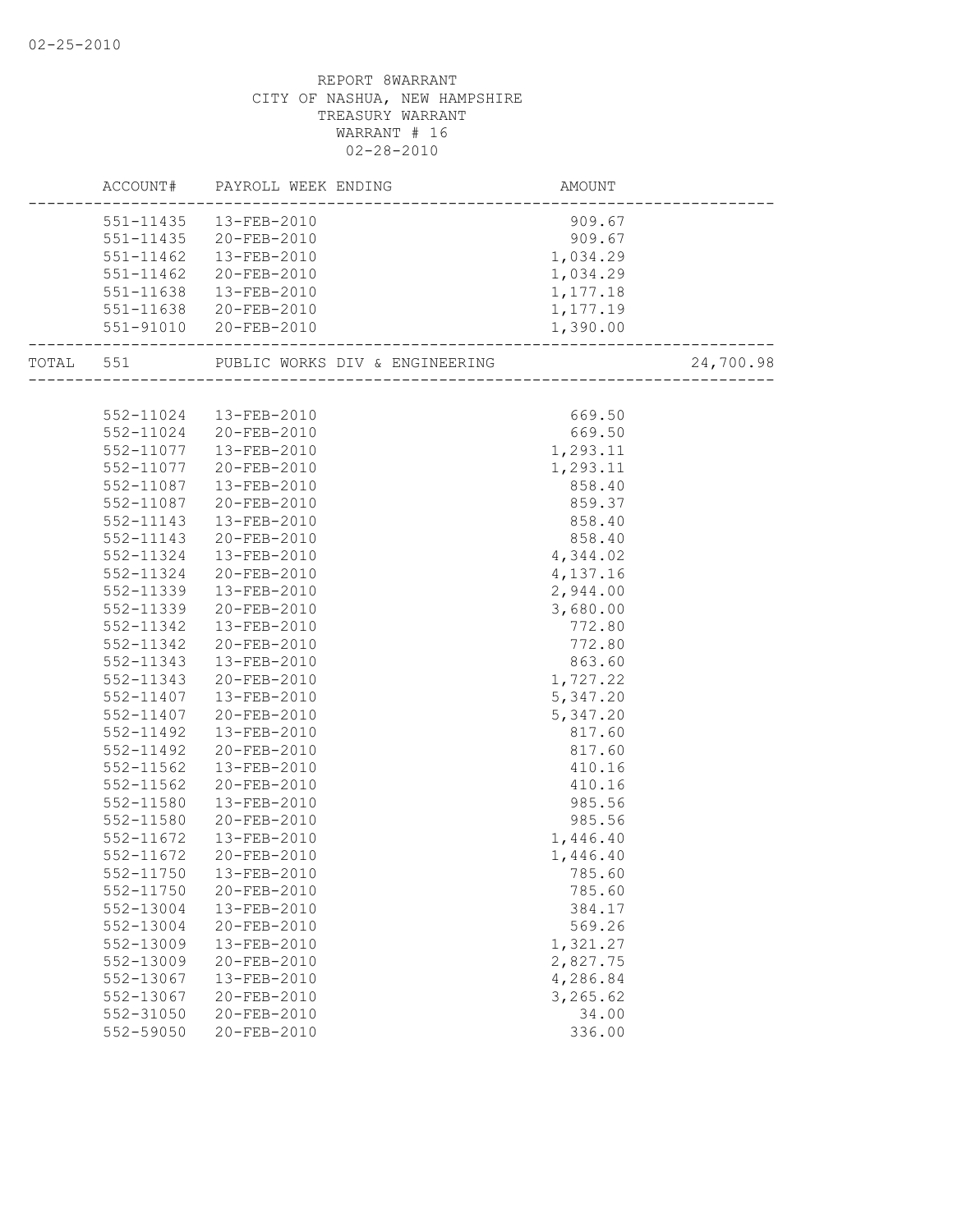|           | TOTAL 552 PARKS AND RECREATION |           | 59, 211.34 |
|-----------|--------------------------------|-----------|------------|
|           |                                |           |            |
|           | 553-11024  13-FEB-2010         | 309.64    |            |
|           | 553-11024 20-FEB-2010          | 318.01    |            |
| 553-11078 | 13-FEB-2010                    | 1,529.24  |            |
| 553-11078 | 20-FEB-2010                    | 1,529.24  |            |
| 553-11098 | 13-FEB-2010                    | 1,014.00  |            |
| 553-11098 | 20-FEB-2010                    | 1,014.01  |            |
| 553-11169 | 13-FEB-2010                    | 1,046.23  |            |
| 553-11169 | 20-FEB-2010                    | 1,046.24  |            |
| 553-11192 | 13-FEB-2010                    | 957.92    |            |
| 553-11192 | 20-FEB-2010                    | 957.92    |            |
| 553-11279 | 13-FEB-2010                    | 5,150.40  |            |
| 553-11279 | 20-FEB-2010                    | 6,851.20  |            |
| 553-11327 | 13-FEB-2010                    | 4,021.28  |            |
| 553-11327 | 20-FEB-2010                    | 4,021.28  |            |
| 553-11375 | 13-FEB-2010                    | 818.80    |            |
| 553-11375 | 20-FEB-2010                    | 818.80    |            |
| 553-11465 | 13-FEB-2010                    | 3,106.88  |            |
| 553-11465 | 20-FEB-2010                    | 3,106.88  |            |
| 553-11474 | 13-FEB-2010                    | 3,729.20  |            |
| 553-11474 | 20-FEB-2010                    | 3,729.20  |            |
| 553-11475 | 13-FEB-2010                    | 3,255.20  |            |
| 553-11475 | 20-FEB-2010                    | 2,834.41  |            |
| 553-11630 | 13-FEB-2010                    | 1,609.01  |            |
| 553-11630 | 20-FEB-2010                    | 1,602.02  |            |
| 553-11631 | 13-FEB-2010                    | 799.60    |            |
| 553-11631 | 20-FEB-2010                    | 799.60    |            |
| 553-11648 | 13-FEB-2010                    | 840.31    |            |
| 553-11648 | 20-FEB-2010                    | 840.30    |            |
| 553-11678 | 13-FEB-2010                    | 1,442.84  |            |
| 553-11678 | 20-FEB-2010                    | 1,442.84  |            |
| 553-11759 | 13-FEB-2010                    | 15,728.08 |            |
| 553-11759 | 20-FEB-2010                    | 14,146.16 |            |
|           | 553-11771  13-FEB-2010         | 1,851.20  |            |
|           | 553-11771 20-FEB-2010          | 1,851.20  |            |
| 553-12085 | 13-FEB-2010                    | 480.00    |            |
| 553-12085 | 20-FEB-2010                    | 384.00    |            |
| 553-13004 | 13-FEB-2010                    | 1,344.84  |            |
| 553-13004 | 20-FEB-2010                    | 732.14    |            |
| 553-13009 | 13-FEB-2010                    | 10,735.41 |            |
| 553-13009 | 20-FEB-2010                    | 44,937.03 |            |
| 553-13901 | 13-FEB-2010                    | 10,843.56 |            |
| 553-13901 | 20-FEB-2010                    | 11,130.29 |            |
| 553-17010 | 20-FEB-2010                    | 1,100.00  |            |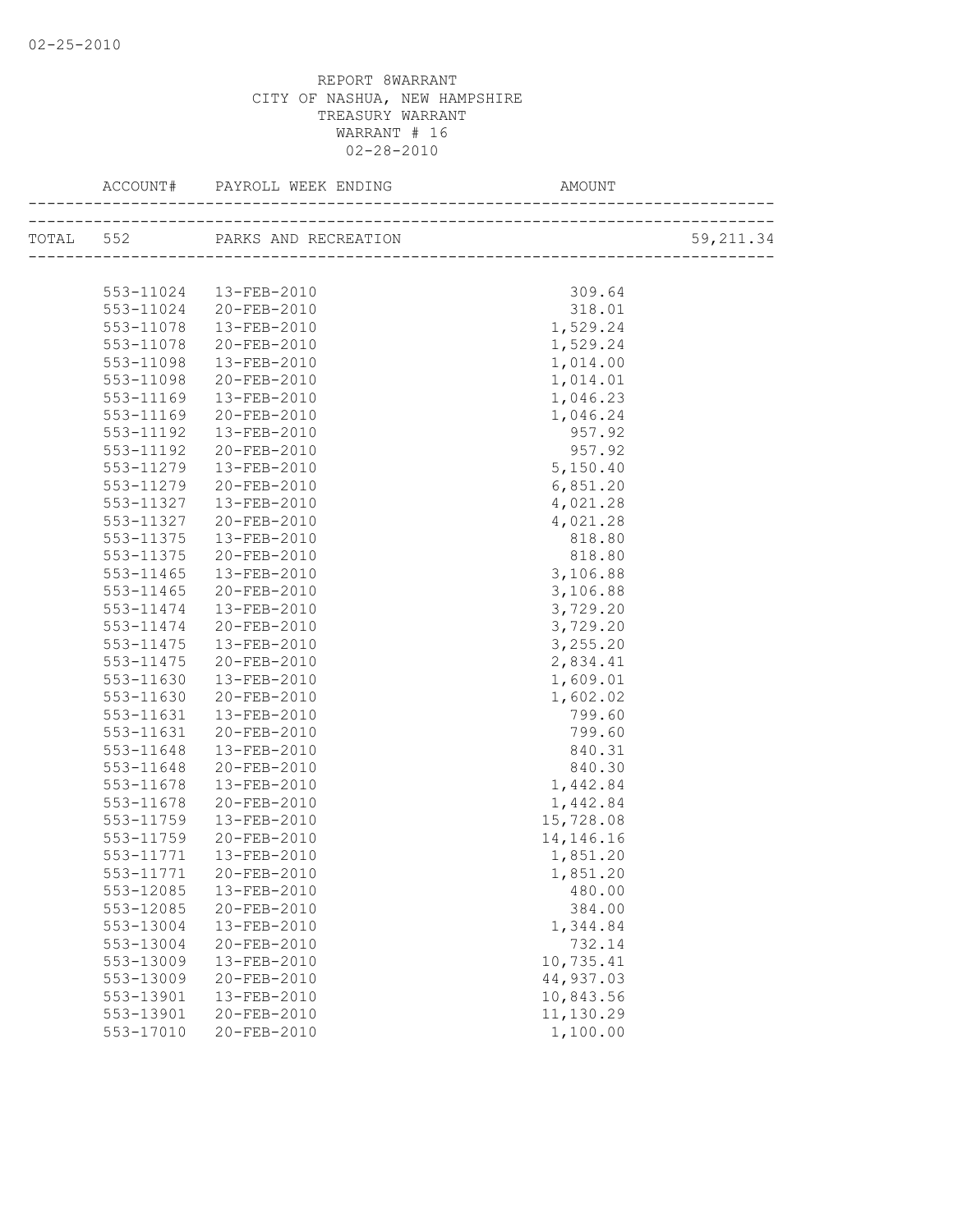|           | ACCOUNT#  | PAYROLL WEEK ENDING    | AMOUNT                  |            |
|-----------|-----------|------------------------|-------------------------|------------|
| TOTAL 553 |           | STREET DEPARTMENT      |                         | 175,806.41 |
|           |           |                        | _______________________ |            |
|           |           | 555-11024  13-FEB-2010 | 309.65                  |            |
|           | 555-11024 | 20-FEB-2010            | 318.02                  |            |
|           | 555-11058 | 13-FEB-2010            | 985.56                  |            |
|           | 555-11058 | $20 - FEB - 2010$      | 985.56                  |            |
|           | 555-11461 | 13-FEB-2010            | 1,489.36                |            |
|           | 555-11461 | 20-FEB-2010            | 1,489.36                |            |
|           | 555-11505 | 13-FEB-2010            | 1,184.60                |            |
|           | 555-11505 | 20-FEB-2010            | 1,184.60                |            |
|           | 555-11639 | $13 - FEB - 2010$      | 817.60                  |            |
|           | 555-11639 | 20-FEB-2010            | 817.60                  |            |
|           | 555-11640 | 13-FEB-2010            | 761.60                  |            |
|           | 555-11640 | 20-FEB-2010            | 784.00                  |            |
|           | 555-11738 | 13-FEB-2010            | 1,941.60                |            |
|           | 555-11738 | 20-FEB-2010            | 1,941.60                |            |
|           | 555-11745 | 13-FEB-2010            | 810.80                  |            |
|           | 555-11745 | 20-FEB-2010            | 810.80                  |            |
|           | 555-11746 | $13 - FEB - 2010$      | 1,139.75                |            |
|           | 555-11746 | 20-FEB-2010            | 1,139.75                |            |
|           | 555-13068 | 13-FEB-2010            | 254.84                  |            |
|           | 555-13068 | 20-FEB-2010            | 254.84                  |            |
|           |           |                        |                         |            |
| TOTAL     | 555       | TRAFFIC DEPARTMENT     |                         | 19,421.49  |
|           |           |                        |                         |            |
|           | 557-11008 | 20-FEB-2010            | 318.57                  |            |
|           | 557-11161 | 13-FEB-2010            | 1,236.16                |            |
|           | 557-11161 | 20-FEB-2010            | 1,236.16                |            |
|           | 557-11751 | 13-FEB-2010            | 96.14                   |            |
|           | 557-11751 | 20-FEB-2010            | 96.14                   |            |
|           | 557-13004 | 13-FEB-2010            | 139.06                  |            |
|           | 557-13004 | 20-FEB-2010            | 475.15                  |            |
| TOTAL     | 557       | PARKING LOTS           |                         | 3,597.38   |
|           |           |                        |                         |            |
|           | 561-11345 | 13-FEB-2010            | 1,204.95                |            |
|           | 561-11345 | 20-FEB-2010            | 1,204.95                |            |
|           | 561-11651 | 13-FEB-2010            | 860.38                  |            |
|           | 561-11651 | 20-FEB-2010            | 860.38                  |            |
|           | 561-11658 | 13-FEB-2010            | 1,044.70                |            |
|           | 561-11658 | 20-FEB-2010            | 1,044.70                |            |
|           | 561-13004 | 13-FEB-2010            | 57.99                   |            |
|           | 561-91010 | 20-FEB-2010            | 100.00                  |            |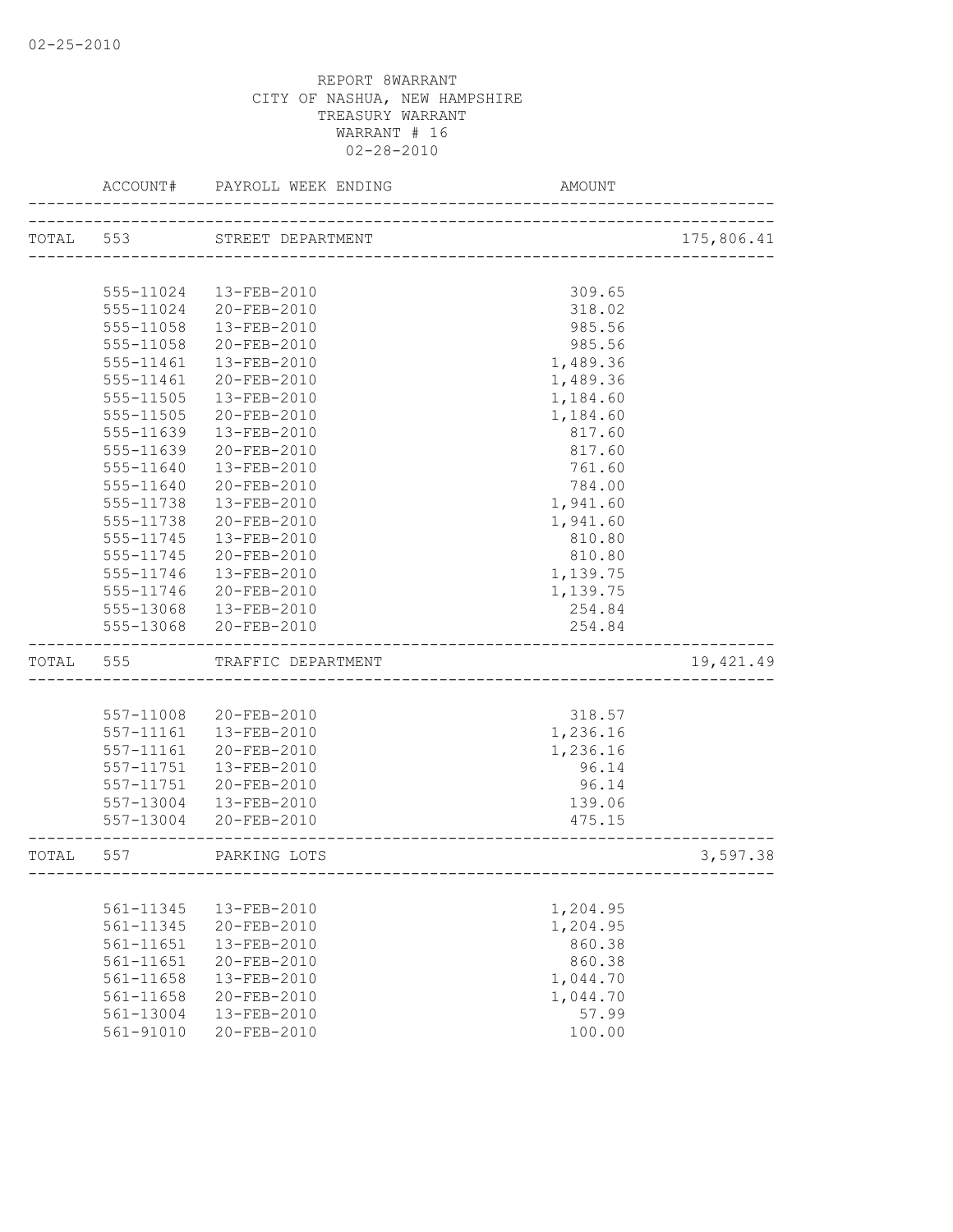|           | ACCOUNT#  | PAYROLL WEEK ENDING     | AMOUNT                            |           |
|-----------|-----------|-------------------------|-----------------------------------|-----------|
| TOTAL 561 |           | EDGEWOOD CEMETERY       | --------------------------------- | 6,378.05  |
|           |           |                         |                                   |           |
|           |           | 563-11345  13-FEB-2010  | 1,159.58                          |           |
|           | 563-11345 | 20-FEB-2010             | 1,159.58                          |           |
|           | 563-11651 | 13-FEB-2010             | 766.05                            |           |
|           |           | 563-11651 20-FEB-2010   | 766.05                            |           |
|           |           | 563-11657  13-FEB-2010  | 957.28                            |           |
|           |           | 563-11657 20-FEB-2010   | 957.27                            |           |
| TOTAL 563 |           | WOODLAWN CEMETERY       |                                   | 5,765.81  |
|           |           |                         |                                   |           |
|           |           | 571-11174   13-FEB-2010 | 669.50                            |           |
|           | 571-11174 | 20-FEB-2010             | 669.50                            |           |
|           | 571-11237 | 13-FEB-2010             | 1,999.68                          |           |
|           | 571-11237 | 20-FEB-2010             | 1,999.68                          |           |
|           |           | 571-12045  13-FEB-2010  | 293.16                            |           |
|           |           | 571-12045 20-FEB-2010   | 242.35                            |           |
| TOTAL 571 |           | COMMUNITY DEVELOPMENT   | ___________________________       | 5,873.87  |
|           |           |                         |                                   |           |
|           | 572-11024 | 13-FEB-2010             | 653.12                            |           |
|           | 572-11024 | 20-FEB-2010             | 653.11                            |           |
|           | 572-11215 | 13-FEB-2010             | 3,635.98                          |           |
|           | 572-11215 | 20-FEB-2010             | 3,635.96                          |           |
|           | 572-11238 | 13-FEB-2010             | 861.65                            |           |
|           | 572-11238 | 20-FEB-2010             | 861.65                            |           |
|           | 572-11450 | 13-FEB-2010             | 1,720.02                          |           |
|           | 572-11450 | 20-FEB-2010             | 1,720.02                          |           |
|           | 572-11522 | 13-FEB-2010             | 837.27                            |           |
|           | 572-11522 | 20-FEB-2010             | 837.26                            |           |
|           | 572-11525 | 13-FEB-2010             | 1,032.64                          |           |
|           | 572-11525 | 20-FEB-2010             | 1,032.64                          |           |
|           |           | 572-58005  13-FEB-2010  | 200.00                            |           |
| TOTAL     | 572       | PLANNING DEPARTMENT     |                                   | 17,681.32 |
|           |           |                         |                                   |           |
|           | 573-11444 | 13-FEB-2010             | 1,618.06                          |           |
|           | 573-11444 | 20-FEB-2010             | 1,618.06                          |           |
|           | 573-12029 | 13-FEB-2010             | 355.51                            |           |
|           | 573-12029 | 20-FEB-2010             | 355.51                            |           |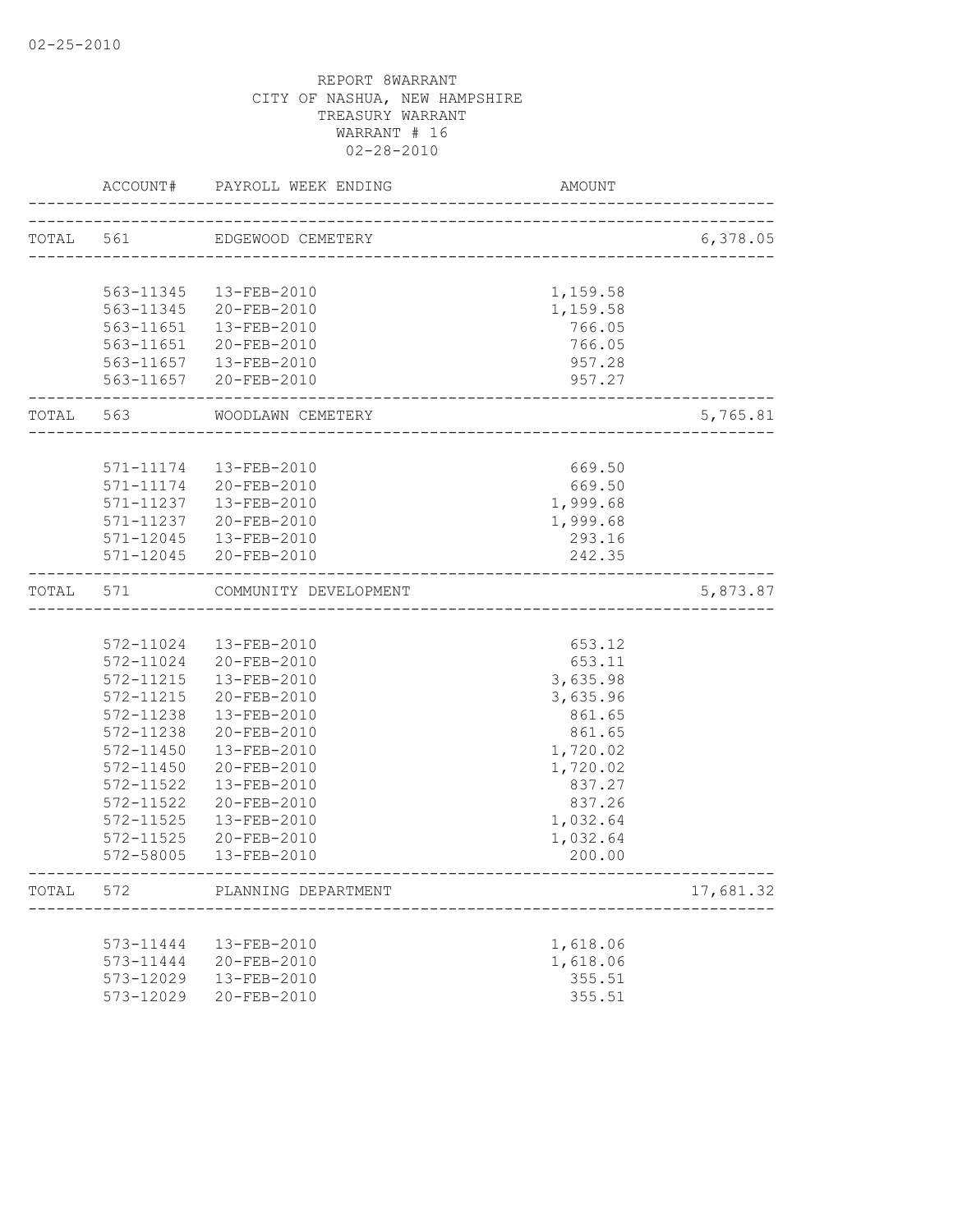|           | ACCOUNT#  |                                |          |           |
|-----------|-----------|--------------------------------|----------|-----------|
|           |           | TOTAL 573 ECONOMIC DEVELOPMENT |          | 3,947.14  |
|           |           |                                |          |           |
|           | 575-11032 | 13-FEB-2010                    | 717.23   |           |
|           | 575-11032 | 20-FEB-2010                    | 717.23   |           |
|           | 575-11042 | 13-FEB-2010                    | 1,418.58 |           |
|           | 575-11042 | 20-FEB-2010                    | 1,418.58 |           |
|           | 575-11062 | $13 - FEB - 2010$              | 627.75   |           |
|           | 575-11062 | 20-FEB-2010                    | 627.76   |           |
|           | 575-11189 | 13-FEB-2010                    | 1,102.42 |           |
|           | 575-11189 | 20-FEB-2010                    | 1,102.41 |           |
|           | 575-11246 | 13-FEB-2010                    | 1,677.04 |           |
|           | 575-11246 | 20-FEB-2010                    | 1,677.05 |           |
|           | 575-11365 | 13-FEB-2010                    | 249.64   |           |
|           | 575-11365 | 20-FEB-2010                    | 876.14   |           |
|           | 575-11387 | $13 - FEB - 2010$              | 6,854.43 |           |
|           | 575-11387 | 20-FEB-2010                    | 6,854.42 |           |
|           | 575-11393 | 13-FEB-2010                    | 3,648.24 |           |
|           | 575-11393 | 20-FEB-2010                    | 3,648.25 |           |
|           | 575-11400 | 13-FEB-2010                    | 8,204.01 |           |
|           | 575-11400 | 20-FEB-2010                    | 6,257.92 |           |
|           | 575-11401 | 13-FEB-2010                    | 3,999.44 |           |
|           | 575-11401 | 20-FEB-2010                    | 3,999.44 |           |
|           | 575-11403 | 20-FEB-2010                    | 1,573.63 |           |
|           | 575-11404 | 13-FEB-2010                    | 779.92   |           |
|           | 575-11404 | 20-FEB-2010                    | 779.93   |           |
|           | 575-12073 | 13-FEB-2010                    | 382.25   |           |
|           | 575-12073 | 20-FEB-2010                    | 412.83   |           |
|           | 575-12090 | 13-FEB-2010                    | 1,140.26 |           |
|           | 575-12090 | 20-FEB-2010                    | 1,140.26 |           |
|           | 575-12114 | 13-FEB-2010                    | 1,508.48 |           |
|           | 575-12114 | 20-FEB-2010                    | 1,343.43 |           |
|           | 575-13004 | 20-FEB-2010                    | 146.23   |           |
|           | 575-13035 | 13-FEB-2010                    | 828.84   |           |
|           | 575-13035 | 20-FEB-2010                    | 685.96   |           |
|           |           |                                |          |           |
| TOTAL 575 |           | PUBLIC LIBRARIES               |          | 66,400.00 |
|           |           |                                |          |           |
|           | 576-11059 | 13-FEB-2010                    | 1,289.91 |           |
|           | 576-11059 | 20-FEB-2010                    | 1,289.91 |           |
|           | 576-11221 | 13-FEB-2010                    | 1,065.23 |           |
|           | 576-11221 | 20-FEB-2010                    | 1,065.23 |           |
|           | 576-11315 | 13-FEB-2010                    | 1,329.78 |           |
|           | 576-11315 | 20-FEB-2010                    | 1,199.87 |           |
|           | 576-11361 | 13-FEB-2010                    | 4,005.16 |           |
|           | 576-11361 | 20-FEB-2010                    | 4,005.16 |           |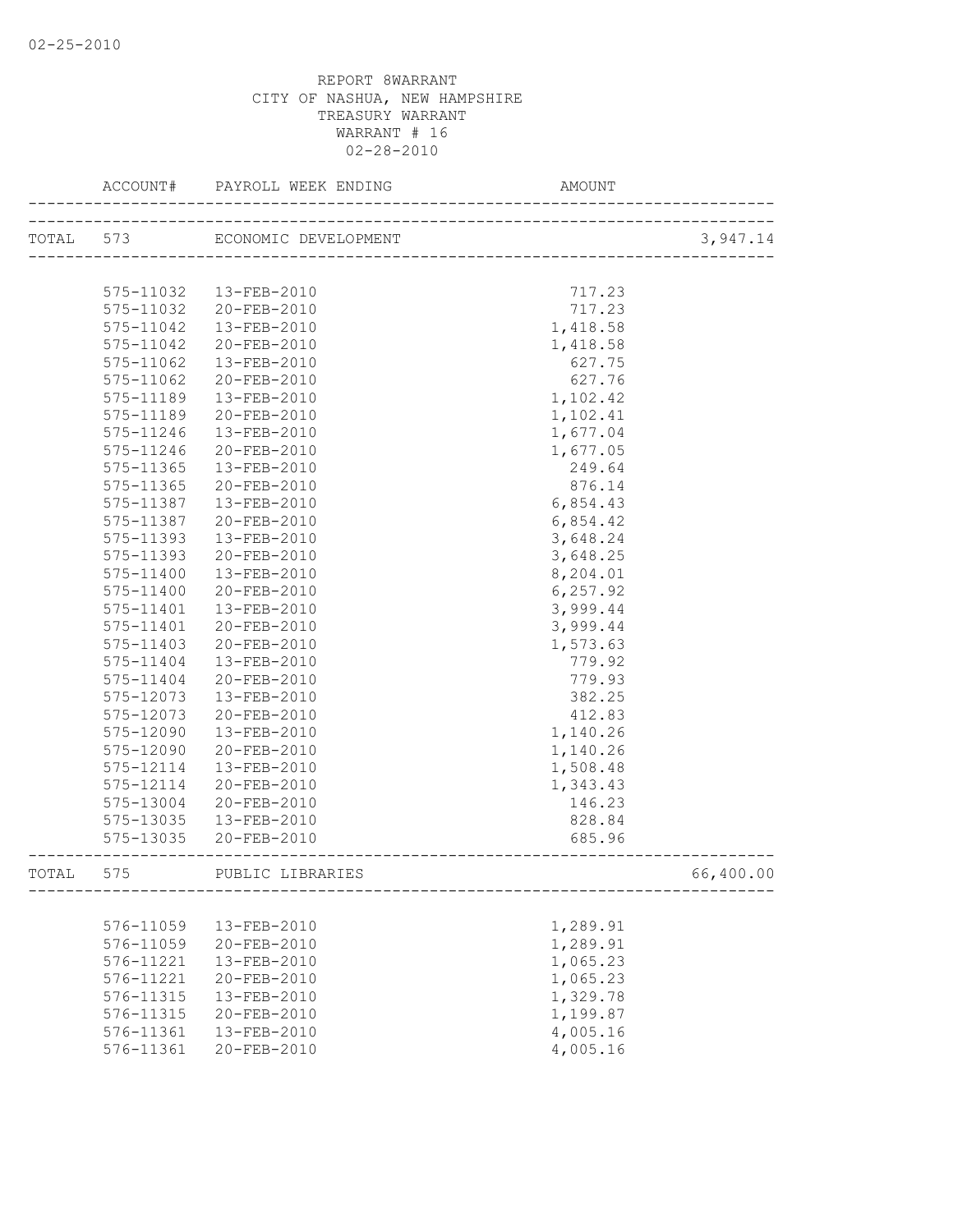|           |           | ACCOUNT# PAYROLL WEEK ENDING | AMOUNT                 |           |
|-----------|-----------|------------------------------|------------------------|-----------|
|           |           | 576-11362  13-FEB-2010       | 1,087.23               |           |
|           |           | 576-11362 20-FEB-2010        | 1,087.24               |           |
|           |           | 576-31050 20-FEB-2010        | 17.00                  |           |
|           |           | 576-91010 20-FEB-2010        | 1,520.00               |           |
| TOTAL 576 |           | BUILDING DEPARTMENT          |                        | 18,961.72 |
|           |           |                              |                        |           |
|           |           | 577-11067  13-FEB-2010       | 1,181.68               |           |
|           |           | 577-11067 20-FEB-2010        | 1,181.68               |           |
|           |           | 577-11183  13-FEB-2010       | 1,871.04               |           |
|           |           | 577-11183 20-FEB-2010        | 1,871.03               |           |
|           |           | 577-91010 20-FEB-2010        | 255.00                 |           |
|           | TOTAL 577 | CODE ENFORCEMENT             | ______________________ | 6,360.43  |
|           |           |                              |                        |           |
|           |           | 581-11012 20-FEB-2010        | 4,305.54               |           |
|           |           | 581-11075 20-FEB-2010        | 4,312.64               |           |
|           |           | 581-11081 20-FEB-2010        | 2,550.00               |           |
|           | 581-11162 | 13-FEB-2010                  | 53,613.82              |           |
|           | 581-11162 | 20-FEB-2010                  | 49,708.61              |           |
|           | 581-11204 | 13-FEB-2010                  | 12,765.44              |           |
|           | 581-11204 | 20-FEB-2010                  | 11,218.40              |           |
|           | 581-11348 | 20-FEB-2010                  | 85,884.89              |           |
|           | 581-11366 | 13-FEB-2010                  | 56,340.51              |           |
|           | 581-11366 | 20-FEB-2010                  | 57,538.60              |           |
|           | 581-11396 | 20-FEB-2010                  | 39,980.66              |           |
|           | 581-11402 | 13-FEB-2010                  | 3,376.20               |           |
|           | 581-11402 | 20-FEB-2010                  | 2,025.72               |           |
|           | 581-11408 | 13-FEB-2010                  | 17,773.20              |           |
|           | 581-11408 | 20-FEB-2010                  | 17,775.81              |           |
|           | 581-11486 | 20-FEB-2010                  | 44, 135.70             |           |
|           | 581-11515 | $20 - FEB - 2010$            | 2,910.48               |           |
|           | 581-11570 | 20-FEB-2010                  | 63,862.45              |           |
|           | 581-11572 | 20-FEB-2010                  | 61,089.42              |           |
|           | 581-11579 | 20-FEB-2010                  | 39,079.21              |           |
|           | 581-11628 | 13-FEB-2010                  | 1,406.40               |           |
|           | 581-11628 | 20-FEB-2010                  | 843.84                 |           |
|           | 581-11675 | 20-FEB-2010                  | 5,343.75               |           |
|           | 581-11709 | 20-FEB-2010                  | 2,957.14               |           |
|           | 581-11711 | 20-FEB-2010                  | 2,705.80               |           |
|           | 581-11726 | 20-FEB-2010                  | 1,630,410.18           |           |
|           | 581-11800 | 20-FEB-2010                  | 43,581.15              |           |
|           | 581-11801 | 20-FEB-2010                  | 14,943.66              |           |
|           | 581-11802 | 20-FEB-2010                  | 13,219.99              |           |
|           | 581-11803 | 13-FEB-2010                  | 712.94                 |           |
|           | 581-11803 | 20-FEB-2010                  | 15,865.28              |           |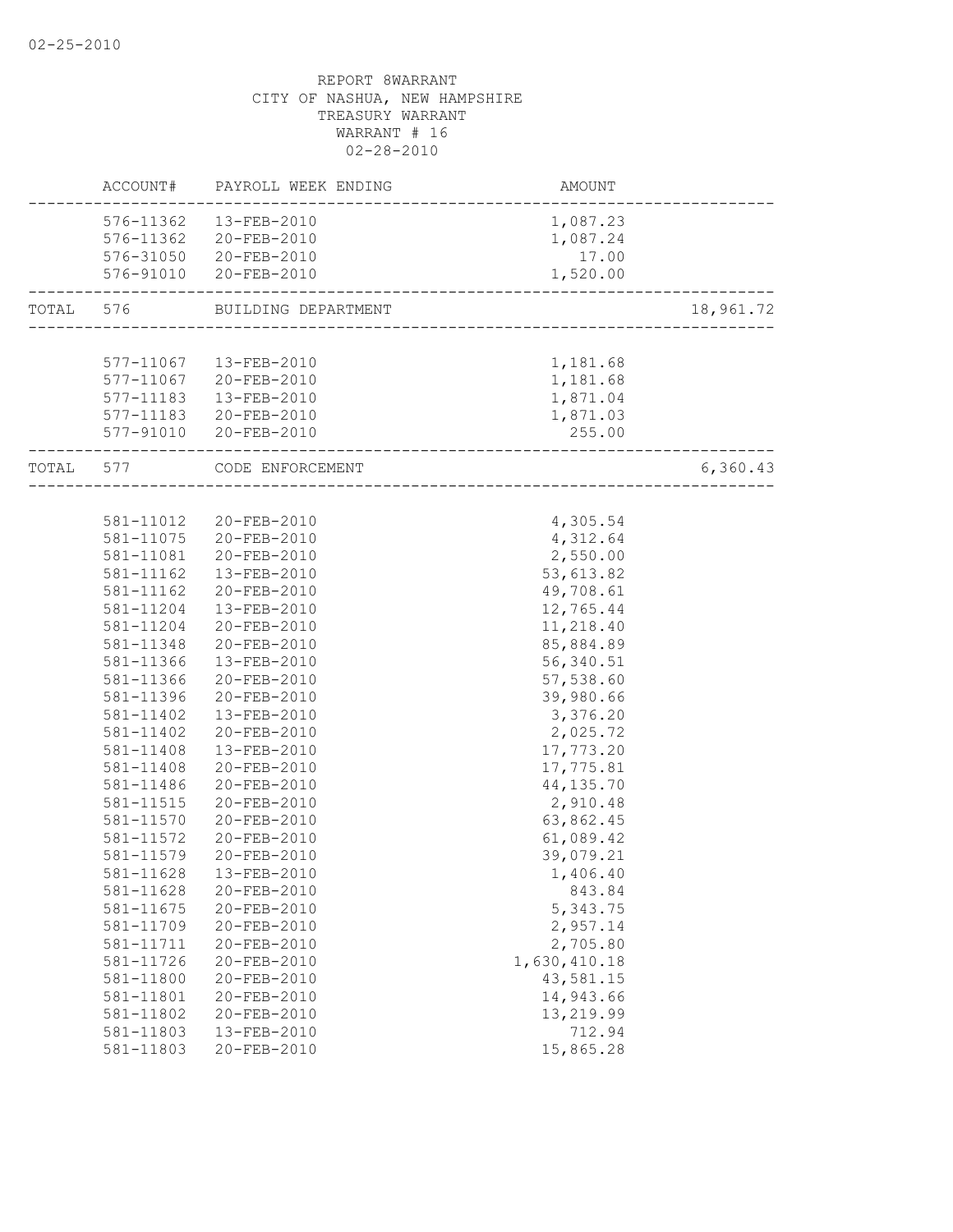| ACCOUNT#               | PAYROLL WEEK ENDING        | AMOUNT             |  |
|------------------------|----------------------------|--------------------|--|
| 581-11805              | 20-FEB-2010                | 33,623.52          |  |
| 581-11812              | 20-FEB-2010                | 2,609.96           |  |
| 581-11816              | 20-FEB-2010                | 3,799.07           |  |
| 581-11830              | 20-FEB-2010                | 3,989.67           |  |
| 581-11850              | 13-FEB-2010                | 2,798.60           |  |
| 581-11850              | 20-FEB-2010                | 2,238.87           |  |
| 581-11860              | 20-FEB-2010                | 6,920.46           |  |
| 581-12006              | 20-FEB-2010                | 749.00             |  |
| 581-12021              | 13-FEB-2010                | 17,798.00          |  |
| 581-12021              | 20-FEB-2010                | 66,282.11          |  |
| 581-12060              | 13-FEB-2010                | 2,858.48           |  |
| 581-12060              | 20-FEB-2010                | 1,765.83           |  |
| 581-12078              | 13-FEB-2010                | 572.53             |  |
| 581-12078              | 20-FEB-2010                | 1,544.63           |  |
| 581-12081              | 20-FEB-2010                | 2,401.05           |  |
| 581-12084              | 13-FEB-2010                | 1,600.00           |  |
| 581-12084              | 20-FEB-2010                | 2,225.00           |  |
| 581-12111              | 13-FEB-2010                | 140, 152.75        |  |
| 581-12111              | 20-FEB-2010                | 120,786.74         |  |
| 581-12112              | 13-FEB-2010                | 10,853.24          |  |
| 581-12112              | 20-FEB-2010                | 7,136.61           |  |
| 581-12126              | 13-FEB-2010                | 7,208.39           |  |
| 581-12126              | 20-FEB-2010                | 6,065.00           |  |
| 581-12135              | 13-FEB-2010                | 4,140.42           |  |
| 581-12135              | 20-FEB-2010                | 2,285.23           |  |
| 581-12136              | 13-FEB-2010                | 556.52             |  |
| 581-12136              | 20-FEB-2010                | 678.16             |  |
| 581-12138              | 13-FEB-2010                | 718.80             |  |
| 581-12138              | 20-FEB-2010                | 790.68             |  |
| 581-12141              | 13-FEB-2010                | 100.00             |  |
| 581-12141              | 20-FEB-2010                | 1,335.28           |  |
| 581-12153              | 13-FEB-2010                | 30.00              |  |
| 581-12198              | 20-FEB-2010                | 26,395.03          |  |
| 581-12200              | 13-FEB-2010                | 1,223.78           |  |
| 581-12200              | 20-FEB-2010                | 1,594.38           |  |
| 581-12201              | 13-FEB-2010                | 20,073.24          |  |
| 581-12201              | 20-FEB-2010                | 8,149.39           |  |
| 581-13004              | 13-FEB-2010                | 535.00             |  |
| 581-13004              | 20-FEB-2010                | 983.79             |  |
| 581-13021<br>581-13021 | 13-FEB-2010<br>20-FEB-2010 | 692.23             |  |
| 581-13032              | 13-FEB-2010                | 1,737.61<br>556.24 |  |
| 581-13120              | 13-FEB-2010                | 2,498.03           |  |
| 581-13120              | 20-FEB-2010                | 2,915.35           |  |
| 581-13133              | 13-FEB-2010                | 3,650.00           |  |
| 581-13133              | 20-FEB-2010                | 618.75             |  |
| 581-13137              | 20-FEB-2010                | 420.00             |  |
| 581-19000              | 20-FEB-2010                | 7,708.59           |  |
|                        |                            |                    |  |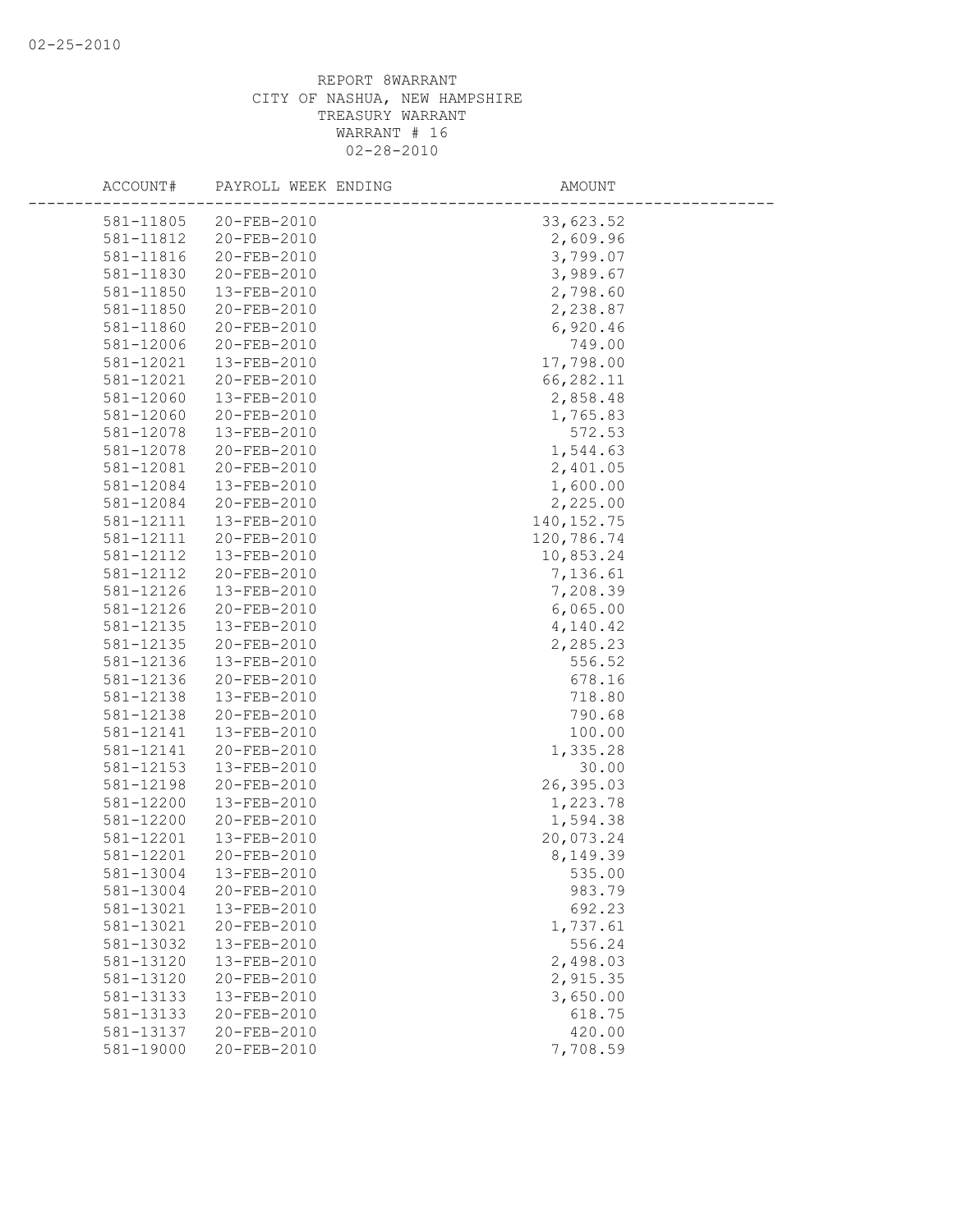| TOTAL | 581                                     | SCHOOL DEPARTMENT                                     |                                 | 2,917,125.52 |
|-------|-----------------------------------------|-------------------------------------------------------|---------------------------------|--------------|
|       | 581-19210<br>581-19230<br>$581 - 19240$ | $20 - FEB - 2010$<br>$20 - FEB - 2010$<br>20-FEB-2010 | 17,333.55<br>1,024.73<br>163.80 |              |
|       | ACCOUNT#                                | PAYROLL WEEK ENDING                                   | AMOUNT                          |              |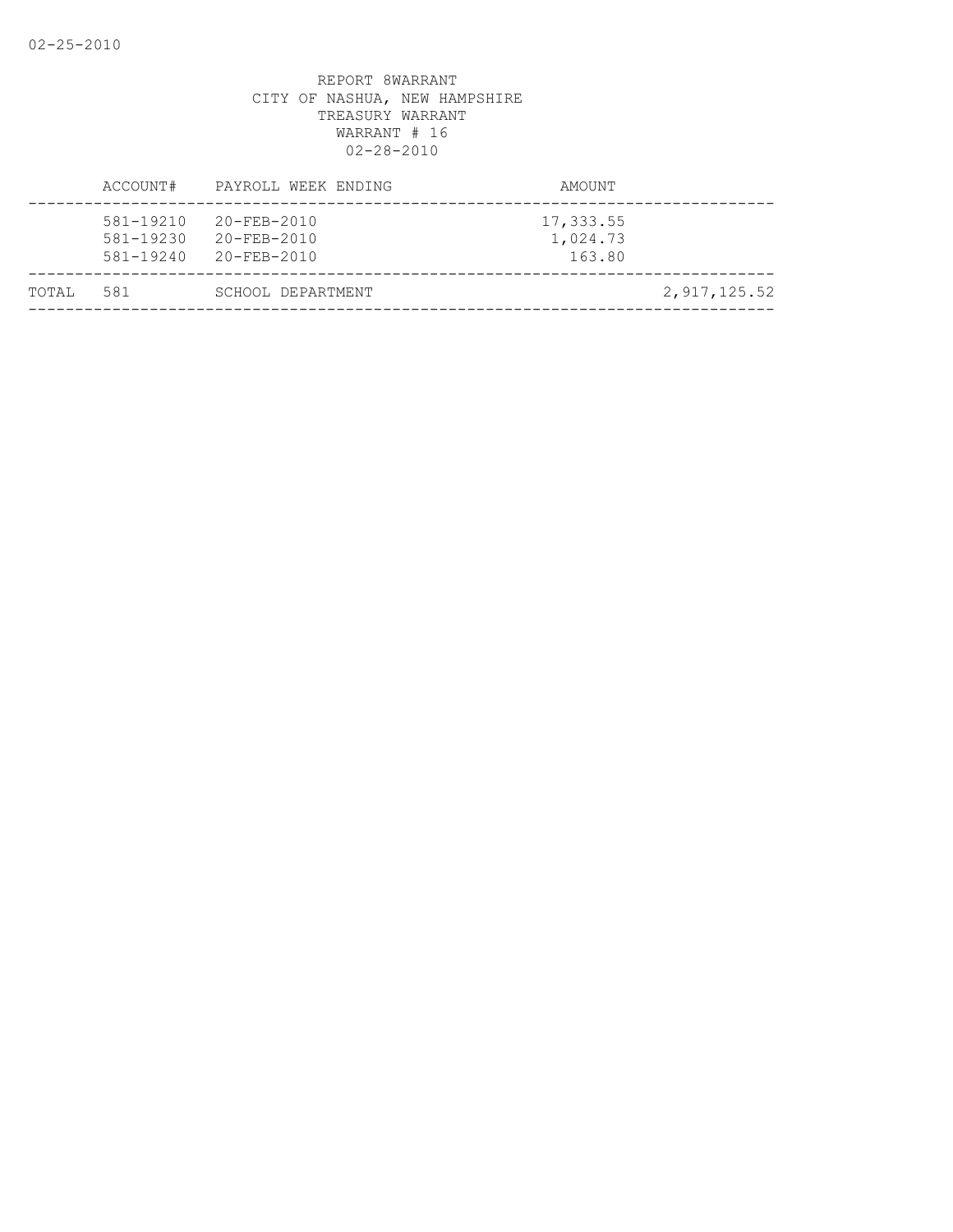|            | ACCOUNT# PAYROLL WEEK ENDING |  |  | AMOUNT |
|------------|------------------------------|--|--|--------|
|            |                              |  |  |        |
| ТОТАІ. 951 |                              |  |  |        |
|            |                              |  |  |        |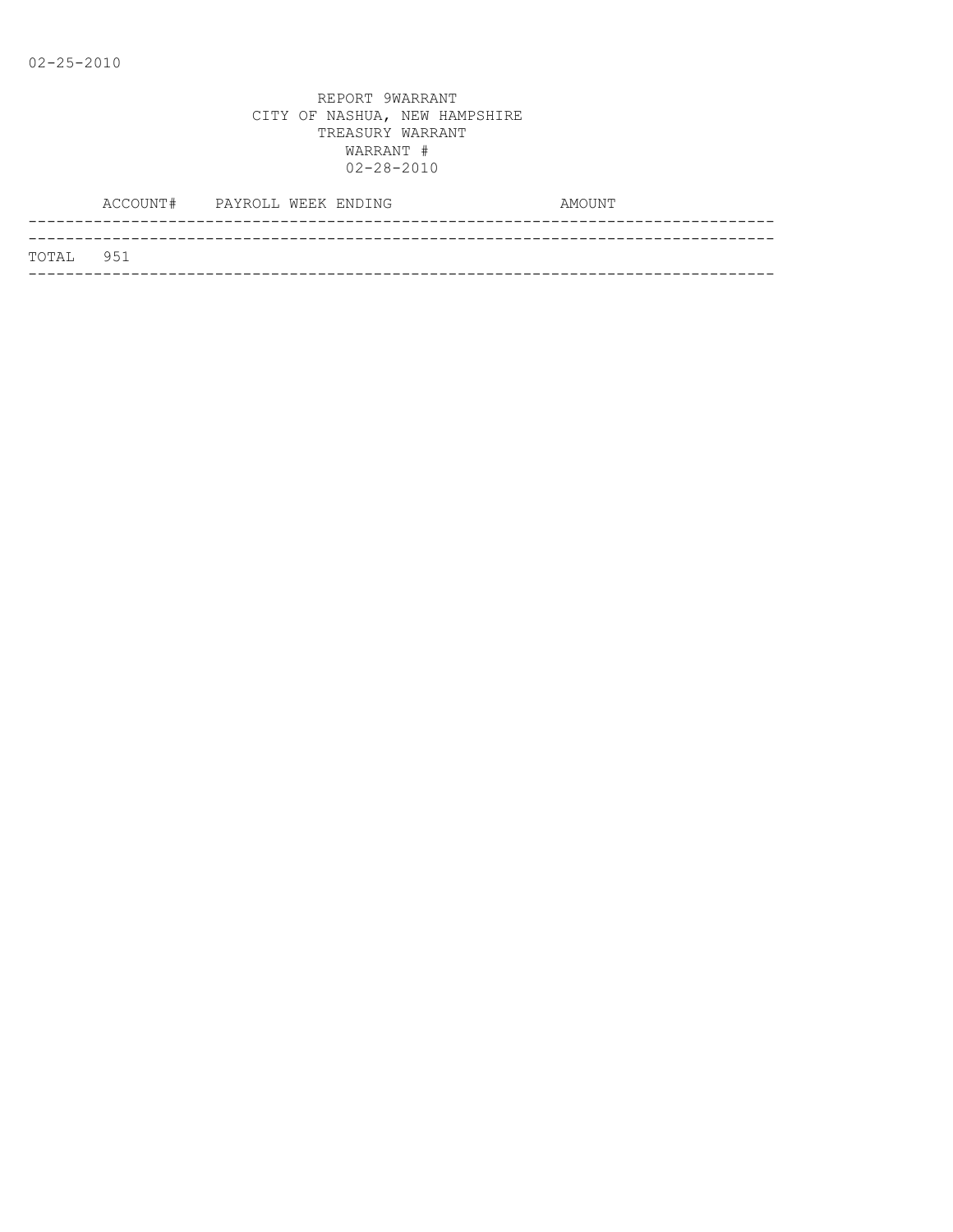| ACCOUNT#               | PAYROLL WEEK ENDING        | AMOUNT             |  |
|------------------------|----------------------------|--------------------|--|
| 801-11008              | 13-FEB-2010                | 592.14             |  |
| 801-11008              | 20-FEB-2010                | 592.14             |  |
| 801-11024              | 13-FEB-2010                | 637.15             |  |
| 801-11024              | 20-FEB-2010                | 637.15             |  |
| 801-11028              | 13-FEB-2010                | 60.49              |  |
| 801-11028              | 20-FEB-2010                | 60.49              |  |
| 801-11064              | 13-FEB-2010                | 140.47             |  |
| 801-11064              | 20-FEB-2010                | 140.47             |  |
| 801-11094              | 13-FEB-2010                | 102.09             |  |
| 801-11094              | 20-FEB-2010                | 102.09             |  |
| 801-11188              | 13-FEB-2010                | 367.14             |  |
| 801-11188              | 20-FEB-2010                | 367.14             |  |
| 801-11190              | 13-FEB-2010                | 409.48             |  |
| 801-11190              | 20-FEB-2010                | 409.48             |  |
| 801-11193              | 13-FEB-2010                | 1,000.83           |  |
| 801-11193              | 20-FEB-2010                | 1,000.83           |  |
| 801-11211              | 13-FEB-2010                | 68.21              |  |
| 801-11211              | 20-FEB-2010                | 68.21              |  |
| 801-11222              | $13 - FEB - 2010$          | 211.23             |  |
| 801-11222              | 20-FEB-2010                | 211.23             |  |
| 801-11249              | 13-FEB-2010                | 188.57             |  |
| 801-11249              | 20-FEB-2010                | 188.57             |  |
| 801-11271              | 13-FEB-2010                | 1,150.52           |  |
| 801-11271              | 20-FEB-2010                | 1,150.52           |  |
| 801-11276              | 13-FEB-2010                | 4,217.92           |  |
| 801-11276              | 20-FEB-2010                | 4,390.00           |  |
| 801-11431              | 13-FEB-2010                | 187.91             |  |
| 801-11431              | 20-FEB-2010                | 187.91             |  |
| 801-11435              | 13-FEB-2010                | 272.90             |  |
| 801-11435              | 20-FEB-2010                | 272.90             |  |
| 801-11595              | 13-FEB-2010                | 5,723.60           |  |
| 801-11595              | 13-FEB-2010                | 4,062.00           |  |
| 801-11595              | 20-FEB-2010                | 5,732.80           |  |
| 801-11595              | 20-FEB-2010                | 4,062.00           |  |
| 801-11596              | 13-FEB-2010                | 3,433.60           |  |
| 801-11596<br>801-11598 | 20-FEB-2010<br>13-FEB-2010 | 3,433.60<br>850.40 |  |
| 801-11598              | 20-FEB-2010                | 850.40             |  |
| 801-11599              | 13-FEB-2010                | 1,088.52           |  |
| 801-11599              | 13-FEB-2010                | 1,088.52           |  |
| 801-11599              | 20-FEB-2010                | 1,088.52           |  |
| 801-11599              | 20-FEB-2010                | 1,088.52           |  |
| 801-11606              | 13-FEB-2010                | 708.23             |  |
| 801-11606              | 20-FEB-2010                | 708.24             |  |
| 801-11647              | 13-FEB-2010                | 1,401.23           |  |
| 801-11647              | 20-FEB-2010                | 1,401.24           |  |
| 801-13004              | 13-FEB-2010                | 1,361.00           |  |
| 801-13004              | 13-FEB-2010                | 422.56             |  |
|                        |                            |                    |  |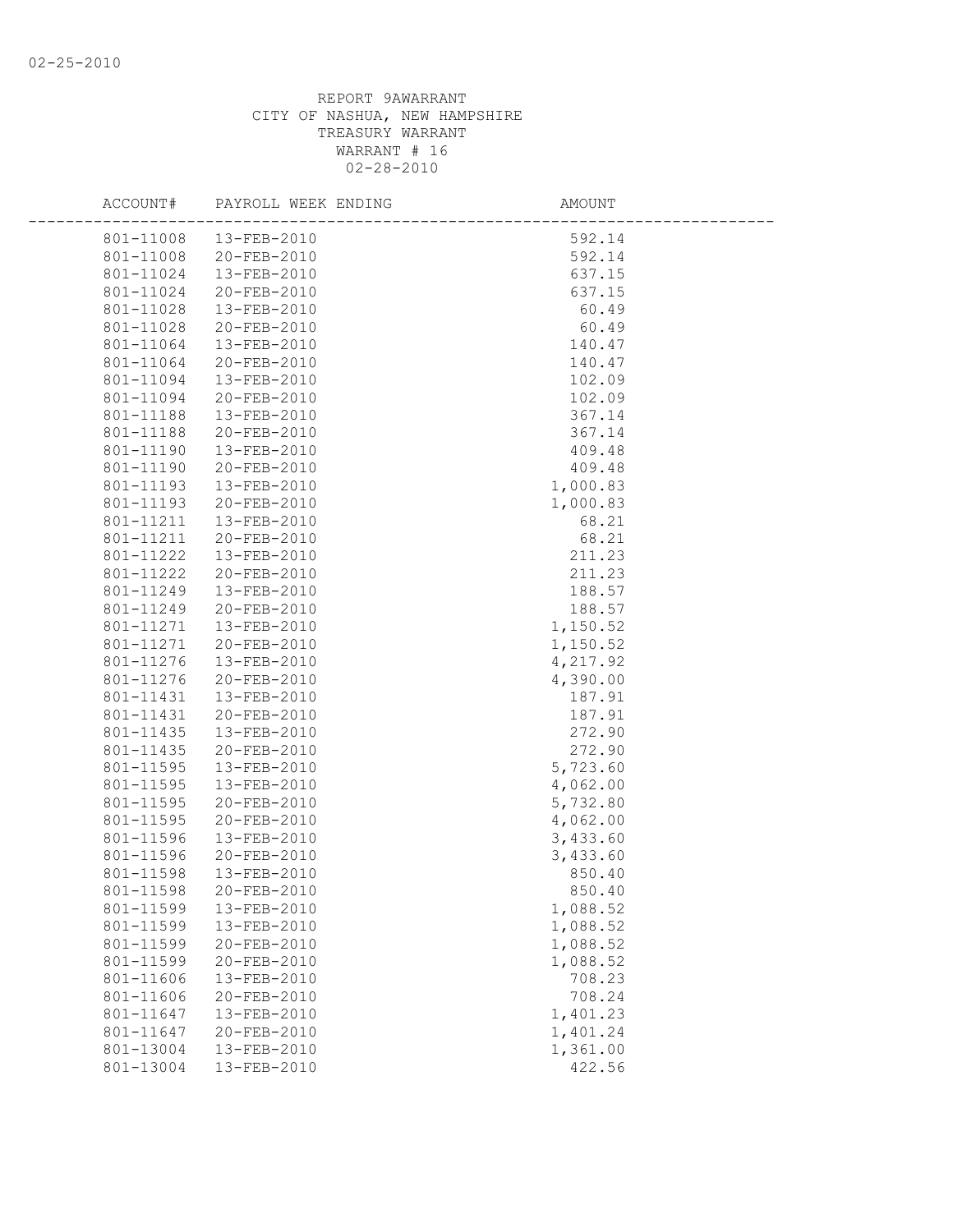|           |           | ACCOUNT# PAYROLL WEEK ENDING | AMOUNT                                   |           |
|-----------|-----------|------------------------------|------------------------------------------|-----------|
|           |           | 801-13004 13-FEB-2010        | 123.30                                   |           |
|           |           | 801-13004 20-FEB-2010        | 2,667.72                                 |           |
|           |           | 801-13004 20-FEB-2010        | 3,559.72                                 |           |
|           |           | 801-13004 20-FEB-2010        | 989.87                                   |           |
|           |           | 801-31050 20-FEB-2010        | 17.00<br>------------------------------- |           |
| TOTAL 801 |           | SOLID WASTE DISPOSAL         | +__<br>_____________________________     | 65,248.77 |
|           |           |                              |                                          |           |
|           |           | 802-11024  13-FEB-2010       | 151.52                                   |           |
|           |           | 802-11024  13-FEB-2010       | 606.08                                   |           |
|           |           | 802-11024 20-FEB-2010        | 151.52                                   |           |
|           | 802-11024 | 20-FEB-2010                  | 606.08                                   |           |
|           | 802-11028 | 13-FEB-2010                  | 411.35                                   |           |
|           | 802-11028 | 13-FEB-2010                  | 193.58                                   |           |
|           | 802-11028 | 20-FEB-2010                  | 411.35                                   |           |
|           | 802-11028 | 20-FEB-2010                  | 193.58                                   |           |
|           | 802-11064 | 13-FEB-2010                  | 140.47                                   |           |
|           | 802-11064 | 13-FEB-2010                  | 140.47                                   |           |
|           | 802-11064 | 20-FEB-2010                  | 140.47                                   |           |
|           | 802-11064 | 20-FEB-2010                  | 140.47                                   |           |
|           | 802-11091 | 13-FEB-2010                  | 1,106.97                                 |           |
|           | 802-11091 | 20-FEB-2010                  | 1,106.97                                 |           |
|           | 802-11092 | 13-FEB-2010                  | 801.68                                   |           |
|           | 802-11092 | 20-FEB-2010                  | 796.32                                   |           |
|           | 802-11094 | 13-FEB-2010                  | 306.24                                   |           |
|           | 802-11094 | 13-FEB-2010                  | 306.26                                   |           |
|           | 802-11094 | 20-FEB-2010                  | 306.24                                   |           |
|           | 802-11094 | 20-FEB-2010                  | 306.26                                   |           |
|           | 802-11096 | 13-FEB-2010                  | 937.21                                   |           |
|           | 802-11096 | 20-FEB-2010                  | 937.21                                   |           |
|           | 802-11102 | 13-FEB-2010                  | 906.86                                   |           |
|           | 802-11102 | 20-FEB-2010                  | 906.86                                   |           |
|           | 802-11105 | 13-FEB-2010                  | 1,048.55                                 |           |
|           | 802-11105 | 20-FEB-2010                  | 1,048.55                                 |           |
|           | 802-11124 | 13-FEB-2010                  | 739.10                                   |           |
|           | 802-11124 | 20-FEB-2010                  | 739.10                                   |           |
|           |           | 802-11155  13-FEB-2010       | 1,038.53                                 |           |
|           | 802-11155 | 20-FEB-2010                  | 1,036.51                                 |           |
|           | 802-11157 | 13-FEB-2010                  | 2,589.04                                 |           |
|           | 802-11157 | 20-FEB-2010                  | 2,589.04                                 |           |
|           | 802-11158 | 13-FEB-2010                  | 1,861.71                                 |           |
|           | 802-11158 | 20-FEB-2010                  | 1,842.40                                 |           |
|           | 802-11188 | 13-FEB-2010                  | 367.15                                   |           |
|           | 802-11188 | 20-FEB-2010                  | 367.15                                   |           |
|           | 802-11190 | 13-FEB-2010                  | 409.48                                   |           |
|           | 802-11190 | 20-FEB-2010                  | 409.48                                   |           |
|           | 802-11211 | 13-FEB-2010                  | 272.84                                   |           |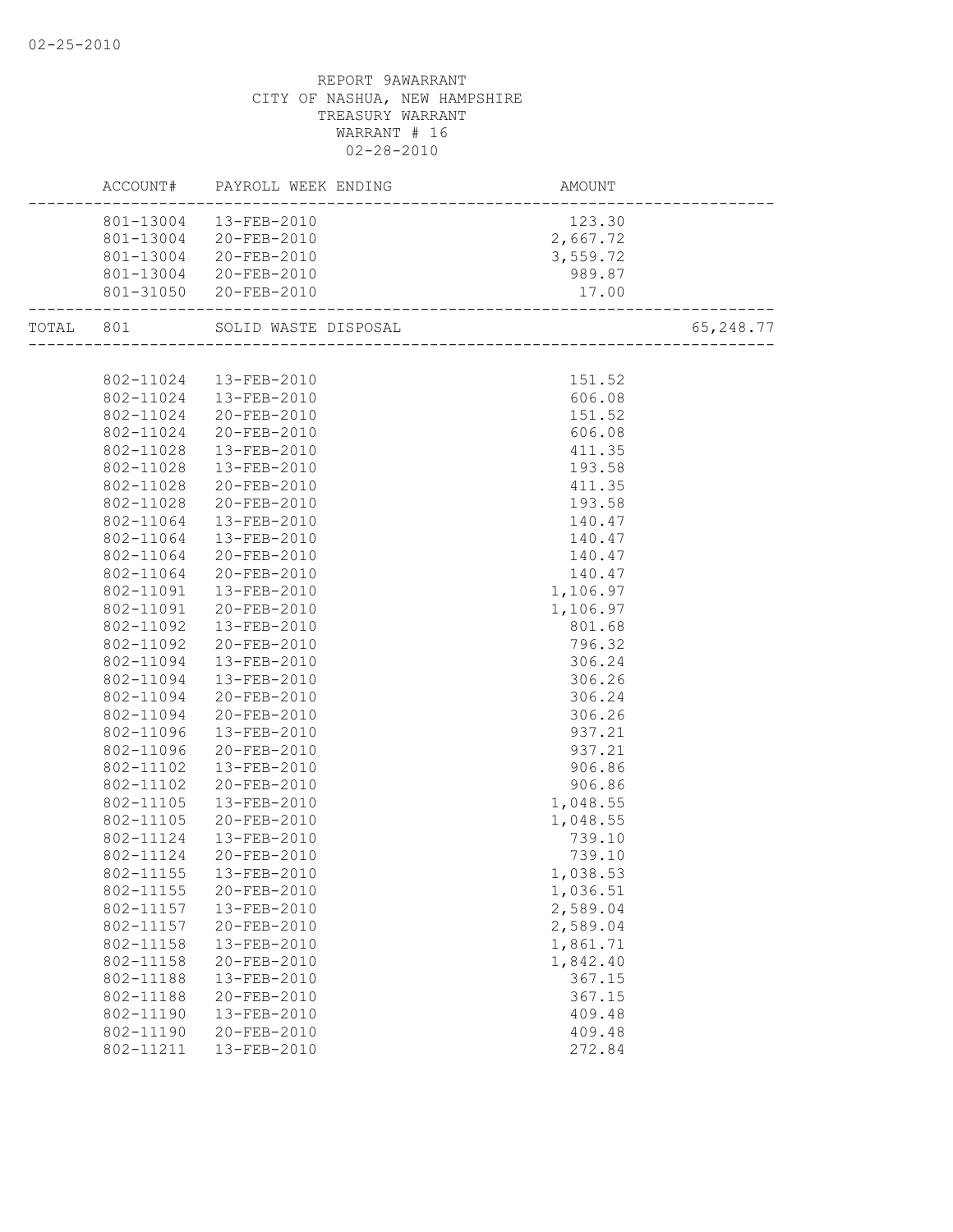|       | ACCOUNT#  | PAYROLL WEEK ENDING      | AMOUNT    |           |
|-------|-----------|--------------------------|-----------|-----------|
|       | 802-11211 | 13-FEB-2010              | 409.26    |           |
|       | 802-11211 | 20-FEB-2010              | 272.84    |           |
|       | 802-11211 | 20-FEB-2010              | 409.26    |           |
|       | 802-11222 | 13-FEB-2010              | 211.23    |           |
|       | 802-11222 | 20-FEB-2010              | 211.23    |           |
|       | 802-11249 | 13-FEB-2010              | 188.57    |           |
|       | 802-11249 | 13-FEB-2010              | 188.57    |           |
|       | 802-11249 | 20-FEB-2010              | 188.57    |           |
|       | 802-11249 | 20-FEB-2010              | 188.57    |           |
|       | 802-11260 | 13-FEB-2010              | 1,945.60  |           |
|       | 802-11260 | 20-FEB-2010              | 1,945.60  |           |
|       | 802-11270 | 13-FEB-2010              | 1,087.23  |           |
|       | 802-11270 | 20-FEB-2010              | 1,087.24  |           |
|       | 802-11333 | 13-FEB-2010              | 1,067.17  |           |
|       | 802-11333 | 20-FEB-2010              | 1,067.17  |           |
|       | 802-11431 | 13-FEB-2010              | 187.91    |           |
|       | 802-11431 | 20-FEB-2010              | 187.91    |           |
|       | 802-11435 | 13-FEB-2010              | 454.83    |           |
|       | 802-11435 | 13-FEB-2010              | 181.93    |           |
|       | 802-11435 | 20-FEB-2010              | 454.84    |           |
|       | 802-11435 | 20-FEB-2010              | 181.93    |           |
|       | 802-11480 | 13-FEB-2010              | 1,867.20  |           |
|       | 802-11480 | 20-FEB-2010              | 1,867.20  |           |
|       | 802-11507 | 13-FEB-2010              | 748.98    |           |
|       | 802-11507 | 20-FEB-2010              | 328.32    |           |
|       | 802-11513 | 13-FEB-2010              | 6,570.40  |           |
|       | 802-11513 | 20-FEB-2010              | 6, 567.20 |           |
|       | 802-11514 | 13-FEB-2010              | 2,929.20  |           |
|       | 802-11514 | 20-FEB-2010              | 2,929.20  |           |
|       | 802-11681 |                          |           |           |
|       |           | 13-FEB-2010              | 305.96    |           |
|       | 802-11681 | 13-FEB-2010              | 1,223.86  |           |
|       | 802-11681 | 20-FEB-2010              | 305.96    |           |
|       | 802-11681 | 20-FEB-2010              | 1,223.86  |           |
|       | 802-11693 | 13-FEB-2010              | 1,201.21  |           |
|       | 802-11693 | 20-FEB-2010              | 1,201.21  |           |
|       | 802-11764 | 13-FEB-2010              | 1,184.60  |           |
|       | 802-11764 | 20-FEB-2010              | 1,184.60  |           |
|       |           | 802-13004 13-FEB-2010    | 462.34    |           |
|       | 802-13004 | 13-FEB-2010              | 1,199.44  |           |
|       | 802-13004 | 20-FEB-2010              | 2,913.46  |           |
|       | 802-13004 | 20-FEB-2010              | 2,778.97  |           |
|       | 802-31050 | 20-FEB-2010              | 17.00     |           |
| TOTAL | 802       | SEWERAGE DISPOSAL SYSTEM |           | 79,498.28 |
|       |           | 951-05056  13-FEB-2010   | 31,403.53 |           |
|       | 951-05056 | 20-FEB-2010              | 39,747.70 |           |
|       |           |                          |           |           |